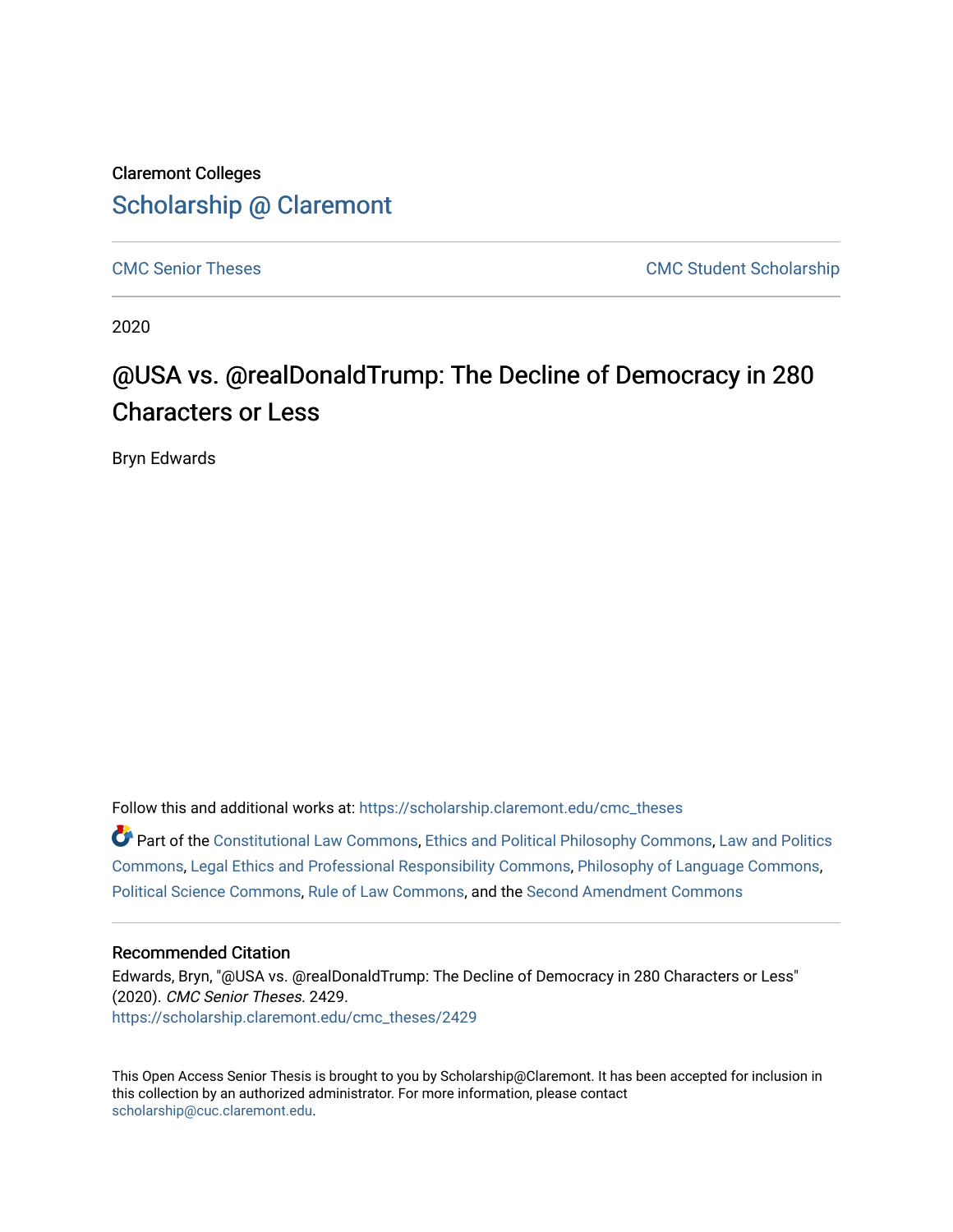Claremont-McKenna College

**@USA vs. @realDonaldTrump: The Decline of Democracy in 280 Characters or Less**

> submitted to Professor John J. Pitney

by Bryn Spurrier Edwards

for Senior Thesis Fall 2019/Spring 2020 May 11, 2020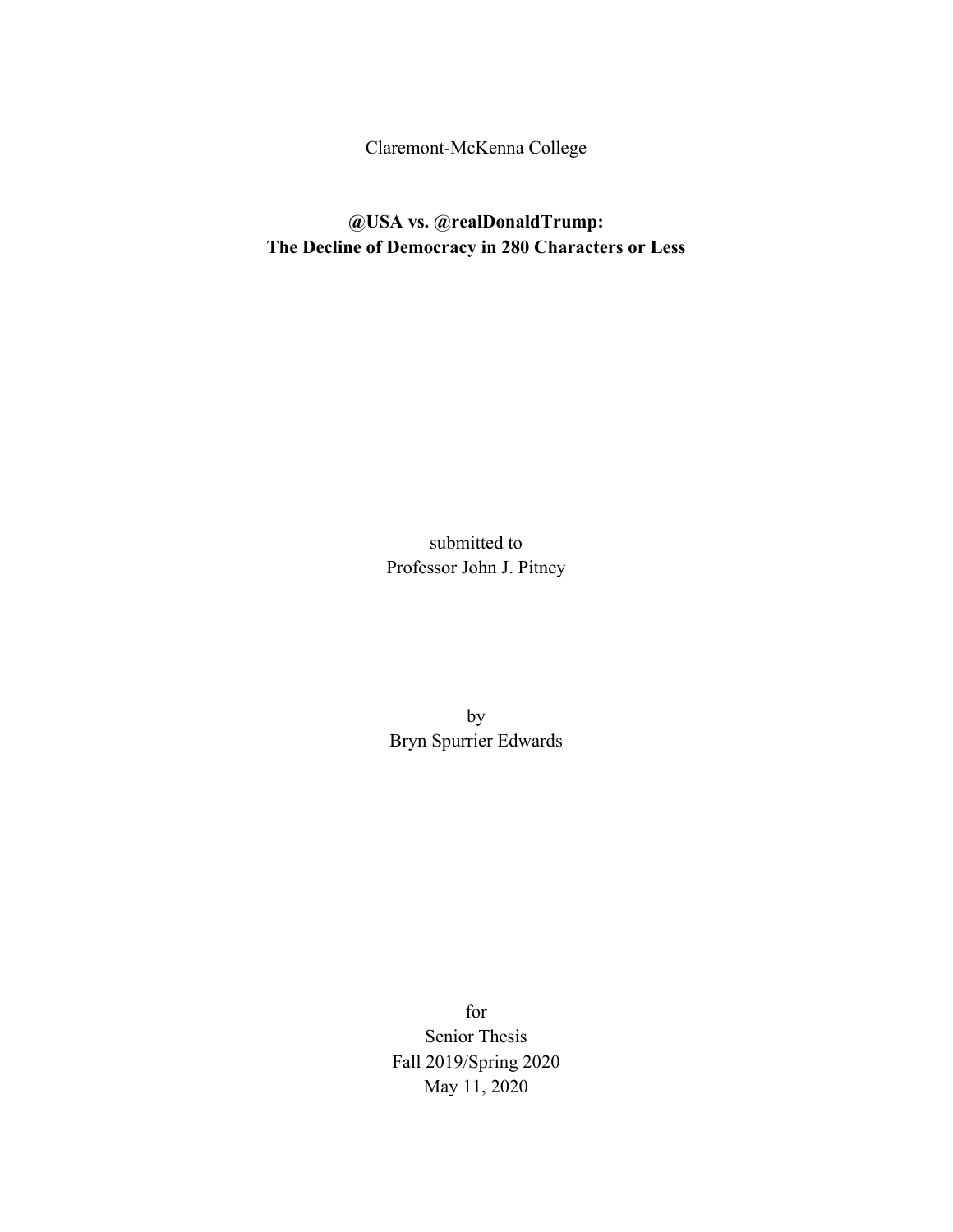### **Table of Contents:**

| Acknowledgments                            | $\overline{2}$ |
|--------------------------------------------|----------------|
| Abstract                                   | $\overline{3}$ |
|                                            |                |
| Chapter 1: Introduction                    | 5              |
| Chapter 2: Truth Decay                     | 22             |
| Chapter 3: Reality & Rhetoric              | 33             |
| Chapter 4: Rule of Law                     | 49             |
| Chapter 5: COVID-19                        | 66             |
| Chapter 6: Recommendations and Conclusions | 79             |
| Bibliography                               | 85             |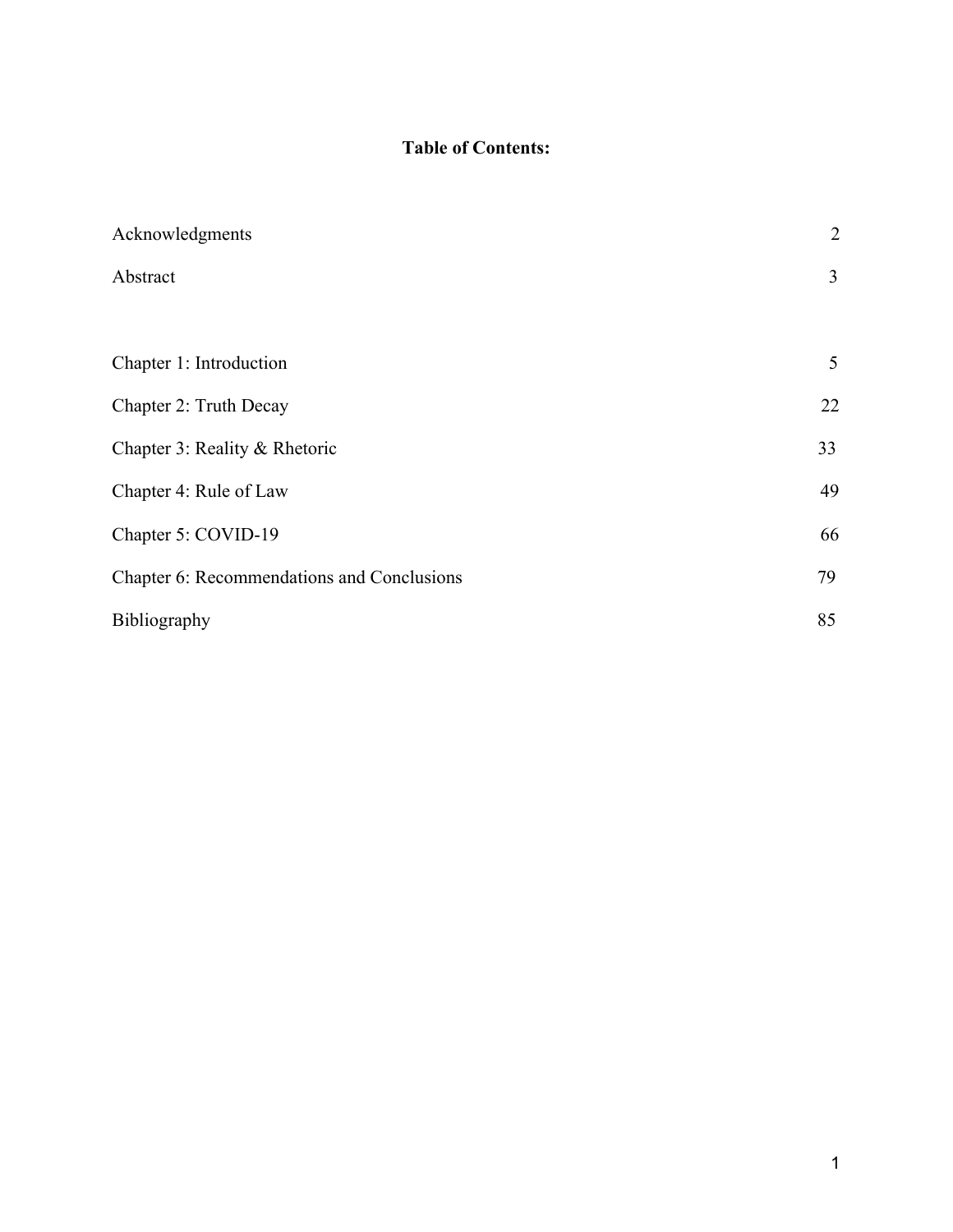#### **Acknowledgments**

First and foremost, I would like to thank my incredible advisor, Professor John J. Pitney. His insightful guidance and meticulous edits taught me how to be a better writer, thinker and tweeter. Covering the Trump Presidency is not a task for the faint of heart. Professor Pitney courageously supported every aspect of this undertaking and for that I could not be more grateful. To my parents, thank you for the lifetime of love and support you have blessed me with. Four years ago, they encouraged me to take the road less traveled and come to Claremont, and that has made all the difference. Thank you to the Trump Twitter Archive -- a real national treasure -- for being an integral part of my life this last year and my most-visited webpage. Thank you to my beautiful and amazing friends for their unconditional support, and for downloading Twitter so I could bombard them with tweets. Whether or not they actually read the tweets remains to be seen, but it really is the thought that counts. To all of my professors at the Claremont Colleges, thank you for everything. Your teaching made this possible and touched both my life and the lives of my classmates in immeasurable ways. And to Claremont-McKenna's Class of 2020 (or class of COVID as I like to think of us), thank you all for being a part of this remarkable community we have built these last four years. While we may not have a graduation anytime soon, we have much to be proud of, and each other to celebrate.

This work is dedicated to my sister, Zoe Edwards. When COVID-19 closed both of our schools here in California, we were lucky enough to be able to move in together. She has been a constant source of light in the darkest of days, as well as my roommate, personal chef, editor, motivator, and best friend. This thesis would not have been possible without you.

2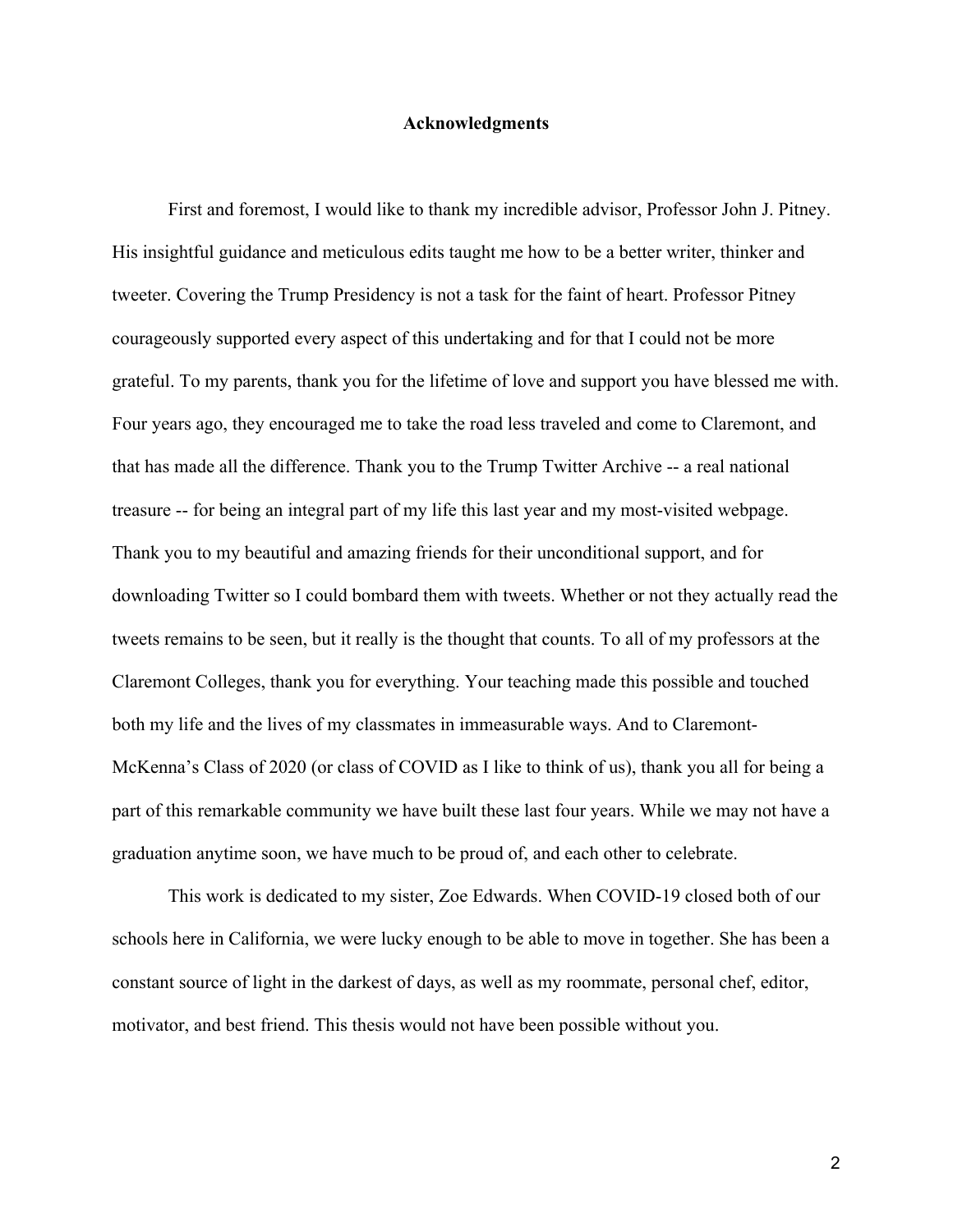#### **Abstract**

From threats, to hate speech, to potential criminal statements, Donald Trump has made use of Twitter like no president or world leader before him. His presidency and communication strategy have been defined by his "tweetstorms" and a consequent slew of legal issues. The prolific rate of his tweeting has made large-scale analyses difficult as they quickly become dated.

Nevertheless, this thesis has aimed for a more holistic analysis by uniquely linking trends in his tweeting to its perceived social consequences, situating this work in a long line of analyses of presidential rhetoric and media strategies. Moreover, it assesses Trump's use of Twitter as an abuse of power and argues that it is degrading the fabric of our democracy. It focuses on three distinct aspects of his tweeting: the devaluation of truth, its rhetoric altering reality and degrading rule of law. Drawing on public opinion polls, psychology studies, and tweet-by-tweet analyses of rhetorical and legal implications, the findings of this work suggest that Trump's tweeting is damaging our democracy on a variety of levels. This is the realization of thousands of years of worries — from Socrates to the Framers — of a populist demagogue who would incite the masses with fiery rhetoric. This thesis recommends improved civic education and social media literacy programs, and advocates holding social media platforms accountable for the information, or misinformation allowed on platforms that may have damaging effects on individuals or a society.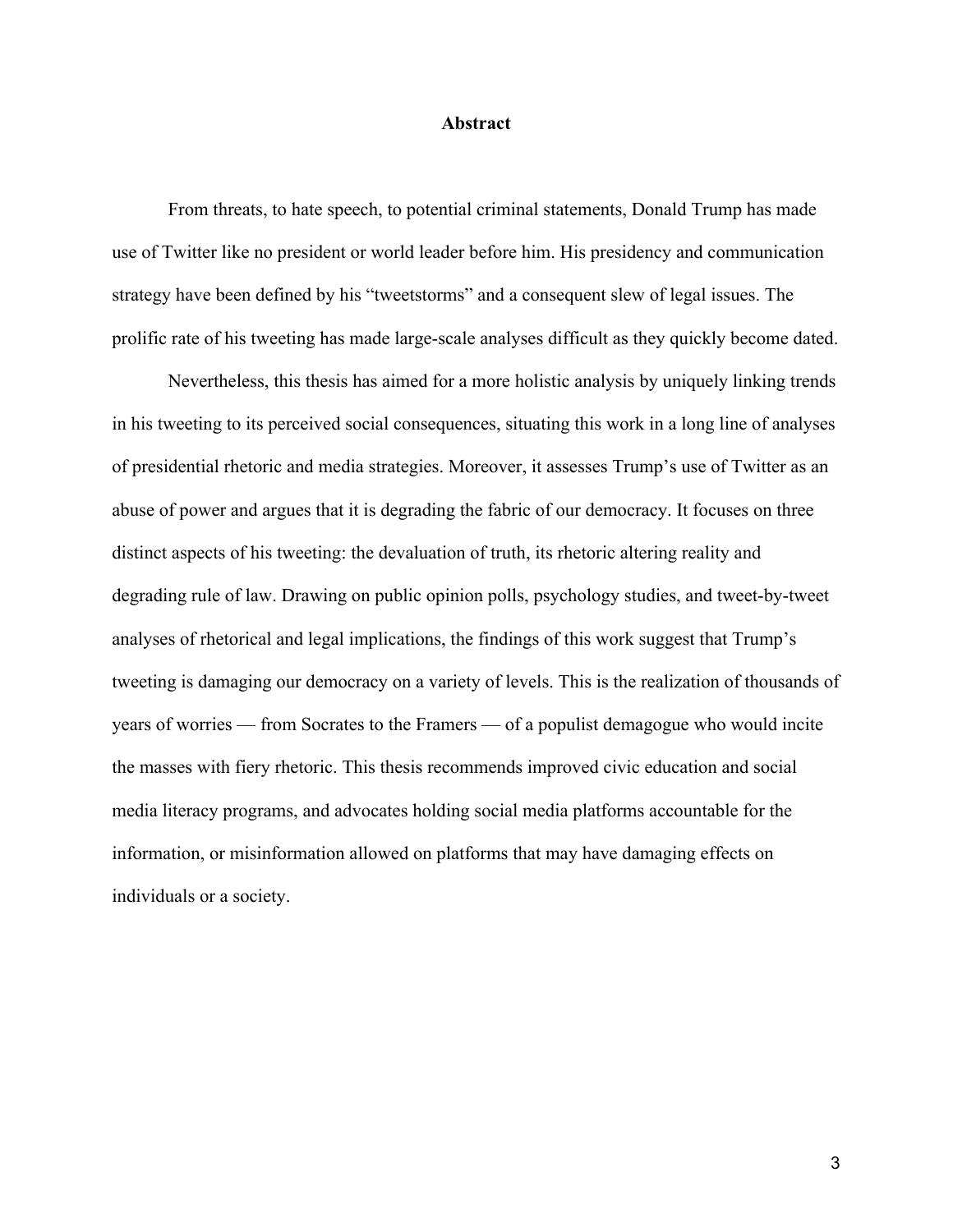#### **Chapter 1: Introduction**

"My twitter has become so powerful that I can actually make my enemies tell the truth." - Tweet by Donald J. Trump, November 17, 2012.

#### **1.1 History of Twitter**

Twitter was designed in 2006 as a fusion of social networking and free short message service (SMS). Early usage of Twitter as a novel means of "celebrity-watching" established a false sense of connection between the figure in question and the public, which celebrities would exploit. Businesses and public figures gradually began to use Twitter promotionally, and Barack Obama's successful use of it during the 2008 U.S. presidential election ensured that Twitter would be part of any future candidate's media toolbox. Twitter went on to establish itself as an instantaneous and condensed source of news and information for journalists and ordinary users alike, and as scholar Susan J. Douglas has argued, "brought in new ways of circumventing yet engaging the news media."1 The first photo of the infamous 2009 US Airways Flight 1549 crash into the Hudson River in New York City was released on Twitter by a commuter ferry passenger. The site crashed as thousands of users tried to access the photo at the same time. It has been a powerful informational tool in settings where governments ban or censor traditional media, as in the case of the Iranian presidential election in June of 2009. A brutal state crackdown on demonstrators protesting the outcome resulted in #IranElection becoming a hot topic on Twitter, as protestors used Twitter to coordinate their actions and provide live updates. A few days after the election, the state banned foreign journalists from covering rallies and blocked individual users. Supporters across the world changed their Twitter settings to the Tehran time zone to counter the state's attempts at censorship. Trending topics marked by a hashtag allow users to

<sup>1</sup> Pablo J. Boczkowski, and Zizi Papacharissi, eds, *Trump and the Media*, (Cambridge: MIT Press, 2018), p. 138.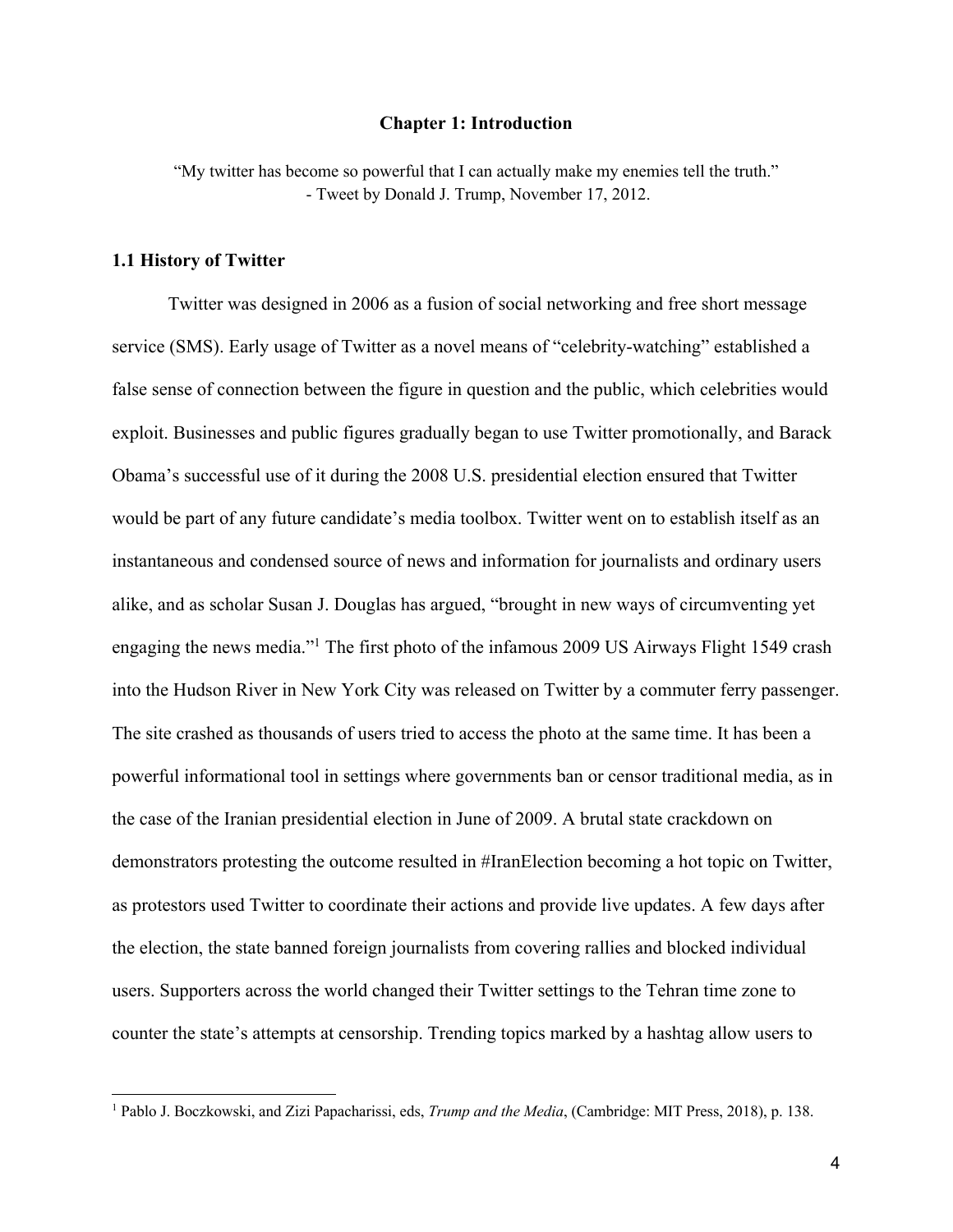follow events by the second and coordinate actions such as protests in the previous example in Iran, or aid relief related to the topic, as was the case of the Haitian earthquake in 2010.

Twitter has approximately 330 million monthly active users, only 40 percent of whom use the site daily.<sup>2</sup> Numerically, Twitter's audience pales in comparison with Facebook's 2.37 billion monthly active users,<sup>3</sup> YouTube's 2 billion,<sup>4</sup> or Instagram's 1 billion.<sup>5</sup> Today, only 22 percent of adults in the U.S. say that they use Twitter, according to a Pew Research Center analysis, and users tend to be younger and more Democratic-leaning.6 Yet Twitter remains influential because of the high-profile users, especially politicians, who have claimed Twitter as their favorite social media platform and their own direct line to the people. Dr. Dawn Colley argues that the contemporary language of Twitter can be "characterized by generic conventions, or standards of tweeting, that users collectively created to maximize their ability to communicate within that character limit."<sup>7</sup> Such a shrinkage in structure favors blunt and brief language that can cause problems in comprehension and meaningful communication, as tweets rely on the user to correctly interpret the words. Consequently, interpretation of tweets depends on the perspective of the reader as well as the content.

<sup>2</sup> Twitter, *Q1 2019 Earnings Report*, 2019, https://s22.q4cdn.com/826641620/files/doc \_financials/2019/q1/Q1- 2019-Slide-Presentation.pdf.

<sup>3</sup> Facebook, *Facebook Q1 Earnings Report*, accessed April 30, 2020, https://s21.q4cdn.com/ 399680738/files/doc\_ financials /2019/Q1/Q1-2019-Earnings-Presentation.pdf.

<sup>4</sup> Todd Spangler, "YouTube Now Has 2 Billion Monthly Users, Who Watch 250 Million Hours on TV Screens Daily," Variety, May 3, 2019, https://variety.com/2019/digital/news/youtube-2-billion-users-tv-screen-watch- timehours-1203204267/.

<sup>5</sup> Instagram, "About Us," Instagram, accessed April 30, 2020, https://about.instagram.com/about-us.

<sup>6</sup> Stefan Wojcik and Adam Hughes, "Sizing Up Twitter Users," Pew Research Center, April, 2019.

<sup>7</sup> Lockhart, Michele, ed. President Donald Trump and His Political Discourse: Ramifications of Rhetoric Via Twitter. (New York, NY: Routledge, 2019), 35.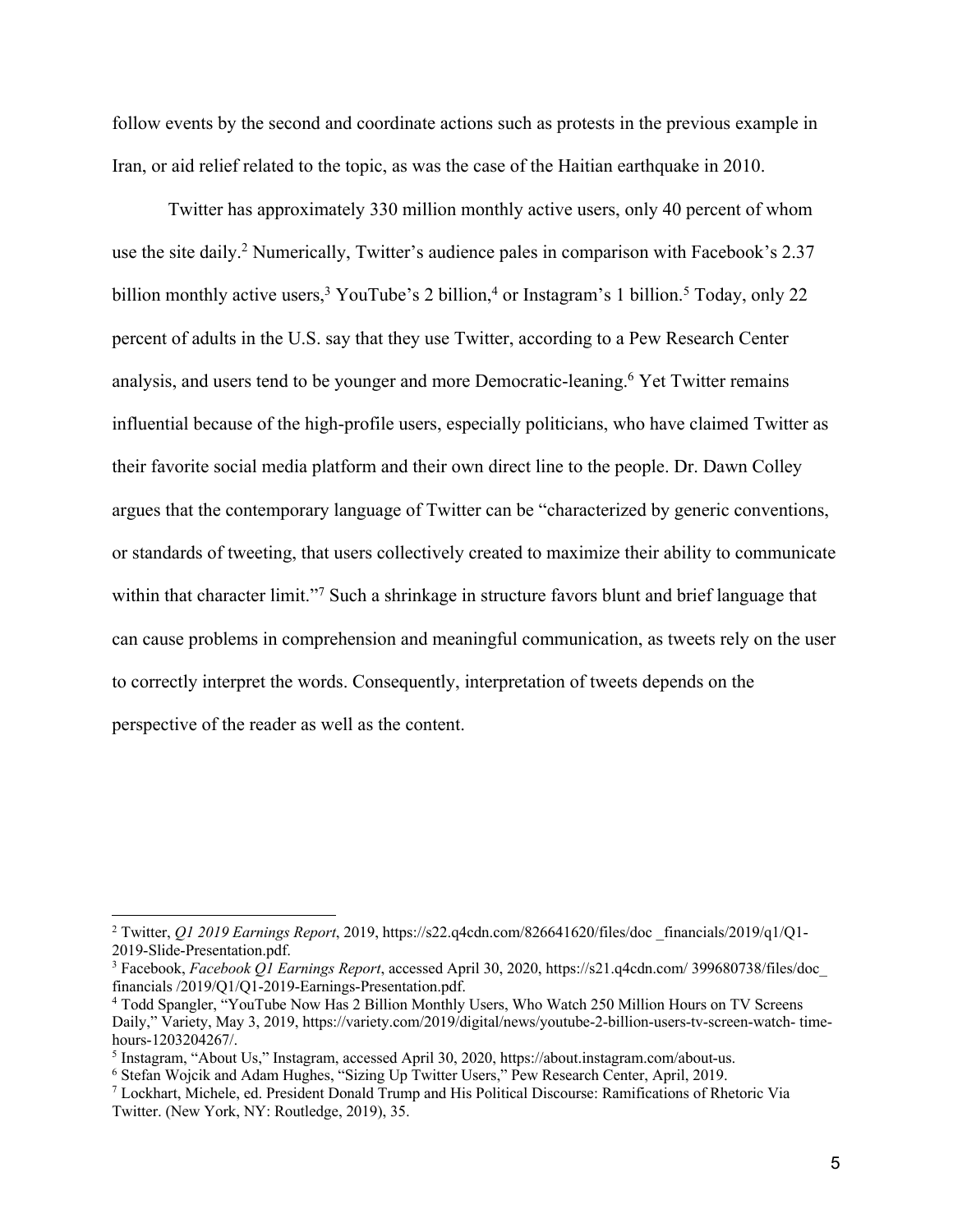#### **1.2 Trumpian Twitter**

Donald Trump joined Twitter in 2009 and by 2011, he was regularly using the platform to voice his unfiltered political comments, especially during his 2016 presidential campaign. He is the first president to use Twitter as a primary form of communication. "My use of social media is not Presidential — it's MODERN DAY PRESIDENTIAL," he tweeted in 2017.8 While the official @POTUS account was passed on to him after his inauguration, Trump uses it mostly to retweet the White House (@WhiteHouse) or to retweet himself from his personal account (@realDonaldTrump). Such usage of his personal account to make semi-official presidential statements about events and policy has drawn criticism, especially from a legal perspective of his practice of deleting tweets and blocking users. As a 2018 court ruling of the Knight First Amendment Institute v. Donald Trump points out, "The public presentation of the Account and the webpage associated with it bear all the trappings of an official, state-run account. The page is registered to Donald J. Trump '45th President of the United States of America, Washington D.C.' … The header photographs of the Account show the President engaged in the performance of his official duties such as signing executive orders, delivering remarks at the White House, and meeting with the Pope, heads of state, and other foreign dignitaries."9

Under the 1978 Presidential Records Act, presidential records, or any content produced by the President "in the course of conducting activities which relate to or have an effect upon the carrying out of the constitutional, statutory or other official or ceremonial duties of the President … whether textual or electronic"10 are public property and must be preserved for their historical significance by the National Archives. The catalyst for the legislation was Richard Nixon's

<sup>8</sup> Donald J. Trump, Twitter post, July 1, 2017, https://twitter.com/realdonaldtrump/status/881281755017355264 <sup>9</sup> Knight First Amendment Institute At Columbia University v. Donald J. Trump, President of the United States, 2018 NY. App. Justia US Law (2019).

<sup>10</sup> Presidential Records Act (PRA), 44 U.S.C. § 2201–2207 (1978).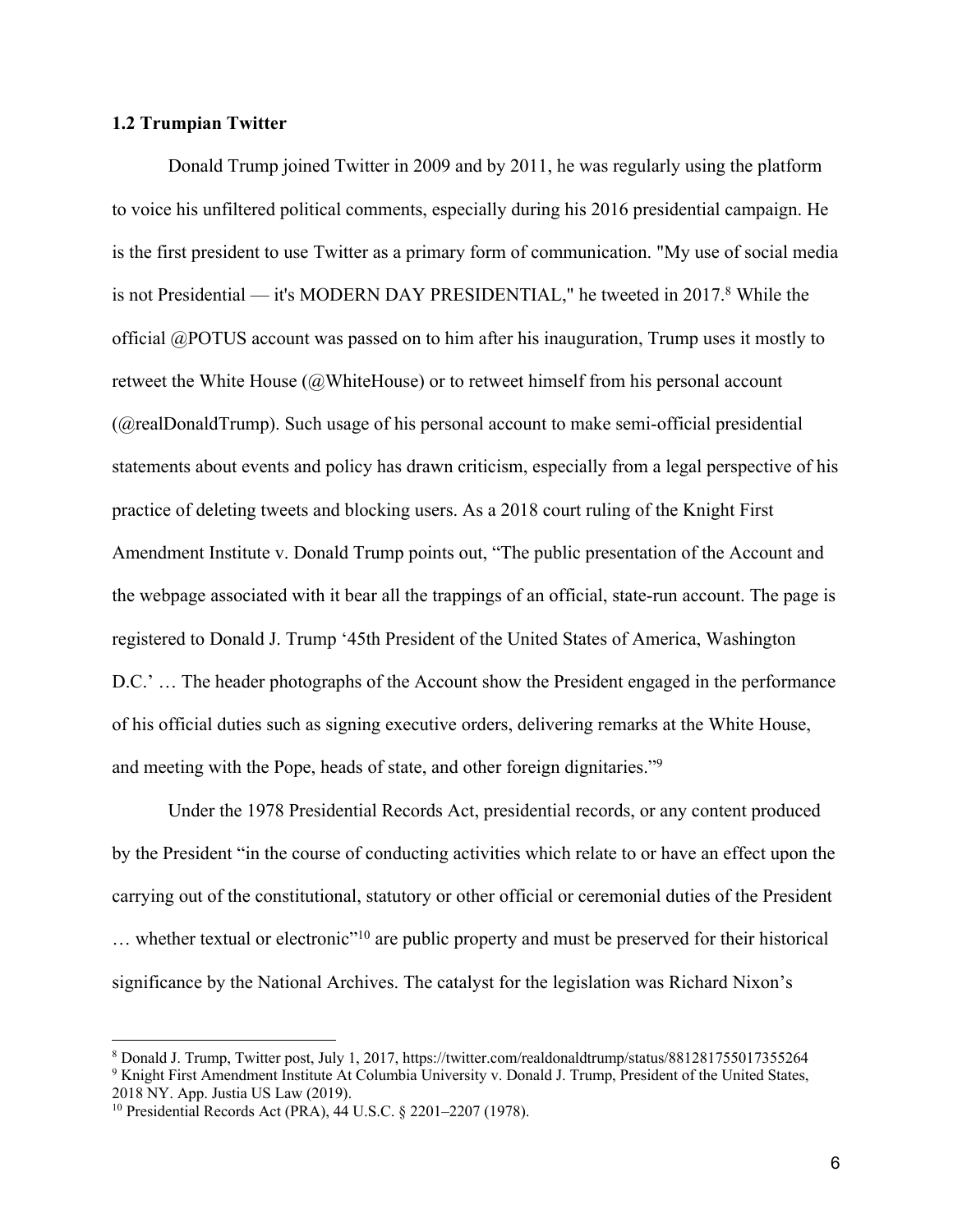secret White House tape recordings, and the act prevented the sale or destruction of all records relating to the duties of the executive office. In June 2017, the House Permanent Select Committee on Intelligence requested official White House records, only to be referred to a statement from Trump's @realDonaldTrump account.<sup>11</sup> White House Press Secretary Sean Spicer said that Trump's tweets should be "considered official statements by the president of the United States."12 Trump has taken to Twitter to make official announcements including a ban on transgender persons in the military,<sup>13</sup> the firing of White House Chief of Staff General John Kelly with Mick Mulvaney as his replacement,<sup>14</sup> talks with South Korea regarding North Korea's nuclear capabilities,<sup>15</sup> and his decision to sell Japan and South Korea "highly sophisticated military equipment."<sup>16</sup> In November of 2017, Department of Justice attorneys posited to a D.C. federal district court judge that "the government is treating … [Trump's tweets] as official statements of the President of the United States."17 This analysis will consider them exactly as such and will focus primarily on Trump's tweets during his time as president, from his inauguration on January 20, 2017 to his acquittal by the Senate on February 5, 2020.

The Trump campaign capitalized on Trump's attention-generating tweets as they created free publicity on both Democratic and Republican media platforms. Special Counsel Robert Mueller in his 2019 report referred to Trump's "unique ability to attract attention through use of

<sup>&</sup>lt;sup>11</sup> Knight First Amendment Institute et al v. Donald J. Trump et al, 2018 NY. App. Justia US Law (2019).

<sup>&</sup>lt;sup>12</sup> Sean Spicer, "Daily Press Briefing," White House, June 6, 2017, https://www.whitehouse.gov/briefingsstatements.

<sup>&</sup>lt;sup>13</sup> Donald J. Trump, Twitter thread post, July 26, 2017,

https://twitter.com/realdonaldtrump/status/890193981585444864.

<sup>14</sup> Donald J. Trump, Twitter post, December 14, 2018,

https://twitter.com/realdonaldtrump/status/1073703744766922754.

<sup>&</sup>lt;sup>15</sup> Donald J. Trump, Twitter post, March 8, 2018, https://twitter.com/realdonaldtrump/status/971915531346436096.

<sup>16</sup> Donald J. Trump, Twitter post, September 5, 2017,

https://twitter.com/realdonaldtrump/status/905047095488516098.

<sup>&</sup>lt;sup>17</sup> James Madison Project v Department of Justice, 2017, D.D.C. GPO (2018).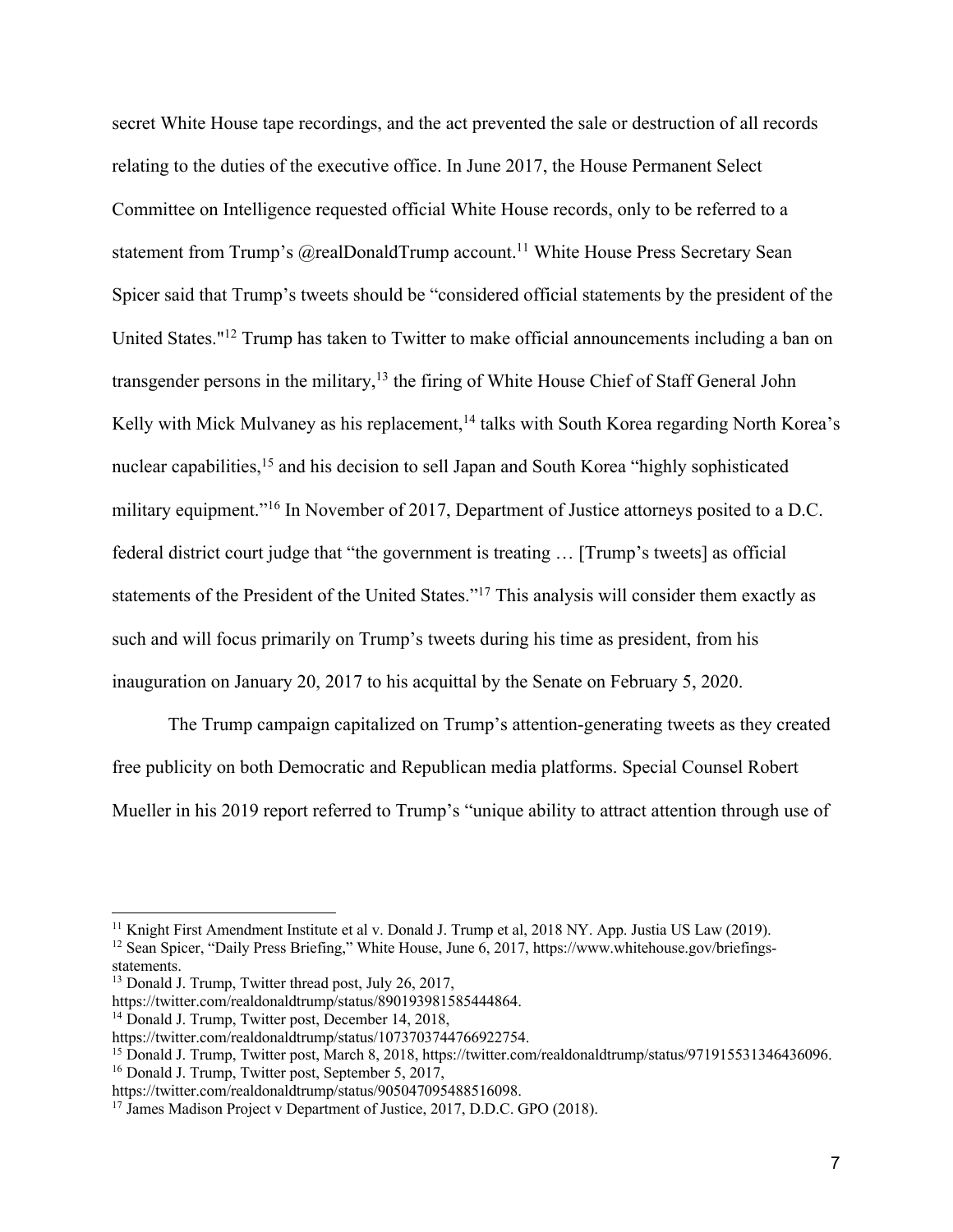mass communications."18 In a sense, the digital transcended the traditional as major news media outlets covered his tweets -- images of his tweets were and are commonplace on TV and many news stories embed his tweets.

"Let me tell you about Twitter," Trump told Tucker Carlson of Fox News in a 2017 interview, "I think maybe I wouldn't be here if it wasn't for Twitter."19 The provocative content of many of Trump's tweets during both his campaign and presidency has ensured them crucial coverage. Moreover, while only 19 percent of adults in the U.S. follow Trump's personal account  $(a$  realDonaldTrump,<sup>20</sup> his tweets have a much larger audience because they are retweeted, quoted or shared on other social or mass media platforms. With approximately 72.7 million followers as of February 2020, Donald Trump ranks 9th in followers, while former US President Barack Obama ranks first with 113.2 million followers. Speaking on the power of his Twitter to generate news in a June 2019 interview, Trump claimed "I put it out, and then it goes onto your platform. It goes onto ABC. It goes onto the networks. It goes onto all over cable. It's an incredible way of communicating."21

*Tweetstorm* was officially added to Merriam-Webster's dictionary in January of 2019, defined as "a series of many, often impassioned tweets posted in quick succession on the social media site Twitter."22 Coincidentally, Trump tweeted more in 2019 than he ever had before. In

<sup>21</sup> Harvard Law Review, "Harvard Law Review Blog," *Harvard Law Review* (blog), June 3, 2019,

<sup>18</sup> Robert Mueller, et al, 2019, *The Mueller report,* accessed April 30, 2020,

https://search.ebscohost.com/login.aspx? direct=true&scope=site&db=nlebk&db=nlabk&AN=2036126.

<sup>&</sup>lt;sup>19</sup> Ian Schwartz, "Trump: 'I Wouldn't Be Here If It Wasn't For Twitter," 'I Have My Own Form of Media," Real Clear Politics, March 15, 2017, https://www.realclearpolitics.com/video/2017/03/ 15/trump\_i\_wouldnt\_ be\_here if it wasnt for twitter i have my own form of media.html.

<sup>&</sup>lt;sup>20</sup> Stefan Wojcik, Adam Hughes, and Emma Remy, "About One-in-Five Adult Twitter Users in the U.S. Follow Trump," Fact Tank (Pew Research Center, July 15, 2019), https://www.pewresearch.org/ fact-tank/2019/07/ 15/about-one-in-five-adult-twitter-users-in-the-u-s-follow-trump/.

https://blog.harvardlaw review .org/recent-case-knight-first-amendment-institute-at-columbia-university-v-trump/H, June 3, 2019.

<sup>&</sup>lt;sup>22</sup> "Tweetstorm," Merriam-Webster (Merriam-Webster Dictionary), accessed April 30, 2020, https://www.merriamwebster.com /dictionary/tweetstorm.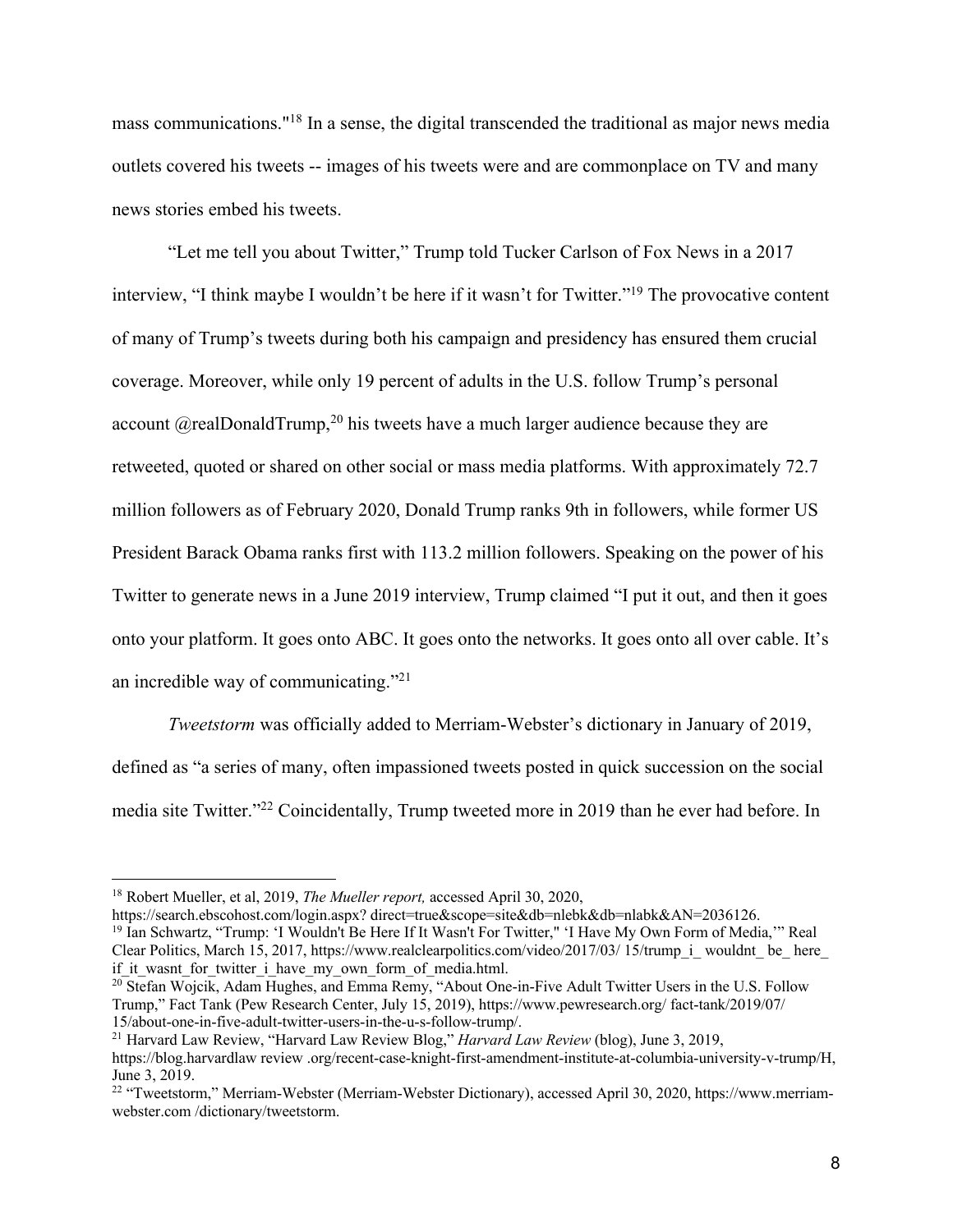2017, Trump averaged 49 tweets a week for a total of 2,580 tweets. In 2018, he averaged 68 tweets a week for a total of around 3,556 tweets. In 2019, he tweeted 7,781 times at an average of more than 149 tweets per week.23 His retweets have also increased from an average of six per week in 2017, to nine per week in 2018, to about 57 per week in 2019.<sup>24</sup> Donald Trump's Twitter patterns display his proclivity for tweetstorms, especially in response to news coverage and specific events he feels strongly about. For example, in the week following House Speaker Nancy Pelosi's impeachment inquiry announcement on September 24, 2019, Trump tweeted more than 250 times, averaging more than 35 tweets per day, which at the time was his largest collective tweetstorm.25 During the House Judiciary Committee debate on articles of impeachment on December 12, Trump set his record for most tweets in an hour: 58 at an average of one tweet every 62 seconds. That same day he set a new record for most presidential tweets (including retweets) in a day with 123 total tweets. He broke this record on January 22, 2020 during the second day of his impeachment trial in the Senate with 142 tweets.<sup>26</sup>

For historical parallels, we may turn to Richard Nixon's final days. Instead of tweetstorms (rife with increasing frequencies of false claims), Nixon drank, took pills, barely slept, and phoned subordinates in the middle of the night for rambling and irrational calls. His son-in-law, New York attorney Edward Cox, told Senate Republican party whip Robert Griffin that Nixon had been wandering the halls of the White House, "talking to pictures of former

<sup>26</sup> Myah Ward, "Trump Sets New Twitter Record for Presidency," Politico, January 22, 2020, https://www.politico.com/news/2020/01/22/trump-new-twitter-record-presidency-102308

<sup>&</sup>lt;sup>23</sup> Author's calculation from Trump Twitter Archive.

<sup>&</sup>lt;sup>24</sup> Daniel Dale, "Trump Unleashed: He's Talking More and Tweeting More," CNN Politics, (CNN, September 21, 2019), https://www.cnn.com/2019/09/21/politics/trump-unleashed-speaking-tweeting-more/index.html.

<sup>&</sup>lt;sup>25</sup> Nate Rattner, "President Trump Is Tweeting More than Ever as the Impeachment Probe Heats Up," CNBC Politics (CNBC, October 2, 2019), https://www.cnbc.com/2019/10/02/president-trump- tweets-more-than-ever-asimpeachment-probe-heats-up.html.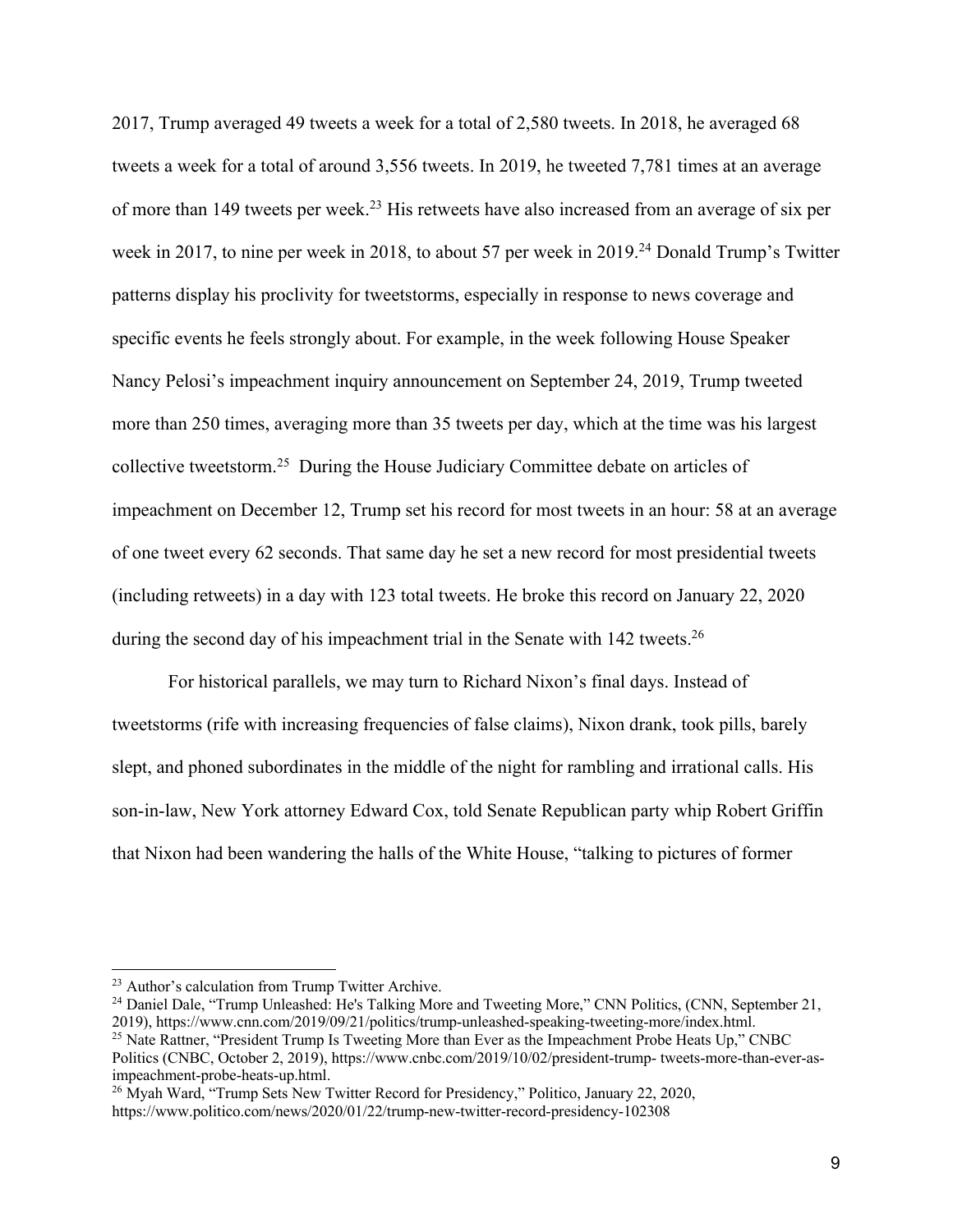presidents, giving speeches and talking to the pictures on the wall."27 Staff, family, and friends questioned the President's ability to lead the country and held discussions behind closed doors about invoking the 25th Amendment to remove an incapacitated president. Trump's ramblings both on Twitter and in real life have historical echoes in Nixon's final days. Trump's rally speeches increased twenty-six percent in 2019, his "chopper talk" with reporters before or after flights on Marine or Air Force One increased seventy-eight percent, and his on-camera speaking through the end of September 2019 was twenty-five minutes longer than the same time in 2018, and fifty-five minutes longer than 2017. There is a correlation between the amount Trump speaks and how many false claims he makes. The more he speaks, the more he lies.<sup>28</sup>



29

<sup>27</sup> Bob Woodward and Carl Bernstein, *The Final Days* (New York, NY: Simon & Schuster Paperbacks, 1976), p. 395.

<sup>&</sup>lt;sup>28</sup> Daniel Dale, "Trump Unleashed: He's Talking More and Tweeting More," CNN Politics.

<sup>&</sup>lt;sup>29</sup> "@Realdonaldtrump (Donald J. Trump) Twitter Statistics," Trackalytics, 2020,

https://www.trackalytics.com/twitter/profile/realdonaldtrump/.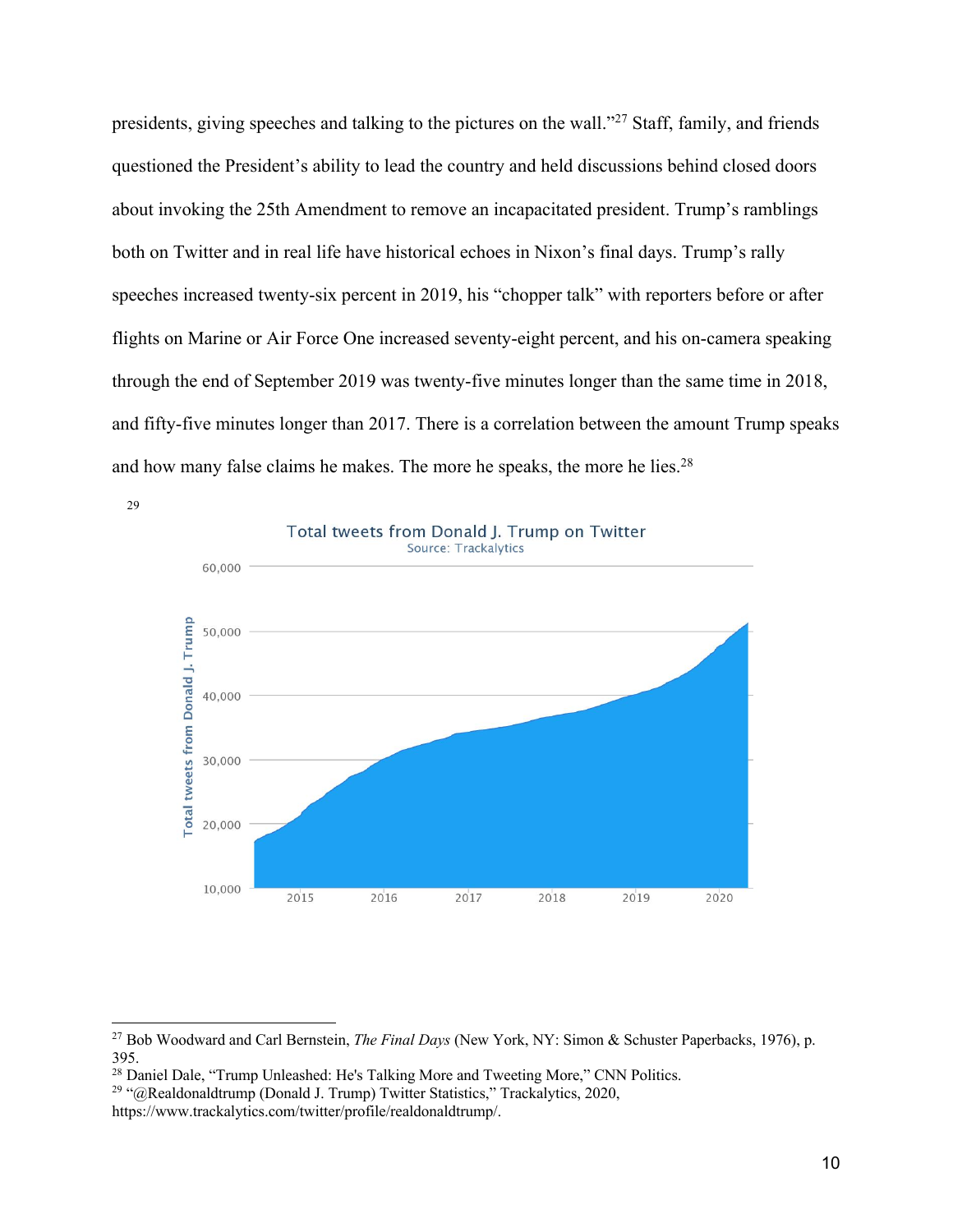#### **1.3 Threats to National Security**

As the news media and twitter users jump to analyze the meaning and motivation behind Trump's tweets, foreign intelligence agencies around the world do the same. Their analysts compile information on world leaders in order to gain insight into the subject's psyche that can be used to their advantage.<sup>30</sup> Trump's Twitter feed is raw intelligence on display for the world to see, a dangerous direct line to his thoughts and impulses,  $31$  even including the source (iPhone, Android, Media Studio, Web Client, Ipad, Twitter Ads) and timestamps to provide a minute-byminute stream of consciousness. Tweets can also provide information on his sleep patterns, stress levels and the mental impact of specific issues.32 His tweets show his impulsive tendencies as he tweets his feelings before consulting anyone, often contradicting his own administration; his narcissism as he regularly praises himself, his quickness to anger if he feels attacked, his anxieties about investigations, and more, as his lack of response to some topics or deletion of tweets can also be telling. The sheer quantity of content combined with the potential for contentbased analysis through advanced computer programs makes for an easily predicted and easily exploited profile of Trump.

In January of 2018, Trump's impulses came close to preventing the passage of major legislation. On January 10th, the White House published a statement in support of the renewal of Section 702 of the FISA Amendment Act which was put into place following 9/11 in order to give U.S. intelligence agencies the power to monitor foreign communications without a warrant

<sup>30</sup> Nada Bakos, "This Is What Foreign Spies See When They Read President Trump's Tweets," *Washington Post,*  June 23, 2017, https://www.washingtonpost.com/outlook/president-trumps-twitter- feed-is-a-gold-mine-for-foreign spies/2017/06/23/ e3e3b0b0-5764-11e7-a204-ad706461fa4f\_story.html.

 $3\overline{1}$  Tom Nichols, Twitter post, May 8, 2017,

https://twitter.com/radiofreetom/status/861741272373088262?lang=enhttps://twitter.com/radiofreetom/status/86174 1272373088262?lang=en.

<sup>&</sup>lt;sup>32</sup> Nada Bakos, "This Is What Foreign Spies See When They Read President Trump's."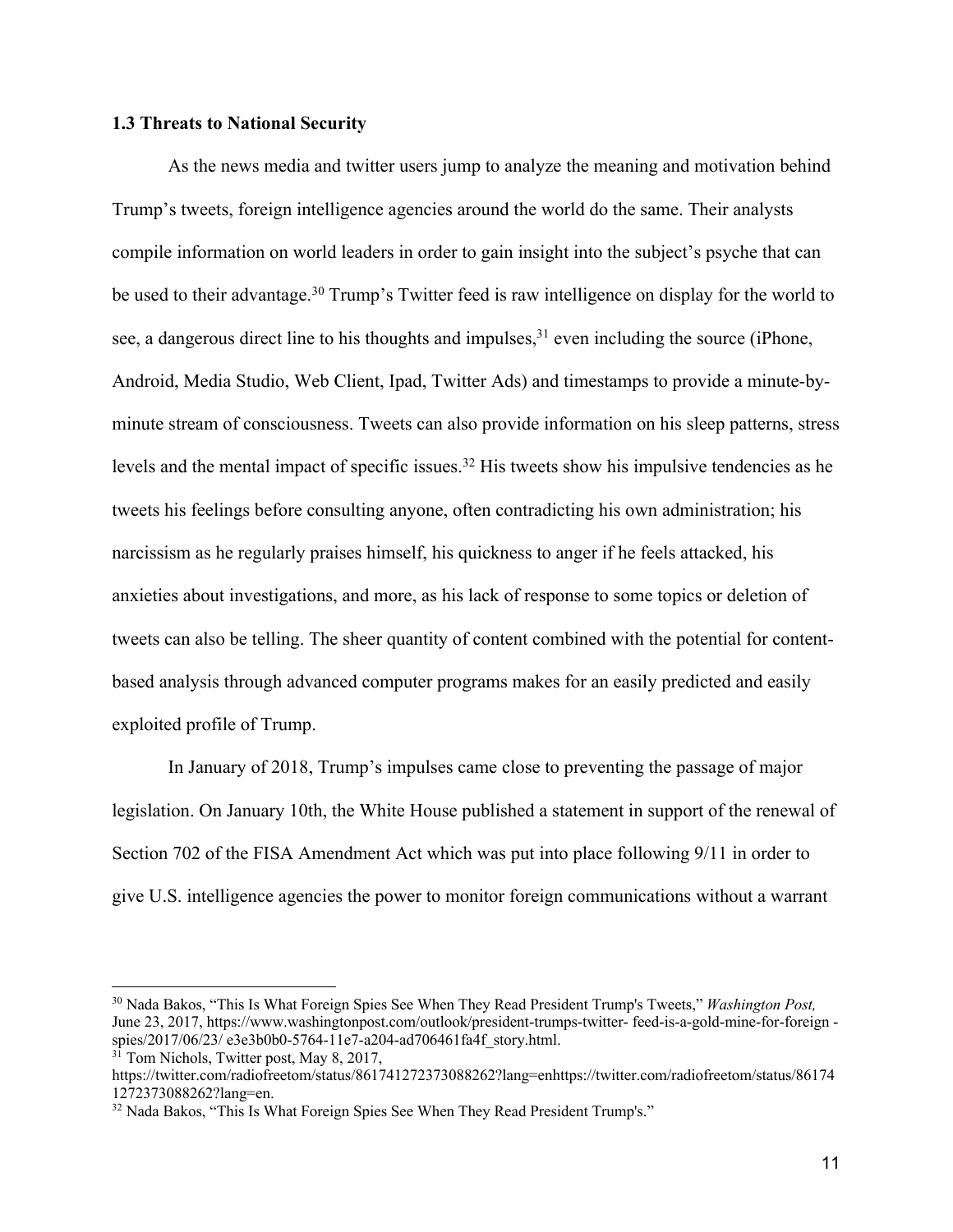(even if they are communicating with Americans).<sup>33</sup> The following day on January 11, Andrew Napolitano of "Fox & Friends" condemned the Trump administration's stance on the bill. "Mr. President, this is not the way to go," Napolitano said, and recalled a debunked conspiracy theory he had discussed the previous year that during the 2016 campaign, British intelligence agencies had spied on Trump Tower. The theory was then perpetuated by then-White House Press Secretary Sean Spicer and investigated by the Republican-controlled Senate Intelligence Committee, despite a public rebuke from British intelligence officials.34 At 6:33 am, during the "Fox & Friends" broadcast, Trump tweeted "Disproven and paid for by Democrats 'Dossier used to spy on Trump Campaign. Did FBI use Intel tool to influence the Election?' @foxandfriends Did Dems or Clinton also pay Russians? Where are hidden and smashed DNC servers? Where are Crooked Hillary Emails? What a mess!"<sup>35</sup> Forty-five minutes after Napolitano's appearance on "Fox & Friends" at 7:33am, Trump tweeted " 'House votes on controversial FISA ACT today.' This is the act that may have been used, with the help of the discredited and phony Dossier, to so badly surveil and abuse the Trump Campaign by the previous administration and others?"36 White House aides called for an emergency meeting to convince Trump to support the bill in order to ensure its renewal, and by 9:14 am, Trump had been sufficiently persuaded and tweeted "With that being said, I have personally directed the fix to the unmasking process since taking office and today's vote is about foreign surveillance of foreign bad guys on foreign land.

<sup>33</sup> "Statement from the Press Secretary," *White House*, January 10, 2018, https://www.whitehouse.gov/briefingsstatements /statement-press-secretary-18/.

<sup>34</sup> David Rohde, "How Disinformation Reaches Donald Trump," *The New Yorker*, October 3, 2019, https://www.newyorker.com/news/news-desk/how-disinformation-reaches-donald-trump.

<sup>35</sup> Donald J. Trump, Twitter post, January 11, 2018, https://twitter.com/realdonaldtrump/ status/951416674808467461.

<sup>36</sup> Donald J. Trump, Twitter post, January 11, 2018, https://twitter.com/realdonaldtrump/status/ 951431836030459905.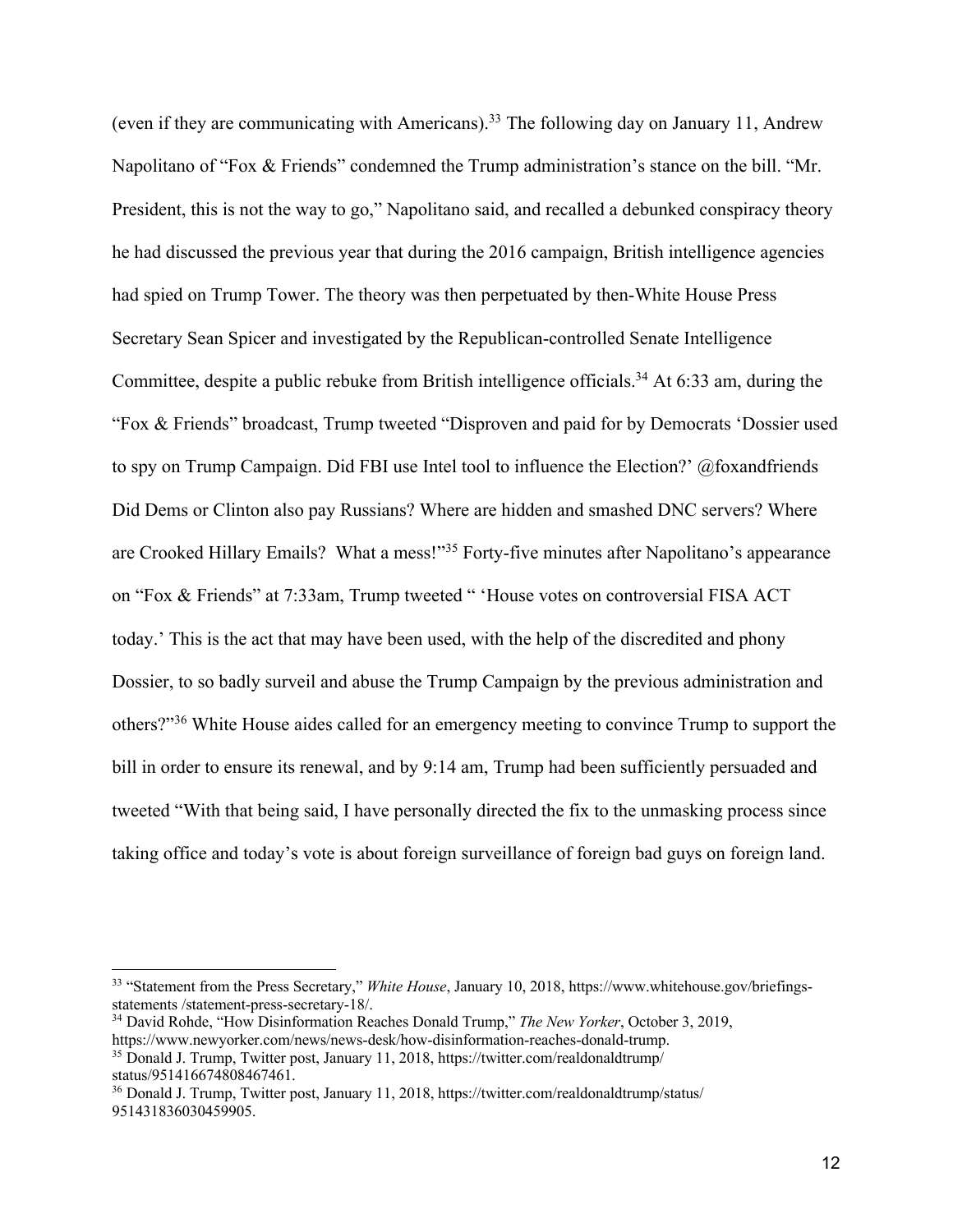We need it! Get smart!"<sup>37</sup> This incident illustrates Trump's credence in outside sources for direction, regardless of their credibility and tendencies to propagate disproven conspiracy theories and misinformation. The dismissal of the conspiracy theory by Trump's own party on the Senate Intelligence Committee as well as the British, an American ally, meant nothing to Trump. Despite his administration's policy agendas and his aides' attempts to keep him on course, Trump's irrational informational-uptake processes played out in real time on Twitter for the world to observe, complete with timestamps to mark his every impulse.

Even more problematic for national security interests, Trump has released sensitive and potentially classified information on Twitter. The day after a failed Iranian rocket launch in August 2019, Trump tweeted "The United States of America was not involved in the catastrophic accident during final launch preparations for the Safir SLV Launch at Semnan Launch Site One in Iran. I wish Iran best wishes and good luck in determining what happened at Site One."38 Attached was a high-resolution, aerial photograph of the launch site complete with labeled parts. The resolution of the image was much higher than images available to the public from commercial satellites. The National Security Council declined to comment, but former CIA officer John Sipher said that image was "consistent with a standard classified product."<sup>39</sup> On Twitter, Stanford University professor Alex Stomos quoted Trump's tweet, adding, "The propensity for saying the quiet part out loud is less amusing when it blows the cover on a multidecade, multi-president campaign to disrupt Iranian missile and nuclear development with

<sup>37</sup> Donald J. Trump, Twitter post, January 11, 2018, https://twitter.com/realdonaldtrump/status/ 951457382651056128.

<sup>38</sup> Donald J. Trump, Twitter post, August 30, 2019, https://twitter.com/realdonaldtrump/status/ 1167493371973255170.<br><sup>39</sup> Nicole Gaouette et al., "Trump Appears to Taunt Iran with Tweet That Raises Concerns He Disclosed Classified

Information," CNN Politics (CNN, August 30, 2019), https://www.cnn.com/2019/08/30/politics/trump-tweet-iranmissile/index.html.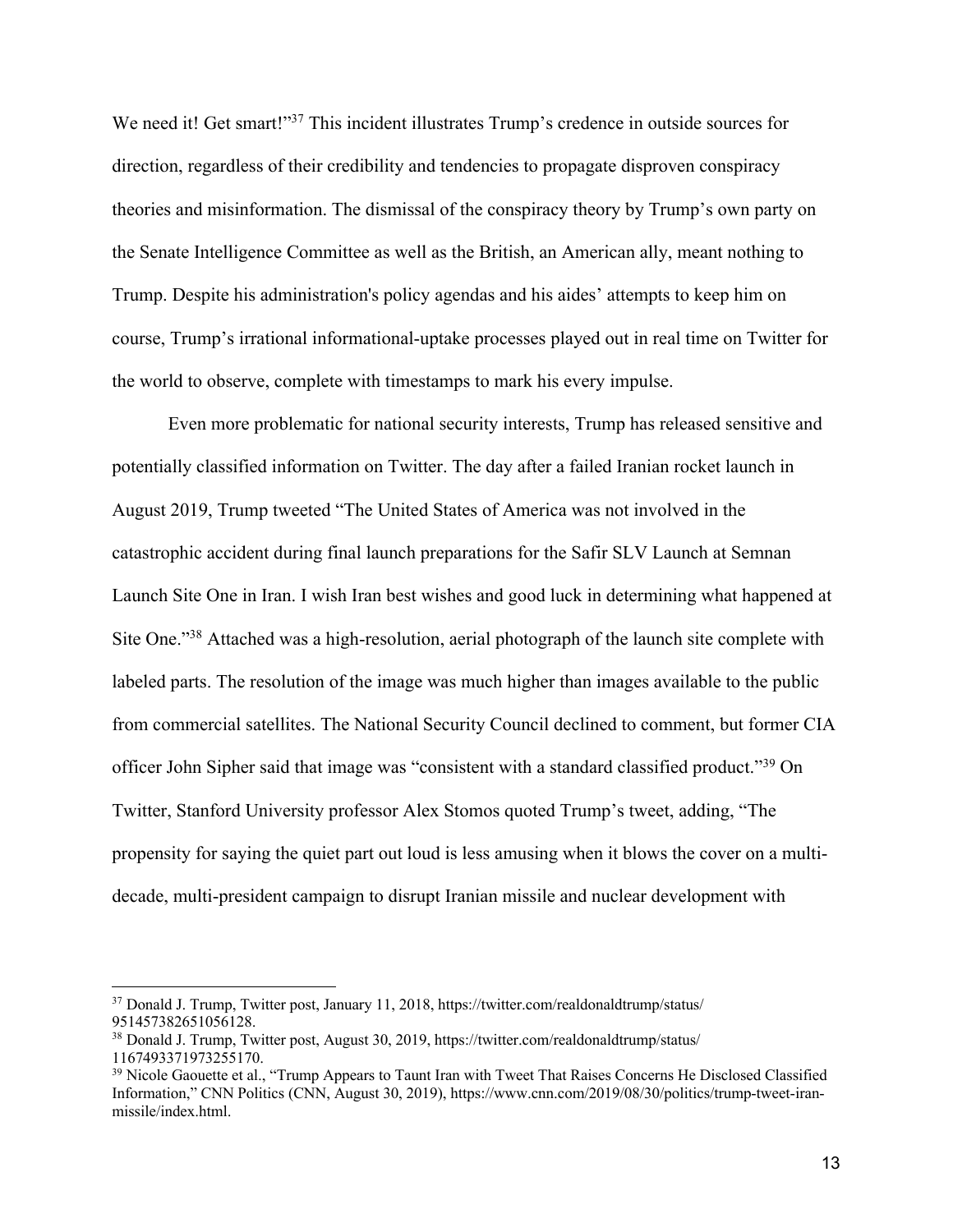minimal loss of life. Lots of analysts counting pixels in Beijing and Moscow today."40 After feeling attacked by the intelligence and intellectual communities, Trump went after the former director of National Intelligence on Twitter: "Being scolded by failed former "Intelligence" officials, like James Clapper, on my condolences to Iran on their failed Rocket launch. Sadly for the United States, guys like him, Comey, and the even dumber John Brennan, don't have a clue. They really set our Country back,.... [sic]."<sup>41</sup> While presidents have the authority to declassify information, publishing satellite information only harms American intelligence organizations. It problematically provides information to hostile actors about American satellite capabilities, details about the satellite itself, and worse, how to better hide activity from the American intelligence in the future.

#### **1.4 The Internet Research Agency**

During the 2016 presidential campaign, Trump benefited from Russia's strategic campaigns of misinformation via Twitter by bots in order to divide Americans. The Mueller investigation determined that Russian interference was "sweeping and systematic" and "violated U.S. criminal law." As a result of his investigation, twenty-six Russian citizens and three Russian organizations were indicted. In his indictment, Mueller explains the role and related agents and activities of the infamous "troll farm," formally known as the Internet Research Agency (IRA):

Defendants, posing as U.S. persons and creating false U.S. personas, operated social media pages and groups designed to attract U.S. audiences. These groups and pages,

<sup>&</sup>lt;sup>40</sup> Alex Stamos, Twitter post, August 30, 2019, https://twitter.com/alexstamos/status/1167506948431831040.<br><sup>41</sup> Donald J. Trump, Twitter post, August 31, 2019, https://twitter.com/realdonaldtrump/status/

<sup>1167876317745860608.</sup>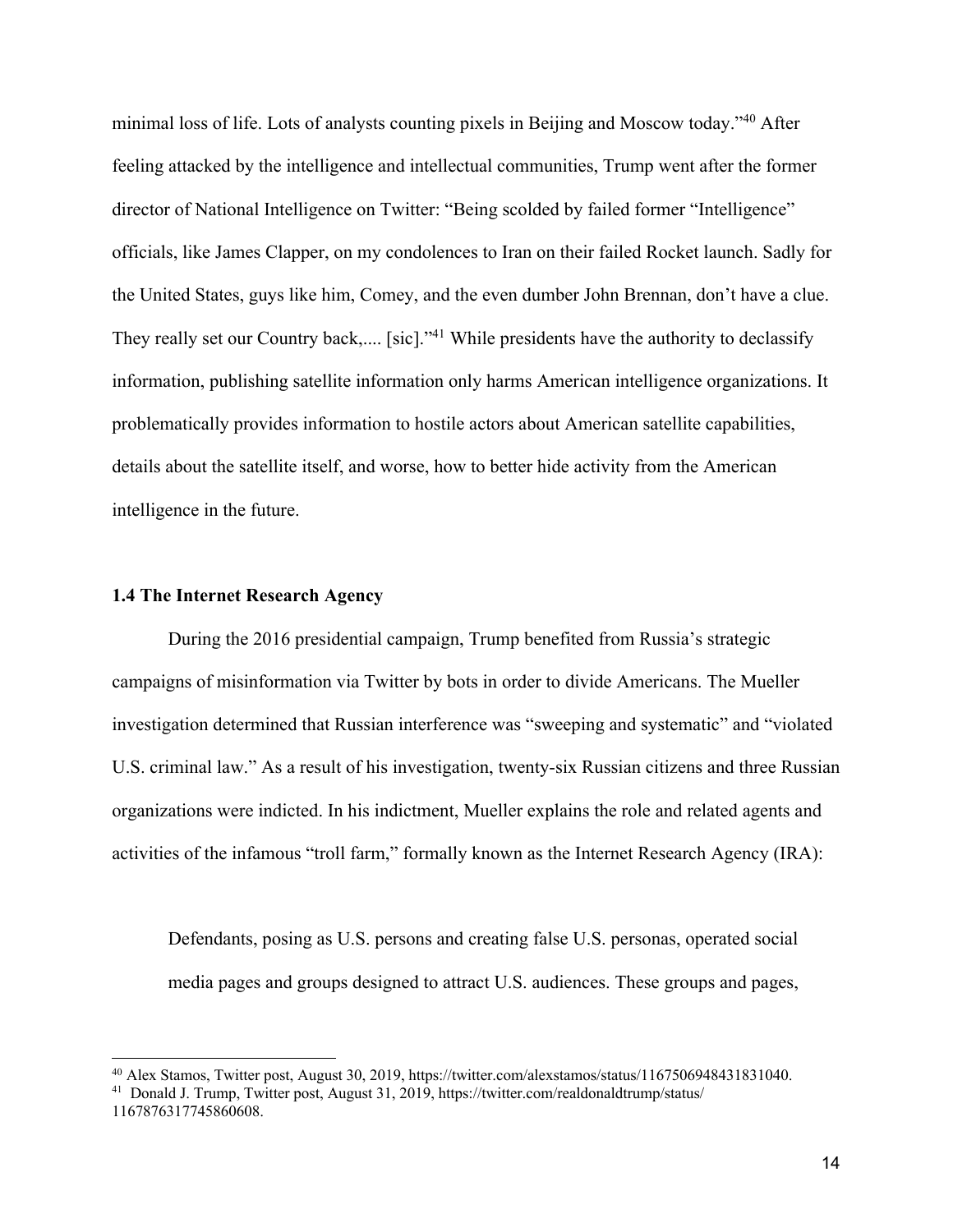which addressed divisive U.S. political and social issues, falsely claimed to be controlled by U.S. activists when, in fact, they were controlled by Defendants. Defendants also used the stolen identities of real U.S. persons to post on ORGANIZATION-controlled social media accounts. Over time, these social media accounts became Defendants' means to reach significant numbers of Americans for purposes of interfering with the U.S. political system, including the presidential election of 2016 … had a strategic goal to sow discord in the U.S. political system, including the 2016 U.S. presidential election. Defendants posted derogatory information about a number of candidates, and by early to mid-2016, Defendants' operations included supporting the presidential campaign of then-candidate Donald J. Trump ("Trump Campaign") and disparaging Hillary Clinton. Defendants made various expenditures to carry out those activities, including buying political advertisements on social media in the names of U.S. persons and entities.<sup>42</sup>

More than 80 percent of these accounts were still active as of October 2018 and they published an average of more than a million tweets a day, according to a report by the Knight Foundation.43 Looking ahead to the 2020 election, the Department of Defense, Department of Justice, Department of Homeland Security, Department of National Intelligence, FBI, and CIA issued a joint statement warning of malicious foreign interference. The agencies cautioned that "[a]dversaries may try to accomplish their goals through a variety of means, including social media campaigns, directing disinformation operations or conducting

<sup>42</sup> United States of American v Internet Research Agency LLC, 2018, D.D.C. Justice.gov (2018).

<sup>&</sup>lt;sup>43</sup> Matthre Hindman and Vlad Barash, "Disinformation, 'Fake News' and Influence on Campaigns on Twitter," October 2018, https://www.mediebedriftene.no/siteassets/dokumenter/rapporter/kf-report-final2.pdf.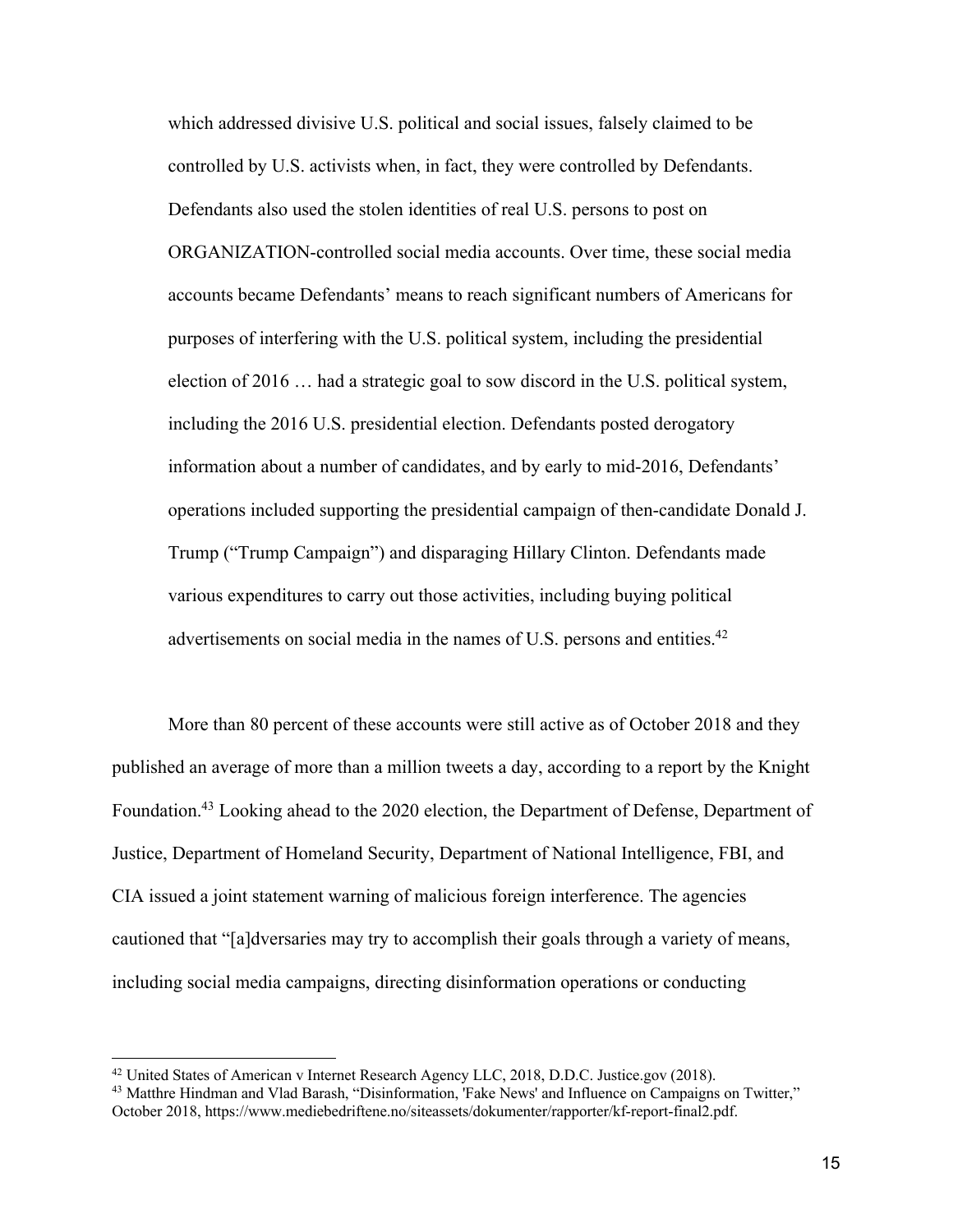disruptive or destructive cyber-attacks on state and local infrastructure."<sup>44</sup> One example of the ongoing Russian disinformation campaign is the Trump-endorsed conspiracy theory that Ukraine, not Russia, was responsible for the 2016 election meddling. On March 20, 2019, Trump cited a Fox News program that promoted the conspiracy, tweeting " 'John Solomon: As Russia Collusion fades, Ukrainian plot to help Clinton emerges.'  $@$ seanhannity  $(a)$  FoxNews."<sup>45</sup> The Moscow propaganda machine has a long history of trying to deflect blame for Russian actions on other actors (especially Ukraine), generally aiming to cast doubt on established facts. During her testimony during the November 2019 impeachment inquiry, Former National Security Council official Fiona Hill criticized Republican lawmakers for going along with the unsubstantiated Russian conspiracy. "Some of you on this committee appear to believe that Russia and its security services did not conduct a campaign against our country and that perhaps, somehow, for some reason, Ukraine did," Hill said. "This is a fictional narrative that has been perpetrated and propagated by the Russian security services themselves."46

#### **1.5 Trump and Twitter Under Fire**

During a national television interview on February 13, 2020, attorney General William Barr criticized Trump's use of Twitter. "To have public statements and tweets made about the department, about our people in the department, our men and women here, about cases pending in the department and about judges before whom we have cases make it

<sup>44</sup> United States of American v Internet Research Agency LLC, 2018, D.D.C. Justice.gov (2018). <sup>45</sup> Donald J. Trump, Twitter post, March 20, 2019,

https://twitter.com/realdonaldtrump/status/1108559080204001280.

<sup>&</sup>lt;sup>46</sup> Fiona Hill, "Opening Statement of Dr. Fiona Hill to the House of Representatives Permanent Select Committee on Intelligence," (November 21, 2019).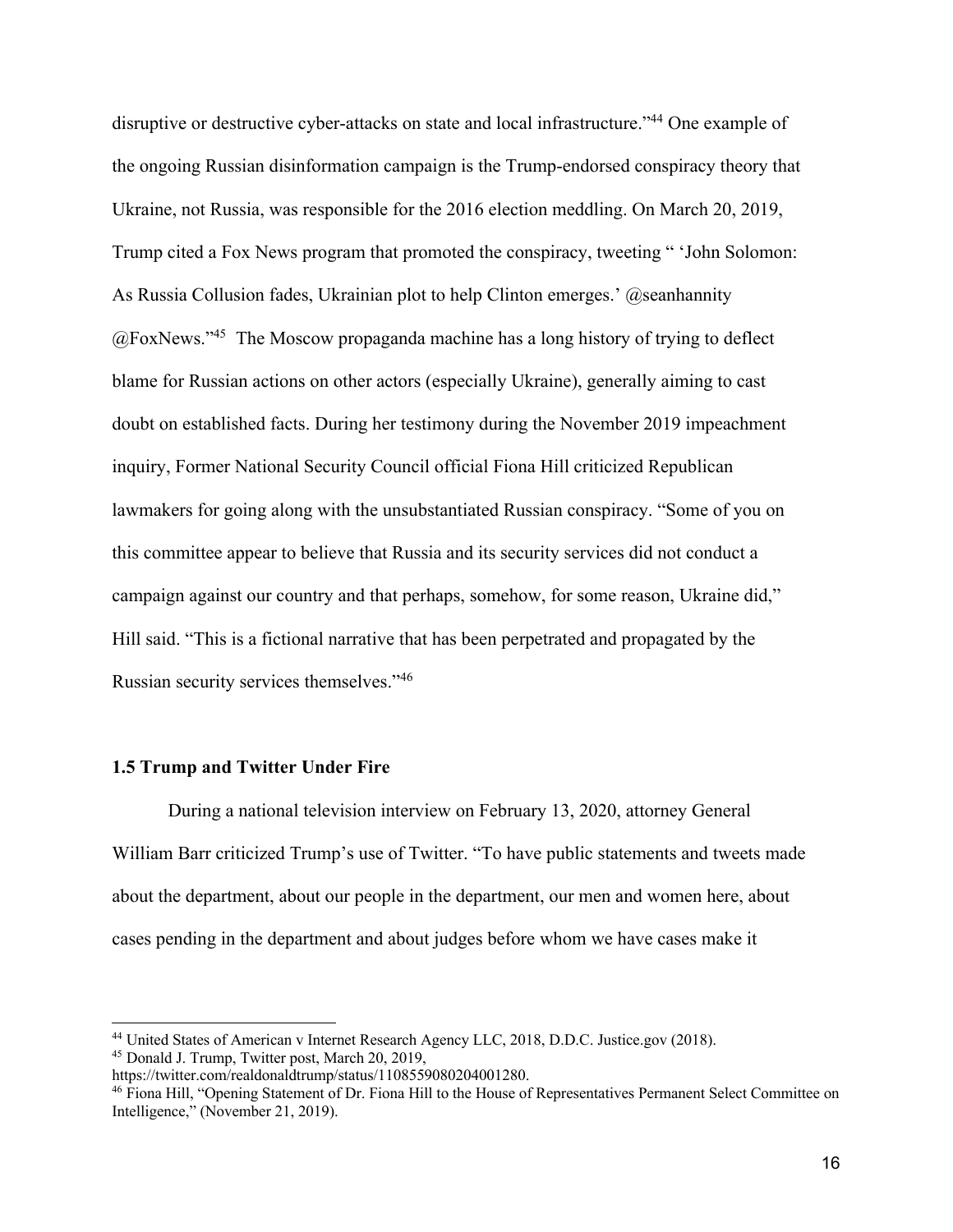impossible for me to do my job and to assure the courts and the prosecutors in the department that we're doing our work with integrity,"47 he said.

The next day, Trump tweeted in response " 'The President has never asked me to do anything in a criminal case.' A.G. Barr This doesn't mean that I do not have, as President, the legal right to do so, I do, but I have so far chosen not to!"48 Then, on February 18th, reports began to circulate of Barr having considered resigning over Trump's tweets according to an official within the Trump administration.<sup>49</sup> The fact that Trump's tweets pushed the Attorney General to consider resignation speaks volumes to the damage to governing institutions. Following these reports, the next day Trump criticized the Justices Department again, retweeting a conspiracy claim that purported him to be "the victim of a seditious conspiracy out of DOJ/FBI."50

While previously his endorsements of conspiracy theories and related misinformation have merely been fodder for partisan anger and sensational media reports, everything changed with COVID-19. Suddenly, Trump's conspiratorial claims resulted in casualties. This story is far from over: at the time of this writing the U.S. death toll has passed 80,000. But already, we can see the direct consequences of Trump's use of Twitter with regards to the virus -- very specifically, in terms of deaths. After having ignored, downplayed, and even attempted to discredit initial reports of COVID-19 in the early days of 2020, Trump's tweets will be to blame when the official death count has been marked in the history books, and the

<sup>&</sup>lt;sup>47</sup> Pete Williams and Michael Kosnar, "Attorney General Willian Barr Said to Have Considered Resigning over Trump Tweets," NBC News , February 19, 2020, https://www.nbcnews.com/politics/justice-department/attorneygeneral-william-barr-said-have -considered-resigning-over-trump-n1138411.

<sup>48</sup> Donald J. Trump, Twitter post, February 14, 2020, https://twitter.com/realDonaldTrump/status/ 1228311415192215553.<br><sup>49</sup> Pete Williams et al, "Attorney General Willian Barr Said to Have Considered Resigning over Trump Tweets."

<sup>&</sup>lt;sup>50</sup> Tom Fitton, Twitter post, February 18, 2020, https://twitter.com/realdonaldtrump/status/1230139119965048832.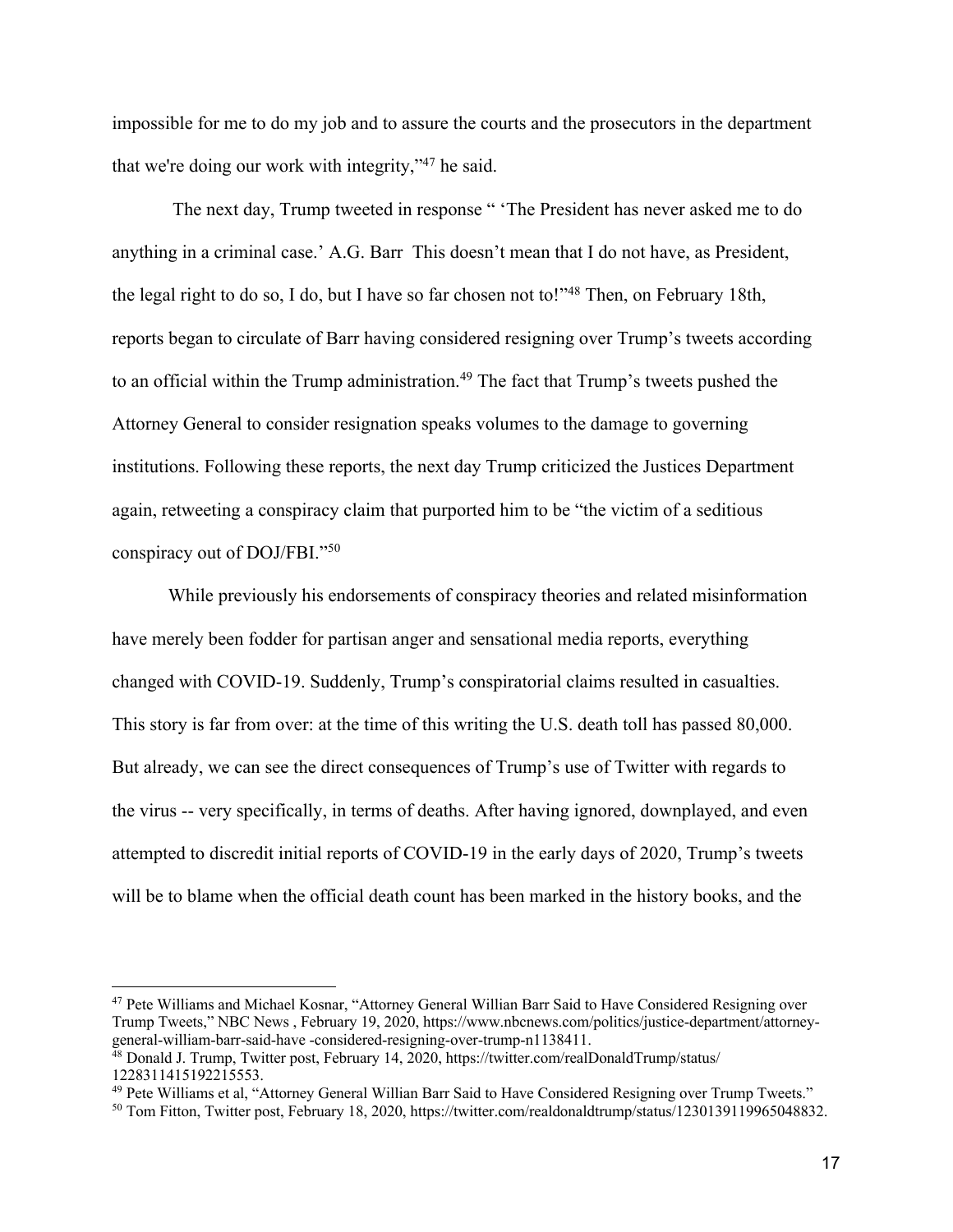microbes and metaphorical dust begins to settle. The concluding chapters will pick up the story.

In 2019 the Knight First Amendment Institute at Columbia University examined Trump's "incredible way of communicating" on Twitter, specifically his practice of blocking users who criticized him. Seven blocked users and the Knight First Amendment Institute argued that the interactive space of the tweets constituted a public forum within which Trump, as the president, could not legally viewpoint discriminate. The U.S. District Court for the Southern District of New York ruled that under the Public Forum Doctrine, the interactive space of Twitter should be open to all users who wish to engage with Trump's tweets, and that blocking them from participation in this designated public forum was a violation of the First Amendment. Four distinct portions of Trump's twitter account fell under this protection of the right to access: "the content of the tweets sent, the timeline composed of those tweets, the comment threads initiated by each of those tweets, and the 'interactive space' associated with each tweet."<sup>51</sup>

Twitter came under fire from Senator Kamala Harris who demanded that Twitter suspend Trump's account. In a letter to Twitter CEO Jack Dorsey on October 1, 2019, Harris called out the platform's policy that targeting of individual users and harassment would not be permissible. Harris argued that Trump's September 2019 tweetstorm regarding the whistleblower who exposed the White House's dealings with Ukraine served to "target, harass, and attempt to out the whistleblower" and were "blatant threats."52 In a public blog post from October 15, 2019, Twitter responded that its mission is in part to help users "engage their leaders directly," thus

<sup>&</sup>lt;sup>51</sup> Knight First Amendment Institute At Columbia University v. Donald J. Trump, President of the United States, 2018 NY. App. Justia US Law (2019).

<sup>&</sup>lt;sup>52</sup> United States Senator, Kamala Harris to Twitter Chief Executive Officer, Jack Dorsey, October 1, 2019.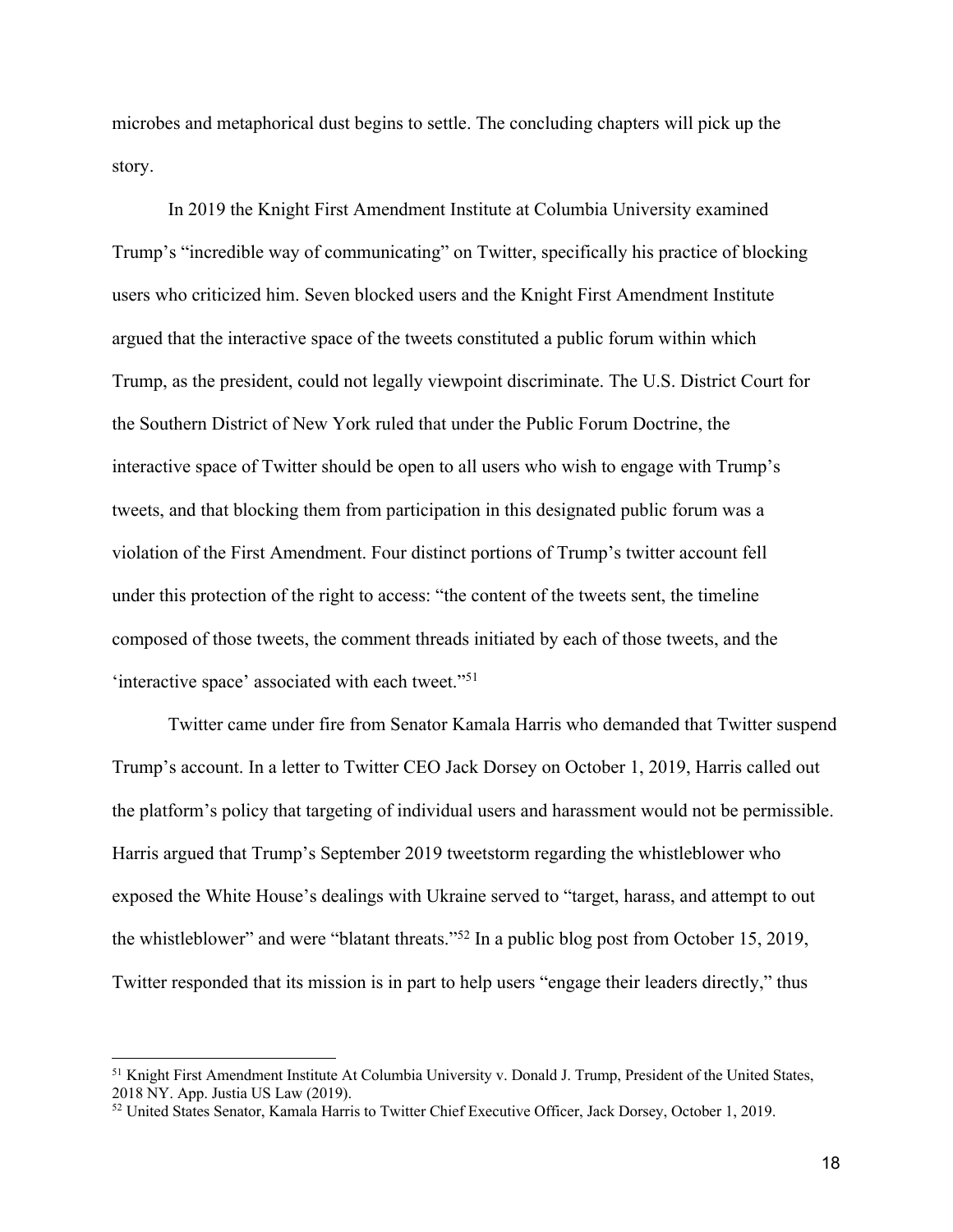tweets by world leaders that violated their policy would stay online if they had a "clear public interest value" though world leaders were "not above our policies entirely."53 The post promised enforcement action for any account with tweets that: promote terrorism, make clear and direct threats of violence, post private information or intimate photos of people without their consent, relate to child sexual exploitation or encourage self-harm. Important for the purposes of this analysis, Twitter's permissive approach favors content above all else, especially from prominent figures.

Dorsey then announced in a series of tweets that Twitter would no longer carry political advertising. Essentially, politicians can no longer pay to promote their tweets. "We believe political message reach should be earned, not bought," tweeted Dorsey, "that power brings significant risks to politics, where it can be used to influence votes to affect the lives of millions."54 This decision intentionally draws a stark contrast with Facebook's highly-criticized policy which does not fact-check political ads. A few weeks after Twitter's new policy, Twitter's Vice President of Trust and Safety Del Harvey said that Twitter was seeking public feedback on how to shape its approach to "synthetic and manipulated media," which she subsequently defined as "any photo, audio, or video that has been significantly altered or fabricated in a way that intends to mislead people or changes its original meaning."55 The policy draft suggested potential solutions such as labeling problematic tweets, warning people before they share such tweets, or linking external sources that provide additional information as to why the tweet is believed to be synthetic or manipulated.

<sup>53</sup> Twitter Inc., "Twitter Inc. Blog," *Twitter Inc. Blog* (blog), October 15, 2019,

https://blog.twitter.com/en\_us/topics/company/2019/worldleaders2019.html.<br><sup>54</sup> Jack Dorsey, Twitter post, October 30, 2019, https://twitter.com/jack/status/1189634360472829952?s=20. <sup>55</sup> Twitter VP, Trust and Safety, Del Harvey, "Twitter Blog," *Twitter Blog* (blog), November 11, 2019,

https://blog.twitter.com/en\_us/topics/company/2019/synthetic\_manipulated\_media\_policy\_feedback.html.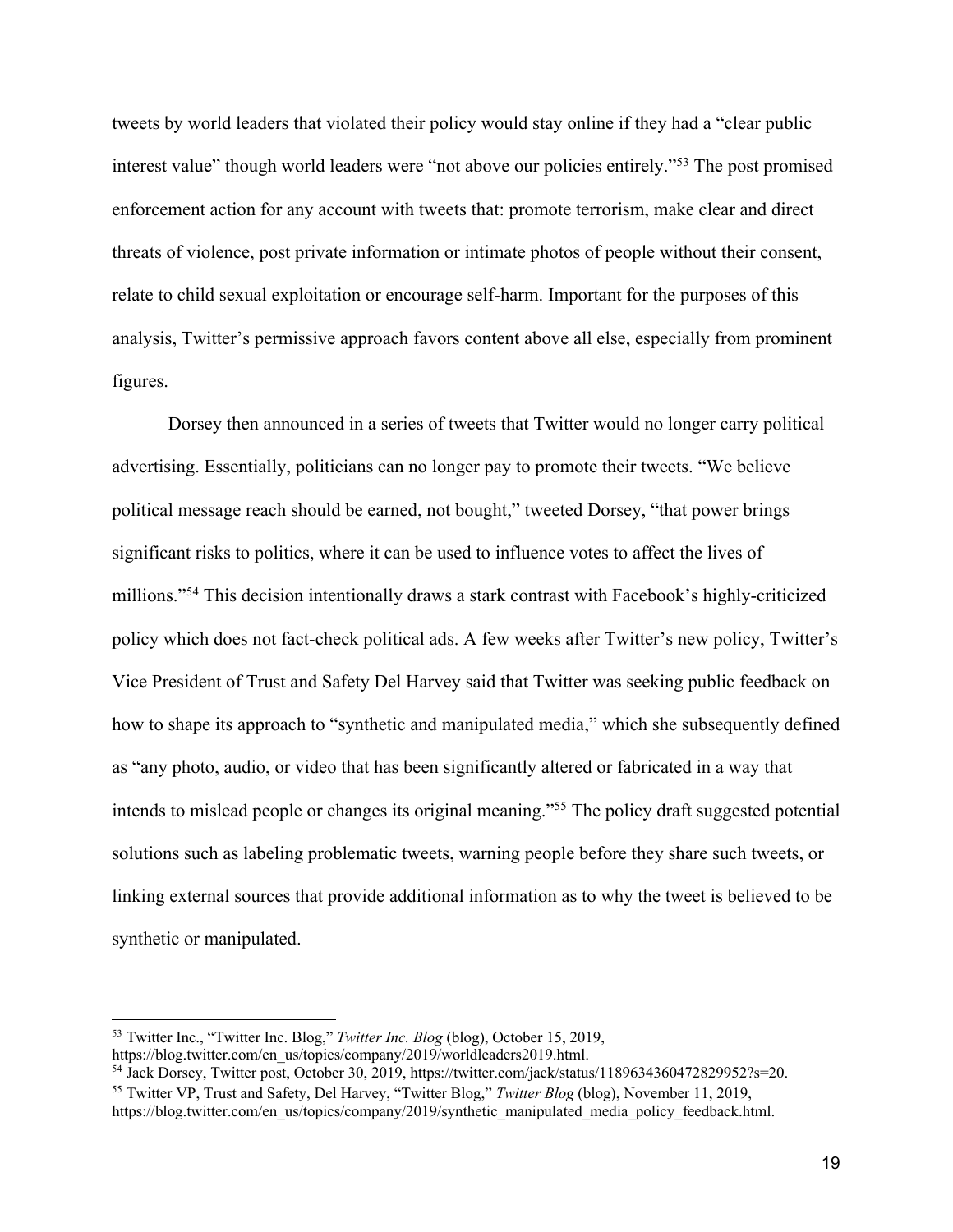#### **1.6 Structure of the Study**

Instead of dwelling on the legal semantics, this analysis will focus on abuses of power and the ways in which Trump's tweets degrade public discourse. Moreover, this analysis will eschew the traditional legal lens of analysis in favor of an ethical one. As exemplified in the First Amendment ruling of the case of Knight First Amendment Institute at Columbia University v. Trump, Trump's tweets are most clearly abuses of power.

This thesis will assess the effects of Trump's use of Twitter on various aspects of our American democracy by examining individual tweets and broader trends in his tweeting. Chapter 2 will cover the contemporary decline in valuing truth and examine the wrongs of Trump's lying as well as their potential effects on public opinion and society more generally. Chapter 3 will appraise the power of rhetoric to persuade and the ways in which this power has historically manifested itself. The effects of Trump's presidential rhetoric on perceptions of reality will also be analyzed in Chapter 3. In Chapter 4, the legal wrongs of specific tweets will be examined. The effects of his questionably legal tweets and tweets that attack individuals will be discussed, as well as the way in which his rhetoric is establishing new norms. Chapter 5 examines Trump's communications during the case study of the COVID-19 crisis. The negative consequences of his alternative "facts" during this disaster provides further evidence for the harmful impacts of his rhetoric on our democracy and on us as its citizens. Finally, in Chapter 6, major findings and limitations will be reviewed and potential extensions of this work will be presented. Looking to the future of our democracy, societal and governmental policy recommendations will be made with the goal of mitigating the harms of mis- and disinformation in the future.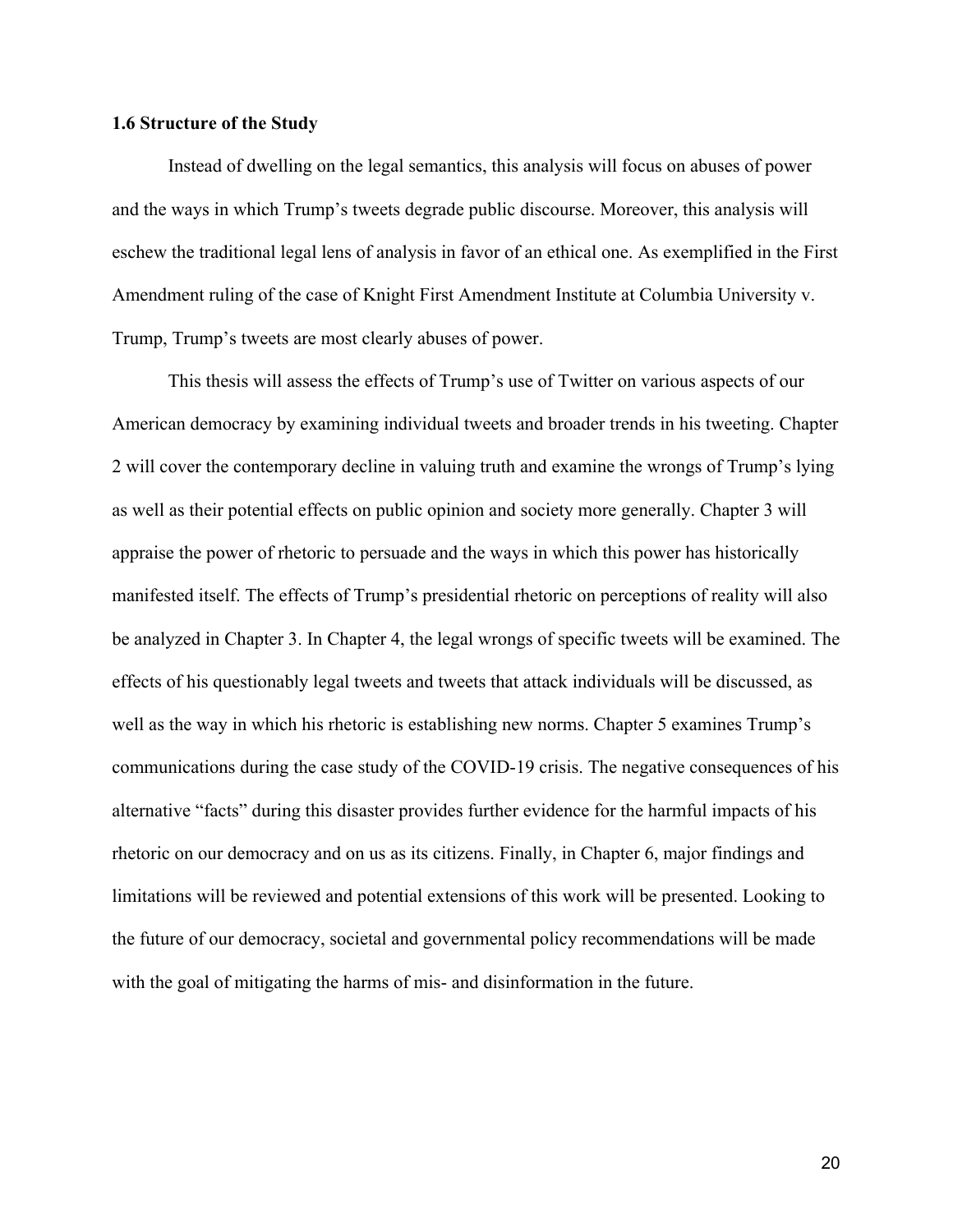#### **Chapter 2: Truth Decay**

"TRUTH IS A FORCE OF NATURE!" -Tweet by Donald J. Trump, July 24, 2019

#### **2.1 Truth to Power**

Historically Americans have accepted that statements can be objectively true or false. Postmodernist thought rejects the fundamental underlying notion of this view that an objective natural reality even exists. Indeed, John Pitney contends that "Trump's attitudes bear a curious relationship to an influential school of thought that denies the very existence of objective truth, even holding that the natural and physical sciences are mere social constructs with no claim to neutrality of universal validity."56 Nietzsche famously claimed that "all things are subject to interpretation. Whichever interpretation prevails at a given time is a function of power and not truth." Nietzsche's linkage of "truth" to power is illuminating in its recognition of the way power manipulates information to be perceived as true or false. On the Postmodernist view, there is no real Truth. In the Postmodernist reality that we live in today, this idea rings true (or at least *subjectively* true), as facts are no longer valued in the way they once were.

A 2018 publication by Jennifer Kavanaugh and Michael Rich of the Rand Corporation presented the concept of "truth decay," contending that political and civil discourse in the last two decades has been largely defined by this phenomenon. Kavanaugh and Rich define truth decay as a system constituted by a set of four related trends:

<sup>56</sup> John Pitney Jr., *Un-American: The Fake Patriotism of Donald J. Trump* (Lanham, MD: The Rowman & Littlefield, 2020), Chapter 2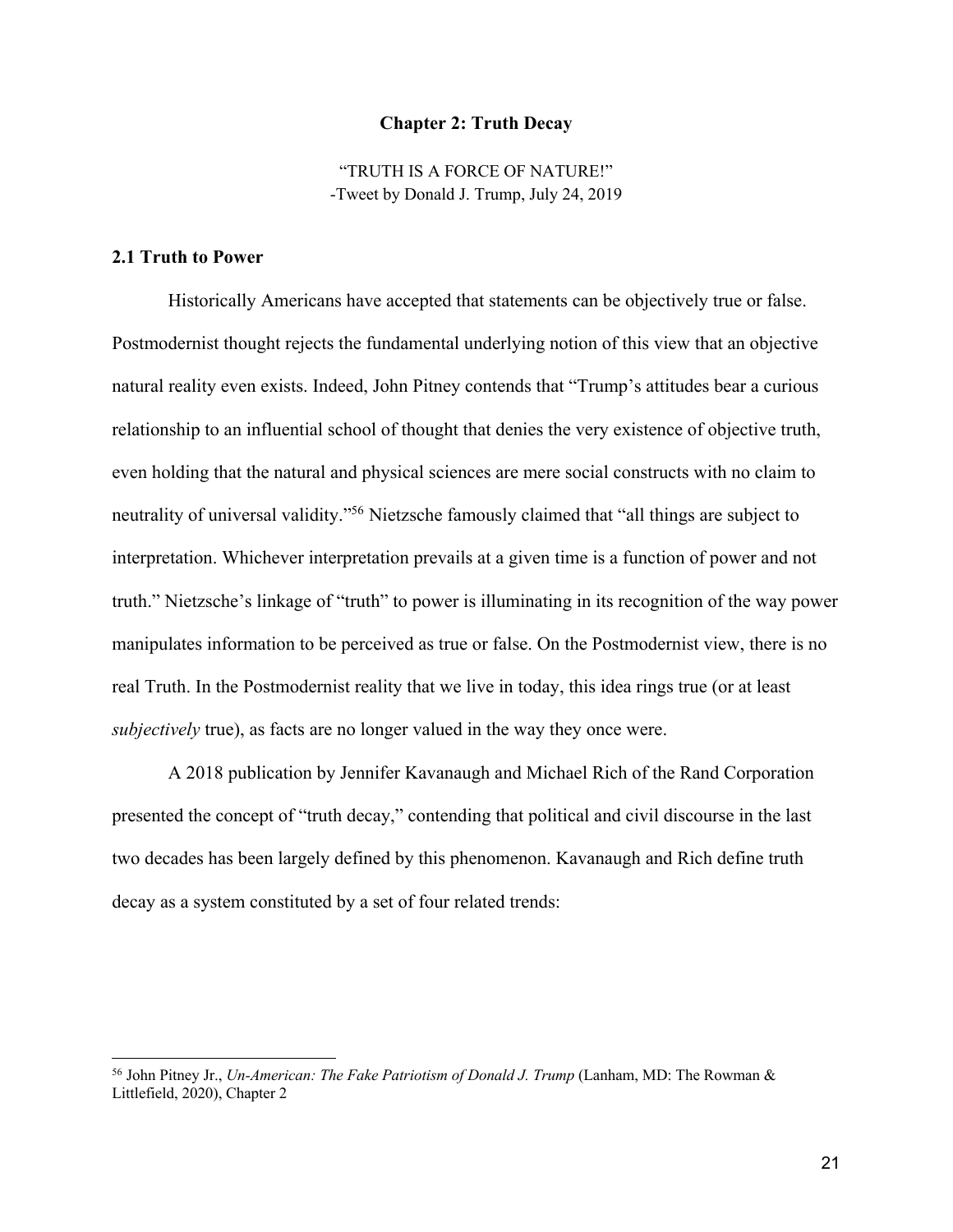1. increasing disagreement about facts and analytical interpretations of facts and data

2. a blurring of the line between opinion and fact

3. the increasing relative volume, and resulting influence, of opinion and personal experience over fact

4. Declining trust in formerly respected sources of factual information.<sup>57</sup>

Driven by cognitive biases, changes in the information system, competing demands on the educational system, and political and social polarization; truth decay is sustained by agents including the media, academia and research organizations, political actors and the government, and foreign actors.<sup>58</sup> The consequences at the personal, community, national, and international levels are far-reaching and dire. Kavanaugh and Rich identify the most damaging consequences to be the erosion of civil discourse, political paralysis, alienation and disengagement of individuals from political and civic institutions, and political uncertainty at the national level.<sup>59</sup>

Social concern for truth decay has led to the creation of mechanisms with which to objectively measure truthfulness of political statements. *The Washington Post*, CNN, and NPR all have online "Fact Checker" pages that analyze truth values of statements. Politicfact's "Truth-O-Meter" ranks statements on a scale and University of Pennsylvania's factcheck.org monitors factuality of U.S. politicians' content, from TV ads to debate and news releases.

<sup>57</sup> Jennifer Kavanagh and Michael D. Rich, Truth Decay: An Initial Exploration of the Diminishing Role of Facts and Analysis in American Public Life, (Santa Monica, CA: RAND Corporation, 2018), https://www.rand.org/pubs/research \_reports/ RR2314.html.<br><sup>58</sup> Ibid.

 $59$  Ibid.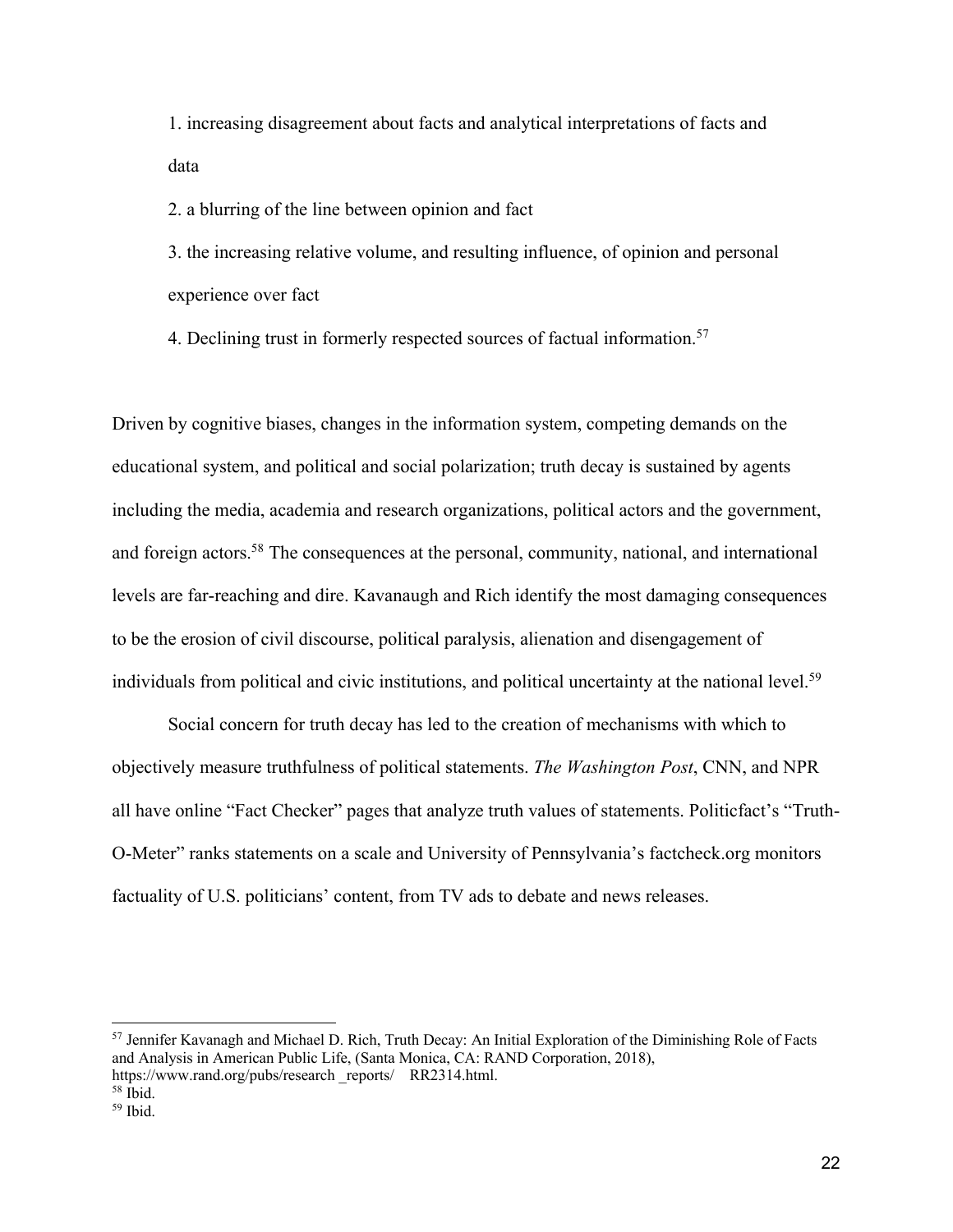How does truth decay play out on Trump's Twitter? One of the four trends of truth decay outlined by Kavanaugh and Rich was the increasing volume and influence of opinion and experience over fact, and they provide social media as an example of this.<sup>60</sup> Sheer content coupled with the speed at which it can be disseminated suffocates objective and verifiable truths. Twitter is a paradigm of exactly this. Tweets are displayed by the second and around 6,000 tweets are sent per second.<sup>61</sup>

First defined in 1977, the *illusory truth effect* is a psychological phenomenon wherein repeated exposure to false information leads one to eventually accept it as true.<sup>62</sup> Dawn Colley notes the danger of this effect when coupled with the reductive language that shows up on Twitter, "The illusory truth effect and the language of the Twittersphere prime users to accept or to reject information that they read on Twitter passively. Trump exploits this situation to his benefit."63

#### **2.2 Effects on Public Opinion**

Beyond the Twittersphere, Trump's tweets get attention from the mainstream news media. Citizens are repeatedly exposed to Trump's tweets in many forms of media, from Twitter, to television, to newspaper articles. From April 2016 to September 2019, of the president's roughly  $44,200$  tweets, 13,539 (31%) have been linked by online news media worldwide.<sup>64</sup> Their

<sup>&</sup>lt;sup>60</sup> Jennifer Kavanagh and Michael D. Rich, Truth Decay: An Initial Exploration of the Diminishing Role of Facts and Analysis in American Public Life.

<sup>&</sup>lt;sup>61</sup> "Twitter Usage Statistics," Internet Live Stats, accessed May 1, 2020, https://www.internetlivestats.com/twitterstatistics/.

<sup>62</sup> Lynn Hasher and David Goldstein, "Frequency and the Conference of Referential Validity," *Journal of Verbal Learning and Verbal Behavior*, 1997, p. 107-112.

<sup>63</sup> Michele Lockhart, *President Donald Trump and His Political Discourse*, 1st ed. (New York, NY: Routledge, 2018), p.33.

<sup>&</sup>lt;sup>64</sup> Kalev Leetaru, "Numbers Show How Trump's Tweets Drive the News Cycle," Real Clear Politics, September 11, 2019,

https://www.realclearpolitics.com/articles/2019/09/11/numbers\_show\_how\_trumps\_tweets\_drive\_the\_news\_cycle 141217.html.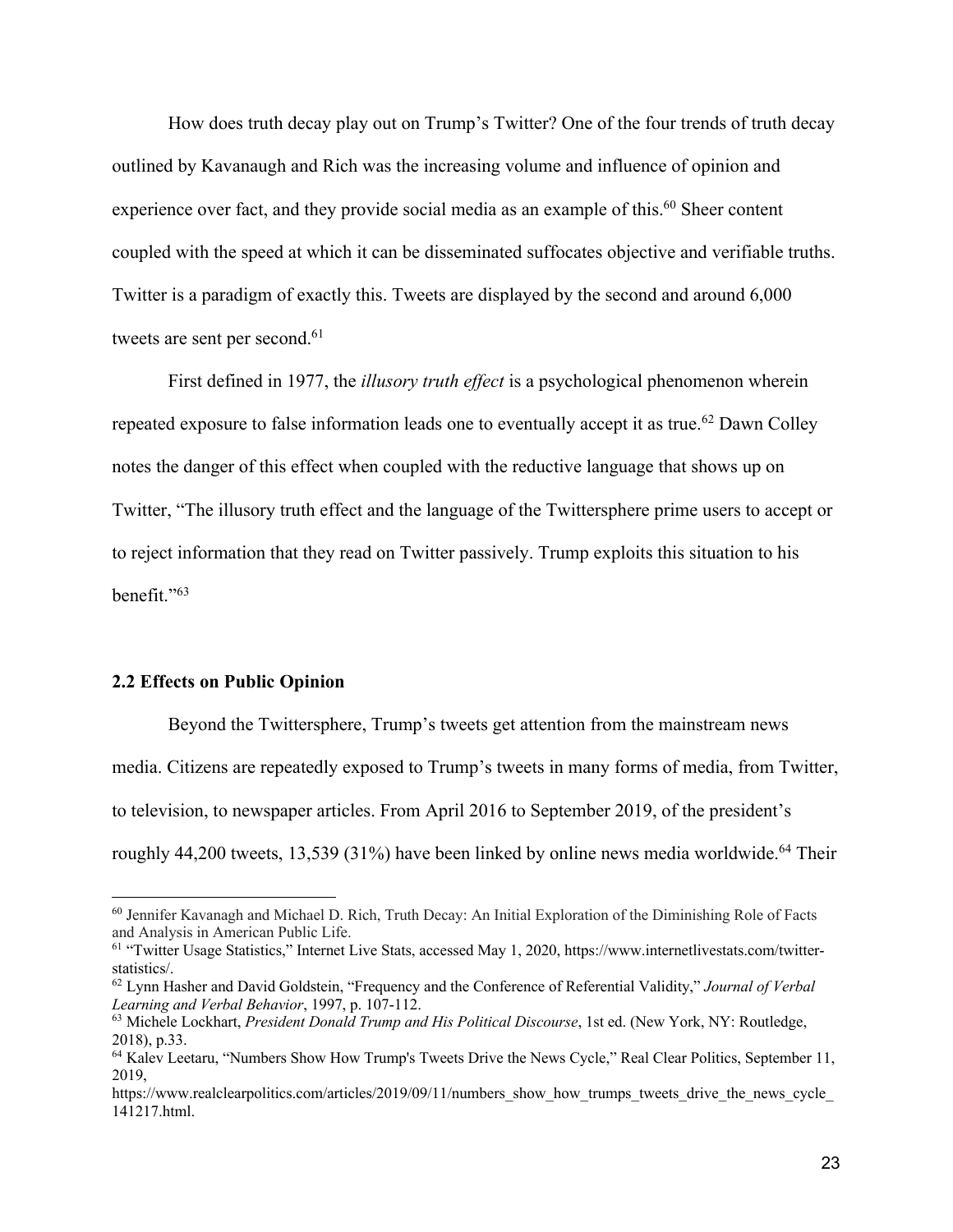reductive language easily translates into soundbites, images, or quotes. Citizens are repeatedly exposed to Trump's tweets in a variety of forms and on a variety of platforms, all of which amplify the illusory truth effect. Thus, the false information in his tweets may eventually be accepted as true by passive citizens under the influence of this psychological phenomenon.

Consider some of the ways that truth decay and the illusory truth effect may affect public opinion. While modern politics is characterized by strong partisan disagreement on policies and plans, now citizens cannot even agree on basic facts. A 2018 survey conducted by Pew Research Center found that 78 percent of voters cannot agree on basic facts. Split down partisan lines, this breaks down to 81 percent of Republicans and Republican-leaning independents and 76 percent of Democrats and Democratic-leaning independents saying they disagree on basic facts.<sup>65</sup> Furthermore, fact checking organizations have limited effects because partisans think that they are biased. According to findings from a 2019 survey from Pew Research Center, 50 percent of Americans believe fact-checkers deal fairly with all sides but 70 percent of Republicans believe that fact-checkers tend to favor one side (compared to only 29 percent of Democrats).<sup>66</sup> What kind of subjective "facts" might this disagreement manifest itself as in the beliefs of the electorate?

A 2017 poll by *The Washington Post* found that 47 percent of Republicans believe Trump won the popular vote, 63 percent "believe that millions of illegal immigrants voted," and 73

<sup>65</sup> John Laloggia, "Republicans and Democrats agree: They can't agree on basic facts," Fact Tank (Pew Research Center, August 23, 2018), https://www.pewresearch.org/fact-tank/2018/08/23/republicans-and-democrats-agreethey-cant-agree-on-basic-facts.

<sup>66</sup> Mason Walker and Jeffrey Gottfried, "Republicans far more likely than Democrats to say fact-checkers tend to favor one side," Fact Tank (Pew Research Center, June 27, 2019), https://www.pewresearch.org/facttank/2019/06/27/republicans-far-more-likely- than-democrats-to-say- fact-checkers-tend-to-favor-one-side/.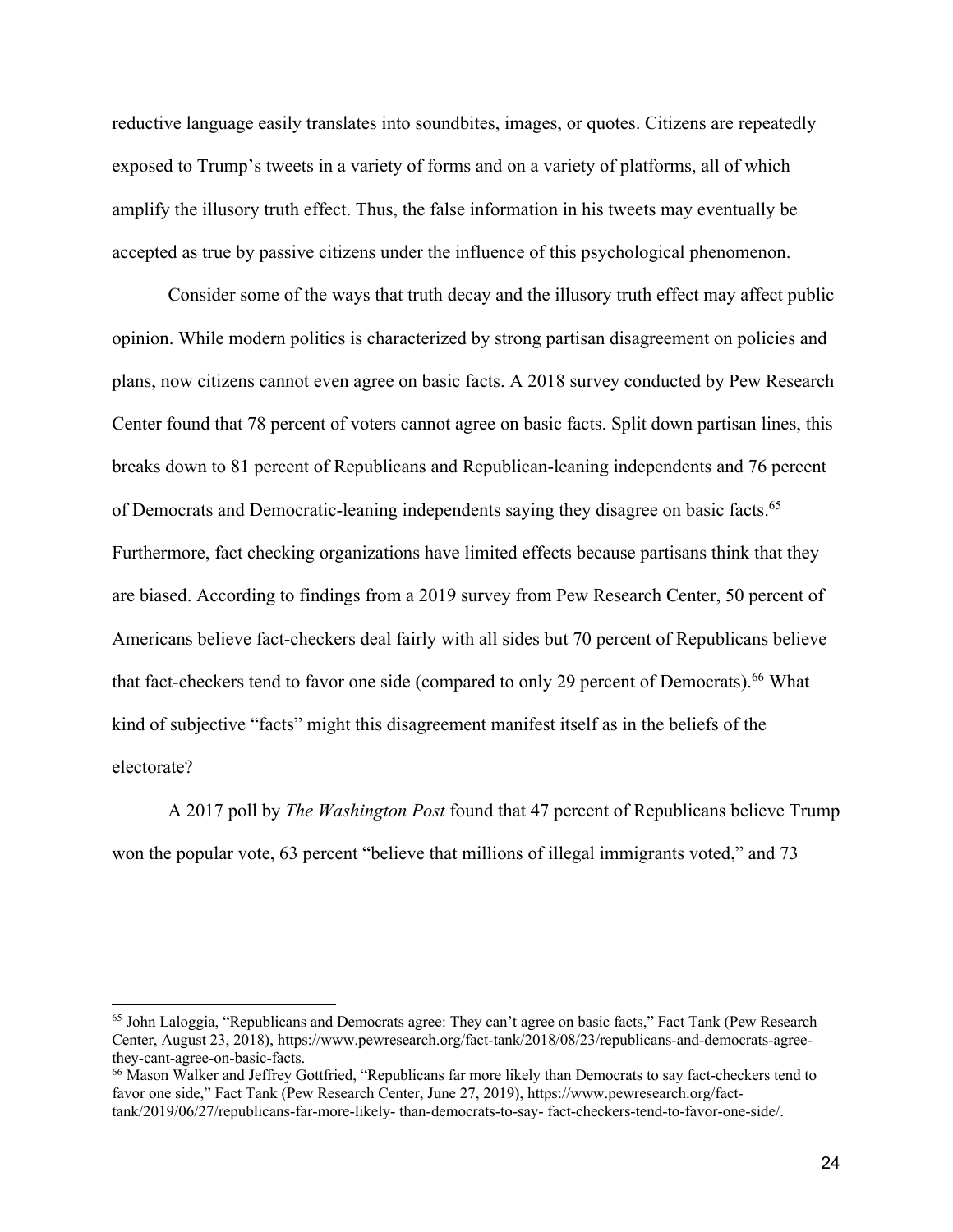percent believe "voter fraud happens somewhat or very often."67 These findings are similar to two previous polls conducted by *The Washington Post* in September and December of 2016.<sup>68</sup>

The following are all of Trump's tweets that contain the word "popular vote," prior to the 2017 poll (retweets and quoted tweets excluded):

November 15, 2016: "If the election were based on total popular vote I would have campaigned

in N.Y. Florida and California and won even bigger and more easily."69

November 27, 2016: "In addition to winning the Electoral College in a landslide, I won the

popular vote if you deduct the millions of people who voted illegally."70

November 27, 2016: "It would have been much easier for me to win the so-called popular vote

than the Electoral College in that I would only campaign in 3 or 4--."71

December 21, 2016: "Campaigning to win the Electoral College is much more difficult &

sophisticated than the popular vote. Hillary focused on the wrong states!"<sup>72</sup>

December 21, 2016: "I would have done even better in the election, if that is possible, if the

winner was based on popular vote - but would campaign differently."<sup>73</sup>

<sup>67</sup> Ariel Malka and Yphtach Lelkes, "In a New Poll, Half of Republicans Say They Would Support Postponing the 2020 Election," *Washington Post*, August 10, 2017, https://www.washingtonpost.com/news/monkeycage/wp/2017/08/10/in-a-new-poll-half- of-republicans-say-they-would-support-postponing-the-2020-election-iftrump-proposed-it/.

<sup>&</sup>lt;sup>68</sup> Eric Oliver and Thomas Wood, "A new poll shows 52% of Republicans actually think Trump won the popular vote," *Washington Post,* December 18, 2016, https://www.washingtonpost.com/ news/monkey-

cage/wp/2016/12/18/a-new-poll-shows-a n-astonishing-52-of-republicans-think-trump-won-the-popular-vote/. <sup>69</sup> Donald J. Trump, Twitter post, November 15, 2016,

https://twitter.com/realdonaldtrump/status/798519600413601792.

<sup>70</sup> Donald J. Trump, Twitter post, November 27, 2016,

https://twitter.com/realdonaldtrump/status/802972944532209664.

<sup>71</sup> Donald J. Trump, Twitter post, November 27, 2016,

https://twitter.com/realdonaldtrump/status/802973848022847489.

<sup>72</sup> Donald J. Trump, Twitter post, December 21, 2016,

https://twitter.com/realdonaldtrump/status/811560662853939200.

<sup>73</sup> Donald J. Trump, Twitter post, December 21, 2016,

https://twitter.com/realdonaldtrump/status/811562990285848576.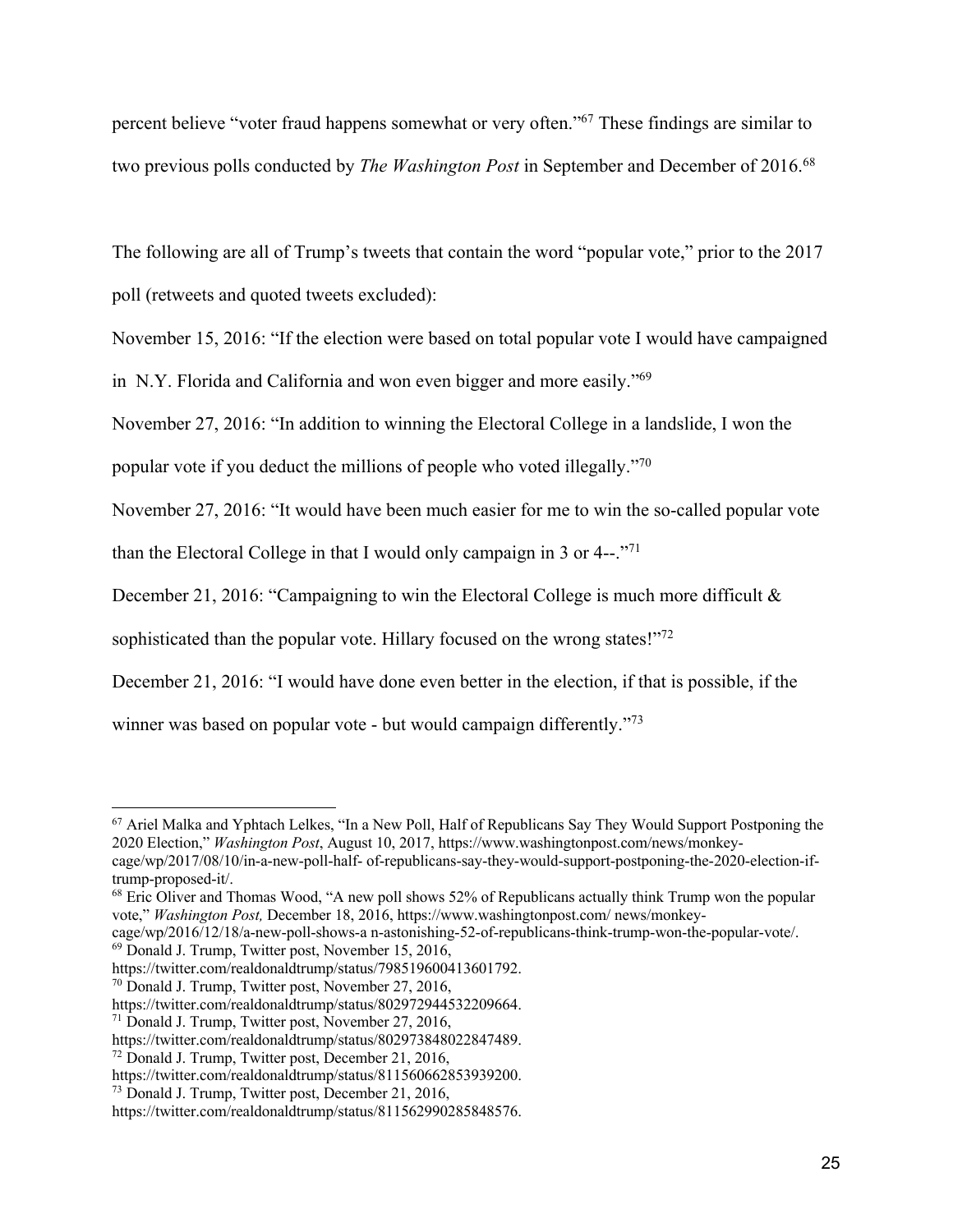April 27, 2017: "New polls out today are very good considering that much of the media is FAKE and almost always negative. Would still beat Hillary in ..... ...popular vote. ABC News/Washington Post Poll (wrong big on election) said almost all stand by their vote on me & 53% said strong leader."74

The following are all of Trump's tweets that contain the phrase "voter fraud," prior to the 2017 poll (retweets and quoted tweets excluded):

October 17, 2016: "Of course there is large scale voter fraud happening on and before election day. Why do Republican leaders deny what is going on? So naive!"<sup>75</sup>

October 17, 2016: "Voter fraud! Crooked Hillary Clinton even got the questions to a debate, and nobody says a word. Can you imagine if I got the questions?"<sup>76</sup>

November 27, 2016: "Serious voter fraud in Virginia, New Hampshire and California - so why isn't the media reporting on this? Serious bias - big problem!"77

January 25, 2017: "I will be asking for a major investigation into VOTER FRAUD, including those registered to vote in two states, those who are illegal and.... even, those registered to vote who are dead (and many for a long time). Depending on results, we will strengthen up voting procedures!"78

<sup>74</sup> Donald J. Trump, Twitter post thread, April 23, 2017,

https://twitter.com/realdonaldtrump/status/856233279841849344 75 Donald J. Trump, Twitter post, October 17, 2016,

https://twitter.com/realdonaldtrump/status/787995025527410688. 76 Donald J. Trump, Twitter post, October 17, 2016,

https://twitter.com/realdonaldtrump/status/788037987556794368.

<sup>77</sup> Donald J. Trump, Twitter post, November 27, 2016,

https://twitter.com/realdonaldtrump/status/803033642545115140.

<sup>78</sup> Donald J. Trump, Twitter post thread, January 25, 2017,

https://twitter.com/realdonaldtrump/status/824227824903090176.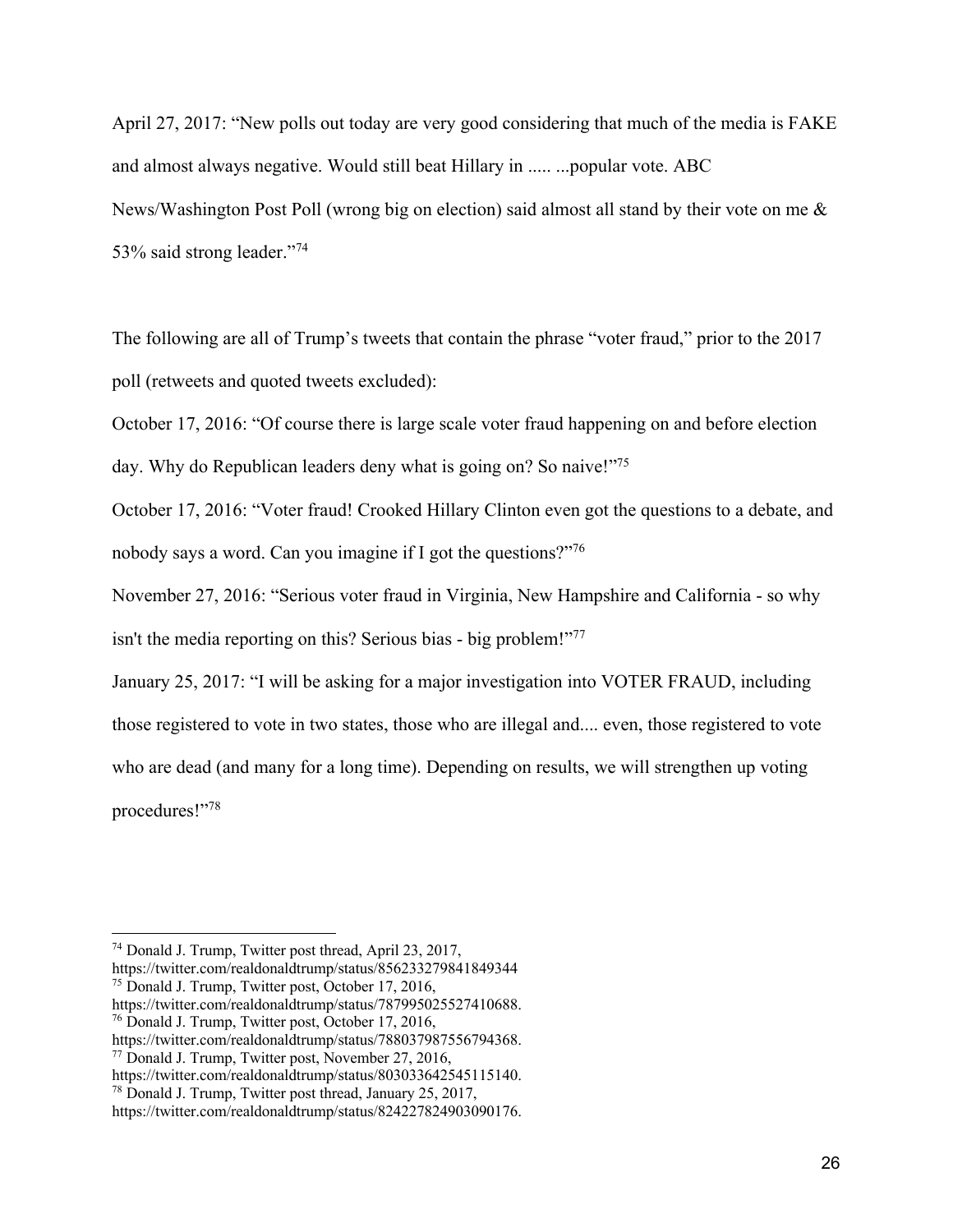July 1st, 2017: "Numerous states are refusing to give information to the very distinguished VOTER FRAUD PANEL. What are they trying to hide?"79

Twitter's election integrity policy was published in April of 2019. Its overview says that "You may not use Twitter's services for the purpose of manipulating or interfering in elections. This includes posting or sharing content that may suppress voter turnout or mislead people about when, where, or how to vote." It identifies three categories that constitute violation of the policy: misleading information about how to participate, voter suppression and intimidation, and false or misleading affiliation. The policy also identifies behavior that is *not* in violation to be: "inaccurate statements about an elected official, candidate, or political party; organic content that is polarizing, biased, hyperpartisan, or contains controversial viewpoints expressed about elections or politics; discussion of public polling information; and using Twitter pseudonymously or as a parody, commentary, or fan account to discuss elections or politics." Potential consequences for violators are modification or permanent suspension of a profile, or deletion of tweets.<sup>80</sup> The false claims advanced by Trump in these tweets undermine trust and promote suspicion about the electoral process, which in turn discourages voter participation and may prime supporters to reject future election outcomes. Foreign actors have already weaponized this possibility on Twitter.

<sup>79</sup> Donald J. Trump, Twitter post, July 1, 2017, https://twitter.com/realdonaldtrump/status/881137079958241280. <sup>80</sup> Twitter Inc., "Election Integrity Policy," Twitter Help Center (Twitter, April 2019),

https://help.twitter.com/en/rules-and- policies/election-integrity-policy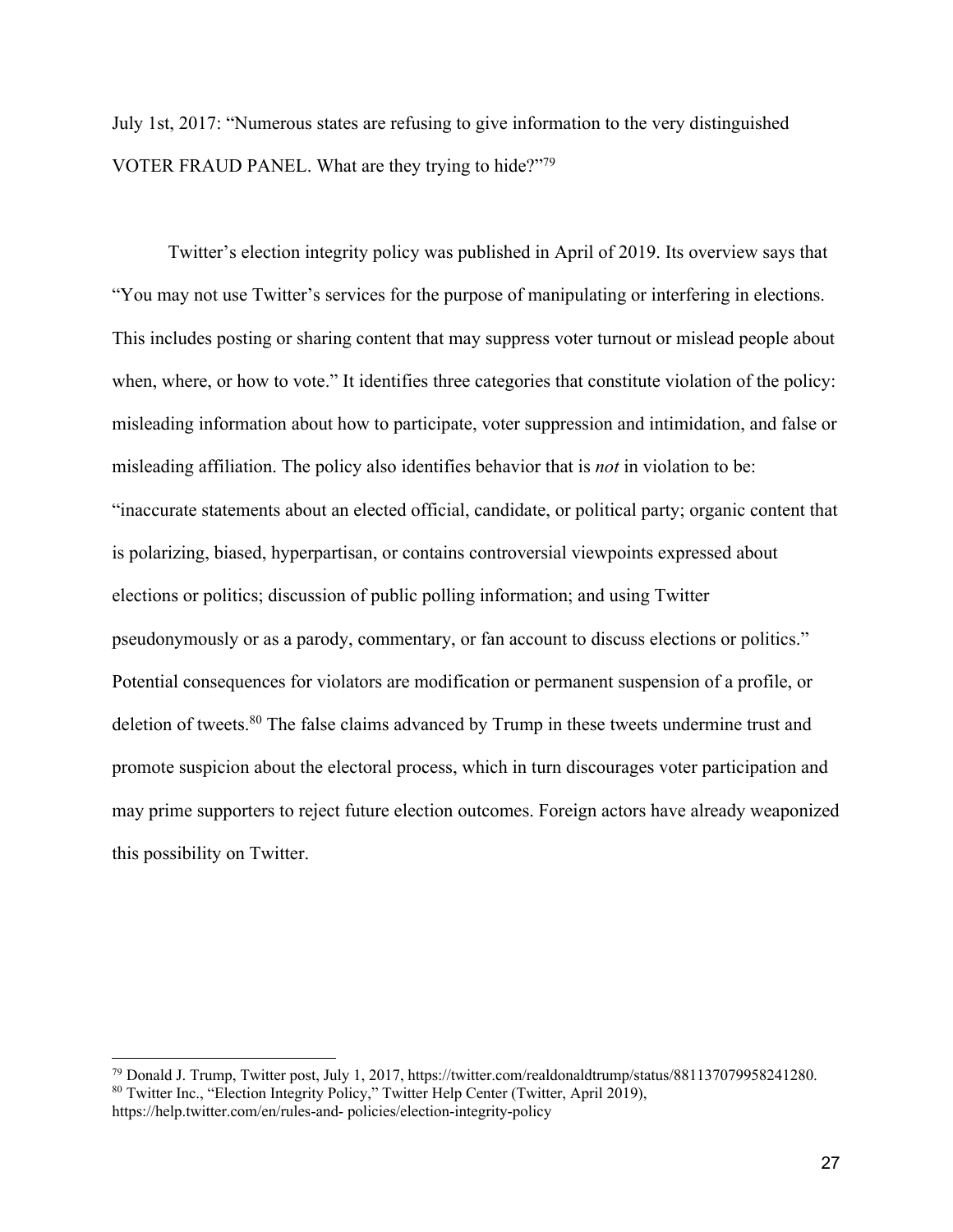#### **2.3 The Bots are Back (They Never Left)**

Before the 2018 midterm elections, the Democratic Congressional Campaign Committee (DCCC) identified automated accounts masquerading as Democrats that were producing tweets discouraging voter participation ahead of the elections. Reuters reported that Twitter removed more than 10,000 accounts in response to the DCCC's report, though Twitter did not confirm the actual number. Discouragement tactics included the bots tweeting that Democratic should not vote because their votes disempowered women's voices.<sup>81</sup> A Twitter spokesperson responded, "For the election this year we have established open lines of communication and direct, easy escalation paths for state election officials, DHS, and campaign organizations from both major parties. Our singular goal is to enforce our policies vigorously and protect conversational health on our service. We removed a series of accounts for engaging in attempts to share disinformation in an automated fashion — a violation of our policies. We stopped this quickly and at its source."<sup>82</sup> Twitter's role in spreading misinformation can have real effects on voters and our elections, even following the removal of problematic accounts. The 10,000 accounts suspended in this incident pale in comparison with the millions of accounts that were shut down for spreading misinformation during the 2016 presidential election. This example is especially sinister in that the accounts were flagged as part of a partisan effort to combat misinformation; Twitter only acted after the DCCC had confronted it with evidence, and by that time the tweets had already reached an unknown number of users.

<sup>&</sup>lt;sup>81</sup> Christopher Bing, "Exclusive: Twitter Deletes over 10,000 Accounts the Sought to Discourage U.S. Voting," Reuters, November 2, 2018, https://www.reuters.com/article/us-usa-election-twitter-exclusive/exclusive-twitterdeletes-over-10000 -accounts-that-sought-to-discourage-u-s-voting-idUSKCN1N72FA.

<sup>&</sup>lt;sup>82</sup> Christopher Carbone, "Twitter Removed over 10,000 Bots That Pretended to Be Democrats, Tried to Discourage Voting," Fox News, November 4, 2018, https://www.foxnews.com/tech/twitter-removed-over-10000- bots-thatpretended-to-be-democrats -tried-to-discourage-voting.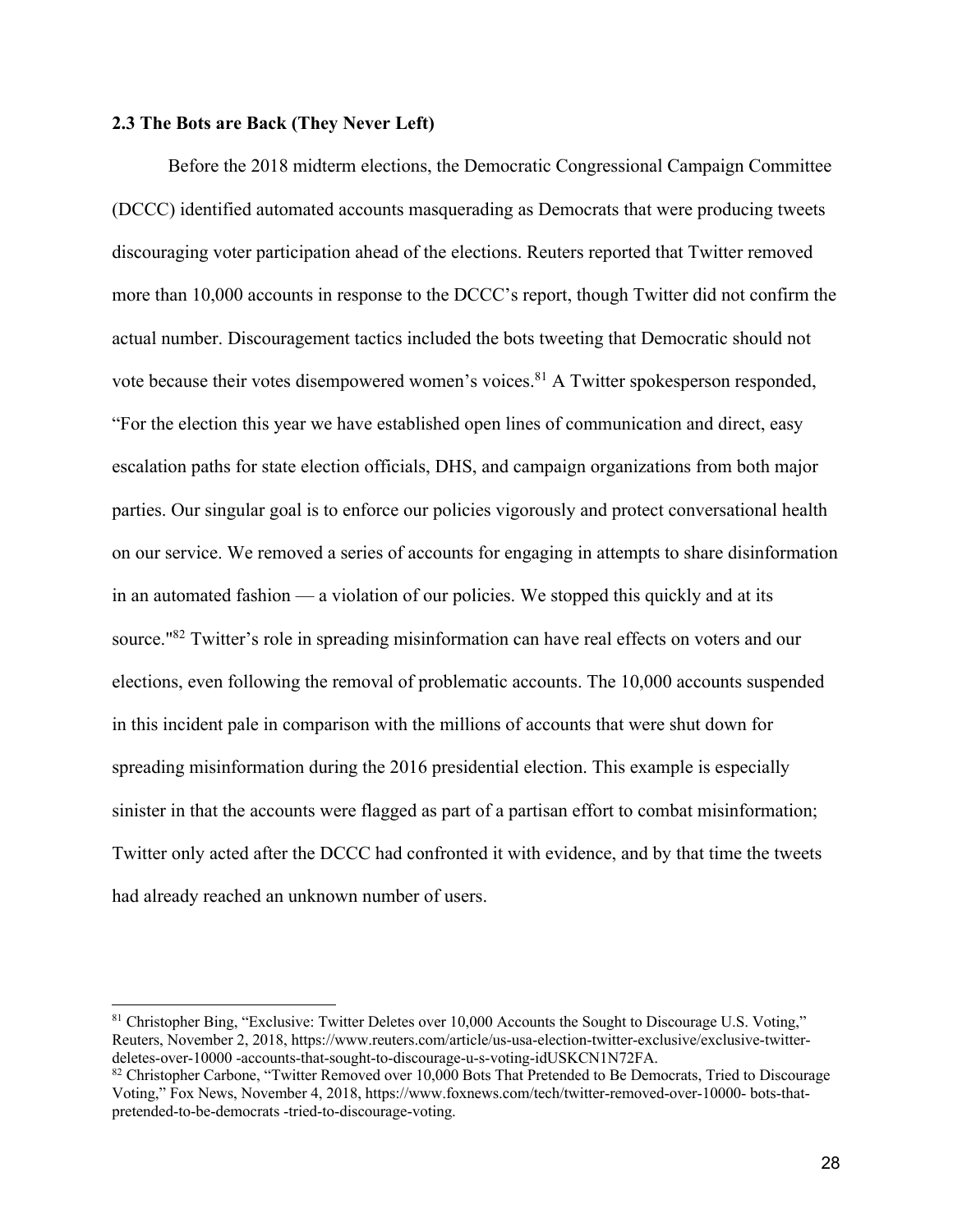#### **2.4 Wrongs of Lying**

Such false statements are not necessarily unlawful. *United States v. Alvarez*, 567 U.S. 709 (2012) established that false statements are protected as free speech under the First Amendment, though justices could not agree on the rationale behind this ruling. Four justices argued that the false nature of a statement on its own was not enough to waive the statement's protections under the First Amendment.83 That raises the question, if false nature of a lie *alone* is not enough, what is?

From an ethical perspective, there is a distinctive wrong in lying that is indeed unethical and irresponsible. Seana Shiffrin defines lying to be:

An intentional assertion by A to B of a proposition P such that

A does not believe P, and

A is aware that A does not believe P, and

A intentionally presents P in a manner or context that objectively manifests A's

intentions that B is to take and treat P as an accurate representation of A's belief.<sup>84</sup>

She establishes three distinctive wrongs in lying: it wrongs the audience as the speaker treats the audience neither as a moral equal nor as a rational agent, it wrongs the speaker as it inhibits a moral relationship with the audience, and it wrongs the collective because it creates a maxim that could not be universally maximized as a public rule of permissible action and thus goes against public interests.85 Lying is an abuse of power that disrupts the standard of trustful communication that a healthy democracy depends on, effectively creating an epistemic gap

<sup>83</sup> United States of America v. Xavier Alvarez, 2012 132 U.S. (2012).

<sup>84</sup> Seana Valentine Shiffrin, *Speech Matters: On Lying, Morality and the Law* (Princeton, NJ: Princeton University Press, 2014), p. 12. <sup>85</sup> Ibid, p. 22-24.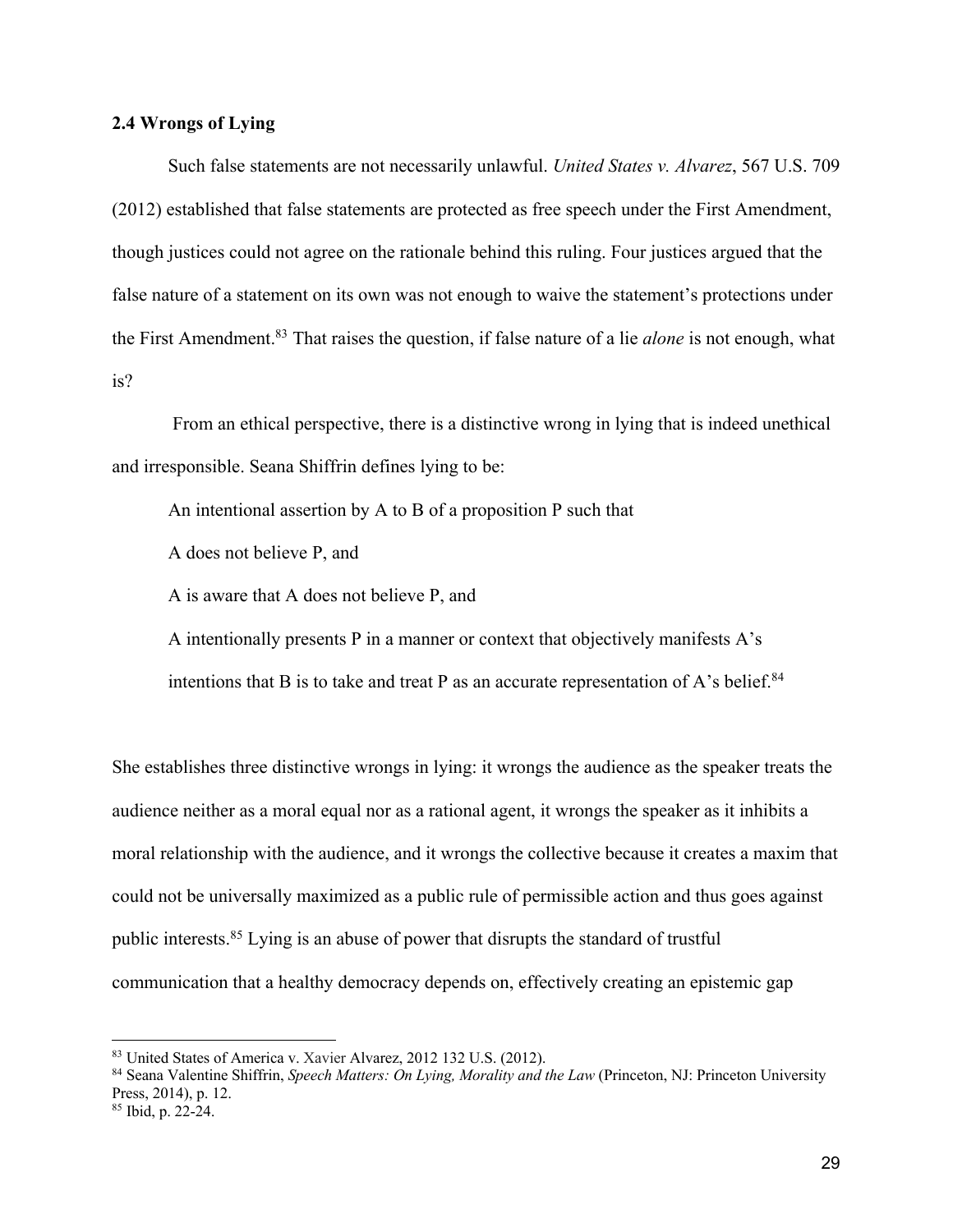between a speaker like Trump and his American audience. More simply put, presidential lying debases public discourse. Let us put morality aside (as Trump has) and focus on the ethical and constitutional wrong of lying. For the purpose of this argument, we will not focus on the first two wrongs of lying as they relate to individuals, but on the third and final wrong of lying as an abuse of power that degrades on our democracy. While the application of universal maxims may seem out of place in discussions of American democracy, such maxims are parallels to the inalienable rights ascribed to everyone in the Declaration of Independence. Universal maxims can and should be applied to such a democracy wherein all citizens are equals in the face of the law. For this purpose, universal maxims should be understood as those which are universalizable within the framework of our American democracy. Abuse of power is a wrong that is unacceptable in all situations, for all citizens, and for the president even more so.

In lying about an election, Trump undercuts the interests of our democratic republic. The ethical wrong is lying about an election, and by doing so, disempowering the electorate. Former White House Counsel Bob Bauer contends that Trump's voter-fraud lies "violate the legitimate public expectation that, on a matter this serious, a president claiming to bring specific information to its attention will speak truthfully."86 Trump's status as President uniquely ascribes validity to his claims, more so than any other individual in the country. Thus, his lies go against the interests of democracy more so than any other person's lies would. While most past presidents have lied, the sheer quantity of Trump's lies set him apart from the rest. According to the *Washington Post*, Trump made 16,241 false or misleading statements during his first three

<sup>86</sup> Bob Bauer, "Trump Lies About Voter Fraud Are a Betrayal of His Oath," The Atlantic, November 19, 2018, https://www.theatlantic.com/ideas/archive/2018/11/trump-lies-about-voter-fraud-are-impeachable-offenses/576151/.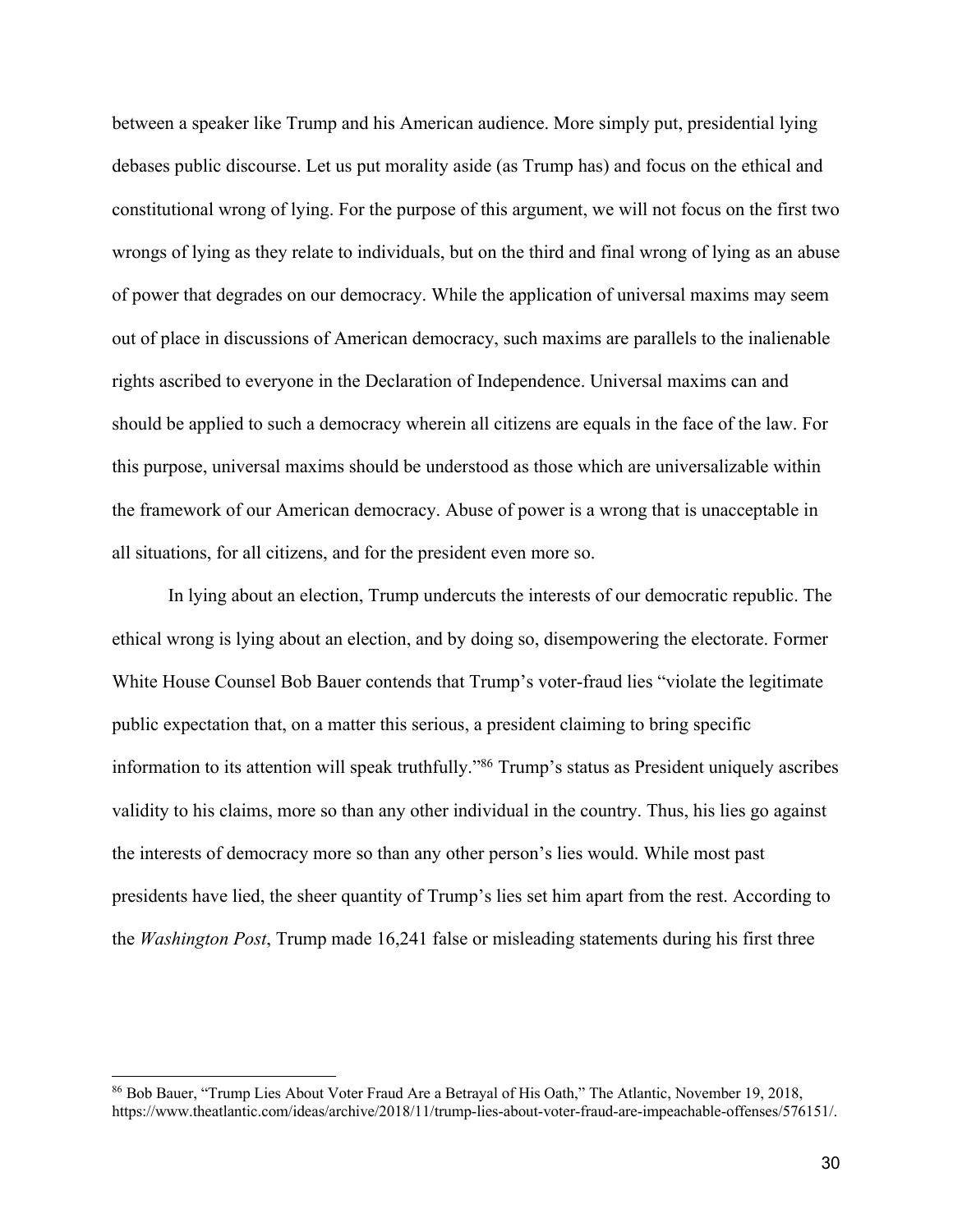years in office.<sup>87</sup> Moreover, the quality of some of his lies have differed from the "conventional" lies told by previous presidents. Specifically, Trump has no qualms about lying despite widely accepted facts to the contrary, and even when confronted with evidence or called out, he has uniquely continued to insist upon his lies.

A 1998 *Washington Post* article written by ethicist Sissela Bok "Lies: They Come With Consequences," dealt with the morality of Clinton's lies about his affair with Monica Lewinsky. She argues that "Liars function as free riders in this social setting, relying on a modicum of trust to dissemble, even as their actions help wear it down." Bok frames trust as a fragile, social good to which public officials have a special responsibility. Public officials must be credible, that is, the public must be able to trust in officials and their words for a democracy to function properly. "Public officials, above all, can have a uniquely deleterious effect on trust," she argues. "When they act so as to undermine trust, this cuts at the roots of democracy."88 Specifics of Clinton versus Trump's lies aside, Bok's central claims illustrate exactly what about presidential lying is so damaging to our democracy.

The practical consequences of lying about an election outlined previously -- undermining trust in the system, promoting suspicion of the electoral process, discouraging voter participation and preparing voters to reject the outcome of future elections -- when understood in conjunction with the Constitutional wrong of lying about an election, create a strong legal argument for such false statements *not* falling under the protection of the First Amendment, and thus, should be considered unconstitutional and grounds for impeachment.

<sup>87</sup> Glen Kessler, Salvador Rizzo and Meg Kelly, "President Trump made 16,241 false or misleading claims in his first three years," *Washington Post,* January 20, 2020, https://www.washingtonpost.com/politics/2020/01/20/ president-trump-made-16241- false-or-misleading-claims-his-first-three-years/.

<sup>88</sup> Sissela Bok, "Lies: They Come With Consequences," *Washington Post Archives,* August 23, 1998, https://www.washingtonpost.com/wp-srv/politics/special/clinton/stories/bok082398.htm.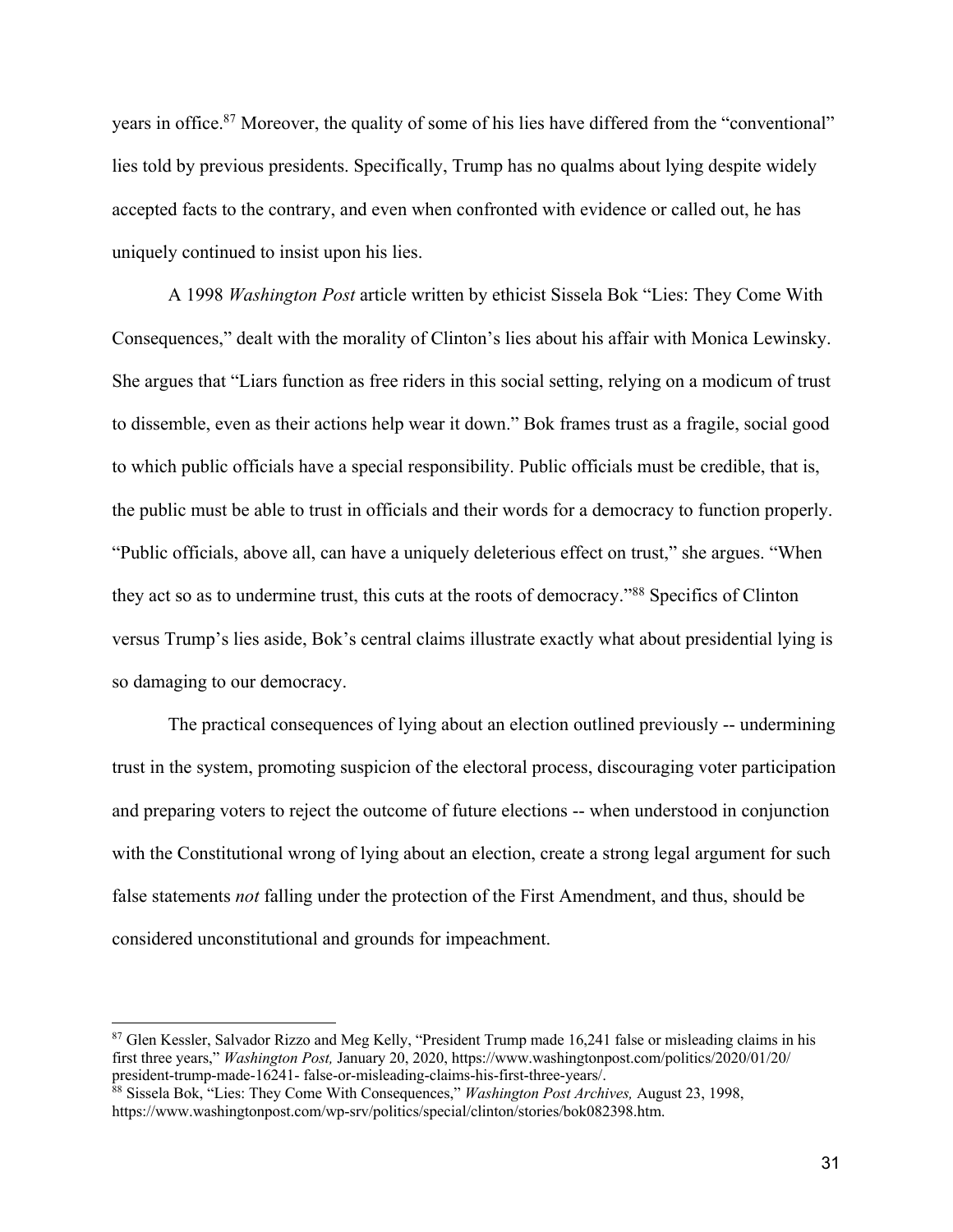Shiffrin's central claim has important parallels in Article II, Section III of the

Constitution (Take Care Clause) which declares that the President "shall take Care that the Laws be faithfully executed."<sup>89</sup> George Washington recognized the implications of the clause as generating an exclusive obligation, "it is my duty to see the Laws executed: to permit them to be trampled upon with impunity would be repugnant to [that duty.], he said."90 The violation of this clause has historically been the predicate for all presidential impeachments, and while Trump has already been impeached, his violation of this clause remains an abuse of power. Shiffrin states: "I propose that the wrong of deception, when it is wrong, properly focuses on the violation of a duty to take due care not to cause another to form false beliefs based on one's behavior, communication, or omission."91 Through the false statements of his tweets that promote truth decay and the illusory truth effect, Trump tramples upon the electoral process with impunity and encourages others to do so. Bob Bauer maintains, "this is qualitatively different: a direct and intentional assault on the right to vote that the president is constitutionally obligated to protect."<sup>92</sup> In the same way that lying about an election violates Trump's ethical duty to take care not cause others to form false beliefs, it violates his legal duty to take care that the laws be faithfully executed.

<sup>89</sup> U.S. Const. Art. II § III.

<sup>&</sup>lt;sup>90</sup> George Washington, President of the United States, George Washington to Alexander Hamilton, Mount Vernon, VA, September 7, 1972, From *Founders Archives,* https://founders.archives.gov/documents/Washington/05-11-02-

<sup>0040.&</sup>lt;br><sup>91</sup> Seana Valentine Shiffrin, *Speech Matters: On Lying, Morality and the Law, p.* 22.<br><sup>92</sup> Bob Bauer, "Trump Lies About Voter Fraud Are a Betrayal of His Oath."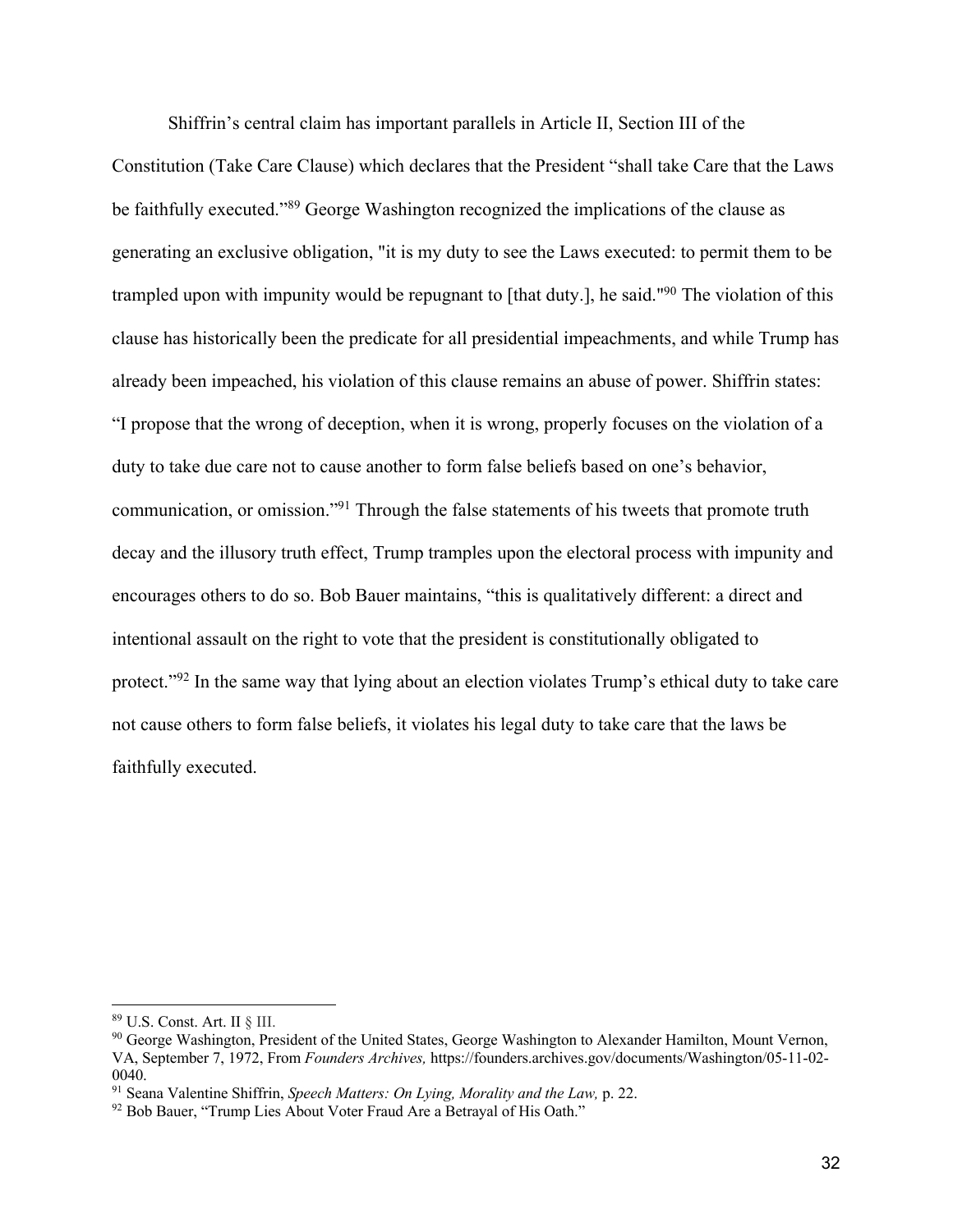#### **Chapter 3: Reality & Rhetoric**

"The party told you to reject the evidence of your eyes and ears. It was their final, most essential command." -George Orwell, 1984

#### **3.1 The Power of Persuasion**

The American presidency has long been associated with the power to persuade, in the same way that democracies have been historically associated with persuasion. Democratic politics centers on political figures persuading a majority in order to drive policy. Understanding deception as persuasion sets the stage for understanding the world of American politics.

Speech as an instrument of will is not a new idea. Its first development in conventional thought appears in a conversation between ancient Greek philosophers and rhetoricians Gorgias and Socrates, in the Platonic discourse *Gorgias*. *Gorgias* examines virtue through inquiries into the natures of rhetoric and power, among other things. Oratory, Gorgias argues to Socrates, "embraces and controls almost all other spheres of human activity."93 After some exchanges between the two, Socrates' infamous *elenchus* (Socratic question and answer method of deriving truth in discourse) entraps Gorgias into the admission that rhetorical power can be used justly, or it can be abused. Thus, the power of persuasive speech, and its consequent reliance on power structures, begins to emerge.

Aristotle, a student of Plato, was one among the first to comment on the natural association of speech and politics, as products of human disposition to relationality. In the *Politics*, Aristotle determined that humanity's political nature originated with the uniquelyhuman capacity of speech associated with reason, *logos*:

<sup>93</sup> Plato, and James H. Nichols. *Gorgias*. (Ithaca, NY: Cornell University Press, 1998).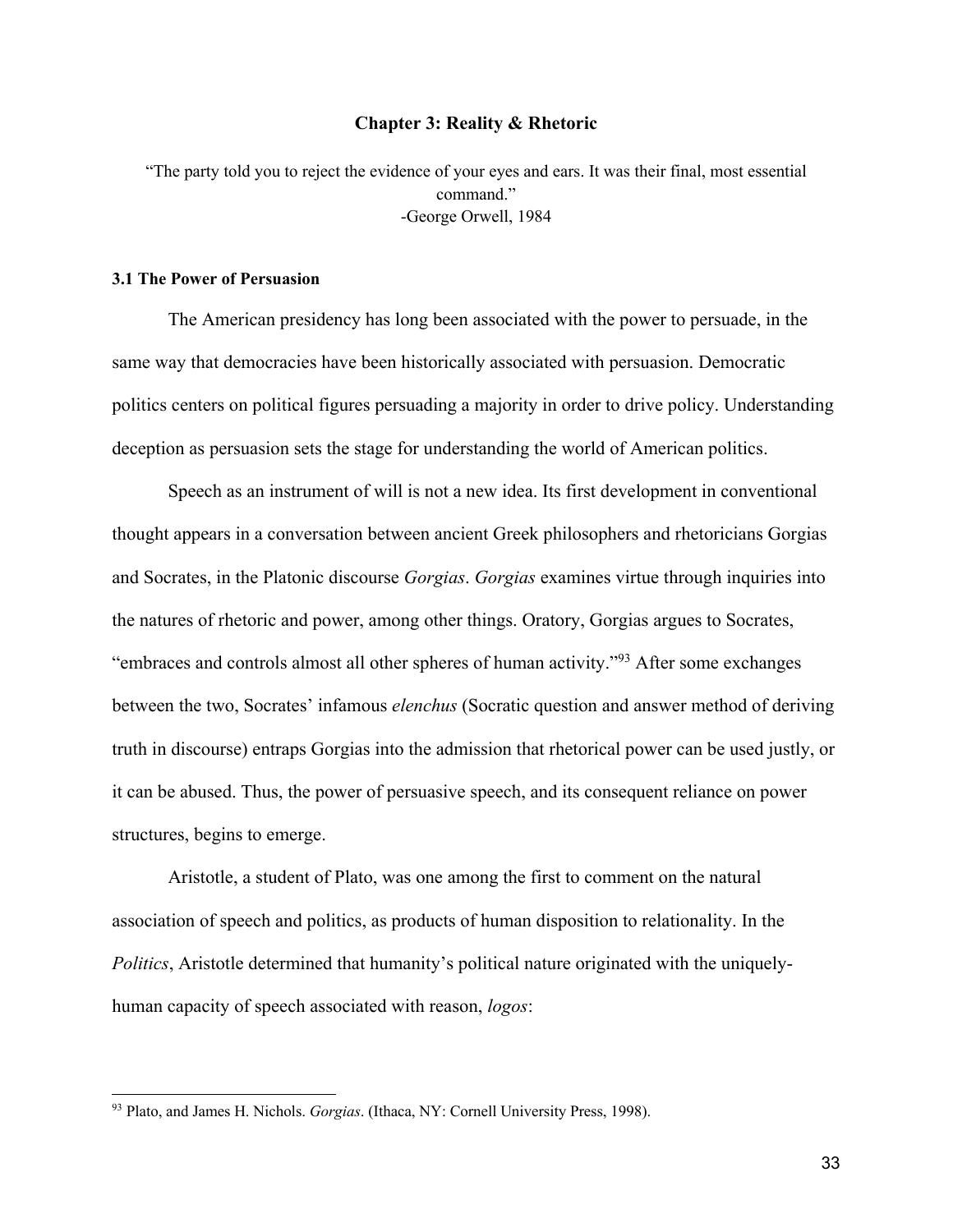For, as we assert, nature does nothing in vain; and man alone among the animals has speech [*logos*]. The voice indeed indicates the painful or pleasant, and hence is present in other animals as well; for their nature has come this far, that they have a perception of the painful and pleasant and indicate these things to each other. But speech serves to reveal the advantageous and the harmful, and hence also the just and the unjust.<sup>94</sup>

The human power to seek truth (both objective and subjective) thus links to the political and the notion of authority. The required social capacity of *logos* empowers citizens to make judgments - - political or otherwise -- that may rest on objective facts, but more often that not those judgments reflect the persuasive speech of authority figures. This description is not an Aristotelian endorsement of that process, rather, it is merely an intellectual gesture to the influential clout that speech retains in the political sphere.

The presidential power of persuasion was outlined by influential political scientist Richard Neustadt. In his 1960 work, *Presidential Power*, Neustadt argued that "Presidential power is the power to persuade."95 Neustadt's work was eventually honored as a contemporary rendition of Machiavelli's classic *The Prince*, and has been studied closely by American public figures. Jeffrey Tulis discusses and builds upon Neustadt's ideas, among others, in his 1987 publication, *The Rhetorical Presidency*. Tulis contended that the presidency in the 20th century has evolved into a rhetorical one, a development that the mass media fostered. Prior to this evolution, presidents in the 18th and 19th centuries made few speeches, communicated to Congress only in writing, and only indirectly to the people at large. Direct communication with

<sup>94</sup> *Aristotle, Aristotle's Politics 1253a7-17,* (Oxford: Clarendon Press, 1905).

<sup>95</sup> Richard Neustadt, *Presidential Power and the Modern Presidents,* (New York, NY: The Free Press, 1991), p. 11.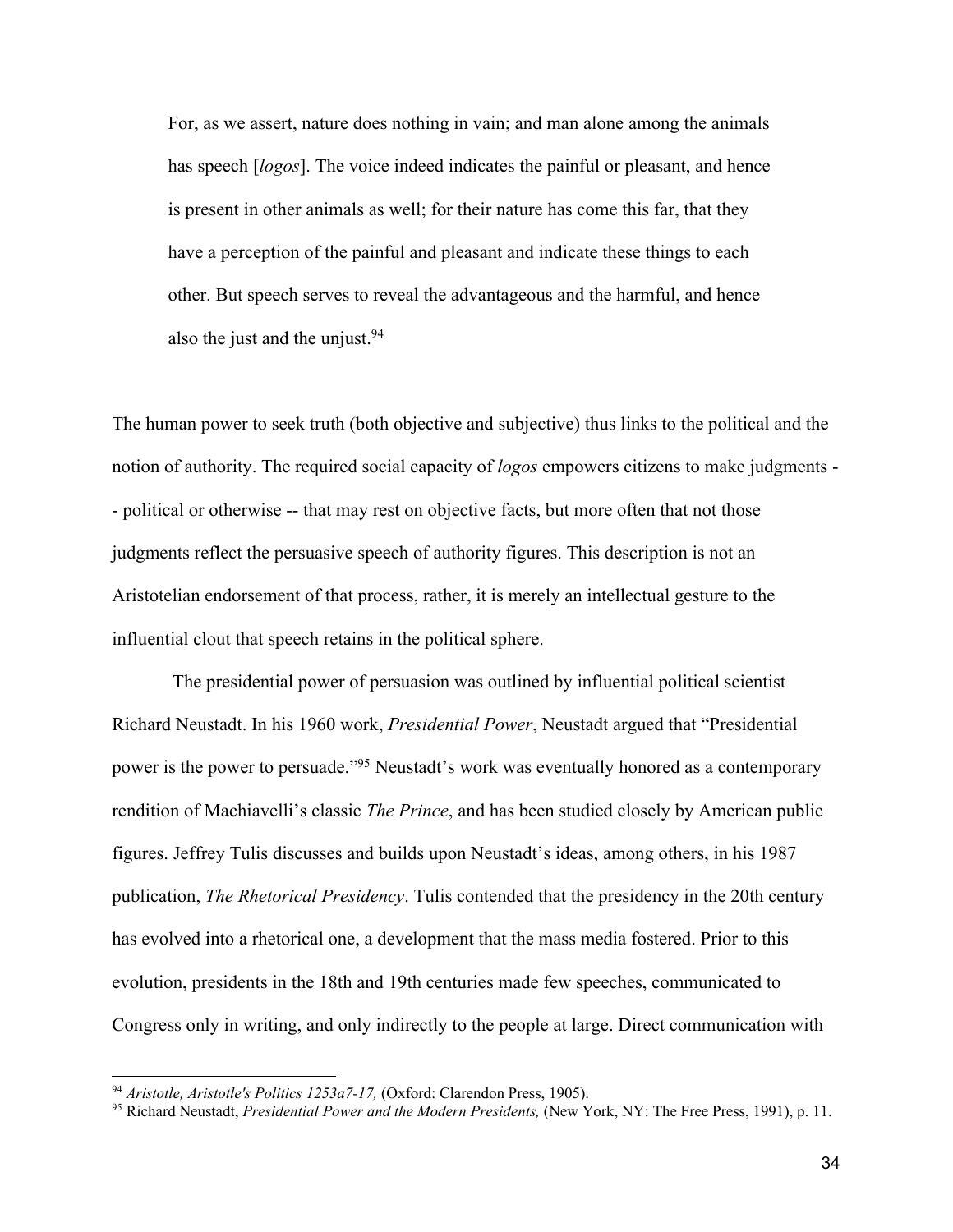the masses was considered inappropriate and simply unnecessary. This transformation has involved the dramatic declines of constitutional speech and structured argument, which Tulis suggested marks a decreasing ability by the electorate and the elected to talk intelligently about basic principles of governance. As evidence, he pointed to the confirmation hearings of Justices Rehnquist and Scalia, as senators of the Judiciary Committee did not engage in any kind of questioning related to constitutional principles. Further, he noted the baneful effects that speech crafted to sway public opinion has on political discourse. He wrote: "By changing the meaning of policy, rhetoric alters policy itself and the meaning of politics in the future," and "The continual attempts to mobilize the public through the use of personal or charismatic power delegitimize constitutional or normal authority."<sup>96</sup> Presidential character matters now more than ever, greatly shaped by modern media that influences public opinion on both the messenger and the message.

#### **3.2 Presidential Precedents**

But, as Corey Brettschneider has noted, "Many of the Framers worried about a president who pandered to the lowest instincts of the majority. They would have likely thought it too risky for presidents to speak directly and regularly to the public. One of their worst nightmares was a president who, in an attempt to win popular support, actually undermined the values of the Constitution."97 Theodore Roosevelt, however, recognized the power of persuasion through more direct communications with the people. He established the first White House press office in 1902 and normalized the practice of presidents speaking directly to the people with his powerful yet

<sup>96</sup> Jeffrey Tulis, *The Rhetorical Presidency,* (Princeton, NJ: Princeton University Press, 1987), p. 7, 179, 190.

<sup>&</sup>lt;sup>97</sup> Corey Brettschneider, *The Oath and the Office: A Guide to the Constitution for Future Presidents*, (New York, NY: W.W. Norton & Company, 2018), p. 23-24.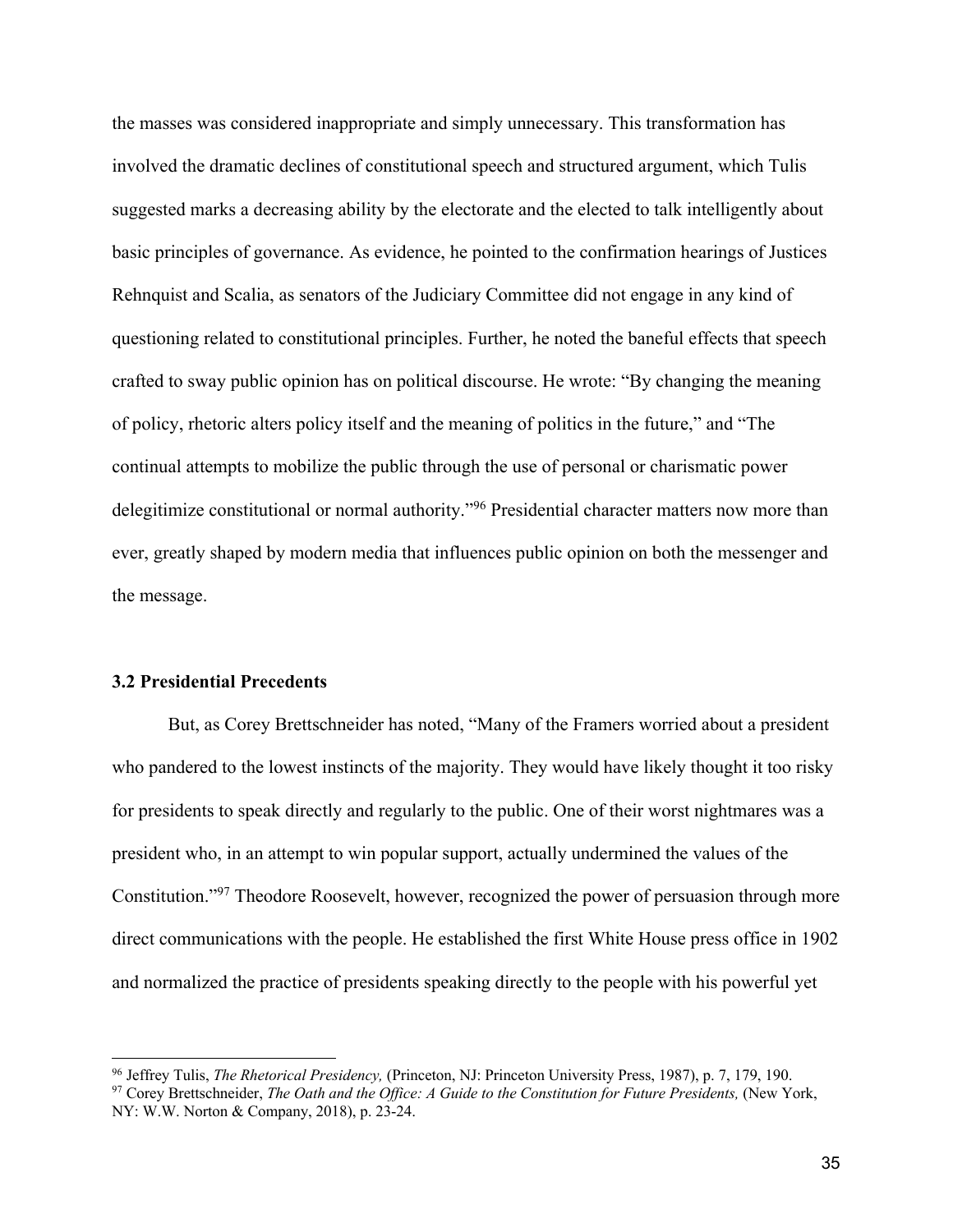casual speeches used to gain support for his agenda.98 He famously said, "Most of us enjoy preaching, and I've got a bully pulpit."99 The presidential "bully pulpit" has evolved since then, from Franklin Roosevelt's fireside chats, to John F. Kennedy's innovative use of television, to Reagan's mastery of multiple media.

Richard Nixon's reelection tactics present a rhetorical point of comparison with Trump's 2016 election tactics. During Nixon's 1972 reelection campaign against Democratic Senator George McGovern, Nixon did not utter McGovern's name until the campaign was over.<sup>100</sup> Even when asked at a news conference about McGovern's "smear campaign" against him and how to characterize it, Nixon calmly responded:

I am not going to characterize the Senator's campaign. As a matter of fact, I don't question his motives. I think he deeply believes in a number of actions that he believes that this Government should take that I think would be very disastrous for this Nation, as I pointed out in my acceptance speech. Consequently, as far as I am concerned, I will discuss those issues, but I am not going to raise any doubts about his motives. Incidentally, I have no complaint when he raises doubts about mine. That is his choice. $101$ 

Trump, on the other hand, could not keep his opponent's name out of his tweets. From the time of his campaign announcement on June 16, 2015 to the election on November 8, 2016, Trump

<sup>98</sup> Corey Brettschneider, *The Oath and the Office: A Guide to the Constitution for Future Presidents,* p. 22 <sup>99</sup> Lyman Abbott Hamilton Wright Mabie, Ernest Abbott, Francis Rufus Bellamy, *The Outlook: A Weekly Newspaper*, February 27, 1909.

<sup>&</sup>lt;sup>100</sup> Author's calculation from The American Presidency Project.

<sup>&</sup>lt;sup>101</sup> Richard Nixon, "The President's News Conference," White House, October 5, 1972, https://www.presidency.ucsb.edu/docum ents/the-presidents-news-conference-93.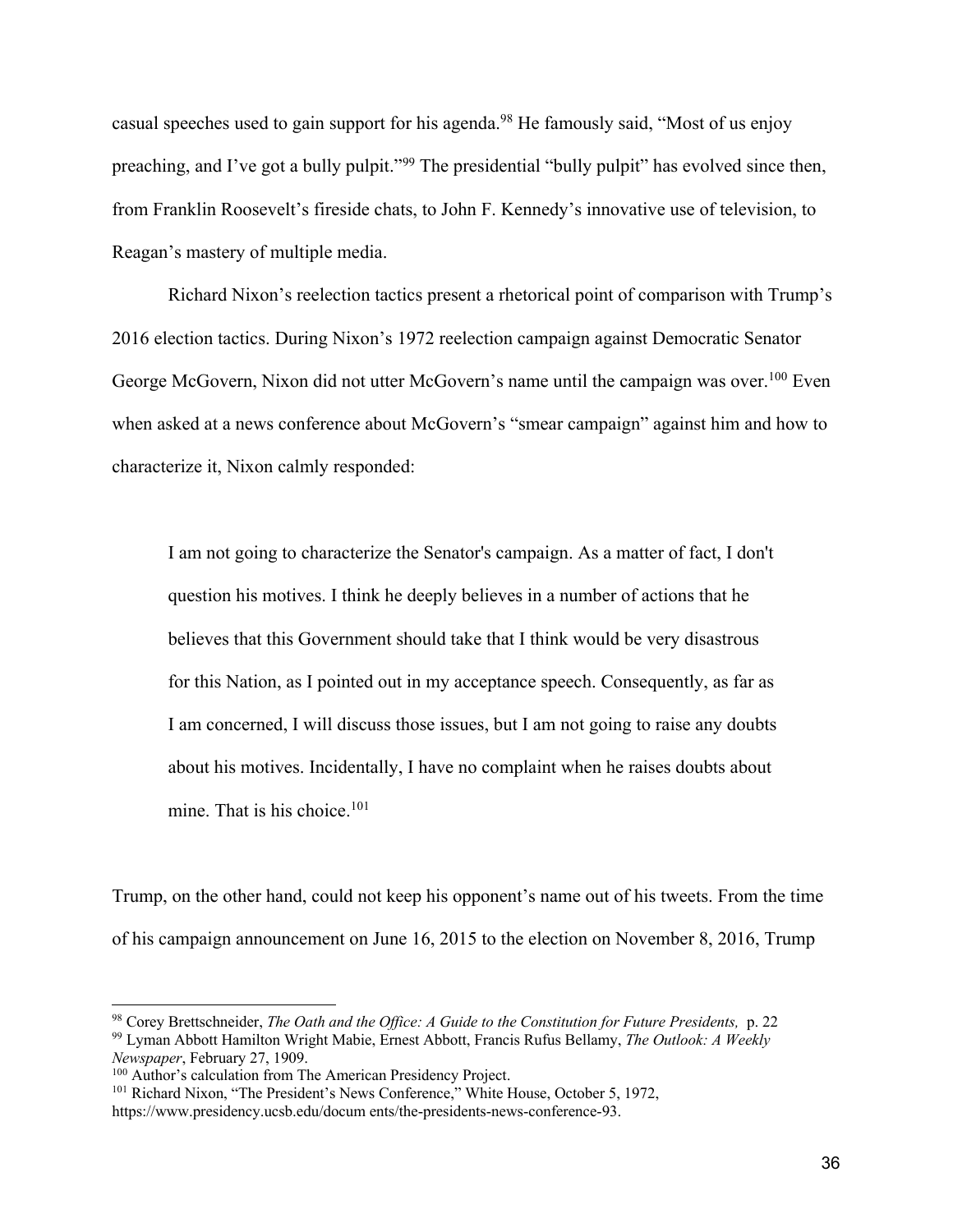issued a total of 7,795 tweets. An astounding total of 695 tweets contained the name "Hillary." Of these, 209 tweets referenced "Crooked Hillary," and 134 referenced "Hillary Clinton."102 In its entirety, 11 percent of Trump's campaign tweets referenced his opponent.

Barack Obama's presidency was defined by his administration's novel and adept use of social media, especially YouTube and Twitter. The Obama team employed the relatively new "social" media *en masse* to connect with constituents directly and advance public confidence in the president. His administration used hashtags and hosted events on Twitter to engage and inform constituents on key issues, such as the Affordable Care Act which had its own Twitter account (@HealthCareGov) and hashtag (#getcovered). Obama's use of Twitter was considered to be a highly informal form of presidential communication at the time, and was criticized as undignified.<sup>103</sup> Nonetheless, his Twitter helped to bridge the media gap between citizens and the president.

Then came Donald Trump, who directed his radically informal messaging straight to the people via Twitter, spelling mistakes and all. The Framers' nightmare of a president who might sacrifice constitutional values to gain popular support has been tweeted to life by @realDonaldTrump.

## **3.3 The Trump Effect**

<sup>&</sup>lt;sup>102</sup> Author's calculation from Trump Twitter Archive.

<sup>103</sup> Stephen J Farnsworth, *Presidential Communication and Character: White House News Management from Clinton and Cable to Twitter and Trump* (New York, NY: Routledge, 2018), Chapter 4.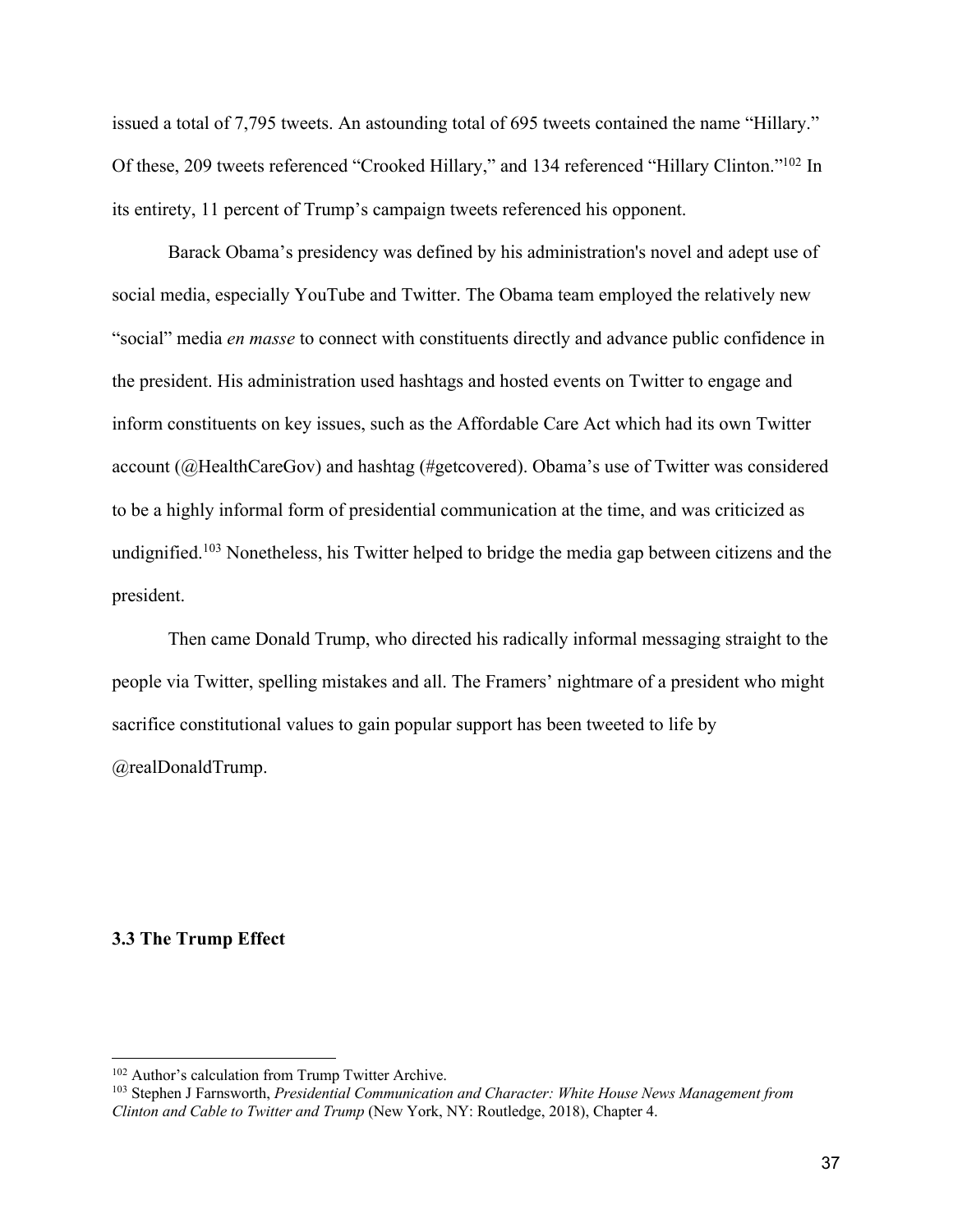Trump's electronic "bully pulpit" has manifested itself in a literal sense. His inflammatory and uncivil rhetoric has become a new presidential reality. A 2018 Master's thesis by Maali Luqman of Harvard examined the impacts of this new reality. Her work addresses the negative impacts of Trump's political rhetoric on American minority groups and the ripple effect it has for the U.S. in the international realm. By analyzing hate crime statistics under different presidents, Luqman found that women, religious, and racial minorities have become further susceptible to violence under Trump. Luqman contends that "the Trump effect" is damaging to the stability and security of the country, and is contributing to increasingly negative perceptions of the U.S. among international actors.<sup>104</sup> Likewise such rhetoric encourages bigotry and resentment; it seeps into, and consequently degrades public discourse.

Even worse, it has seeped into schools. Children are most vulnerable to this cheapening of public discourse, as their moral and rhetorical sensibilities are less mature and their behaviors are still being learned from their realities. At this point, one cannot prove cause and effect between Trump's use of Twitter and its negative consequences. Moreover, Trump makes his points on multiple media, not just Twitter, so it is difficult to speak only to Twitter's independent effect. But one thing is clear: Trump is not helping. A 2016 survey of more than 10,000 educators of grades K-12 conducted online by the Southern Law Poverty Center revealed more than 2,500 "specific incidents of bigotry and harassment that can be directly traced to election rhetoric." It should be noted that although Trump was not yet president at the time of this survey, he was already gaining massive publicity. Of these, 672 incidents involved deportation and 476 incidents involved the phrase "build the wall." Nine in ten educators noted negative changes in children's moods and behaviors following the election, and eight in ten noted increased anxiety

<sup>&</sup>lt;sup>104</sup> Maali, Luqman, "The Trump Effect: Impacts of Political Rhetoric on Minorities and America's Image," Master's thesis, (Harvard Extension School, 2018).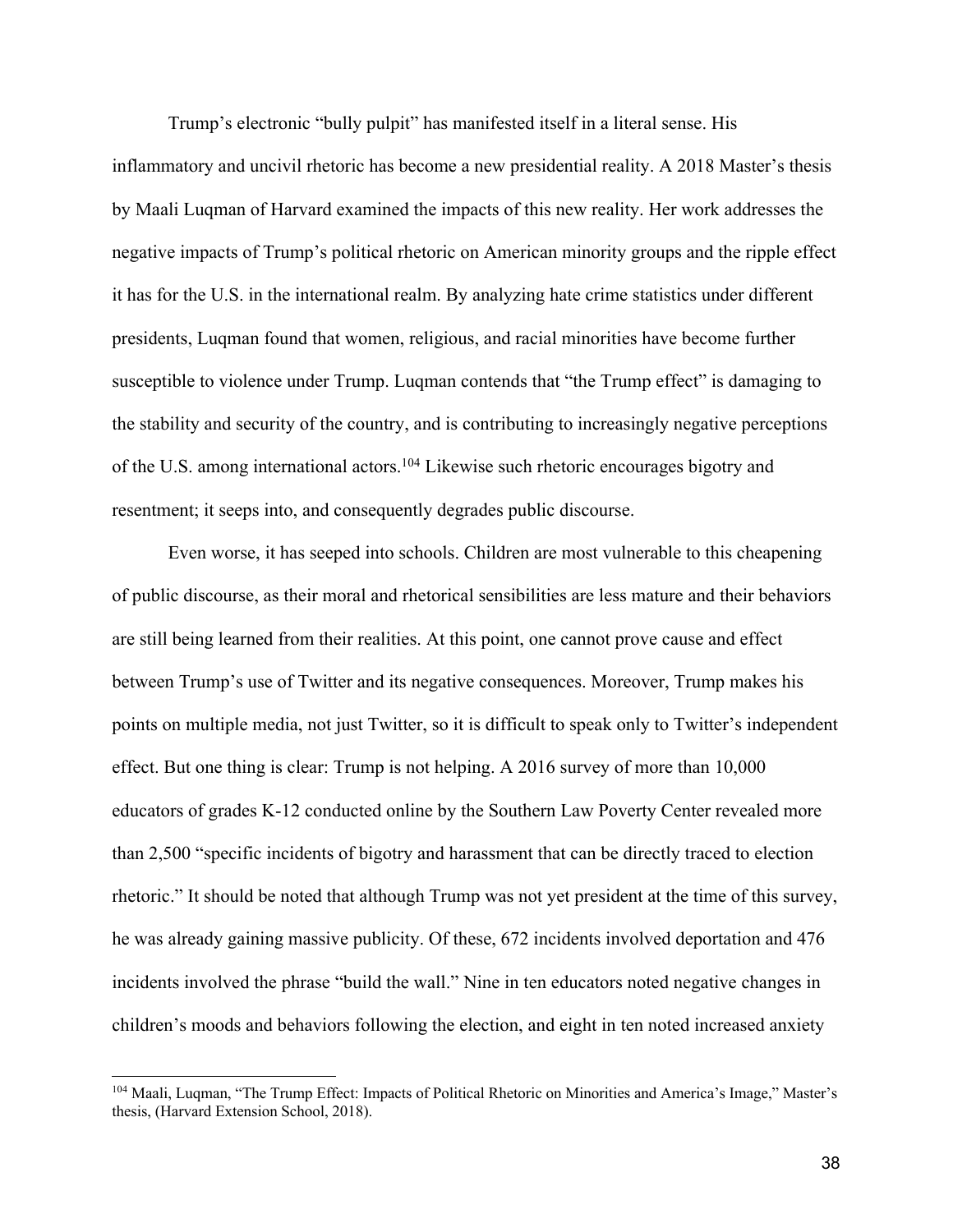among marginalized students.<sup>105</sup> Additionally, a 2019 publication by UCLA's Institute for Democracy on school and society during Trump's presidency surveyed high school principals on the ways in which politically-charged social issues are affecting students and educators. The study found that 89 percent of principals report that their school communities have been "considerably affected" by the political realm's increasing hostility and incivility, and these stressors have been "intensified and accelerated by the flow of untrustworthy or disputed information and the increasing use of social media that is fueling and furthering division."106

This impact shows up in the media as well. A *Washington Post* analysis of news reports from 2016-2019 detailed more than 300 cases of harassment of children directly linked to Trump's name or his words, and at least 75 percent of the incidents involved Hispanic, black, or Muslim children.<sup>107</sup> The Trumpian effects on discourse have created a new normal in which his electronic bully pulpit may enable actual bullies. While presidents cannot control discourse outright, the presidential power to persuade can influence public opinion on accepted behavior.

### **3.4 Reframing Reality**

Trump has capitalized on a unique capacity of language to alter perceptions of reality (a phenomenon known as *recontextualization*). As political scientist Dr. Greg Weiner has argued, "In politics, which is not a static affair, language does not merely reveal realities. It generates

https://www.tolerance.org/sites/default/files/2017-06/After the Election Trump Effect Report.pdf <sup>106</sup> John Rogers et. al., School and Society in the Age of Trump. "School and Society in the Age of Trump. March 13, 2019, https://idea.gseis.ucla.edu/publications/school-and-society-in-age-of-trump/publications/files/school-andsociety-in-the-age-of-trump-report.

<sup>105</sup> Southern Poverty Law Center, "After Election Day- The Trump Effect: The Impact of the 2016 Presidential Election on Our Nation's Schools "(Southern Poverty Law Center, 2016),

<sup>107</sup> Hannah Natanson, John Woodrow Cox, and Perry Stein, "Trump's Words, Bullied Kids, Scarred Schools ," *Washington Post*, February 13, 2020, https://www.washingtonpost.com/graphics/2020/local/school-bullying-trumpwords/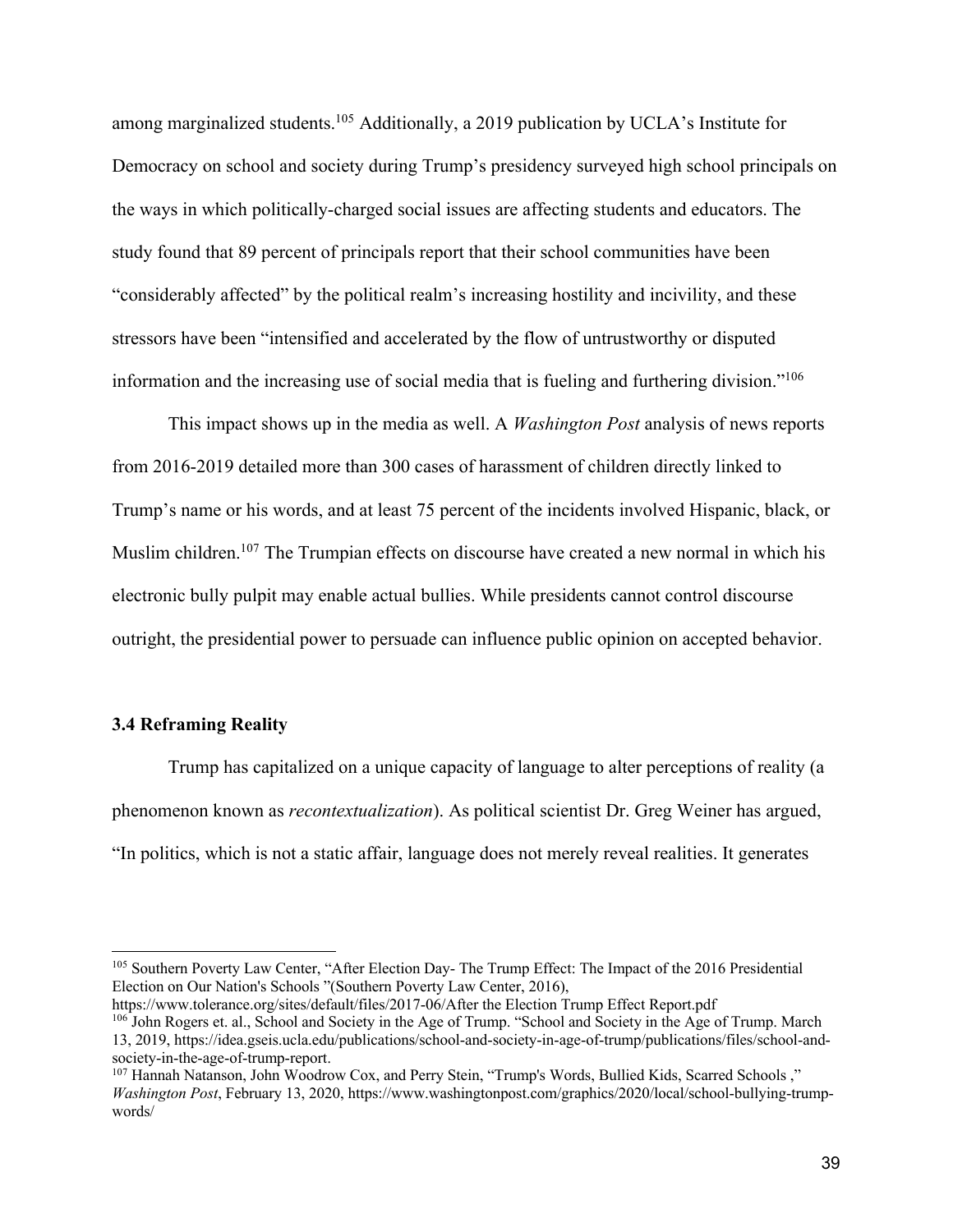them."108 Trump's status as an authority figure increases the potential effects his techniques may have on public opinion. These effects are only furthered by his status both on Twitter and in the mainstream media, as it is the most-cited account in the news.<sup>109</sup> Social media sites provide information without substantiation, which primes public opinion in his favor. The human habit to derive opinions from opinions of authority figures helps to explain this phenomenon. A 2017 study by Elizabeth Paluck and Margaret Tankard of the RAND Corporation examined how people's personal opinions and people's perceptions of the opinions of others on the topic of same-sex marriage had changed following the 2015 Supreme Court decision to establish it as a constitutional right. The study found that the ruling of the institution did not change personal opinions on the matter, while people's perceptions of the opinions of others changed rapidly; providing the first experimental evidence that an institution can change perceptions of social norms by creating false impressions of a supportive social consensus.<sup>110</sup>

This hypothesis was put to the test on Twitter in a 2016 study published by Kevin Munger. He recognized that while contemporary American social norms no longer condone explicit racial prejudices, Twitter still has some catching up to do. After identifying users with public accounts who had tweeted anti-black slurs, Munger created Twitter bots to speak out against the users' unacceptable behavior. The bot profiles were all male, but varied in their ethnicity (black or white) and followers (influential or not). He found that white accounts that were perceived to be influential could significantly reduce users' tweets with slurs over a two

<sup>108</sup> Greg Weiner, "Trump and Truth," *National Affair*, 2017,

https://www.nationalaffairs.com/publications/detail/trump-and-truth.

<sup>109</sup> Kalev Leetaru, "Numbers Show How Trump's Tweets Drive the News Cycle," Real Clear Politics, September 11, 2019.

<sup>110</sup> Elizabeth Levy Pluck and Margaret E Tankard, "The Effect of a Supreme Court Decision Regarding Gay Marriage on Social Norms and Personal Attitudes," *Sage Journals* 28, no. 9 (September 1, 2017): 334-1344.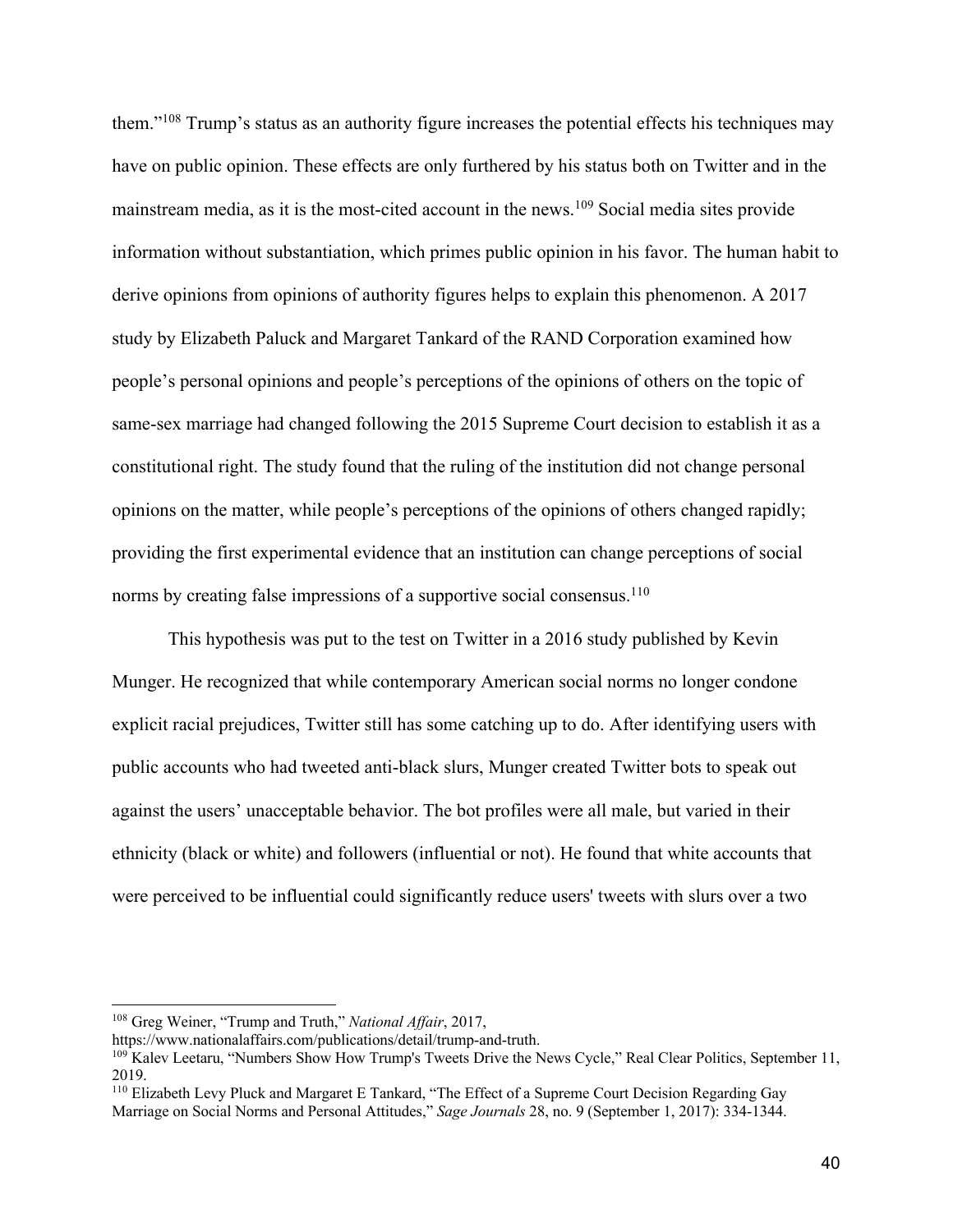month period with just one tweeted reprimand.<sup>111</sup> As in the previous discussion on the topic of same-sex marriage, the bots likely did not change users' personal opinions, but in helping to create the perception of a different social norm, the bots were able to change user behavior to conform with the new social norm.

Supreme Court Chief Justice John Roberts, in his year-end report on the judiciary for 2019, eschewed talk of impeachment and politics. Instead, he spoke on the importance of civic education, with regards to protecting against social media's growing power to spread misinformation.112 Social media sites allow for misinformation that may alter a citizen's perceptions of reality -- from social norms to policies to facts -- to spread more rapidly than ever.

The Republican National Committee sanctioned social media as a political tool in a new training program for Trump supporters as part of the Trump Victory Leadership Initiative. As of December 2019, the RNC had trained more than 30,000 paid field organizers, volunteers, and neighborhood team leaders in the art of spreading Trump's message on social media. Trainees are to promote Trump's view of the press as the "enemy of the people" and are not to speak with reporters (more on Trump and the press as the enemy later). Said Rick Gorka, the RNC communications director: "we train individuals to talk through their personality. Each one of us has a unique way of using the English language to communicate our points that's true to our brand." He said that creating pro-Trump content is "empowering... activist[s] to create…echo chamber[s]."113 The polarized world of American politics has led to social media echo chambers,

<sup>111</sup> Kevin Munger, "Tweetment Effects on the Tweeted: Experimentally Reducing Racist Harassment," *Polit Behav 39,* (2017): 629-649. 112 David G Savage, "US Chief Justice John Roberts Warns of Social Media's Danger to Democracy," *LA Times,*

December 31, 2019, https://www.latimes.com/politics/story/2019-12-31/supreme-court-chief-justice-john-robertswarns-of-social-medias-danger-to-democracy

<sup>&</sup>lt;sup>113</sup> Francesca Chambers and Michael Wilner, "'Find Your Voice." Republicans Train Trump Campaign Volunteers to Swarm Twitter," Impact 2020 (McClatchy DC, December 19, 2019),

https://www.mcclatchydc.com/news/politics-government/white-house/article238541448.html.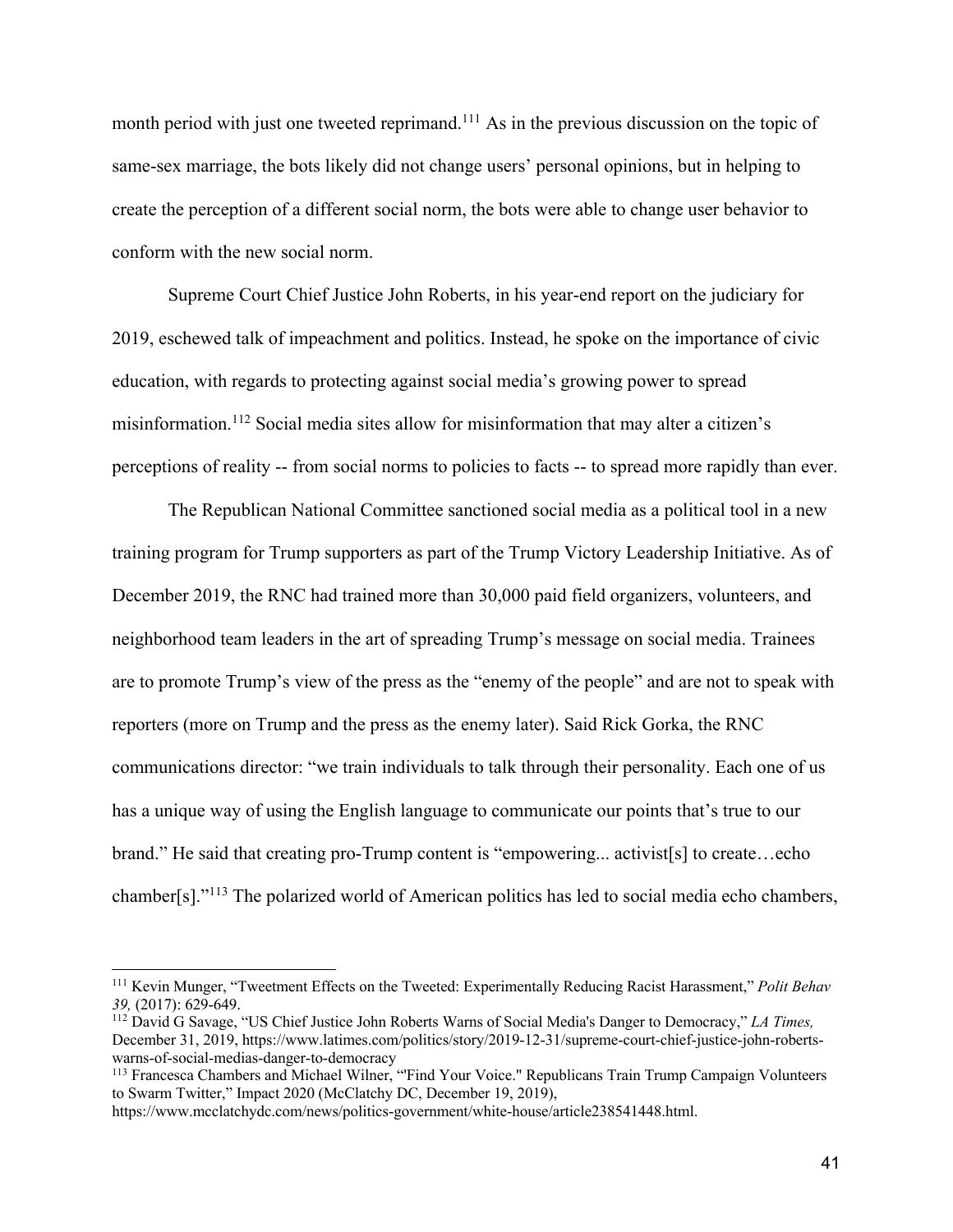online communities of like-minded users, habituated to distrust external sources of information. The clearest theoretical definition was characterized by C. Thi Nguyen to be "a social epistemic structure from which other relevant voices have been actively excluded and discredited."114 They are further divided thanks to the ability to block users and companies' algorithms that suggest similar users. Echo chambers are particularly susceptible to misinformation and disinformation because community members are primed to heed one another's voices instead of critically evaluating the content or its origin. They discredit and disbelieve voices from outside the chamber.115 Further, small shares of Twitter users generate an overwhelming majority of content. A Pew Research Center analysis over a one-year period surrounding the 2018 midterm elections found that ninety-seven percent of U.S. adult tweets related to national politics came from just ten percent of users.<sup>116</sup> When content resides in the tweets of the few, misinformation and disinformation only needs to infiltrate a few users to be established as acceptable content, amplified within echo chambers, and spread rapidly.

Conservative activists took to Twitter to sow discord within the electoral process in a Trump-like fashion. Ahead of the first caucus of the presidential campaign in Iowa in February of 2020, right-wing Twitter users tweeted misinformation alleging voter fraud that went viral, despite being proven to be false. Two tweets from leaders of conservative activist groups in the two days before the caucus purported to find irregularities in voter registrations despite state officials' statements and public data to the contrary. By the day of the caucus, the tweets had garnered over 100,000 retweets, likes and replies. Most of the amplification came from non-

<sup>114</sup> C Thi Nguyen, "Echo Chambers and Epistemic Bubbles," *Cambridge University Press*, September 13, 2018, https://www.cambridge.org/core/journals/episteme/article/echo-chambers-and-epistemicbubbles/5D4AC3A808C538E17C50A7C09EC706F0#fndtn-information

 $115$  Ibid.

<sup>116</sup> Pew Research Center, "National Politics on Twitter: Small Share of US Adults Produce Majority of Tweets," Pew US Politics and Policy (Pew Research Center, October 23, 2019), https://www.people-

press.org/2019/10/23/national-politics-on-twitter-small-share-of-u-s-adults-produce-majority-of-tweets/.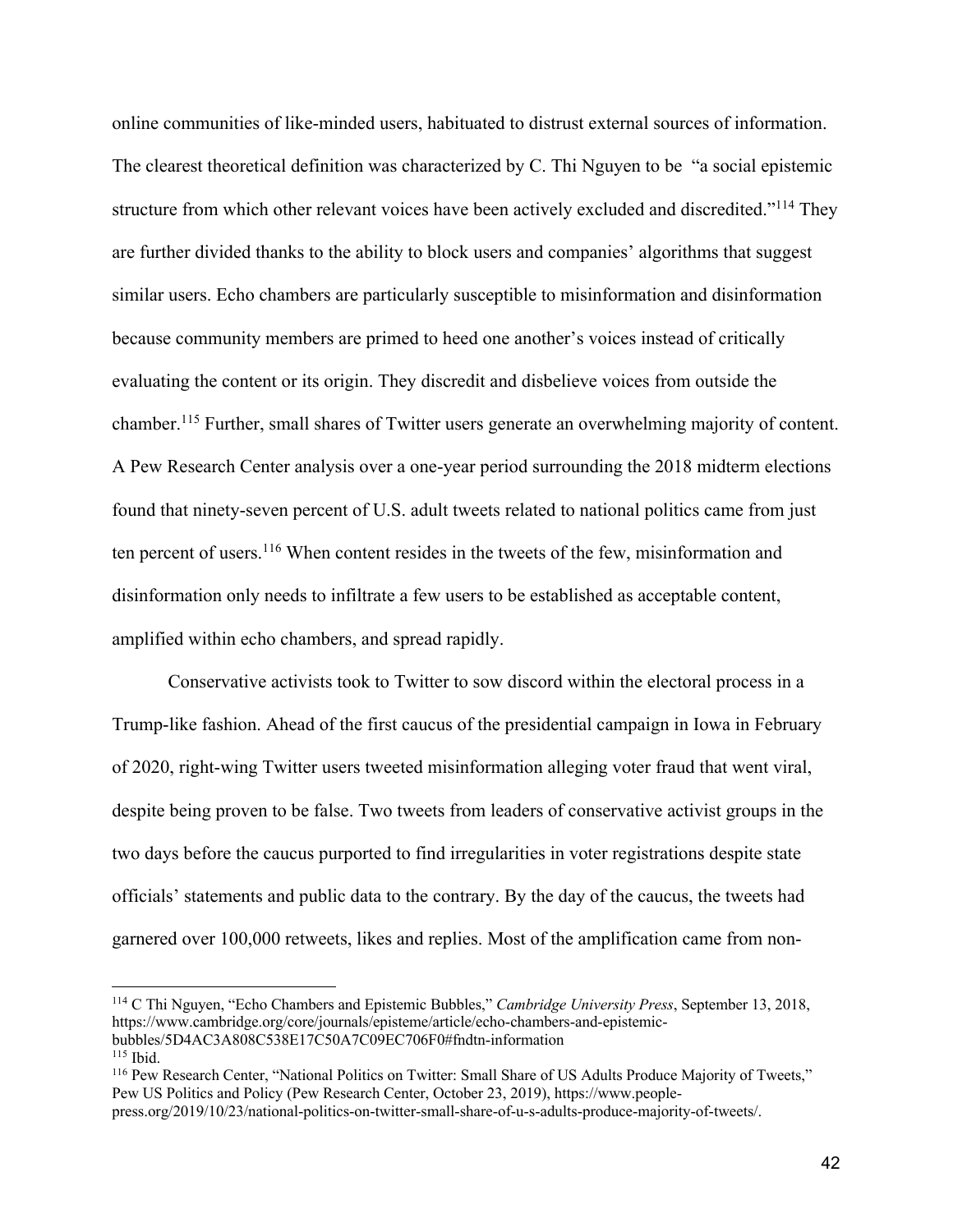Iowan users, some of which displayed signals of automation, according to online falsehoodtracker VineSight. Twitter refused to do anything. A spokesperson denied that the false claims were a form of voter suppression or election interference, and said merely "The tweet you referenced is not in violation of our election integrity policy as it does not suppress voter turnout or mislead people about when, where, or how to vote."117 These two cases stand as examples of Twitter usage pioneered by Trump, that have gone on to become institutionalized as political practices and forms of activism. They represent just a few manifestations that the Trump-Twitter effect has inspired and enabled. Looking to the future, in particular the 2020 presidential elections, these examples illustrate the ways in which our electoral process may be disturbed by Twitter campaigns that distort and even deny reality.

Consider how social norms and their related perceptions changed quickly. In the instantaneous realm of social media, public perceptions are even more responsive. The more an authority figure like Trump links topics in tweets, the more closely they become associated. During the Russia probe, Trump repeatedly tweeted about the absence of collusion and decried the investigation to be a witch hunt. The online Trump Twitter Archive showed that Trump issued a total of 62 tweets from February 3, 2018 to October 26, 2019 that included the terms "collusion" and "witch hunt." On the matter more generally, from the time of his inauguration to his acquittal by the Senate, he issued a total of 1,105 tweets that contained the phrases "russia," "hoax," "witch hunt," "mueller," or "collusion."<sup>118</sup> The rhetorical function of this linkage of terms is to alter reality through rhetoric. Lance Cummings, in his chapter on "The Dark Alchemy

<sup>117</sup> Isaac Stanley-Becker and Tony Romm, "Conservatives Spread False Claims on Twitter about Electoral Fraud as Iowans Prepare to Caucus," *Washington Post*, February 3, 2020,

https://www.washingtonpost.com/politics/2020/02/03/conservatives-push-false-claims-voter-fraud-twitter-iowansprepare-caucus/.

<sup>&</sup>lt;sup>118</sup> Author's calculation from Trump Twitter Archive.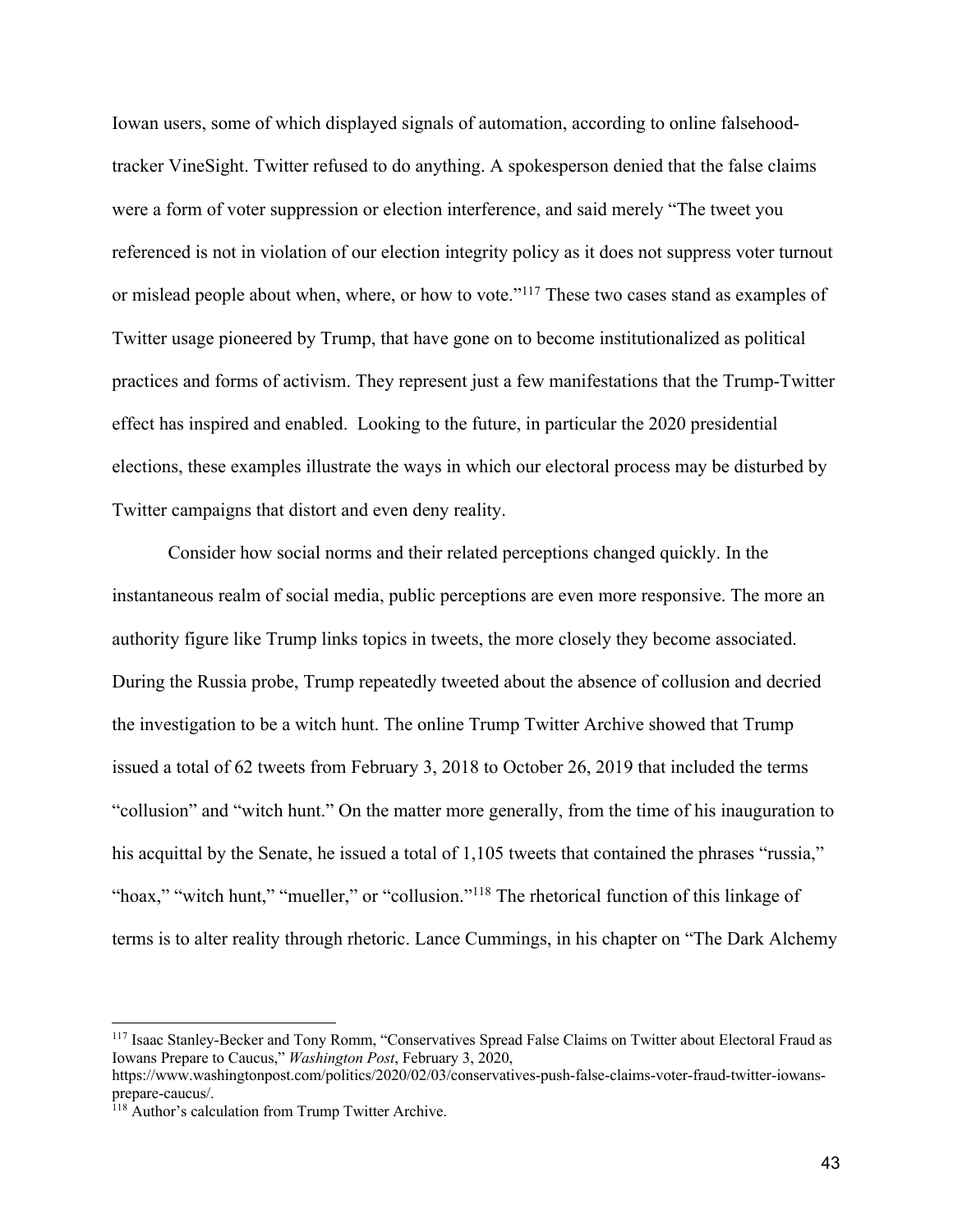of Donald Trump," published in the publication *President Donald Trump and His Political Discourse: Ramifications of Rhetoric via Twitter*, echoes this notion, arguing that "If Trump repeats an idea enough on Twitter, that idea will become reality."119

A NPR/PBS NewsHour/Marist Poll from December 7, 2018 found that 33 percent of people overall -- 71 percent of Republicans and 10 percent of Democrats viewed Robert Mueller's investigation as a "witch hunt."<sup>120</sup> As the Mueller investigation neared its end in March of 2019, public opinion of the investigation as a "witch hunt" had increased, even across party lines. A USA TODAY/Suffolk University Poll published on March 18, 2019 found that 50 percent of people overall -- 86 percent of Republicans and 14 percent of Democrats agreed with Trump's claim that the investigation was a "witch hunt."121 A Quinnipiac University poll from May 2, 2019 found 57 percent of American voters believe that Trump committed crimes prior to his presidency, down from 64 percent who believed so March 5, 2019, prior to the release of Mueller's report.<sup>122</sup> Trump used Twitter as a conduit for misinformation in order to reframe a legal investigation as a "witch hunt." He abuses his electronic bully pulpit to influence public opinion in his favor. In delegitimizing a democratic process necessary for holding elected officials accountable, Trump implicitly delegitimizes our democracy.

### **3.5 Attacks on the Media**

<sup>120</sup> Domenica Montanaro, "Republicans Only Group That Mostly Sees Mueller Probe as a 'Witch Hunt'," NPR (National Public Radio, December 7, 2018), https://www.npr.org/2018/12/07/674315848/poll-republicans-are-onlygroup-that-mostly-sees-mueller-probe-as-a-witch-hunt.

<sup>119</sup> Michele Lockhart, *President Donald Trump and His Political Discourse: Ramifications of Rhetoric via Twitter* (New York, NY: Routledge, 2019), https://ccl.on.worldcat.org/oclc/1059514233, p.63

<sup>&</sup>lt;sup>121</sup> Susan Page and Deborah Barfield Berry, "Poll: Half of Americans Say Trump Is a Victim of a 'Witch Hunt' as Trust Is Mueller Erodes," *USA Today*, March 18, 2019,

https://www.usatoday.com/story/news/politics/2019/03/18/trust-mueller-investigation-falls-half-americans-saytrump-victim-witch-hunt/3194049002.

<sup>&</sup>lt;sup>122</sup> Quinnipiac University, "U.S. Voters Still Say 2-1 Trump Committed Crime, Quinnipiac University National Poll Finds; But Voters Oppose Impeachment 2-1," Quinnipiac University Poll, May 2, 2019, https://poll.qu.edu/national/release-detail?ReleaseID=2618.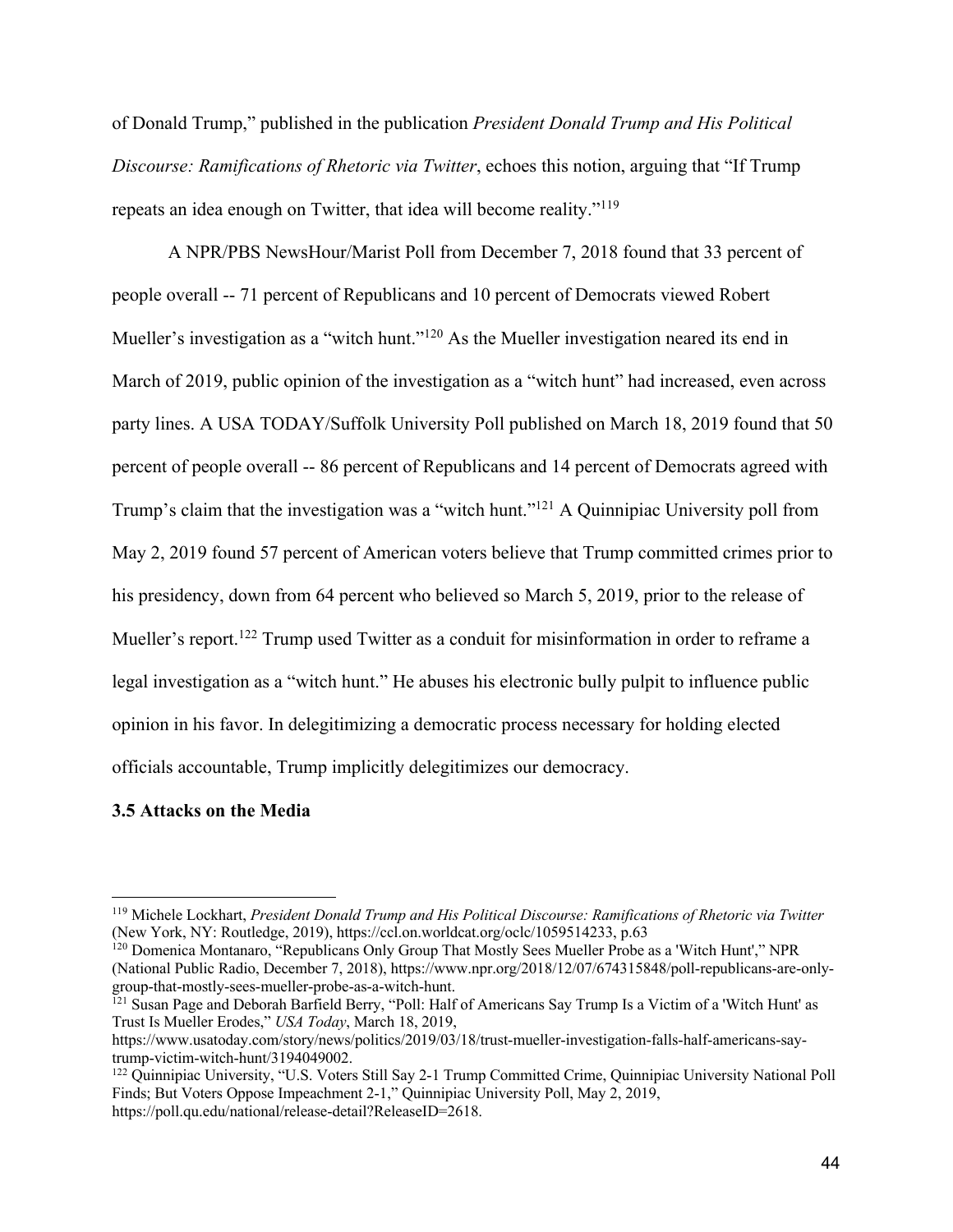According to Thomas Jefferson, "Our liberty depends on the freedom of the press, and that cannot be limited without being lost."123 Additionally, Jefferson wrote that "Were it left to me to decide whether we should have a government without newspapers, or newspapers without government, I should not hesitate a moment to prefer the latter."124 Ironically, one of Trump's most-attacked entities on Twitter is the media -- as a whole, as organizations, and as individual journalists. Both right- and left-wing media outlets have borne the brunt of his attacks, but the left decidedly more so. He has reserved the phrase "enemy of the people," not for actual enemies of the state but for news media outlets that displease or criticize him. In fact, "enemy of the people" exclusively appears in tweets that portray the media negatively, and of his tweets that just contain the word "enemy," 80 percent (48 out of 60 tweets) reference the press.<sup>125</sup> Does this phrase sound hauntingly familiar to you? It was a favorite of Stalin's, though his successor Khrushchev found it too problematic. In 1956, Khrushchev addressed the Communist Party in a speech decrying Stalinism, "the formula 'enemy of the people,'" he said "was specifically introduced for the purpose of physically annihilating such individuals."126

Jefferson and the other Framers' reverence for press freedom has decayed over the course of our democracy. Alarmingly, a 2019 poll released by Quinnipiac University found that "82 percent of Republicans now trust President Trump more than they trust the media."127 Research published by the Poynter Institute in December 2017 found that 44 percent of Americans believe the news media invents stories about Trump "more than once in a while," 31 percent agrees with

<sup>&</sup>lt;sup>123</sup>Jefferson, Thomas, United States President Thomas Jefferson to James Currie, (Washington DC: Library of Congress,) Accessed May 6, 2020. http://tjrs.monticello.org/letter/2141.

<sup>124</sup> Thomas Jefferson, United States President Thomas Jefferson to Edward Carrington, *The Thomas Jefferson Papers Series 1, General Correspondence, (Washington DC: Library of Congress, 1651-1827).* <sup>125</sup> Author's calculation from Trump Twitter Archive.

<sup>126</sup> Andrew Higgins, "Trump Embraces 'Enemy of the People,' a Phrase With a Fraught History." *New York Times,*  February 26, 2017, https://www.nytimes.com/2017/02/26/world/europe/trump-enemy-of-the-people-stalin.html. <sup>127</sup> Quinnipiac University, "U.S. Voters Still Say 2-1 Trump Committed Crime, Quinnipiac University National Poll Finds; But Voters Oppose Impeachment 2-1."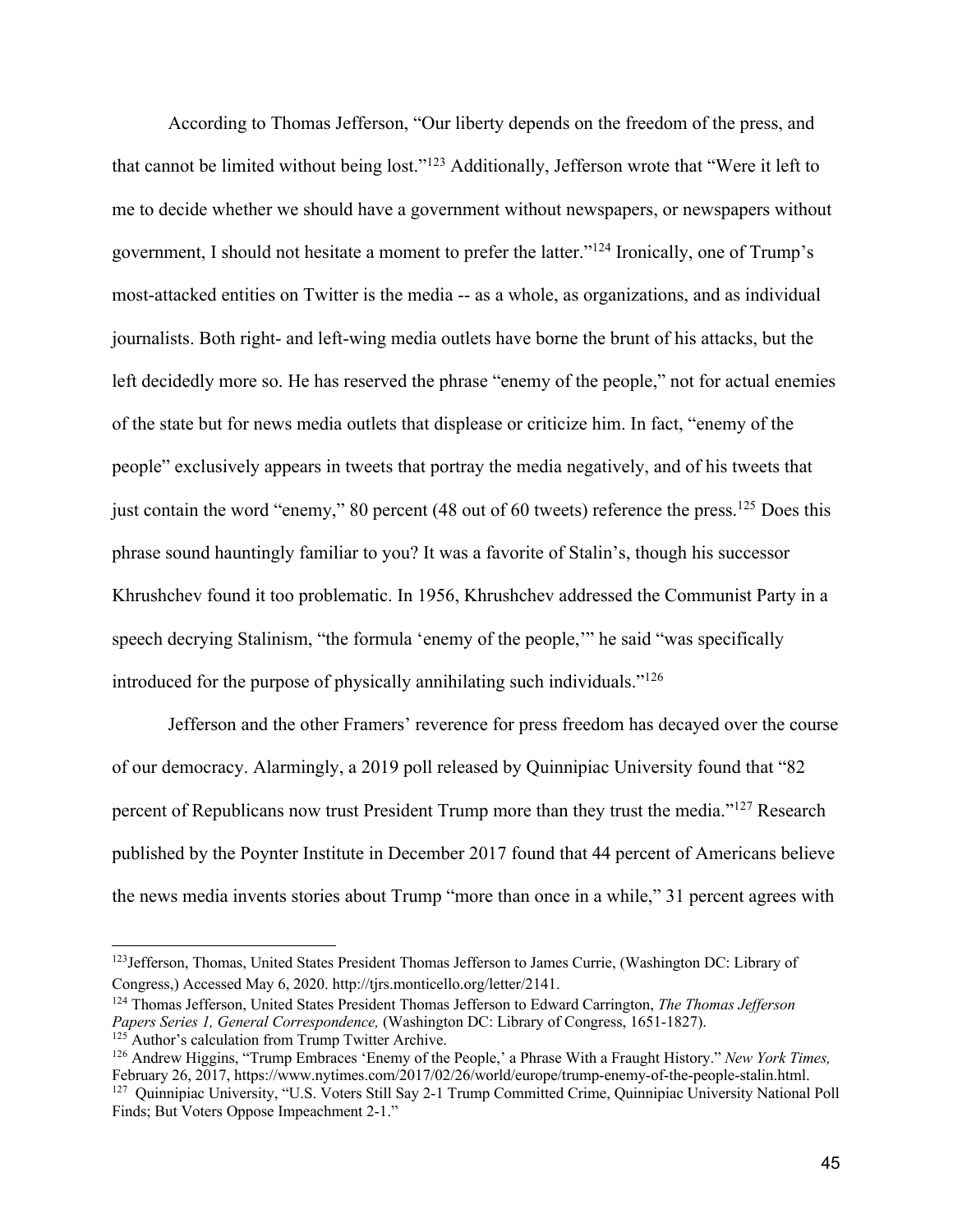Trump's claim that the press are an "enemy of the people," and 25 percent support government censorship of the press on inaccurate or biased stories.128

From the time of his inauguration to his acquittal by the Senate on February 5, 2020, Trump sent out 665 tweets that contained the phrases "fake news," "fakenews," or "fake media." During this period, he attacked *CNN* in 177 tweets, *NBC* in 180 tweets, and *The New York Times* in 158 tweets.<sup>129</sup> This does not include his attacks on individual reporters. A Pew Research Center poll published on December 12, 2019, linked public approval of Trump to opinions of journalists' ethics. The analysis found that 31 percent of Republicans and Republican-leaning independents believe that "journalists have *very low* ethical standards," in comparison to five percent of Democrats and Democrat-leaning independents. Additionally, of those Republicans surveyed who "strongly approve" of Trump's performance as president, 40 percent believe that journalists have low ethical standards, in comparison to 17 percent who "somewhat approve" of Trump and 12 percent who "disapprove."<sup>130</sup>

CNN experienced the real-life consequences of Trump's smear campaign in October of 2018, when a Trump supporter mailed a pipe bomb to their New York office. The perpetrator's van was covered in stickers that included images of Trump, Pence, and "CNN Sucks," though Trump denied his image being included on the van to reporters, adding "There's no blame, there's no anything."131 At a Trump campaign rally in El Paso, Texas in February of 2019, a

<sup>&</sup>lt;sup>128</sup> The Poynter Institute, "Poynter Releases New Study Examining Trust in the Media," Poynter, December 4, 2017, https://www.poynter.org/ethics-trust/2017/poynter-releases-new-study-examining-trust-in-the-media/ <sup>129</sup> Author's calculation from Trump Twitter Archive

<sup>130</sup> Jeffrey Gottfried, Galen Stocking, Elizabeth Grieco, Mason Walker, Maya Khuzam and Amy Mitchell, "Trusting the News Media in the Trump Era," (Pew Media and News. Pew Research Center, December 12, 2019), https://www.journalism.org/2019/12/12/trusting-the-news-media-in-the-trump-era/.

<sup>131</sup> Meg Wagner, Veronica Rocha, Sophie Tatum, Eric Levenson, Brian Ries, Paul P. Murphy and Jessie Yeung, "Suspect arrested after explosive devices sent to Trump critics and CNN," CNN Politics, (CNN, November 5, 2018).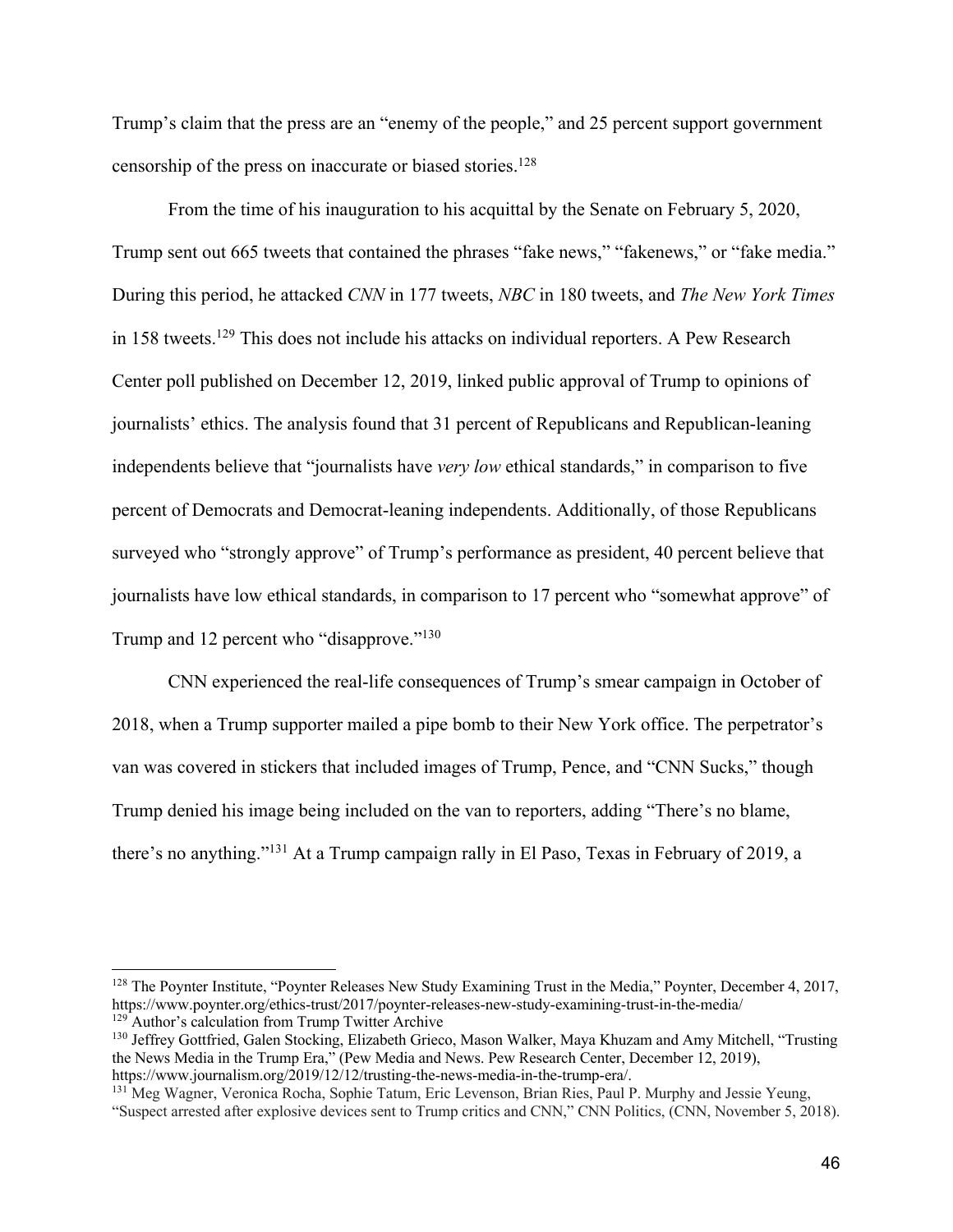Trump supporter attacked a *BBC* cameraman.132 In June of that same year at Trump's reelection announcement in Orlando, Florida, a supporter was arrested and charged with battery for assaulting a reporter from the *Orlando Sentinel*. 133

Diminishing freedom of the press under the Trump administration has been enshrined in the term, "fake news." Other American politicians have learned from Trump and taken up the cry as a weapon to dismiss critical new stories, including the governor of Maine, a New Mexico congressional candidate, the Georgia secretary of state, and the vice chairman of Trump's nowdisbanded voter fraud commission.<sup>134</sup> On the one-year anniversary of Trump's inauguration in January 2018, a delegation of six international press freedom groups conducted fact-finding visits to cities in the US to assess threats to journalists and the increase in anti-press rhetoric, and found that the climate for journalists covering protests had become more dangerous.135 The bigger issue with Trump's anti-press rhetoric has played out internationally, as the number of journalists imprisoned internationally has remained at record highs during the entirety of the Trump administration, according to a 2018 report by the Committee to Protect Journalists. The number of journalists imprisoned on charges of false news was at a record high in both 2017 and 2018 (28 and 30, respectively), a sharp increase since nine were imprisoned in 2016, and since the first, singular usage of the charge in 2012.136

<sup>&</sup>lt;sup>132</sup> BBC News Team, "Trump supporter attack BBC cameraman at El Paso rally." BBC News US and Canada, (February 12, 2019), https://www.bbc.com/news/world-us-canada-47208909.

 $^{133}$  Marisa Iati and Lindsey Bever, "A Trump supporter was arrested after smacking a reporter's phone. 'MAGA,' a GOP lawmaker responded, *Washington Post,* June 19, 2019,

https://www.washingtonpost.com/politics/2019/06/19/trump-supporter-arrested-after-smacking-reporters-phonemaga-gop-lawmaker-responded.<br><sup>134</sup> Ryan J Foley, "'Fake News' Smear Takes Hold among Politicians at All Levels," AP News, March 11, 2018,

https://apnews.com/4fd6d212e9a3432d9af05574774f7206.

<sup>135</sup> Joel Simon, "Assessing Trump's Press Freedom Record," Columbia Journalism Review, January 19, 2018, https://www.cjr.org/analysis/trump-press-freedom.php.

<sup>136</sup> Elana Beiser, "Hundreds of Journalists Jailed Globally Becomes the New Normal," Committee to Protect Journalists, December 13, 2018, https://cpj.org/reports/2018/12/journalists-jailed-imprisoned-turkey-china-egyptsaudi-arabia.php.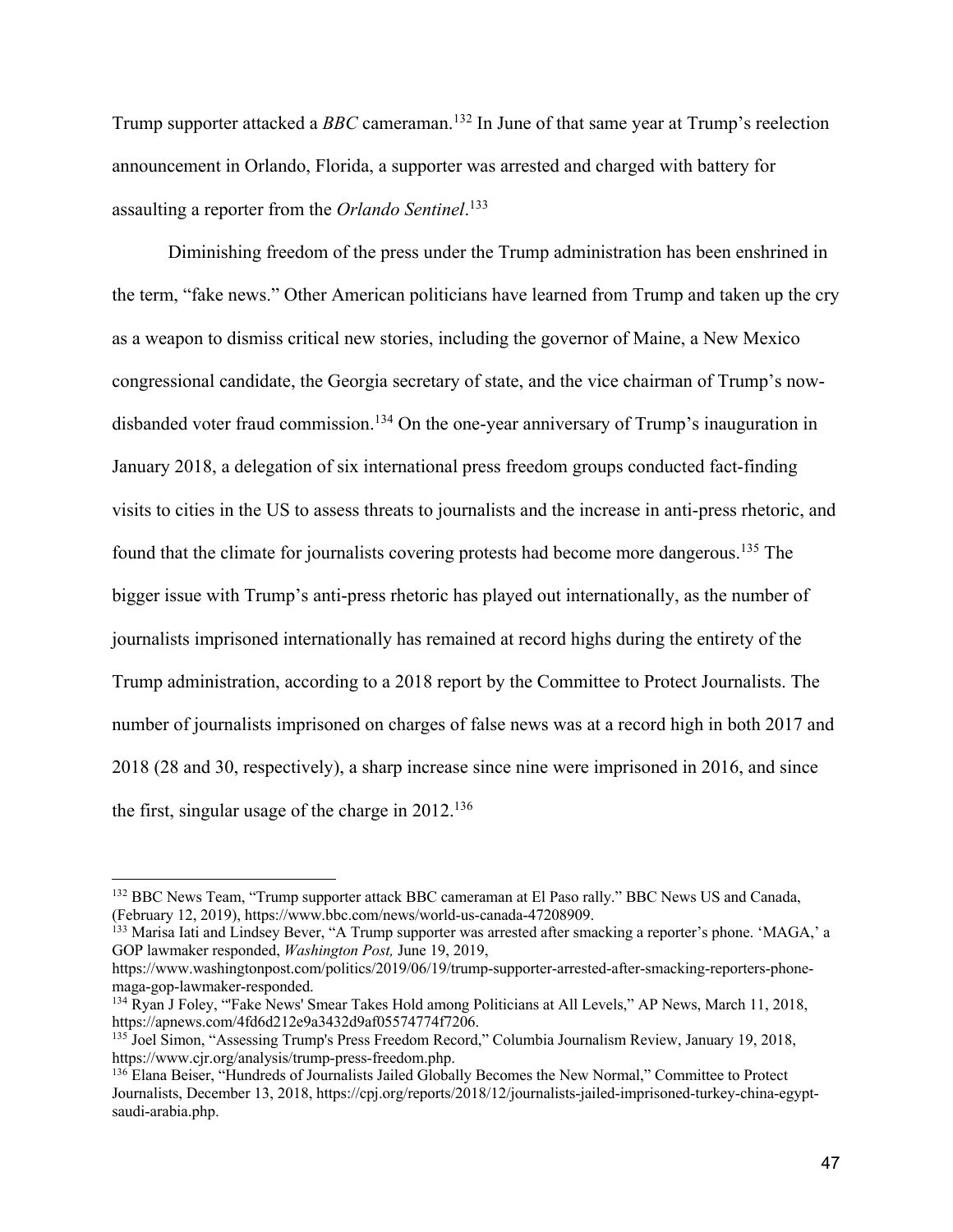Trump's systematic degradation of the press has even put journalists in physical danger. In calling the press as "the enemy of the people," Trump implicitly casts himself as their foil, as the champion of the people. He creates a new reality wherein he and his Twitter account are more legitimate sources of information than the mainstream media, and more "truthful" than actual truth. His constant negative barrage against the established press not only damages their credibility, but also their capacity to function as a "watchdog" for societally salient issues that need to be brought to the public eye.

## **Chapter 4: Rule of Law**

"Where-ever law ends, tyranny begins." - John Locke, *Two Treatises of Government*

# **4.1 Legal Wrongs**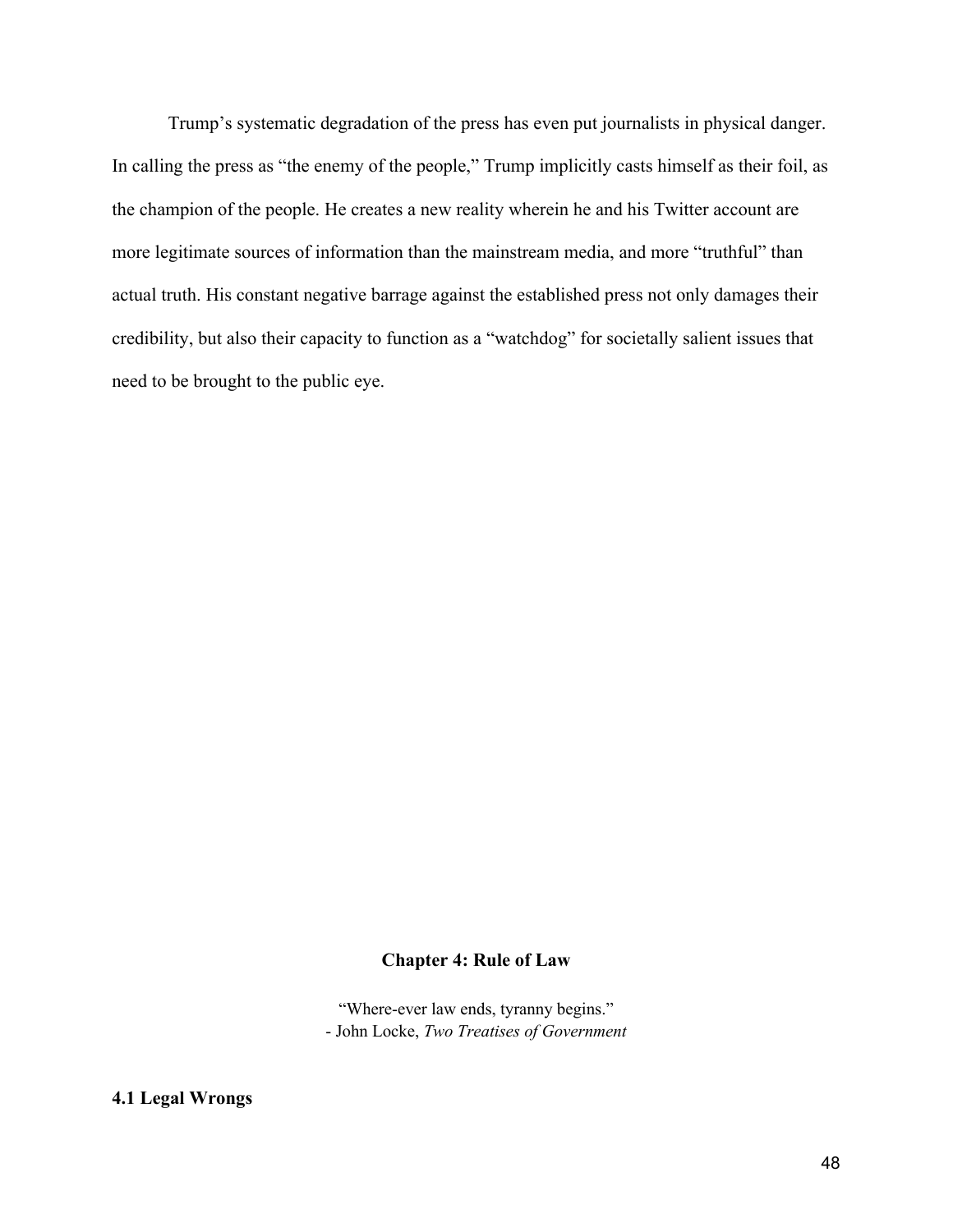Trump's tweets do not promote regard for the law, and some of them even violate the spirit of laws. As political scholar George Edwards III argues, Trump's "public discourse has been characterized by … challenging the rule of law," and has eroded respect for the rule of law.<sup>137</sup> In focusing on the practical wrongs of his tweets rather than the legal wrongs, it seems that the resulting practical consequences on our democracy may be more detrimental. While Trump's tweets may not technically be illegal, their most basic function is to undermine respect for the rule of law. Let us now examine the legal wrongs of his tweets and consider the ramifications of degrading the rule of law in this manner.

On June 28th, 2017, Trump made false allegations against Amazon and the *Washington Post*, tweeting "The #AmazonWashingtonPost sometimes referred to as the guardian of Amazon not paying Internet taxes (which they should) is FAKE NEWS!"138 Although both are owned by Jeff Bezos, the two entities are separate and distinct corporations. The claim advanced in his tweet that the companies were not paying taxes owed is false and could be considered libel. Additionally, in many states it is illegal to knowingly make false allegations of criminal conduct, further casting legal doubt on Trump's tweet.

Never one to be discouraged by legalities, the very next day Trump went after MSNBC's Morning Joe hosts Mika Brzezinski and Joe Scarborough for criticizing him on their program. "I heard poorly rated @Morning Joe speaks badly of me (don't watch anymore). Then how come low I.Q. Crazy Mika, along with Psycho Joe, came.....to Mar-a-Lago 3 nights in a row around New Year's Eve, and insisted on joining me. She was bleeding badly from a face-lift. I said

<sup>&</sup>lt;sup>137</sup> George C Edwards, "The Bully in the Pulpit: The Impact of Donald Trump's Discourse," August 25, 2019

<sup>138</sup> Donald J. Trump, Twitter post, June 28, 2019, https://twitter.com/realdonaldtrump/status/880049704620494848.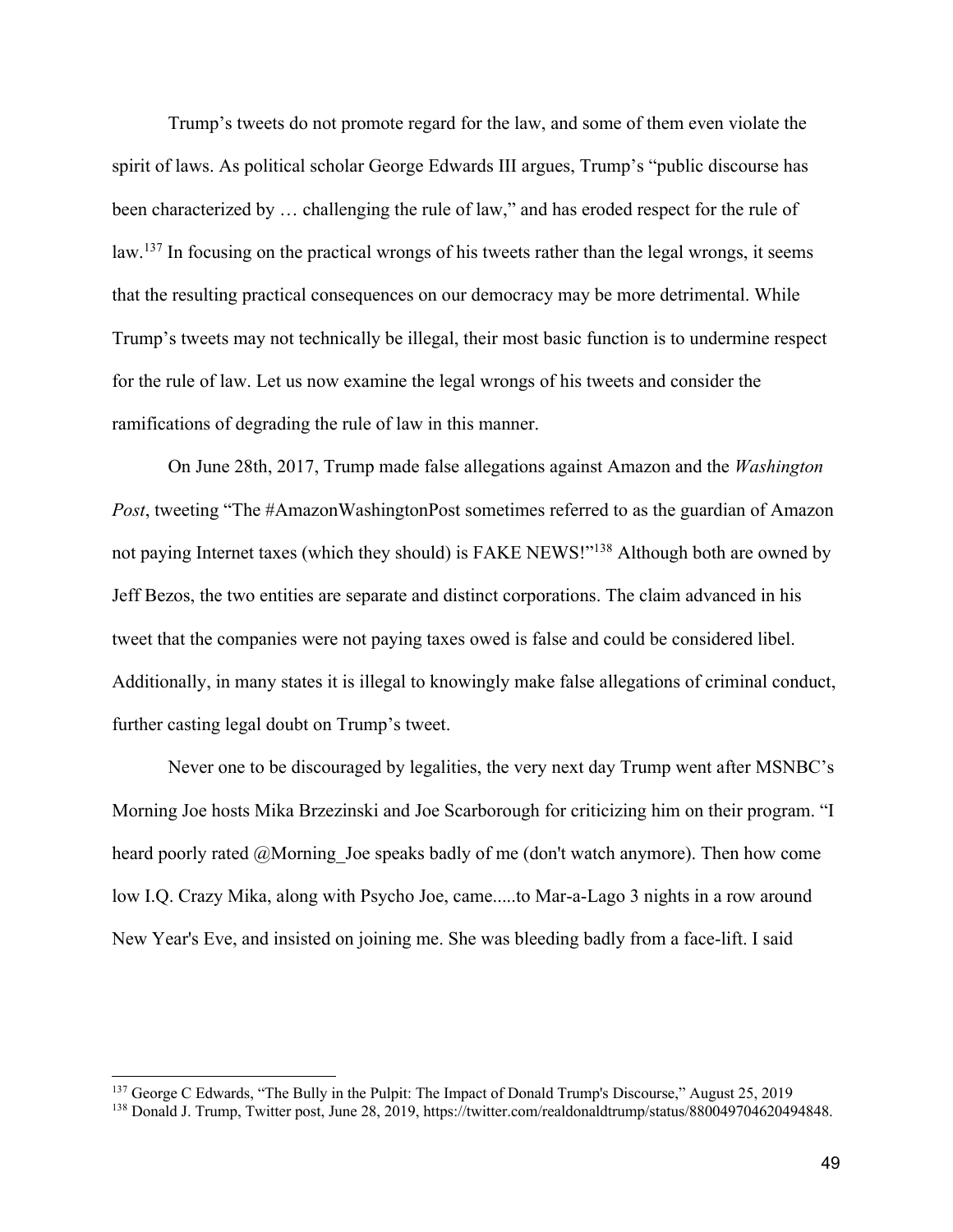no!"139 Republican Senator Lisa Murkowski tweeted in concise response, "Stop it! The Presidential platform should be used for more than bringing people down."<sup>140</sup>

By disclosing personal information and using the damaging power of his tweets to discourage further criticism from the hosts, Trump yet again wades into questionable legal territory. The two journalists are based in New York, where it is a crime under Penal Law PEN § 135.60 to coerce a person by the "use or abuse [of] his or her position as a public servant by performing some act within or related to his or her official duties." Further, coercion includes causing "action injurious to some person's business" and also exposing "a secret or publicize an asserted fact, whether true or false, tending to subject some person to hatred, contempt or ridicule."141 In attempting to use the power of the presidency to coerce the journalists from criticizing him, Trump undeniably abuses this power. As Murkowksi's tweet points out, this activity is simply not what the presidential platform should be used for.

Less than a week later, on July 2nd, Trump tweeted a video of him body-slamming a man with CNN's logo superimposed over his face.<sup>142</sup> Whether or not this was an explicit threat is up for debate, but the threatening tone of the content is not. The tweet implicitly condones and even encourages violence against the media and more generally against those who disagree with Trump. It is a federal crime to make such threats under 18 U.S.C. 875(c). Specifically, this applies to anyone who "transmits in interstate or foreign commerce any communication containing any threat to kidnap any person or any threat to injure the person of another."143 In the past, the Department of Justice has successfully prosecuted threats with similar political

<sup>&</sup>lt;sup>139</sup> Donald J. Trump, Twitter post thread, June 29, 2017,<br>https://twitter.com/realdonaldtrump/status/880408582310776832.

<sup>&</sup>lt;sup>140</sup> Lisa Murkowski, Twitter post, June 29, 2017, https://twitter.com/lisamurkowski/status/880497491736702978.<br><sup>141</sup> NY Penal Law § 135.60: Coercion in the second degree, https://criminaldefense.1800nynylaw.com/new-york-

penal-law-135-60-coercion-in-the-second-degree.html.

<sup>&</sup>lt;sup>142</sup> Donald J Trump, Twitter post, July 2, 2017, https://twitter.com/realDonaldTrump/status/881503147168071680.

<sup>143</sup> *Interstate communications,* 18 U.S. Code (1994) § 875, https://www.law.cornell.edu/uscode/text/18/875.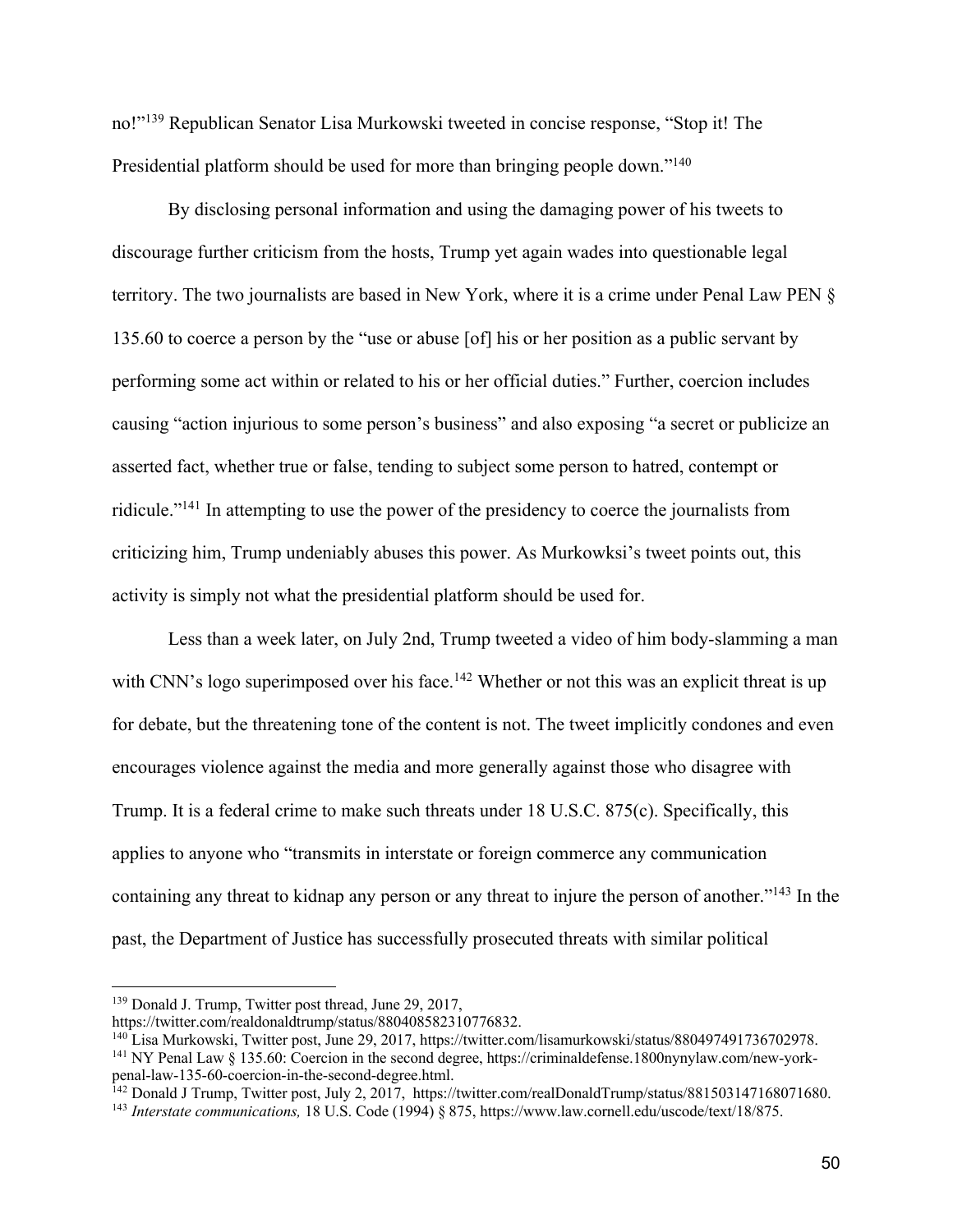intentions; however Trump's protection under the First Amendment eliminates any chance of comparable prosecution. CNN has received serious threats from Trump supporters, so Trump might be held accountable for damages in a civil suit for inspiring violence. And once again, in stooping to such questionable legal behavior, Trump damages the institution of the presidency.

When Hurricane Dorian approached the southeast in September of 2019, Trump tweeted that contrary to predictions made by the National Oceanic and Atmospheric Association (NOAA),

In addition to Florida - South Carolina, North Carolina, Georgia, and Alabama, will most likely be hit (much) harder than anticipated. Looking like one of the largest hurricanes ever. Already category 5. BE CAREFUL! GOD BLESS EVERYONE!144 A few days later he tweeted images that appeared to be from NOAA showing Hurricane Dorian moving towards Alabama with the comment Just as I said, Alabama was originally projected to be hit. The Fake News denies it!145

Not a single prediction or projection from NOAA matched the images from Trump's tweet. Falsifying weather reports is a crime under 18 U.S. Code § 2074 punishable by a fine and/or imprisonment for up to 90 days.<sup>146</sup> It would be highly unlikely that such an alteration would result in a prosecution, however the purpose of the law is to ensure that citizens can trust weather

<sup>145</sup> Donald J. Trump, Twitter post, September 5, 2019,

<sup>144</sup> Donald J. Trump, Twitter post, September 1, 2019,

https://twitter.com/realDonaldTrump/status/1168174613827899393.

https://twitter.com/realDonaldTrump/status/1169705282123046913.

<sup>146</sup> *Interstate communications,* 18 U.S. Code (1994) § 875.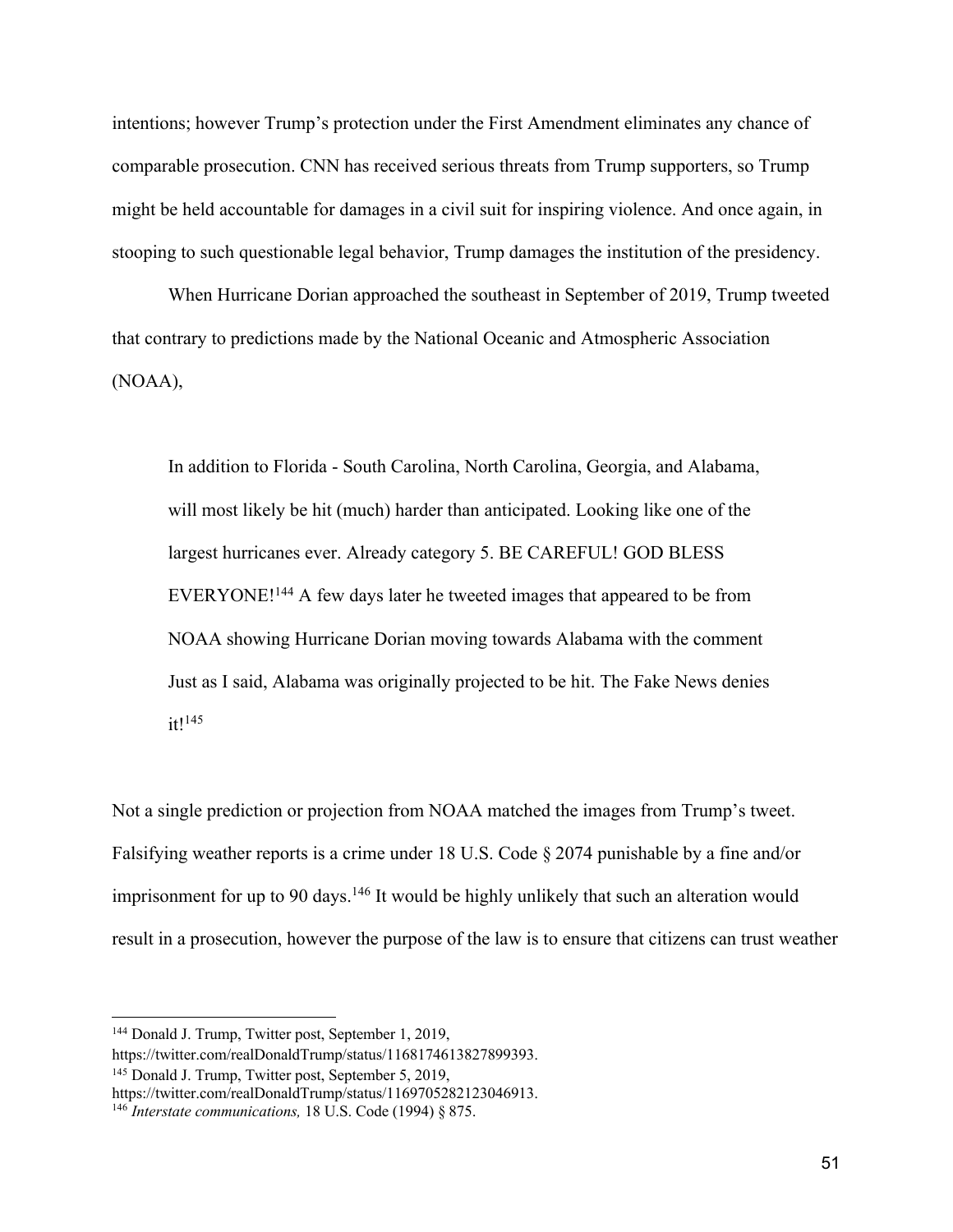forecasts. False weather reports are dangerous in that they can cause mass panic and discredit real, potentially life-saving reports. In the case of Hurricane Dorian, Trump falsely asserted that not only was Alabama going to be hit by one of the largest hurricanes ever, it was going to be hit much harder than expected. Citizens of Alabama who believed Trump's tweet prepared for a calamitous storm and its ensuing damage to lives and property, that never came.

In June of 2019, Trump attacked Democratic congresswomen in xenophobic terms, and tweeted:

So interesting to see "Progressive" Democrat Congresswomen, who originally came from countries whose governments are a complete and total catastrophe, the worst, most corrupt and inept anywhere in the world (if they even have a functioning government at all), now loudly..........and viciously telling the people of the United States, the greatest and most powerful Nation on earth, how our government is to be run. Why don't they go back and help fix the totally broken and crime infested places from which they came. Then come back and show us how........it is done. These places need your help badly, you can't leave fast enough. I'm sure that Nancy Pelosi would be very happy to quickly work out free travel arrangements!<sup>147</sup>

Though he did not identify them by name, it was apparent that he was targeting Reps. Alexandria Ocasio-Cortez (D-N.Y.), Ilhan Omar (D-Minn.), Rashida Tlaib (D-Mich.) and Ayanna Pressley (D-Mass.), all freshmen women of color. The only woman of the four who was born outside the

<sup>&</sup>lt;sup>147</sup> Donald J. Trump, Twitter post, July 14, 2019,

https://twitter.com/realDonaldTrump/status/1150381394234941448.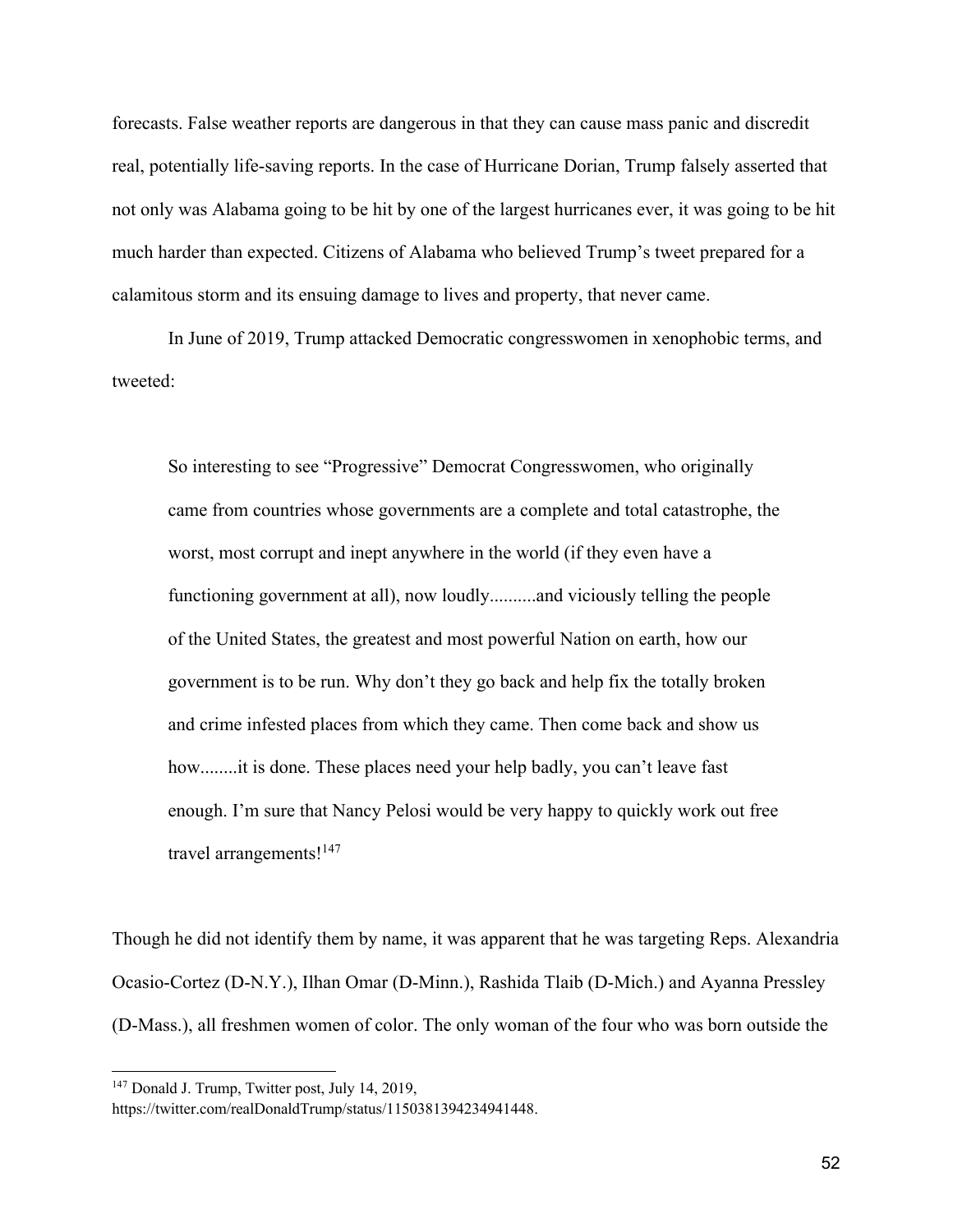U.S. was Omar, who immigrated from Somalia as a refugee in 1992. Under the Equal Employment Opportunity Commission's (EEOC) anti-discrimination laws, discrimination and harassment on the basis of race, color, sex, national origin, age, and mental or physical disabilities are prohibited. A publication by the EEOC includes a "Harassment Based on National Origin" section that states: "Ethnic slurs and other verbal or physical conduct because of nationality are illegal if they are severe or pervasive and create an intimidating, hostile or offensive working environment, interfere with work performance, or negatively affect job opportunities. Examples of potentially unlawful conduct include insults, taunting, or ethnic epithets, such as making fun of a person's foreign accent or comments like, 'Go back to where you came from,' whether made by supervisors or by co-workers."148 If Trump were a coworker or supervisor, his tweets would be in violation of the EEOC's anti-discrimination laws, as well as the literal example provided by the Commission on what constitutes unlawful conduct. While this example is not a violation of law because the members do not work directly for or with Trump, as has been shown, Trump spawns imitation. In this case, citizens imitating Trump in the workplace would indeed lead to violations of the law.

Trump retweeted the purported name of the whistleblower who was the catalyst for the Ukraine investigation.<sup>149</sup> Prior to his retweet on December 27, 2019, Trump had made repeated demands for the source to be named, which resulted in the issuance of a cease-and-desist warning to the president from the whistleblower's lawyers. "The President of the United States, is engaging rhetoric and activity that places my client … and their family in physical danger,"

<sup>148</sup> "Fact Sheet: Immigrants' Employment Rights under Federal Anti-Discrimination Laws," U.S. Equal Employment Opportunity Commission, 2010, https://www.eeoc.gov/laws/guidance/fact-sheet-immigrants-employment-rightsunder-federal-anti-discrimination-laws.

<sup>&</sup>lt;sup>149</sup> Trump, Donald J. @LovelyGigi33 Twitter retweet. December 27, 2019. https://twitter.com/realdonaldtrump/status/1210784642271301632.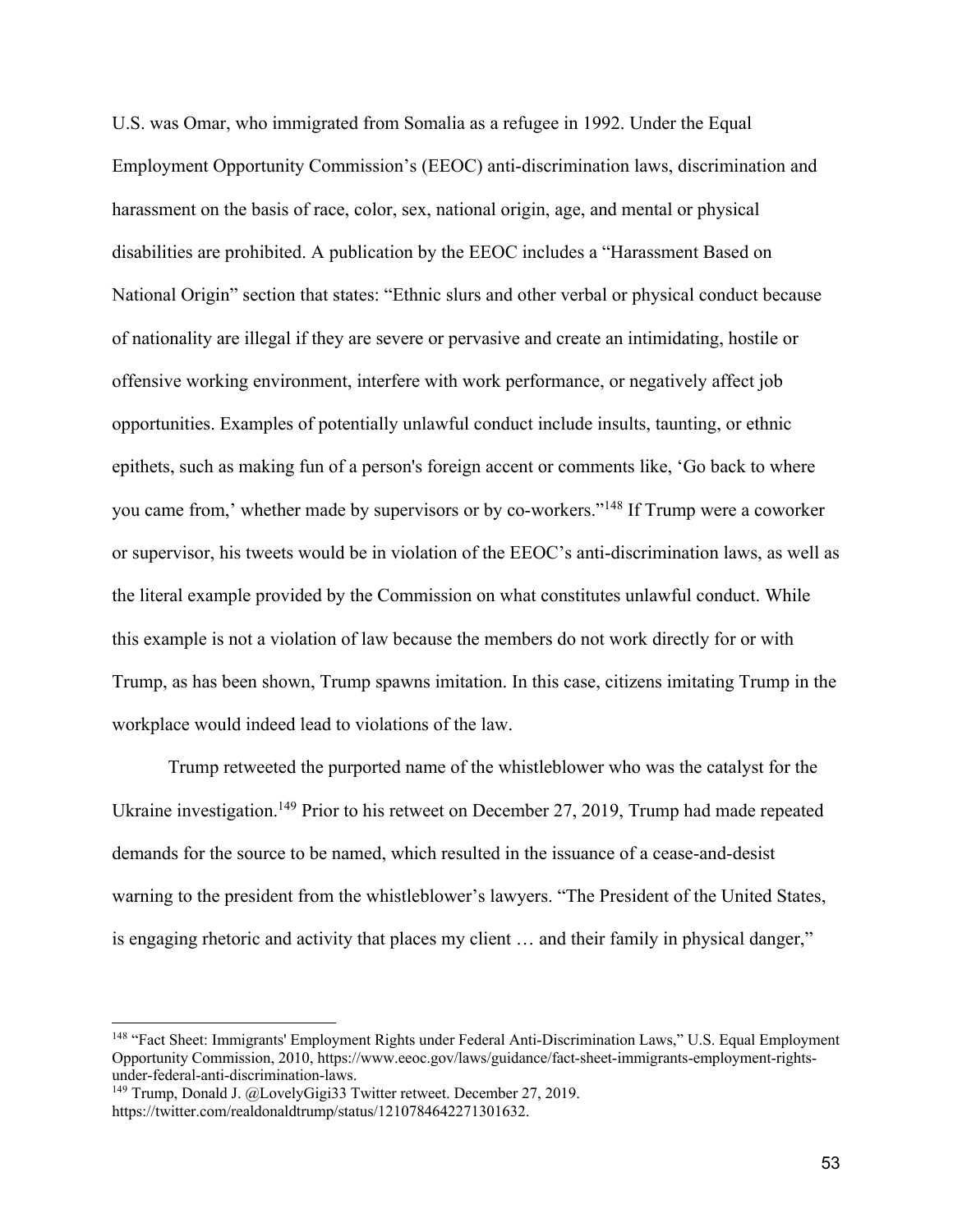the letter from November 8 read.<sup>150</sup> Worse still, the account Trump retweeted (@sufermom77) showed signs of automated activity, with a stock image taken from online as a profile photo, abnormally high amounts of activity, and xenophobic and conspiracy-based content. In March of 2020, even as the coronavirus crisis was spreading rapidly, Trump continued his attacks on the whistleblower, tweeting "95% Approval Rating in the Republican Party, 53% overall. Not bad considering I get nothing but Fake & Corrupt News, day and night. "Russia, Russia, Russia", then "the Ukraine Scam (where's the Whistleblower?)", the "Impeachment Hoax", and more, more, more."<sup>151</sup> A few weeks later, he fired intelligence community Inspector General Michael Atkinson for communicating the whistleblower's report to Congress, undermining the Trump administration's efforts to cover up the scandal. H.R.3829, the Intelligence Community Whistleblower Protection Act of 1998 guarantees the protection of whistleblowers who come forward with reports of perceived wrongdoing.152 Within the intelligence community, a 2014 law established that reprisals against a whistleblower from the intelligence community are prohibited and (supposedly) this prohibition is to be enforced by the President.<sup>153</sup> Rule of law decrees not only that whistleblowers are to be protected, but more precisely that the President has a *legal obligation* to protect the identity of the whistleblower. As mentioned earlier, the Constitution requires the president to "take care that the laws be faithfully executed." His failure to protect the whistleblower's identity -- not to mention his own exposure of that identity -- is a clear violation of his constitutional duty.

<sup>150</sup> Andrew P. Bakaj, "Whistleblower lawyer's cease and desist letter to White House" *CNN Politics*, November 8, 2019, https://www.cnn.com/2019/11/07/politics/read-whistleblower-lawyer-letter-to-trump/index.html. <sup>151</sup> Donald J. Trump, Twitter post, March 18, 2020,

https://twitter.com/realDonaldTrump/status/1240269212871995393.

<sup>&</sup>lt;sup>152</sup> Intelligence Community Whistleblower Protection Act, H.R. 3829, U.S.C, (1998).

<sup>153</sup> Intelligence Authorization Act, U.S.C. (2014).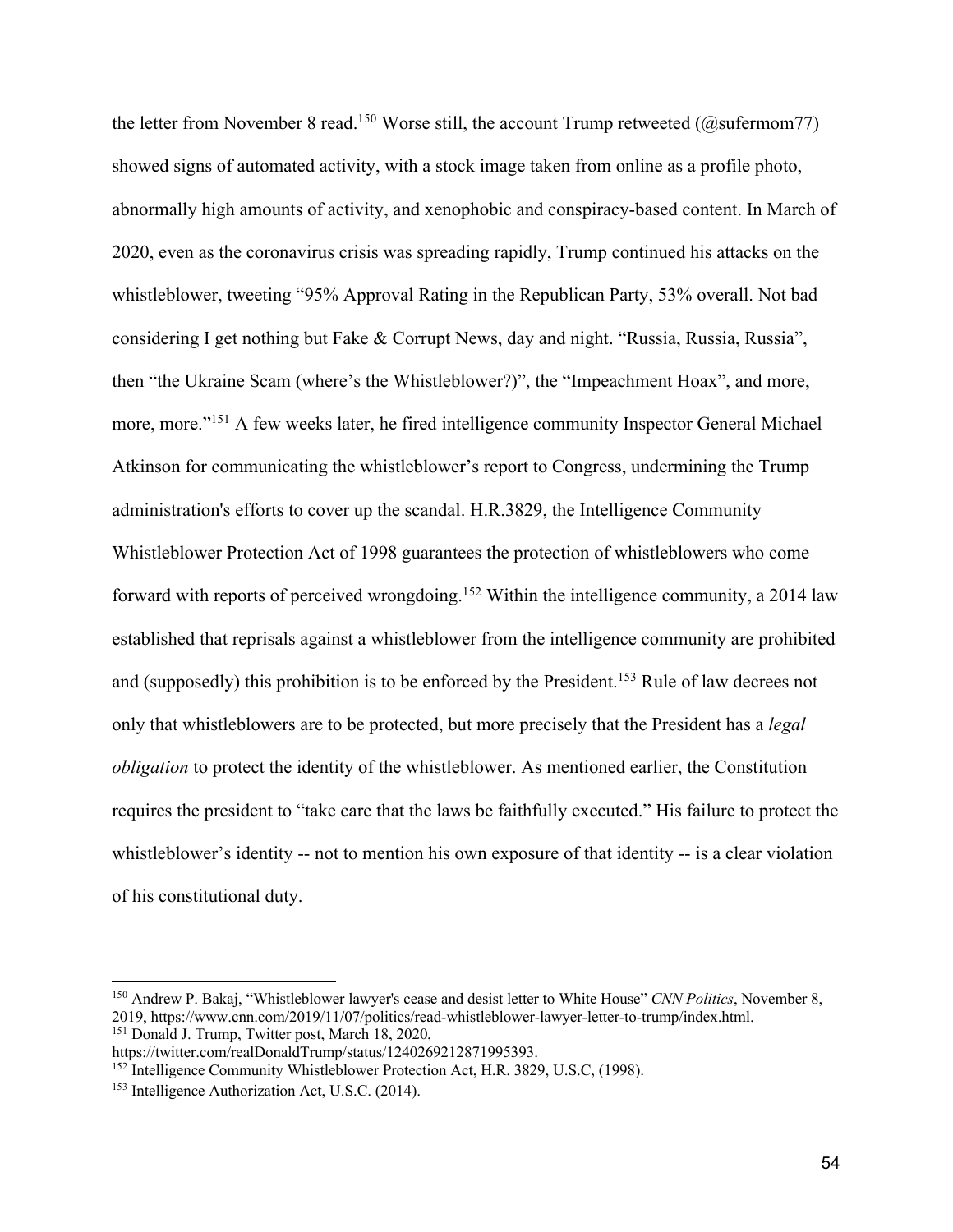Yet again, Trump models behavior for his followers, who go on to break the law. In putting the supposed identity of the whistleblower out into the public domain of Twitter, Trump not only failed in his legal duty to protect the whistleblower, he violated rule of law, with the result of putting the person's life, and the lives of their family in danger. Not only is this behavior injurious to the rule of law regarding whistleblower protection, it carries grave implications for the legal future. Potential whistleblowers in the future may hesitate to reveal cases of governmental corruption if they believe that the law will not protect them, and their supposed-protector and enforcer of the law (i.e. the President) will actually put them in harm's way.

After the killing of Irani Major General Qasem Soleimani in an American airstrike on January 3, 2020, at Trump's directive, he took to Twitter to signal his foreign policy objectives. On January 4th, he wrote the following in a string of three tweets:

Iran is talking very boldly about targeting certain USA assets as revenge for our ridding the world of their terrorist leader who had just killed an American, & badly wounded many others, not to mention all of the people he had killed over his lifetime, including recently....hundreds of Iranian protesters. He was already attacking our Embassy, and preparing for additional hits in other locations. Iran has been nothing but problems for many years. Let this serve as a WARNING that if Iran strikes any Americans, or American assets, we have.....targeted 52 Iranian sites (representing the 52 American hostages taken by Iran many years ago), some at a very high level  $\&$  important to Iran  $\&$  the Iranian culture, and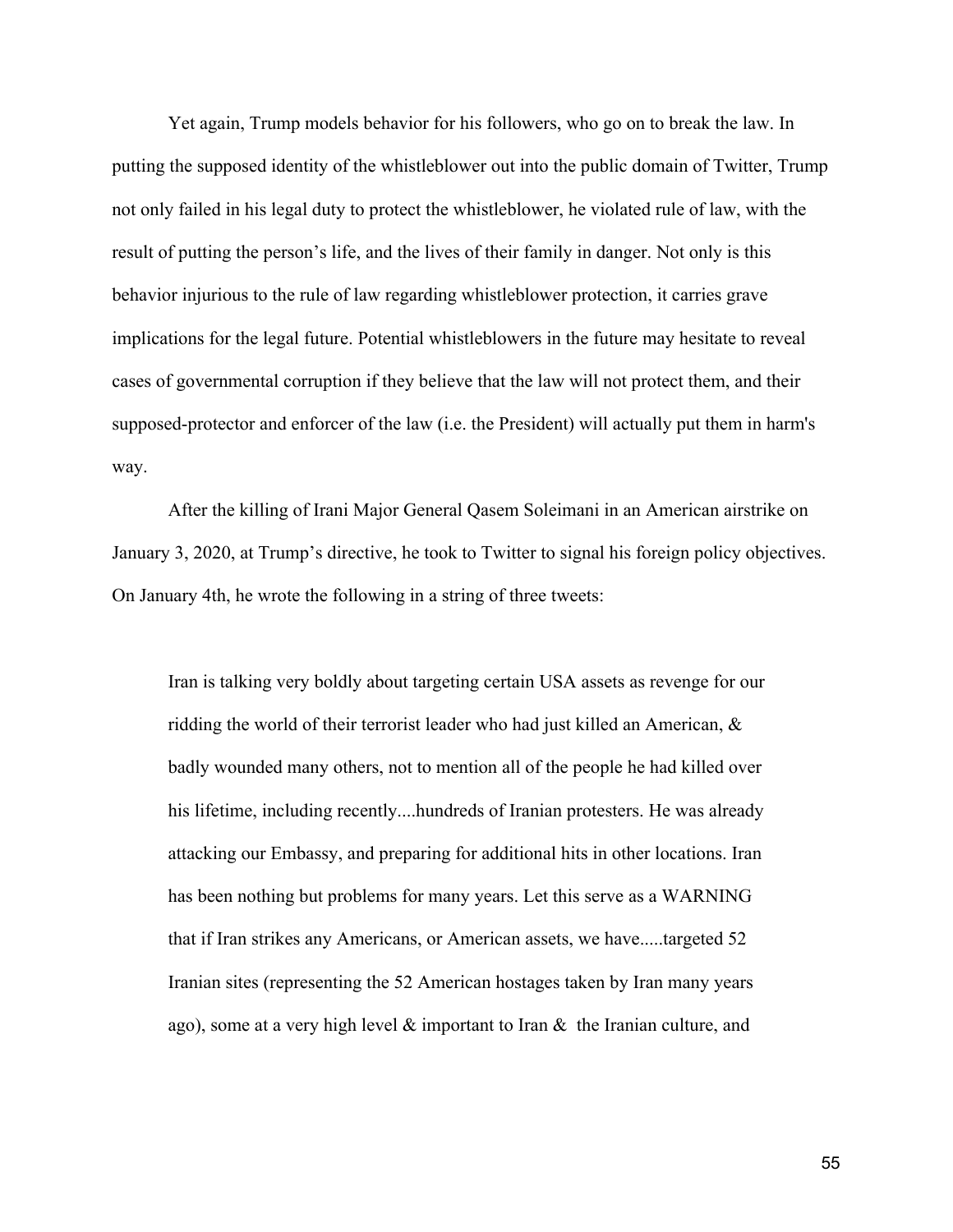those targets, and Iran itself, WILL BE HIT VERY FAST AND VERY HARD. The USA wants no more threats!<sup>154</sup>

Targeting cultural sites is a violation of Article 53 of the Geneva Conventions, which protects cultural objects and places of worship. States are banned from engaging in "any acts of hostility directed against the historic monuments, works of art or places of worship which constitute the cultural or spiritual heritage of peoples ... to use such objects in support of the military effort ... [and] to make such objects the object of reprisals."<sup>155</sup> While threatening to break international law is not the same as actually ordering and executing a military strike, Trump's tweet puts his disregard for international law on display for the international community. The illegality of striking cultural sites makes Trump's threat seem less credible, and implicitly makes the American government as a whole seem less credible to foreign actors. It will be increasingly difficult to engage in foreign affairs if other countries do not perceive the US or its actions -- be they threats or promises -- to be credible.

A day later, on January 5th, he tweeted "These Media Posts will serve as notification to the United States Congress that should Iran strike any U.S. person or target, the United States will quickly & fully strike back, & perhaps in a disproportionate manner. Such legal notice is not required, but is given nevertheless!"156 The Twitter account for the House Foreign Affairs Committee responded to Trump's tweet, "This Media Post will serve as a reminder that war powers reside in the Congress under the United States Constitution. And that you should read the

<sup>154</sup> Donald J. Trump, Twitter thread post, January 4, 2020,

https://twitter.com/realdonaldtrump/status/1213593965838163968.

<sup>155</sup> International Committee of the Red Cross (ICRC), Geneva Convention, "Protocol I," *(Fifth Geneva Convention)*, June 8 1977, https://ihl-databases.icrc.org/applic/ihl/ihl.nsf/WebART/470-750068. <sup>156</sup> Donald J. Trump, Twitter post, January 5, 2020,

https://twitter.com/realdonaldtrump/status/1213919480574812160.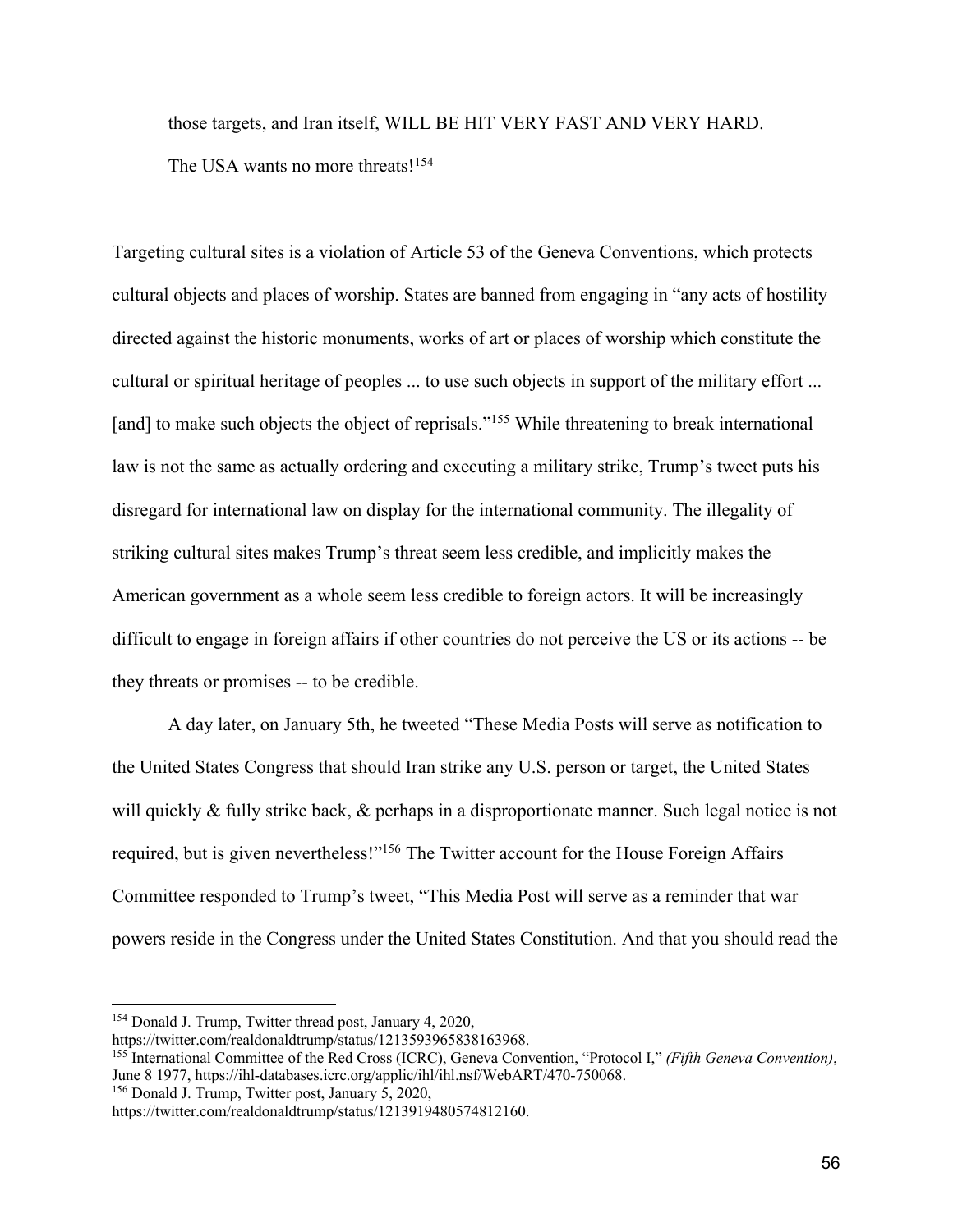War Powers Act. And that you're not a dictator."<sup>157</sup> As the latter tweet points out, without a formal declaration of war by Congress, the War Powers Resolution §1543 requires the president to alert Congress of any military action within 48 hours. Specifically, the president must submit a report to the Speaker of the House of Representatives and to the President pro tempore of the Senate "in writing, setting forth - the circumstances necessitating the introduction of United States Armed Forces; the constitutional and legislative authority under which such introduction took place; and the estimated scope and duration of the hostilities or involvement."158 Trump's tweet clearly does not satisfy this requirement. His insistence that "such notice [to Congress] is not required" is an outright insult to our rule of law. Moreover, his threat to respond to an Iranian military strike "in a disproportionate manner" came just a day after his threat to strike cultural sites in Iran, further signaling that he is willing to violate international law and commit war crimes, all without congressional approval. These tweets illustrate Trump's contempt for any legal check on his actions, both domestically and internationally. Moreover, making military threats on Twitter puts American lives at risk, especially members of the military stationed abroad. On January 8th, thirty-four US military members suffered traumatic brain injuries when Iran retaliated with missile strikes at US military targets in Iraq.159 That same day in a White House address, Trump announced that "The American people should be extremely grateful and happy no Americans were harmed in last night's attack by the Iranian regime. We suffered no casualties, all of our soldiers are safe."160 Legality aside, Trump's outright denial of the sacrifices

<sup>157</sup> House Foreign Affairs Committee, Twitter post, January 5, 2020,

https://twitter.com/HouseForeign/status/1213953699371982853. 158 War Powers Resolution, U.S.C. § 1543 (2020),

https://uscode.house.gov/view.xhtml?req=(title:50%20section:1543%20edition:prelim.

<sup>159</sup> "Pentagon Say 34 U.S. Troops Diagnosed with Concussions, Brain Injuries After Iran Missile Strike in Iraq," C-SPAN, January 24, 2020, https://www.c-span.org/video/?c4849075/pentagon-34-us-troops-diagnosed-concussionsbrain-injuries-iran-missile-strike-iraq.

<sup>160</sup> "Remarks by President Trump on Iran," *White House,* January 8, 2020. https://www.whitehouse.gov/briefingsstatements/remarks-president-trump-iran/.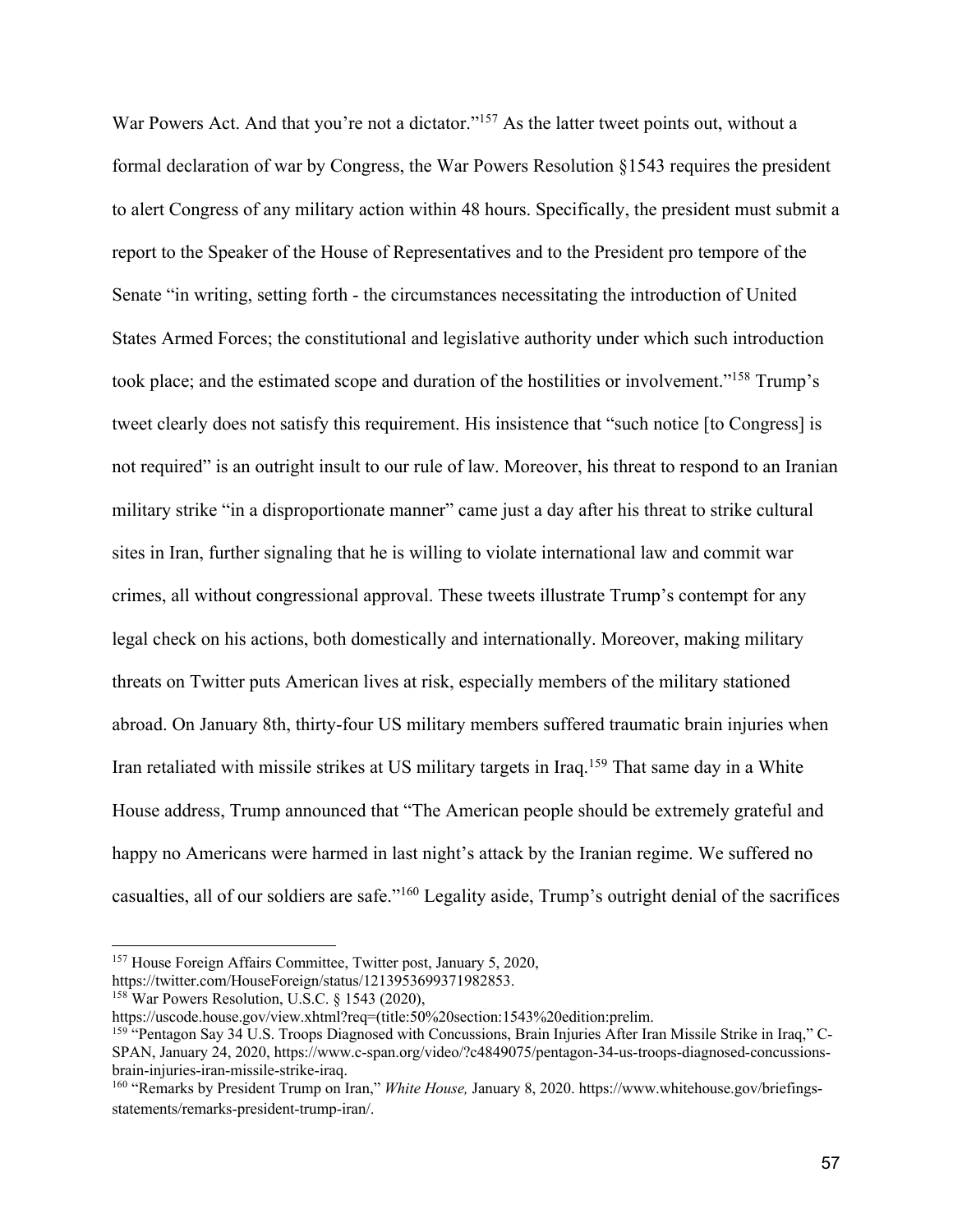of American soldiers is wrong. These tweets demonstrate a chilling disregard for human life, a disregard which Trump apparently even extends to American soldiers.

#### **4.2 Eroding Empathy**

A typical Trump tweet involves the attacking and labeling of individuals. He uses this style of tweeting to intimidate critics. His tweets expose individuals and encourage his followers to join in the intimidation and harassment, even inciting violence in some instances. In labeling individuals with derogatory nicknames, Trump implicitly downgrades their credibility and, in a sense, their humanity. The labels present the individual not as a human worthy of respect in virtue of their humanity, but rather as a caricature that may be a threat to Trump's political pursuits.

Trump's tweets are a form of propaganda, or duplicitous content that aims to circumvent theoretical rationality.161 As George Orwell famously noted, "If thought corrupts language, language can also corrupt thought."<sup>162</sup> As we have seen, the power of language lies in its influence on people's perceptions. Propaganda is merely the realization of this exclusive capacity of language. According to Jason Stanley's *How Propaganda Works*, this capacity often manifests itself in a liberal democracy as demagoguery. Most basically, language may serve as a mechanism of control, as it "takes the form of a contribution to public debate that is presented as embodying reasonableness yet in fact contributes a content that clearly erodes reasonableness … [and] functions via an initial selection of a target within the population."<sup>163</sup>

<sup>161</sup> Jason Stanley, *How Propaganda Works*, (Princeton, NJ: Princeton University Press, 2015).

<sup>162</sup> George Orwell, *Politics and the English Language: an Essay Printed as a Christmas Keepsake for the Typophiles*, (Evansville, IN: Herbert W. Simpson Inc., 1947).

<sup>163</sup> Jason Stanley, *How Propaganda Works*.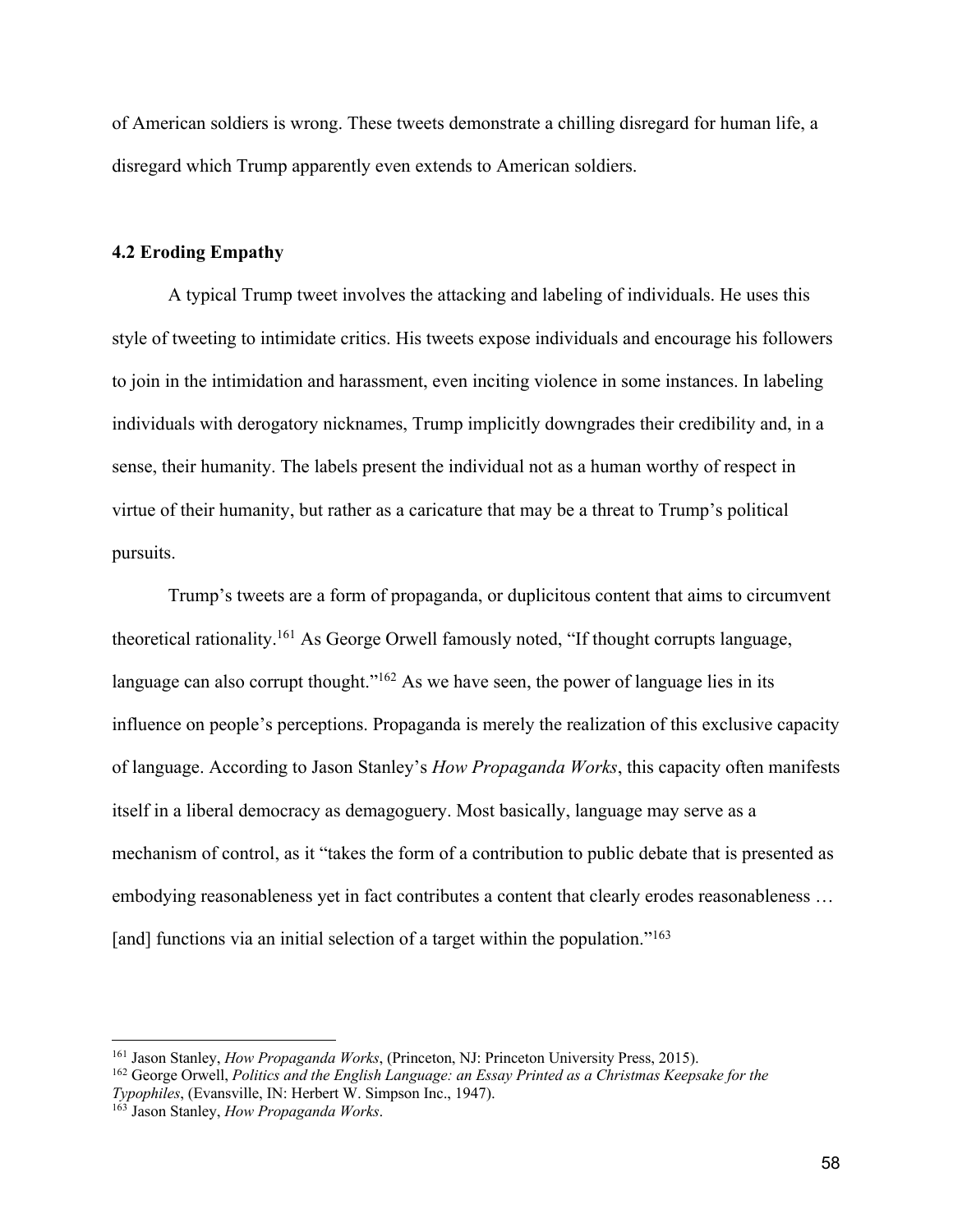Trump's tweets fit into this conception of propaganda, especially the condition that propagandistic demagoguery aims to keep targeted individuals from using their critical faculties. Crucially, the capacity for reason, presupposes another human quality, namely the capacity for empathy. If content can erode a target's reasonableness, it can go on to erode empathy. It follows from this, on Stanley's view, that "we should expect paradigm cases of propaganda to have as part of their communicative content that a group in society is not worthy of respect. So one characteristic way to convey that a target is not worthy of respect is to cause one's audience to lose empathy for them."<sup>164</sup>

## **4.3 Attacks on Individuals**

In labeling and villainizing individuals, Trump's tweets may erode whatever is left of his followers' empathy and respect for the "other." Let us now examine examples of such labeling and attacking, and consider some of the direct and indirect consequences Trump's tweets may have had on these individuals.

Following the announcement of Trump's former counsel, Michael Cohen's plea deal with Robert Mueller and ahead of Cohen's scheduled testimony before the House Oversight Committee, Trump not only flipped on his former friend but also made not-so-veiled threats. After more than ten years of doing Trump's dirty work, Cohen surely had some secrets to share. On December 3rd, Trump tweeted:

"Michael Cohen asks judge for no Prison Time." You mean he can do all of the TERRIBLE, unrelated to Trump, things having to do with fraud, big loans, Taxis,

<sup>164</sup> Ibid, 26-27.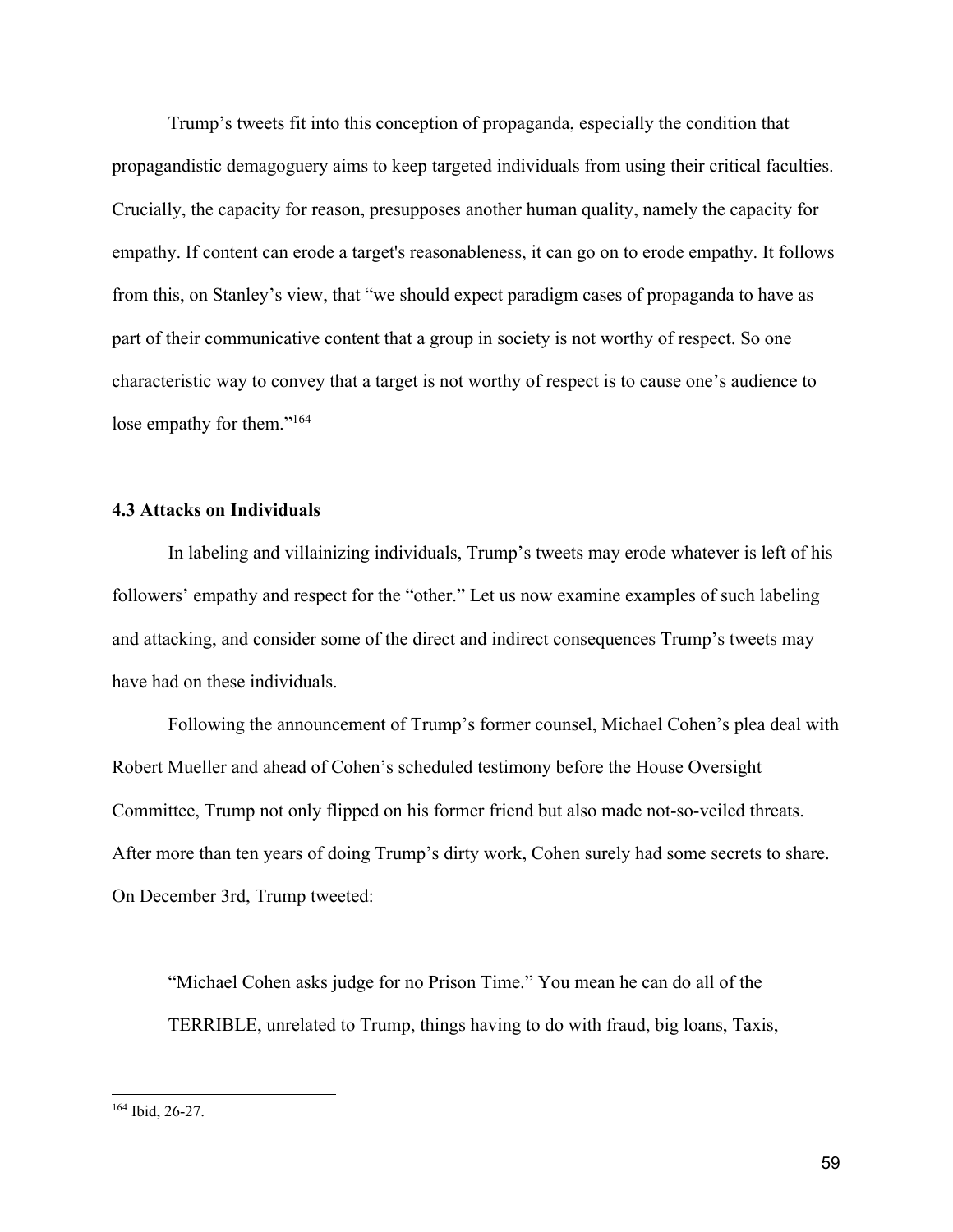etc., and not serve a long prison term? He makes up stories to get a GREAT  $\&$ ALREADY reduced deal for himself, and get.....his wife and father-in-law (who has the money?) off Scott Free. He lied for this outcome and should, in my opinion, serve a full and complete sentence.165

On December 16th, he tweeted "Remember, Michael Cohen only became a 'Rat' after the FBI did something which was absolutely unthinkable & unheard of until the Witch Hunt was illegally started. They BROKE INTO AN ATTORNEY'S OFFICE! Why didn't they break into the DNC to get the Server, or Crooked's office?"166 Then, on January 18th, he tweeted "Kevin Corke, @FoxNews "Don't forget, Michael Cohen has already been convicted of perjury and fraud, and as recently as this week, the Wall Street Journal has suggested that he may have stolen tens of thousands of dollars...." Lying to reduce his jail time! Watch father-in-law!"<sup>167</sup> By January 22nd, Cohen had withdrawn his commitment to testify. His lawyer cited "ongoing threats against his family from President Trump and Mr. Giuliani" as the reason for Cohen's withdrawal.<sup>168</sup> Under 18 U.S.C. § 1515(a)(1) (Protection of Governmental Processes), intimidating a witness who is testifying before Congress is a crime.<sup>169</sup> Trump's insinuations on Twitter against a witness who had flipped on him was an obvious effort to prevent Cohen from testifying.

https://twitter.com/realDonaldTrump/status/1069613383622803456. 166 Donald J. Trump, Twitter post, December 16, 2018,

 $167$  Donald J. Trump, Twitter post, January 18, 2019

<sup>165</sup> Donald J. Trump, Twitter thread post, December 3, 2018,

https://twitter.com/realdonaldtrump/status/1074313153679450113.

https://twitter.com/realDonaldTrump/status/1086277705916502017.

<sup>168</sup> Jeremy Herb, "Michael Cohen postpones House testimony, citing 'threats against his family,'" CNN Politics, (CNN, January 24, 2019), https://www.cnn.com/2019/01/23/politics/michael-cohen-testimony-

<sup>&</sup>lt;sup>169</sup> Protection of Government Processes, U.S.C. § 1512 (1729), https://www.justice.gov/archives/jm/criminalresource-manual-1729-protection-government-processes-tampering-victims-witnesses-or.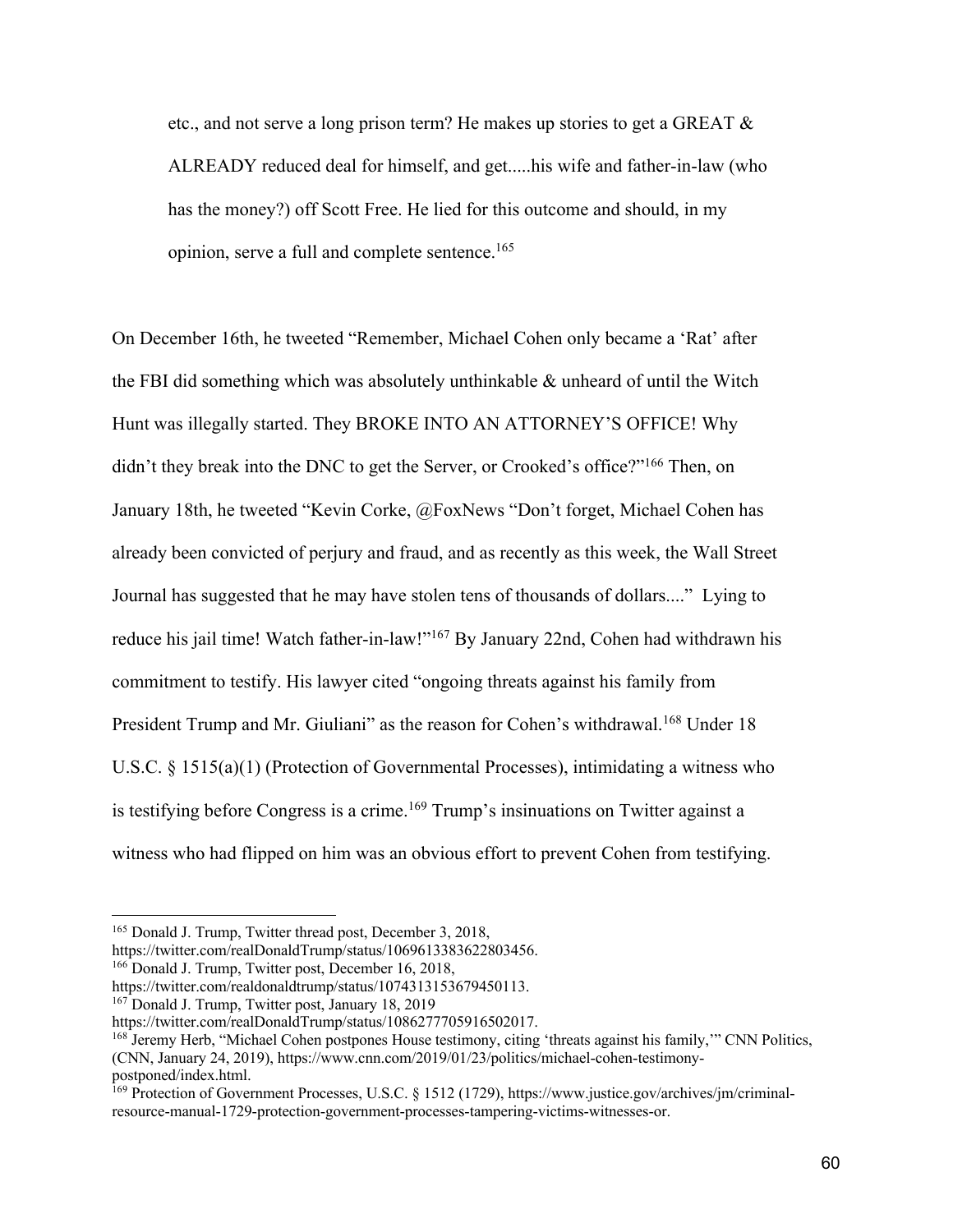Not only did Trump go after the witness, he went after Cohen's family in his suggestion that Cohen's wife and father-in-law should also be prosecuted. Ronald Safer, former chief of the Chicago U.S. Attorney's criminal division, likened Trump's behavior to that of mafia mobsters and gang leaders. "But they wouldn't tell the news; we'd pick it up in a wiretap. Nobody would come out and say these things—the gangsters know better."<sup>170</sup> It seems Trump still has a thing or two to learn from the mob.

During the impeachment hearings in November of 2019, former ambassador to Ukraine Marie Yovanovitch was a key witness. "As Foreign Service professionals are being denigrated and undermined," she testified, "the institution is also being degraded. This will soon cause real harm, if it hasn't already." Of course, in the middle of the hearing while Yovanovitch was describing how she had felt personally threatened by Trump, he immediately took to Twitter to attack her. During her hearing, he tweeted "Everywhere Marie Yovanovitch went turned bad. She started off in Somalia, how did that go? Then fast forward to Ukraine, where the new Ukrainian President spoke unfavorably about her in my second phone call with him. It is a U.S. President's absolute right to appoint ambassadors."<sup>171</sup> Later on in the hearing, House Intelligence Committee Chairman Adam Schiff noted that "What you saw today — witness intimidation in real-time by the president of the United States." Arguably, Trump's tweet constitutes witness tampering, its "real-time" attribute made possible by Twitter. It would be hard to prove, however, that Trump's intention was to intimidate her. Additionally, some legal opinions hold that a sitting president cannot be indicted at all.

 $171$  Donald J. Trump, Twitter post, November 15, 2019,

<sup>170</sup> Stephanie Francis Ward, "Legal Experts Weigh in on Trump's Cohen Comments and Whether They Amount to Witness Intimidation," ABA Journal (ABA, January 15, 2019), https://www.abajournal.com/news/article/followingfox-news-interview-some-wonder-if-president-engaged-in-obstruction.

https://twitter.com/realdonaldtrump/status/1195356198347956224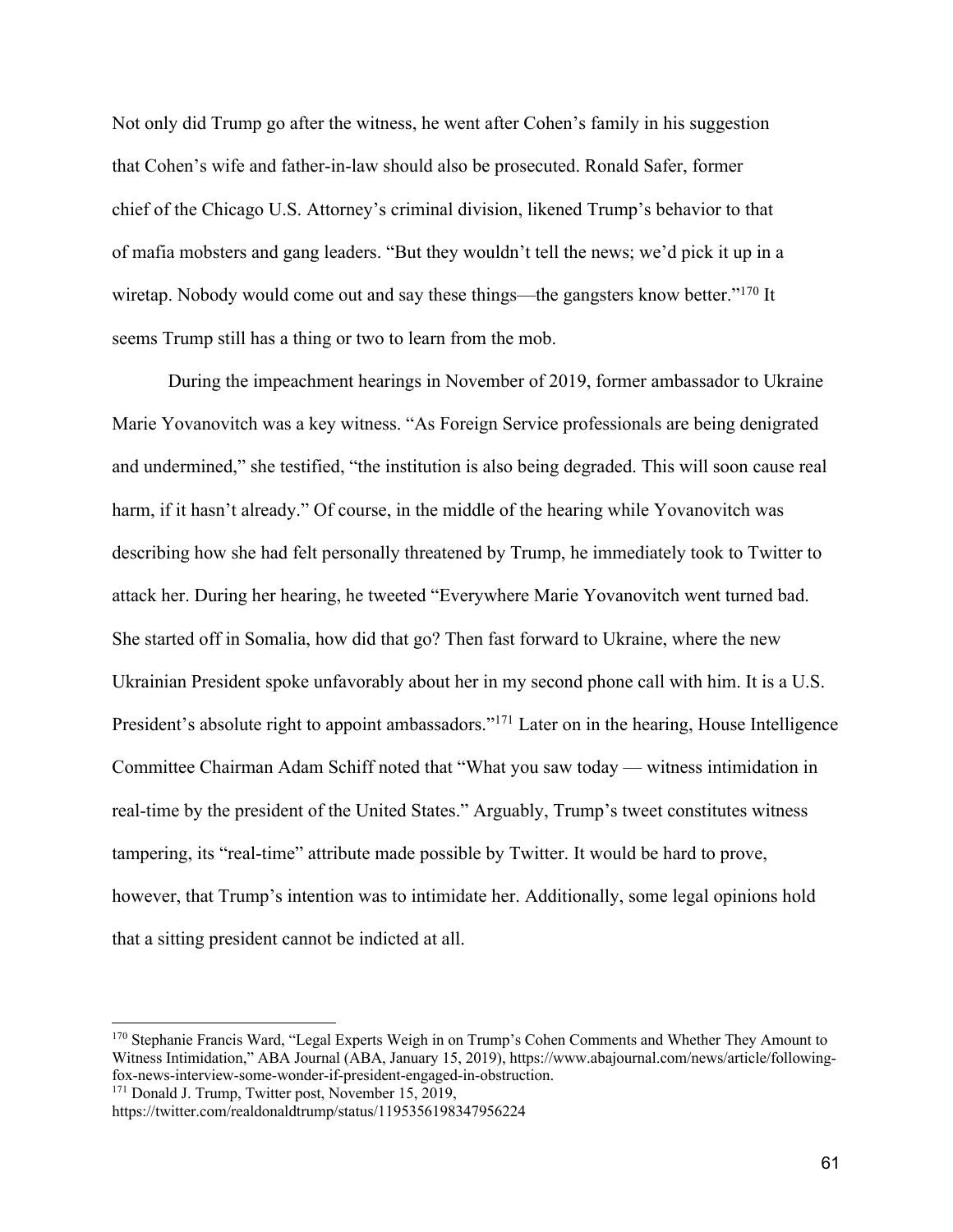Although Yovanovitch was not intimidated from testifying, Trump's tweet opened her up to attacks from his followers. His tweet indisputably put a witness in danger, and anyone with a sense of responsibility and regard for rule of law would know better. The purpose of impeachment proceedings was not to evaluate statutory crimes (as it is not a criminal process), but rather to evaluate Trump's overall abuse of power and abuse of public trust that would justify his impeachment and removal from office. Attempting to obstruct testimonies during these proceedings, or to put the testifier in danger, certainly constitutes an abuse of power. The legal harms are degradation of our democratic institution and of rule of law; the practical harm is done unto the safety of Yovanovitch and her family.

Trump's rhetoric has incited violence. A compilation by *The Guardian* of incidents involving Trump supporters across the country, either threatening or carrying out acts of violence, provides details on fifty-two incidents from 2015 to August 2019.172 Targets included minorities, anti-Trump critics and protestors, supporters of Elizabeth Warren, journalists, professors, mosques, Muslims, people of color, LGBTQ+ community members, abortion providers, immigrants, a taxi driver, Democrats, Democatic members from both chambers of Congress, and former president Barack Obama. Death threats were made against Kamala Harris, Barack Obama, Bernie Sanders, and Representatives Eric Swalwell, Ilhan Omar, Rashida Tlaib, Maxine Waters and Al Green.<sup>173</sup>

Trump uses derogatory nicknames for political foes, from past opponents to potential 2020 Democratic nominees. From his inauguration to his impeachment, Trump issued 146 tweets about "Crooked Hillary Clinton," 120 tweets about the "Do Nothing Democrats/Dems," 84

<sup>&</sup>lt;sup>172</sup> Jon Swaine and Juweek Adolphe, "Violence in the Name of Trump," The Guardian, August 28, 2019, https://www.theguardian.com/us-news/ng-interactive/2019/aug/28/in-the-name-of-trump-supporters-attacksdatabase. <sup>173</sup> Ibid.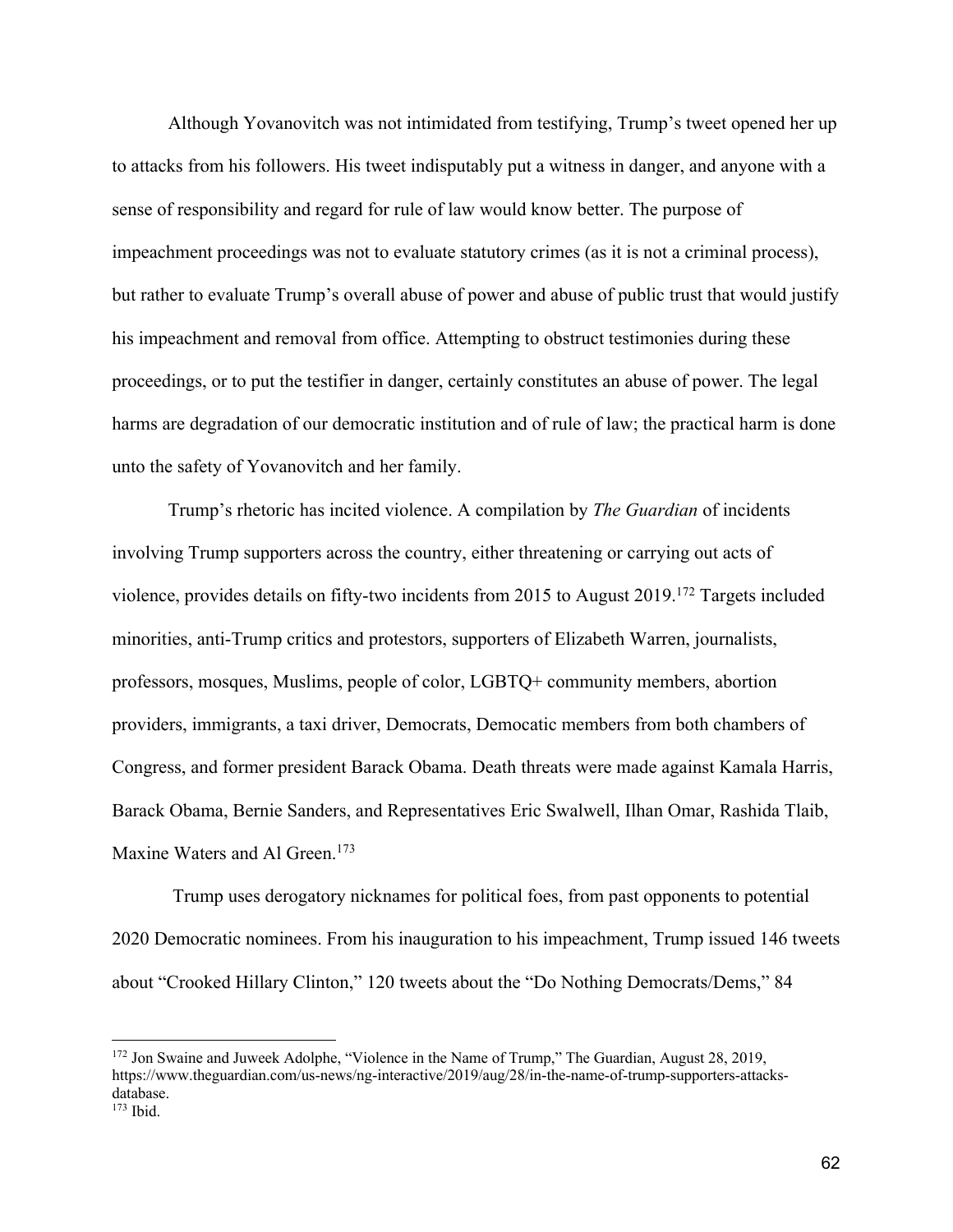tweets about "Crazy Bernie Sanders," 50 tweets about "Shifty Schiff," 40 tweets about "Sleepy Joe Biden," 35 tweets about "Crazy" or "Nervous Nancy Pelosi," 33 tweets about "Cryin' Chuck Schumer," 14 tweets about Elizabeth Warren as "Pocahontas," and 20 tweets about Ilhan Omar or "Foul Mouthed Omar." 174 Such nicknames create an association for his supporters between the individual's name and some negative trait that becomes realized as part of the individual's identity. Media coverage of this process and acceptance among Trump's followers allow the negative associations to propagate outside of the Twittersphere, further harming the individual in question. The more he tweets about an individual, and the more memorable the nickname is, the more that negative trait becomes part of the individual's identity. The individual may be targeted online and in real life; of these nicknamed individuals, both Bernie Sanders and Ilhan Omar have received death threats from Trump supporters.

#### **4.4 New Presidential Norms**

Trump partisans have countered that Trump never explicitly calls for such violence, arguing that if you read his words *literally*, they are not technically problematic. The only problem then, is the inferences that people may draw. Technically this may be true, however his rhetoric tacitly portrays prejudice as a norm. Citizens' perceptions of societal norms are key factors in constraining or expressing their prejudices. Indeed, a 2020 study on "The Trump Effect" on the emboldening effects of elite speech found that in the absence of prejudiced elite speech, prejudiced citizens curb their prejudices and their related expressions to fit into the environment where equality is the accepted norm. When elites use prejudiced speech, citizens

<sup>&</sup>lt;sup>174</sup> Author's calculation from Trump Twitter Archive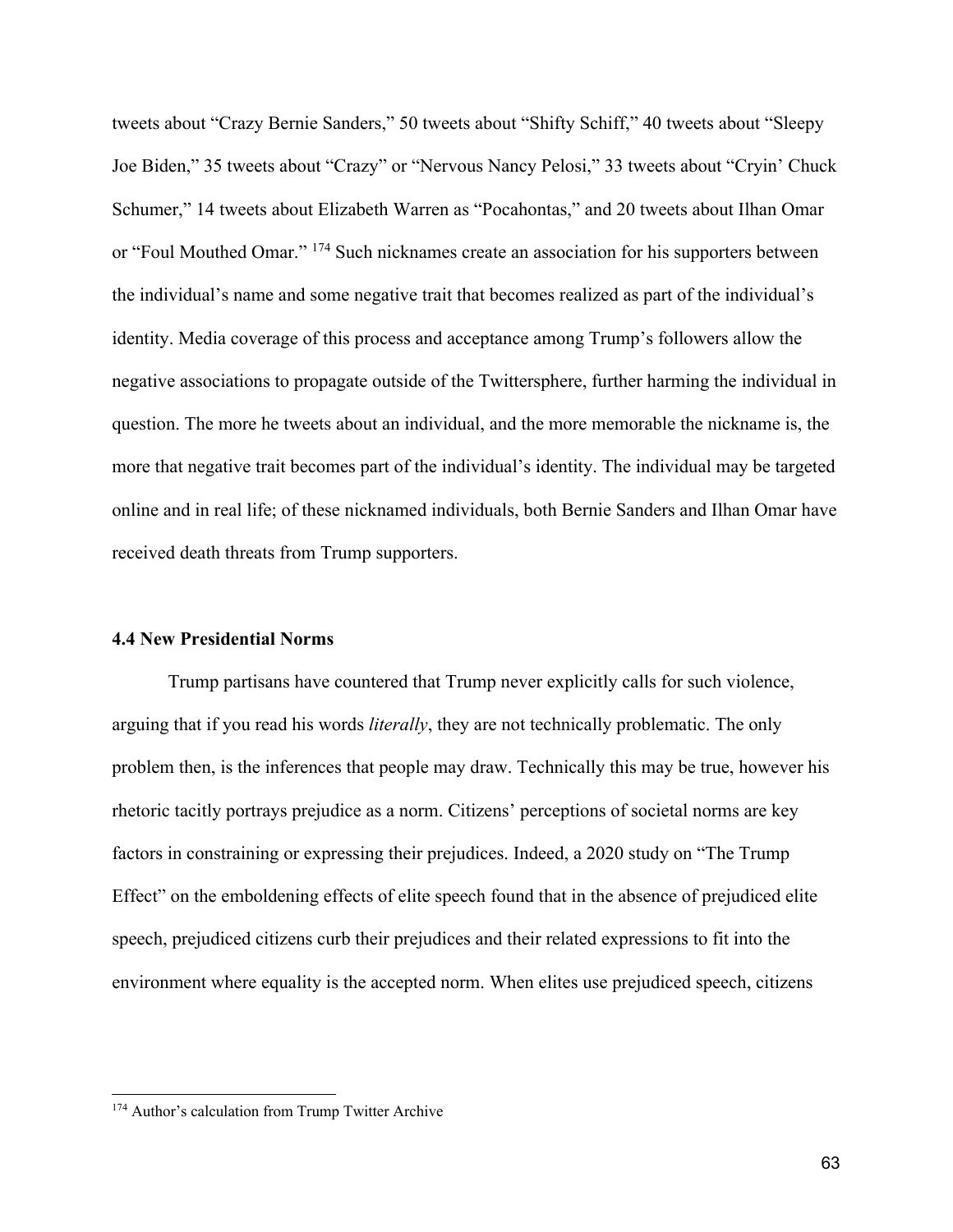are emboldened to express and act upon their biases. This effect is only furthered by the implicit endorsement, or lack of explicit condemnation of Trump by other elites.<sup>175</sup>

Jeffrey Tulis emphasized the importance of norms. As the Constitution is very sparing about the powers and limits of the presidency, we are left to fill in the gaps. Norms -- be they presidential, cultural, or societal -- help us to do so. Historically, norms of propriety have held presidential rhetoric to be, for lack of a better descriptor, presidential. In the foreword to *The Rhetorical Presidency: A New Edition*, Tulis argues that Trump has a new norm: demagoguery. He goes on to contend that:

The tone of Trump's tweets — accusatory, adorned with petty invective reveals Trump's scorn for the codes of propriety that historically constrained presidential talk. His disavowal of politeness, his easygoing name-calling and derogation of all who might disagree, might complete the rhetorical presidency's deconstruction of formality … Donald Trump has brought the rhetorical presidency to its limit: to take it much further likely will transform and thereby eradicate constitutional forms.176

Trump's tweets breached presidential norms that we did not even notice until he tweeted and breached them. In September of 2019 he quoted a pastor who had spoken on Fox News. "If the Democrats are successful in removing the President from office (which

<sup>175</sup> Benjamin Newman, Jennifer L. Merolla, Sono Shah, Danielle Casarez Lemi, "The Trump Effect: An Experimental Investigation of the Emboldening Effect of Racially Inflammatory Elite Communication," *British Journal of Political Science,* 2020, p. 1-22*.* 

<sup>176</sup> Jeffrey Tulis, *The Rhetorical Presidency,* (Princeton, NJ: Princeton University Press, 1987), p. xvi.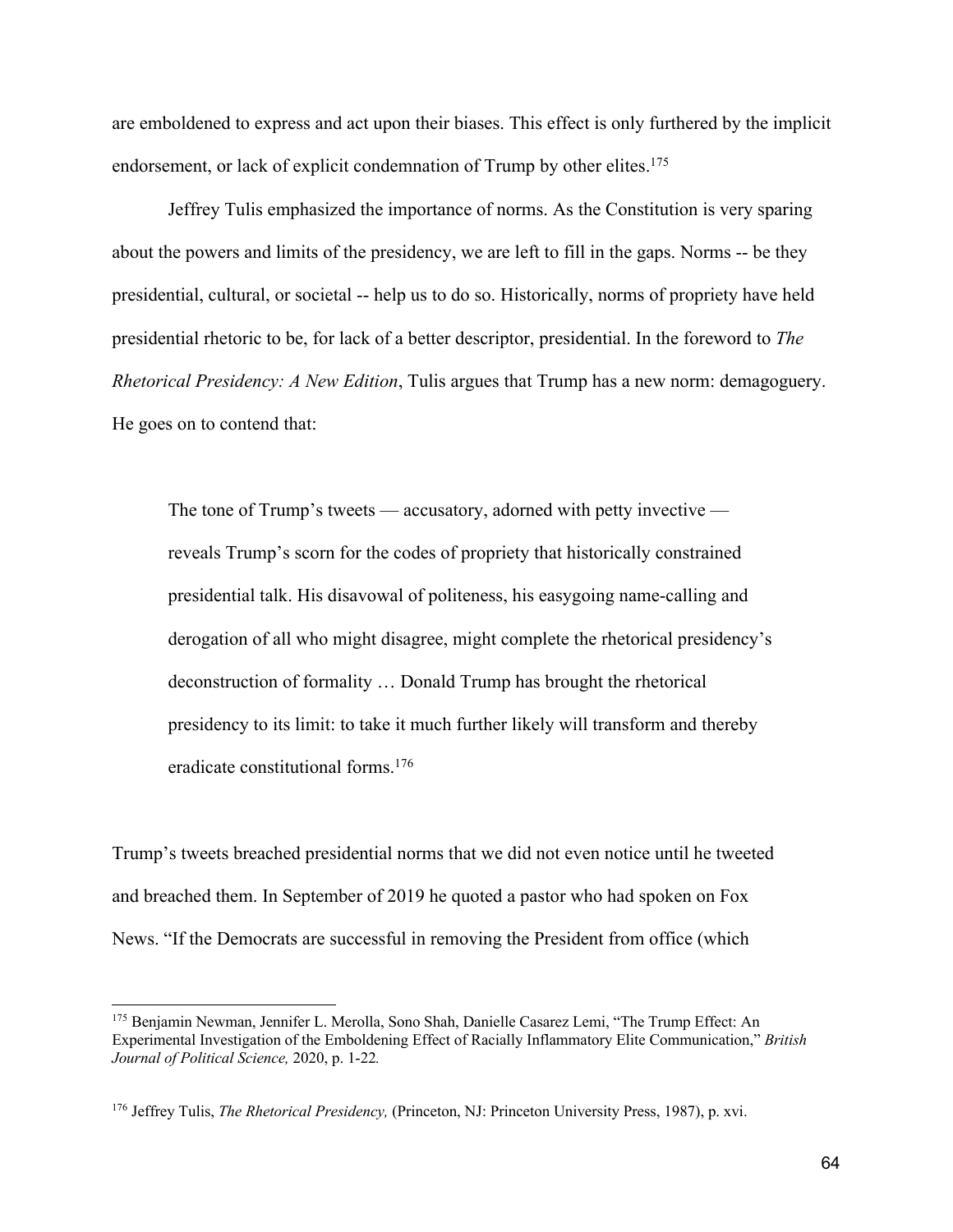they will never be), it will cause a Civil War like fracture in this Nation from which our Country will never heal."177 Under any other president such a statement would have been unthinkable. A president threatening civil war in response to his impeachment might once have been considered as grounds for impeachment, but in the age of Trump this tweet barely made it through one news cycle. Most essentially, Trump is the incarnate of Tulis's final warning that we only appreciate norms until they stop working. Just like internal organs, norms guide the functionings of a body (in this case, a democracy), an essential function which is assumed -- until too late.

### **Chapter 5: COVID-19**

"I don't take responsibility at all." -Donald J. Trump on COVID-19, March 13, 2020

# **5.1 Existential Communication**

The remarkable circumstances of these concluding chapters deserve notice. COVID-19

has swept across America. The coronavirus has made this reality in the most physical sense, as

<sup>&</sup>lt;sup>177</sup> Donald J. Trump, Twitter post, September 29, 2019,

https://twitter.com/realDonaldTrump/status/1178477539653771264.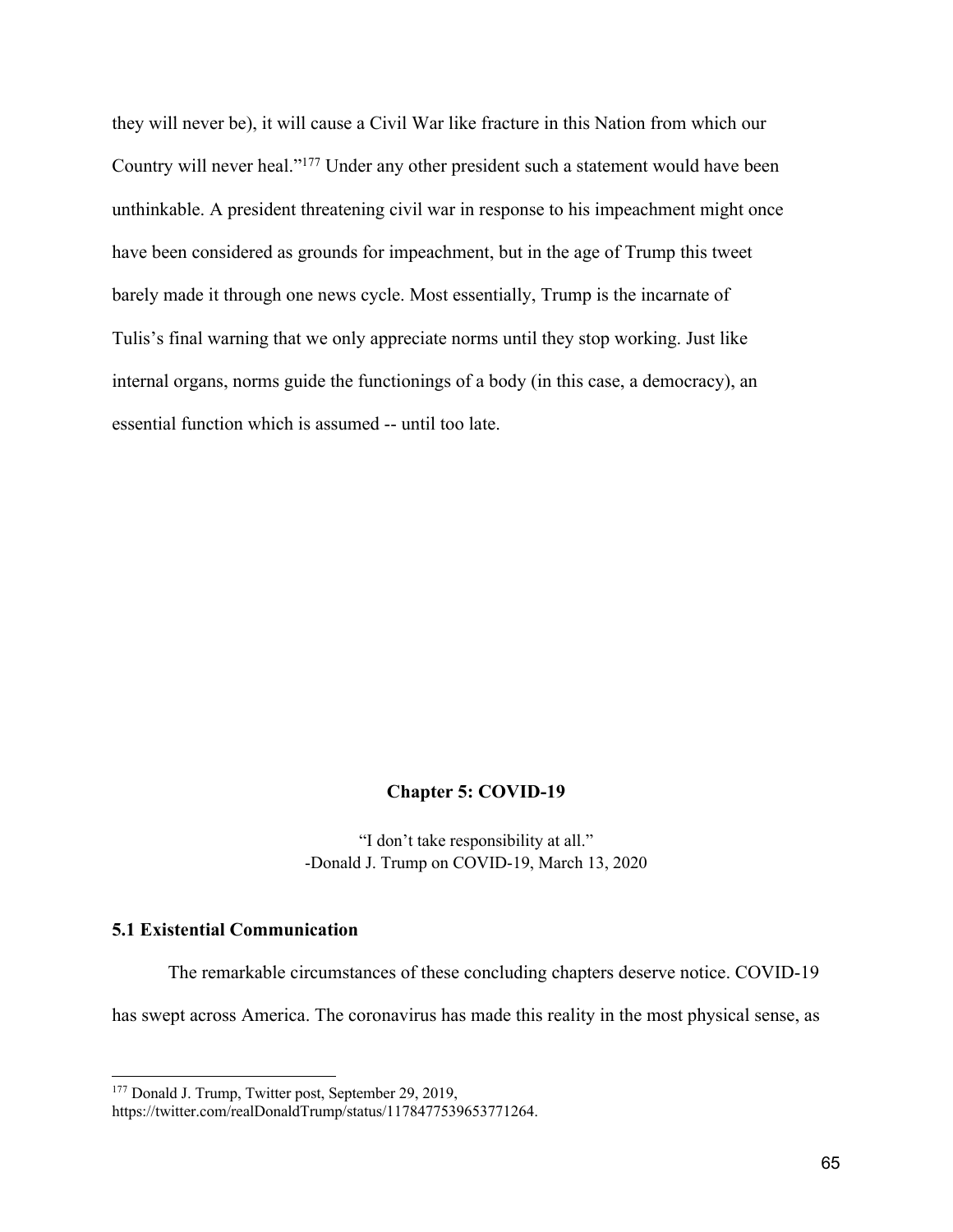tens of thousands of people in this country have died. Even worse, the misinformation that Trump has spread on Twitter related to the virus has already resulted in deaths, both directly and indirectly. Suddenly, Americans have found themselves in a life or death situation in which they must rely on the president. Presidential rhetoric becomes existential communication. One may draw parallels between this disaster and the upheavals of the FDR era. Both instilled fear in the hearts of Americans, a fear that Americans turn first and foremost to their chief executive to ease.

Roosevelt faced an economic crisis with the Depression, and then an existential crisis as the U.S. entered World War II. Two speeches exemplify the presidential communication standard modeled by FDR, which Trump would go on to disregard in contemporary times. FDR's first inaugural address, given on March 4, 1933 began his presidency with an explicit commitment to the truth. "This is preeminently the time to speak the truth, the whole truth, frankly and boldly," he said. Roosevelt spoke to the fears of Americans, without downplaying the reality of the situation. Indeed, he faced it head on:

Values have shrunken to fantastic levels; taxes have risen; our ability to pay has fallen; government of all kinds is faced by serious curtailment of income; the means of exchange are frozen in the currents of trade; the withered leaves of industrial enterprise lie on every side; farmers find no markets for their produce; the savings of many years in thousands of families are gone. More important, a host of unemployed citizens face the grim problem of existence, and an equally great number toil with little return. Only a foolish optimist can deny the dark realities of the moment.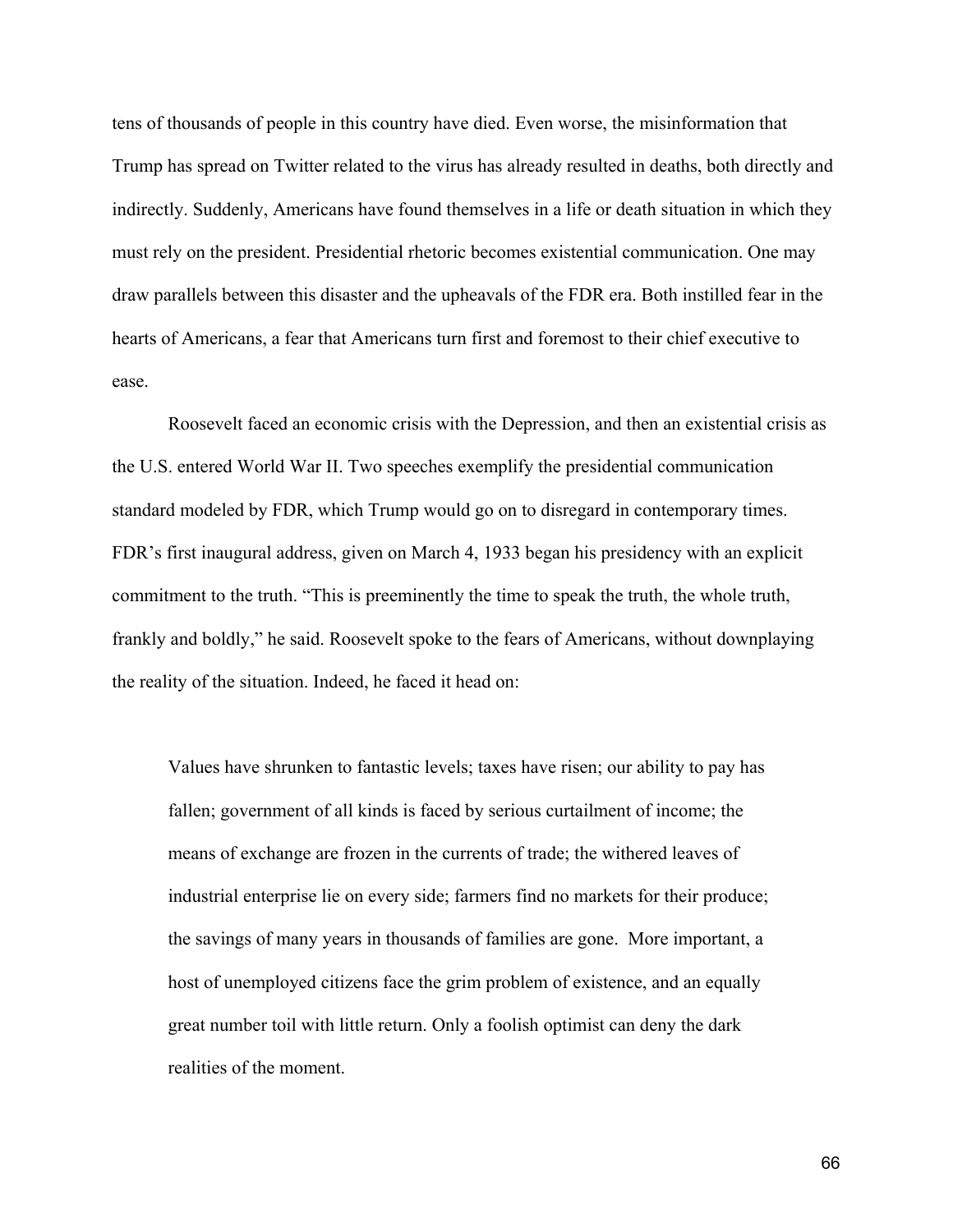But he also knew how to inspire and reassure his fellow citizens. "So, first of all, let me assert my firm belief that the only thing we have to fear is fear itself — nameless, unreasoning, unjustified terror which paralyzes needed efforts to convert retreat into advance."178 Roosevelt's rhetoric underscored his responsibility to be both reassuring and honest. Speaking with empathy, he advocated empathy.

Years later, when the U.S. was facing the darkest days of the war and Pearl Harbor -- just a few months in the past -- was an open wound on public morale, Roosevelt gave his nowfamous "Map" speech. During this fireside chat broadcast on national radio on February 23, 1942, Roosevelt spoke "On the Progress of War," hoping to instill confidence and hope. He asked Americans to spread out their maps of the world with him, so he could refer to future battle lines across the world and calmly explain why the war was hard but winnable. He laid out purposes for each American and emphasized the importance of trust between citizens and their government. "Your Government has unmistakable confidence in your ability to hear the worst, without flinching or losing heart. You must, in turn, have complete confidence that your Government is keeping nothing from you except information that will help the enemy in his attempt to destroy us. In a democracy there is always a solemn pact of truth between Government and the people," he said.<sup>179</sup> What Roosevelt's rhetoric in these examples embodies, is most essentially logos in service of pathos. His logical and truthful presentation of reality in

<sup>178 &</sup>quot;Only Thing We Have to Fear Is Fear Itself': FDR's First Inaugural Address," History Matters: The US Survey Course on the Web, accessed May 10, 2020, http://historymatters.gmu.edu/d/5057/.

<sup>&</sup>lt;sup>179</sup> "February 23, 1942: Fireside Chat 20: On the Progress of the War," Presidential Speeches (UVA Miller Center), accessed May 10, 2020, https://millercenter.org/the-presidency/presidential-speeches/february-23-1942-firesidechat-20-progress-war.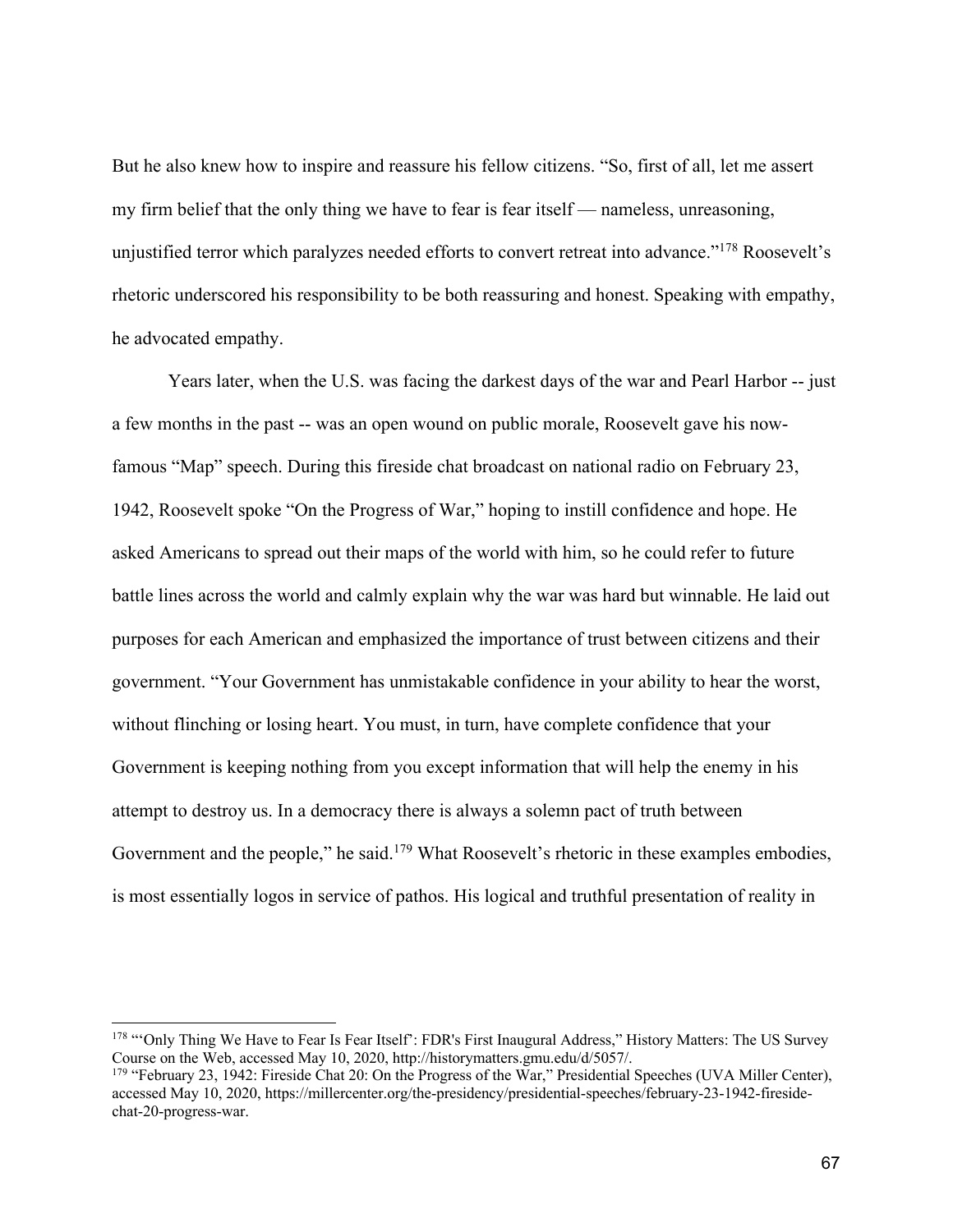both cases was followed with an empathetic recognition of the gravity of the situation, and an explanation of how each citizen, as well as the U.S. as a whole, was going to persevere.

Conversely, Trump's existential communication is best described as populist pathos with an intentional lack of logos. His populist pathos is devoid of the empathy that characterized Roosevelt's rhetoric. We now have much more to fear than fear itself, and the consequences of Trump's disregard for the truth will be dire.

Trump has sought to frame coronavirus as a foreign threat rather than a domestic one, in part by labeling the virus as the "Chinese virus." This talk has profoundly negative consequences for Asian Americans. Reports of physical and verbal attacks on Asian American have increased, and new data from Nationscape's ongoing national weekly surveys indicate that the American public views Asian people and China in an increasingly negative manner. Since January, the data have shown a statistically significant four percent increase in unfavorable views of Asian people. Prior to the coronavirus crisis, Americans' views of Asian had been growing more positive since 1992. A YouGov/Economist poll documented a five percent increase (from 18 to 23 percent) in the proportion of Americans who said China is an "enemy" from October 2019 to March 2020. Republican views shifted the most, as the proportion who said China was an "enemy" increased eleven percent (from 24 to 35 percent) during the time frame, compared to a one percent increase (from 13 to 14 percent) among Democrats.<sup>180</sup> Representative Judy Chu of California condemned the rise in anti-Asian incidents in a video tweeted by *MSNBC* on April 4. "These are very, very alarming and they're not helped by President Trump who's been calling this the 'Chinese virus.' Every time he says that, it just fans the flames of xenophobia," she said.<sup>181</sup>

<sup>180</sup> Robert Griffin, John Sides and Michael Tesler, "Negative views of Asian people have risen in both parties," *Washington Post,* April 8 2020, https://www.washingtonpost.com/outlook/2020/04/08/asian-china-public-opinionracism-attacks.

<sup>181</sup> MSNBC, Twitter post, April 4, 2020, https://twitter.com/MSNBC/status/1246634431395368960.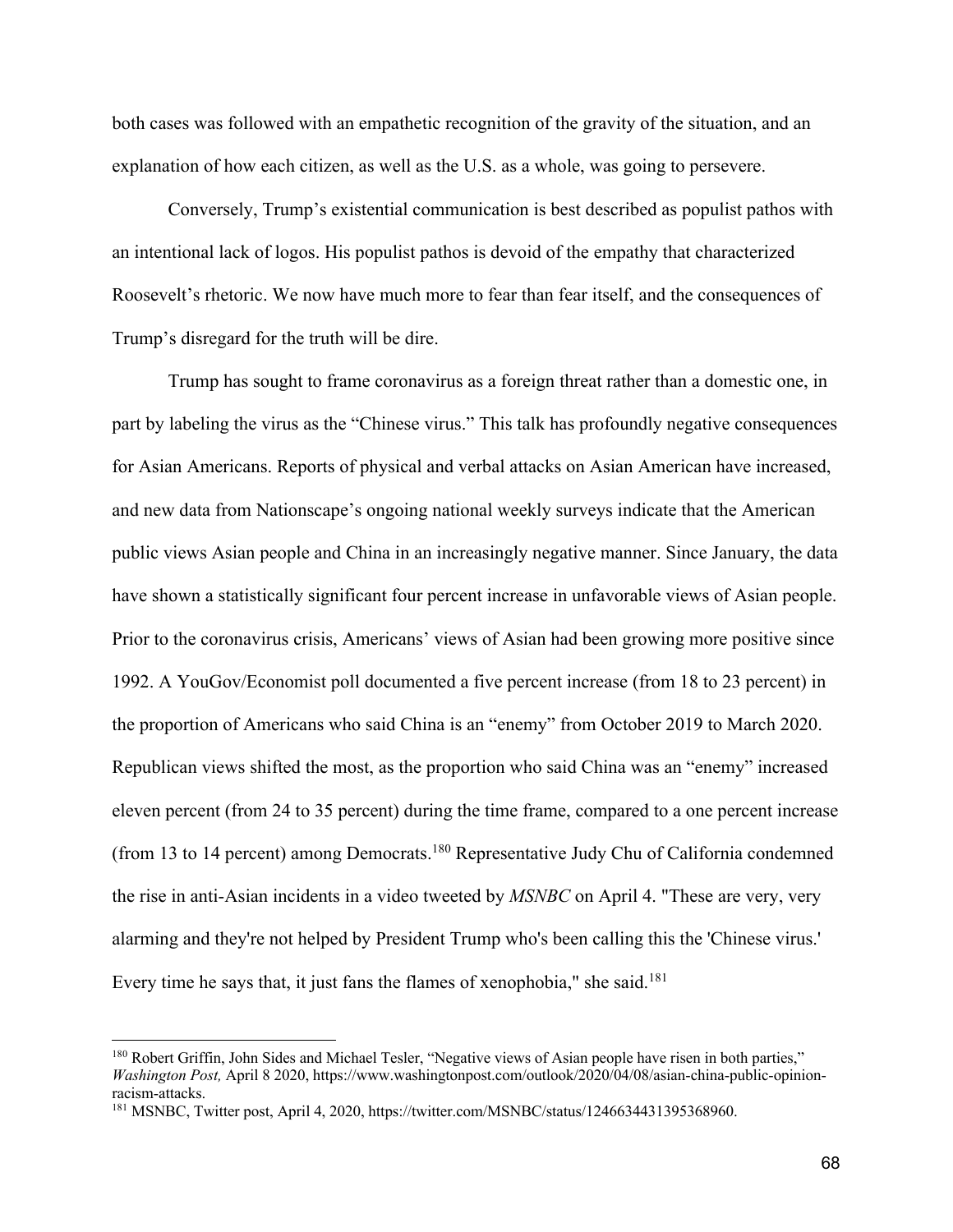In deflecting the blame on China in this manner, Trump politicizes the crisis while the U.S. death toll rises. He has continued his attacks on the mainstream media for their coverage of the outbreak, blaming them for inciting panic and for helping China spread anti-American propaganda. His populist pathos implies that anyone who does not support him is harming U.S. interests, and his intentional lack of logos has a problematic consequence of establishing an alternative set of "facts" about the virus that will result in death. During times of crises, every aspect of the presidency and the government is magnified, as citizens turn to officials for guidance.

Trump's first communications about the coronavirus sought to downplay the threat and maintain perceptions of a strong economy. He refused to declare a national emergency for more than seven weeks after the first domestic case of the virus was reported. From Trump's first tweet about the virus on January 24 through April 6th, he had issued 204 tweets containing the word "virus." Of these tweets, 24 tweets attack the Democratic Party or individual members and 17 attack the media for their coverage of the crisis.<sup>182</sup> On February 26th, he tweeted "Low Ratings Fake News MSDNC (Comcast) & @CNN are doing everything possible to make the Caronavirus look as bad as possible, including panicking markets, if possible. Likewise their incompetent Do Nothing Democrat comrades are all talk, no action. USA in great shape! @CDCgov....."183 He even misspelled the name of the virus. He projected and displayed his economic anxieties, seeking to instead blame the media's negative coverage. It is unclear why Trump mentioned the Center for Disease Control in his tweet, but a CBS News poll from April

<sup>&</sup>lt;sup>182</sup> Author's calculations from Trump Twitter Archive.

<sup>&</sup>lt;sup>183</sup> Donald J. Trump, Twitter post, February 26, 2020,

https://twitter.com/realdonaldtrump/status/1232652371832004608.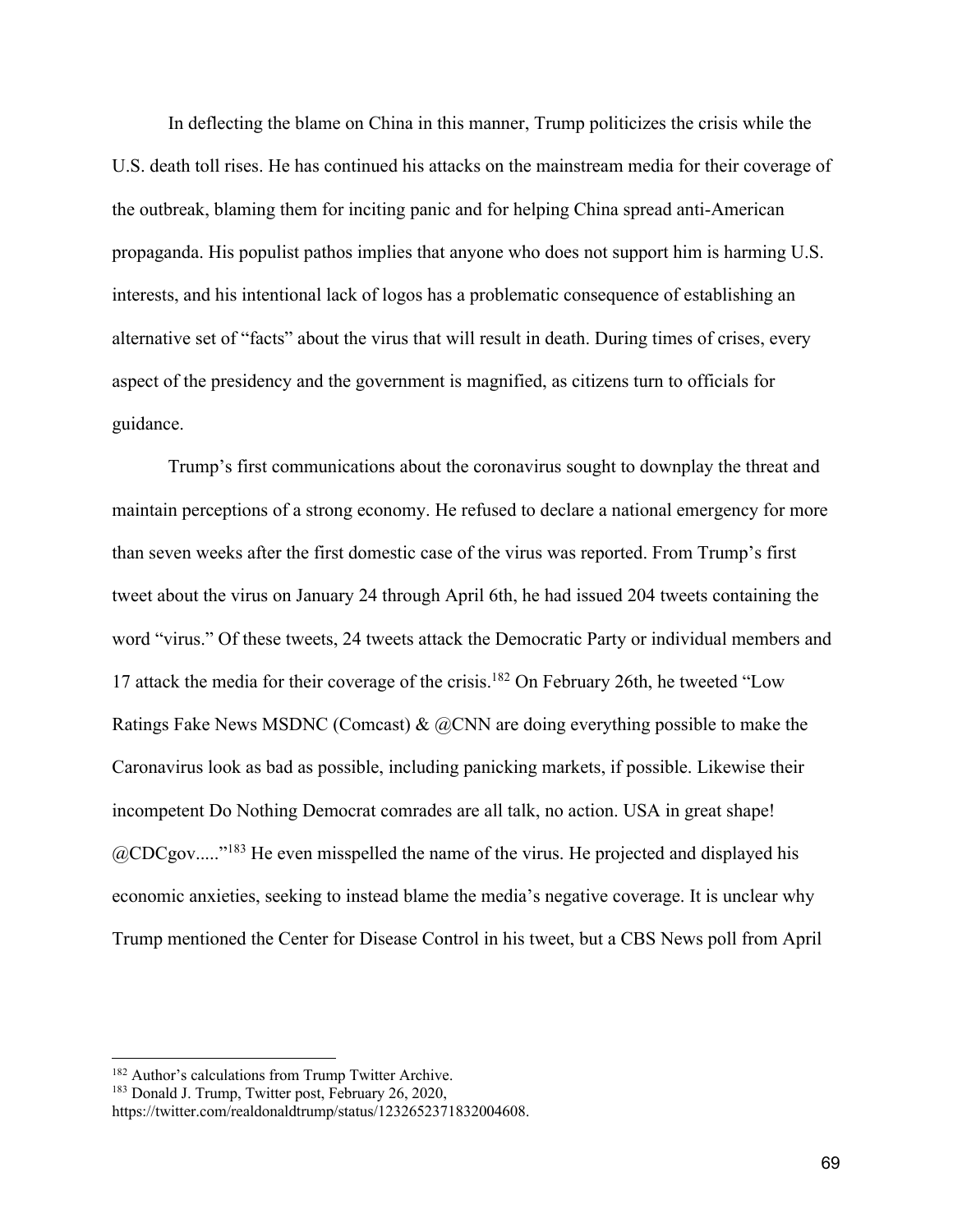10 revealed that more Republicans trust Trump than they trust the CDC.<sup>184</sup> This tweet may have had the effect of further eroding Republican trust in the CDC in order for Trump to control the narrative.

Initially, Trump praised China's ongoing battle with the virus. On February 7th he tweeted "Just had a long and very good conversation by phone with President Xi of China. He is strong, sharp and powerfully focused on leading the counterattack on the Coronavirus. He feels they are doing very well, even building hospitals in a matter of only days. Nothing is easy, but.......he will be successful, especially as the weather starts to warm  $\&$  the virus hopefully becomes weaker, and then gone. Great discipline is taking place in China, as President Xi strongly leads what will be a very successful operation. We are working closely with China to help!" The phrase "Chinese virus" did not appear in his tweets until March 16 and has appeared in seven other tweets since then.<sup>185</sup> As American cases of the coronavirus began to increase sharply around this time, Trump quickly flipped on China, seeking to shift blame away from his own administration.

Paradoxically, as coronavirus began to spread across the U.S., people took it less seriously. An NPR/PBS NewsHour/Marist poll from March 17th found that just 56 percent of Americans considered the coronavirus to be a "real threat," down from 66 percent the month before. Moreover, the poll found that an increasing number of Americans believed that the virus was "blown out of proportion." When the poll was conducted in February, around 25 percent of Americans believed the threat to be exaggerated; by March that number had risen to about 40 percent. Public perceptions of the severity of the virus split down partisan lines, as the vast

<sup>184</sup>Anthony Salvanto et al., "Views of Trump's Handling of Coronavirus Outbreak Slip Again," CBS News, April 10, 2020, https://www.cbsnews.com/news/coronavirus-outbreak-donald-trump-handling-economic-impact/. <sup>185</sup> Author's calculations from Trump Twitter Archive.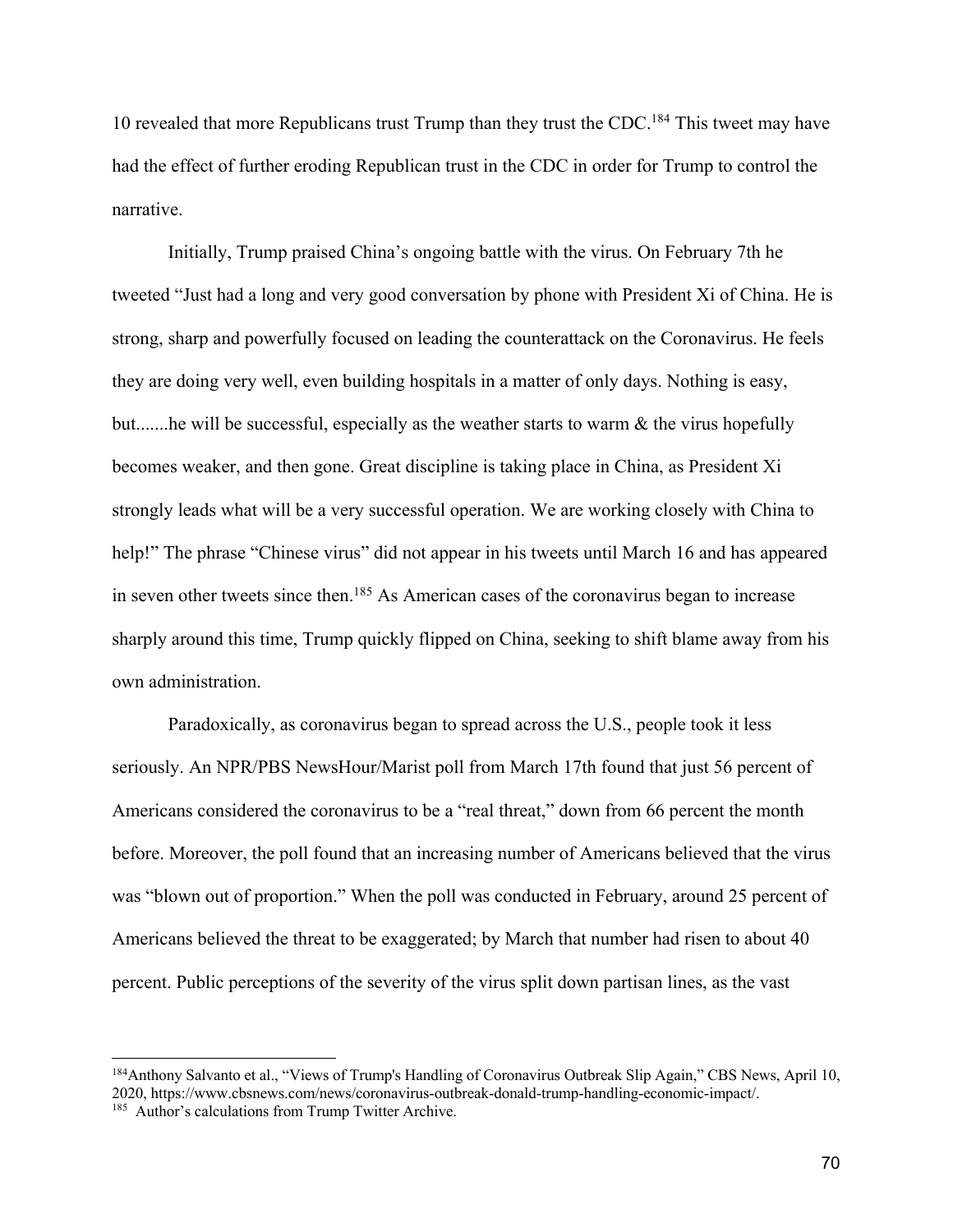majority of Democrats considered the virus to be a threat while most Republicans did not. In February, 72 percent of Republicans considered the threat to be real but by March only 40 percent believed so.186

# **5.2 Alternative "Facts" and Alternative "Treatments"**

The consequences of partisans' alternative sets of facts are already on display. Trump has fixated on a cure (despite there being none), and has repeatedly touted hydroxychloroquine and chloroquine -- drugs used to treat malaria and lupus and rheumatoid arthritis, respectively -- as remedies. In this case, his alternative set of "facts" has already resulted in death. On March 23rd, a couple in their sixties consumed chloroquine phosphate hoping it would protect them from the coronavirus. They had heard Trump talk about the potential benefits of chloroquine and ingested a parasite treatment for fish that had chloroquine listed as an ingredient. The man died and his wife received critical care.<sup>187</sup>

A recent study found that following Trump's first televised endorsements of the drugs on March 19th, there was a corresponding increase in Google searches for purchasing hydroxychloroquine and chloroquine. Queries for purchasing hydroxychloroquine and chloroquine increased 442 percent and 1389 percent. The authors warned against the dangerous consequences of public figures promoting unproven therapies during a public health crisis, and cautioned that "until such time as these or other drugs are found to be effective for COVID-19

<sup>186</sup> Bobby Allyn and Barbara Sprunt, "Poll: As Coronavirus Spreads, Fewer Americans See Pandemic As A Real Threat," NPR KPBS, (National Public Radio, March 17, 2020), https://www.npr.org/2020/03/17/816501871/poll-ascoronavirus-spreads-fewer-americans-see-pandemic-as-a-real-threat.

<sup>&</sup>lt;sup>187</sup> Erika Edwards and Vaughn Hillyard, "Man Dies after Taking Chloroquine in an Attempt to Prevent Coronavirus," NBC News, March 24, 2020, https://www.nbcnews.com/health/health-news/man-dies-after-ingestingchloroquine-attempt-prevent-coronavirus-n1167166.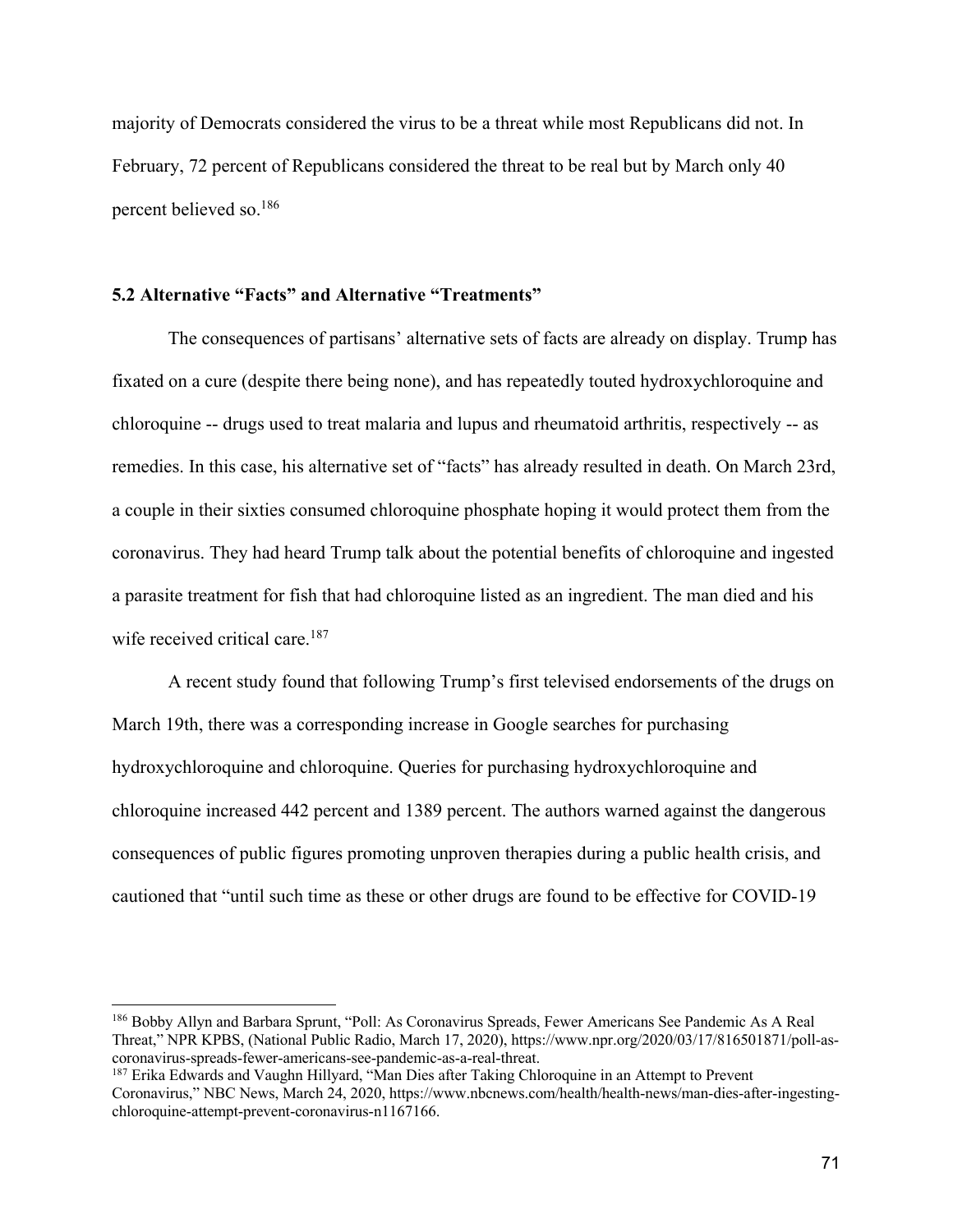treatment, regulatory agencies and public-facing companies should be actively mitigating the negative consequences of this misinformation."188

Similarly, an analysis of first-time prescriptions of the drugs by the *New York Times* found that by the evening of March 19th, prescriptions were reaching retail pharmacies at a rate more than 46 times higher than that of the average weekday.<sup>189</sup>



By April 24, the FDA had issued a warning against the use of both drugs for treating coronavirus

outside hospitals or clinical trials due to safety concerns. Risks of using the drug included heart

rhythm problems, serious heart-related adverse events, and even death.<sup>190</sup>

<sup>188</sup> Michael Liu, Theodore Caputi, and Mark Dredze, "Internet Searches for Unproven COVID-19 Therapies in the United States," *JAMA Internal Medicine*, April 29, 2020,

https://jamanetwork.com/journals/jamainternalmedicine/fullarticle/2765361.

<sup>189</sup> Ellen Gabler and Michael H. Keller, "Prescriptions Surged as Trump Praised Drugs in Coronavirus Fight," *New York Times,* April 25, 2020, https://www.nytimes.com/2020/04/25/us/coronavirus-trump-chloroquinehydroxychloroquine.html.

<sup>190</sup> "FDA Cautions against Use of Hydroxychloroquine or Chloroquine for COVID-19 Outside of the Hospital Setting or a Clinical Trial Due to Risk of Heart Rhythm Problems," Drug Safety and Availability (U.S. Food and Drug Administration, April 24, 2020), https://www.fda.gov/drugs/drug-safety-and-availability/fda-cautions-againstuse-hydroxychloroquine-or-chloroquine-covid-19-outside-hospital-setting-or.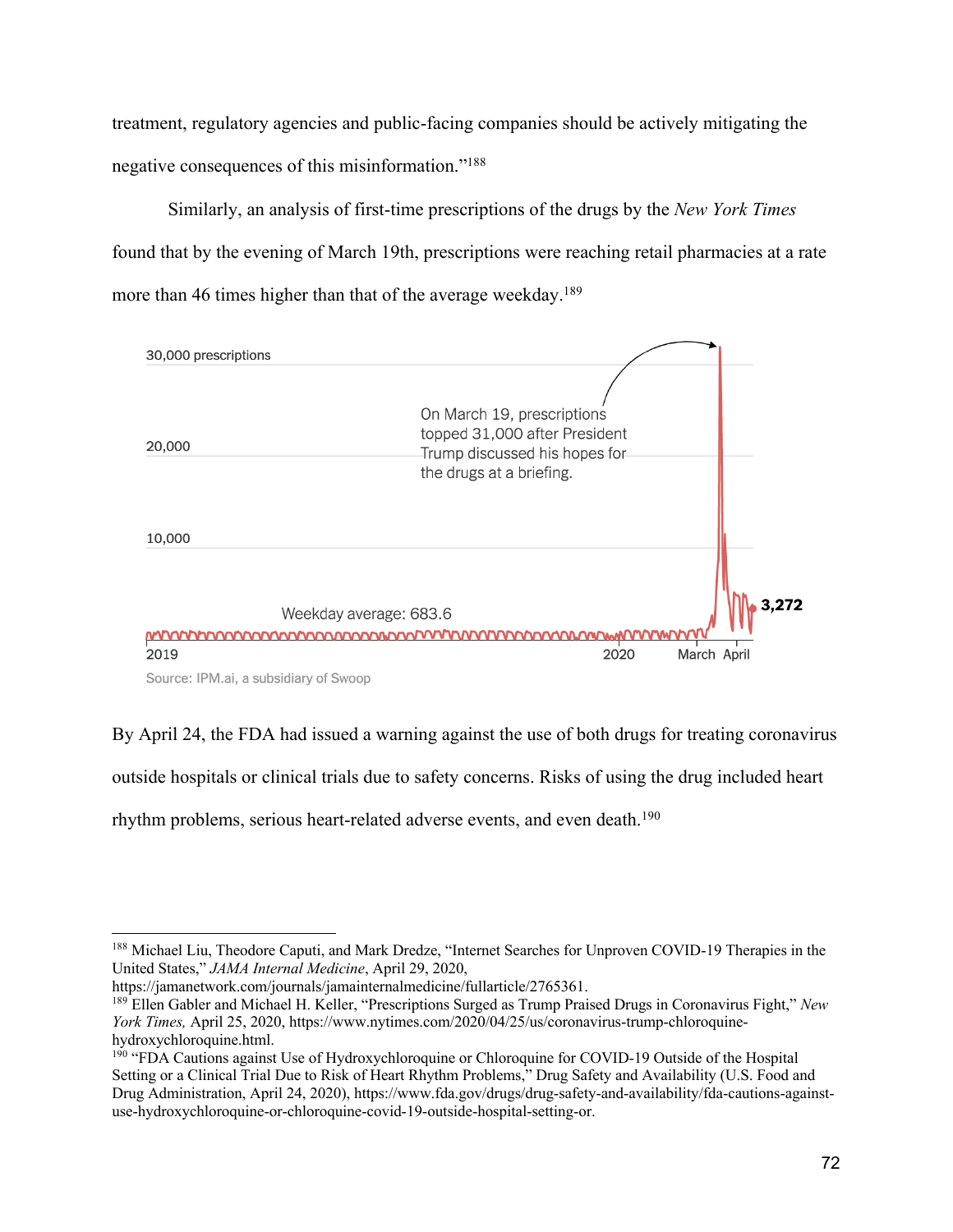During a press conference on April 23, Trump suggested injecting disinfectant to cure coronavirus. "And then I see the disinfectant, where it knocks it out in a minute," he said. "Is there a way we can do something like that, by injection inside or almost a cleaning? Because you see it gets in the lungs and it does a tremendous number on the lungs. So it would be interesting to check that."191 The following morning, the manufacturer of Lysol published a statement on the improper use of disinfectants:

Due to recent speculation and social media activity, RB (the makers of Lysol and Dettol) has been asked whether internal administration of disinfectants may be appropriate for investigation or use as a treatment for coronavirus (SARS-CoV-2). As a global leader in health and hygiene products, we must be clear that under no circumstance should our disinfectant products be administered into the human body (through injection, ingestion or any other route).<sup>192</sup>

The following day, after receiving more than 100 calls about consuming disinfectant to treat the coronavirus, the Maryland Emergency Management Agency sent out an emergency alert. "This is a reminder that under no circumstances should any disinfectant product be administered into the body through injection, ingestion or any other route," the Agency tweeted.193 Poison control centers in Illinois, Georgia, Kansas, and New York reported significant increases in calls about disinfectant exposure in the days immediately

<sup>191</sup> "Remarks by President Trump, Vice President Pence, and Members of the Coronavirus Task Force," *White House,* April 23, 2020, https://www.whitehouse.gov/briefings-statements/remarks-president-trump-iran/. <sup>192</sup> "Improper Use of Disinfectants," RB, accessed May 10, 2020,

https://www.rb.com/media/news/2020/april/improper-use-of-disinfectants/. <sup>193</sup> Maryland Emergency Management Agency (MDMEMA), Twitter post, April 24, 2020,

https://twitter.com/MDMEMA/status/1253721510570844162.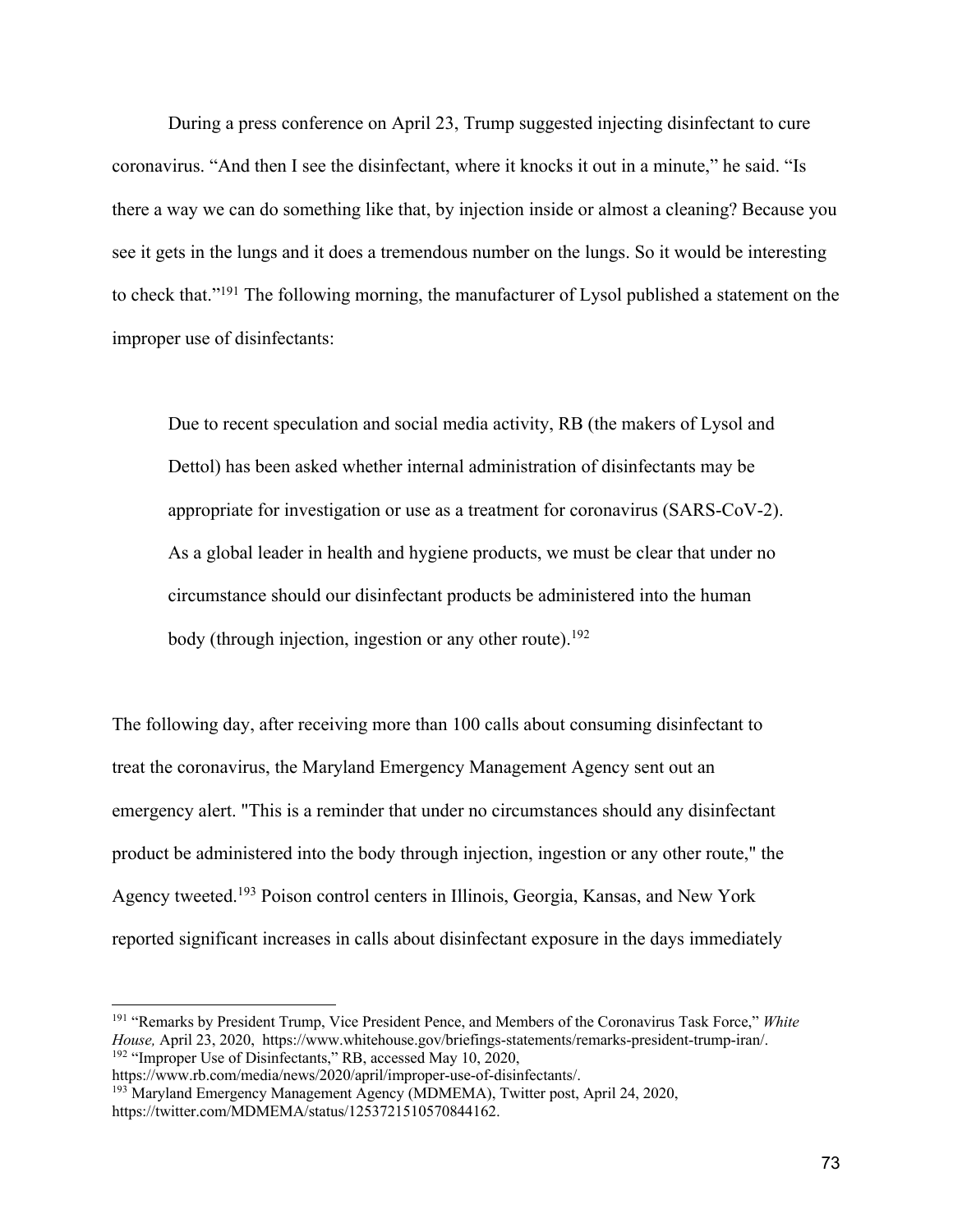following the conference. The National Capital Poison Center in Washington D.C. reported at least 33 calls regarding disinfectant exposure the week afterwards, nearly half of which explicitly referenced the press conference. One caller had already consumed disinfectant and another had bathed in it; both told the Center they had done so because of Trump's comments.194 The Center's co-medical director Kelly Johnson-Arbor reported that after being warned against using disinfectant, "some of the responses that we get back are, 'Well, the president said we should be doing it. The president said it was safe."<sup>195</sup>

## **5.3 An Absent Administration**

The Trump administration focused on other issues during the critical time period when the virus could have been stopped from reaching American soil. A brief look through the Trump Twitter Archive from this time period reveals Trump's thoughts on the matter. His tweets focus on everything *but* the severity of the coronavirus, and his only tweets about the virus were to praise himself and his handling of the matter, hurl invectives at his critics, or to dispel fears about the economy.

On January 21st, the day the first case of coronavirus was confirmed in America, Trump tweeted nothing about the virus, but "READ THE TRANSCRIPTS."196 On January 30th, the day the World Health Organization declared a global health emergency, Trump tweeted "Working closely with China and others on Coronavirus outbreak. Only 5 people in U.S., all in good

<sup>194</sup> Carter Sherman, "People Are Still Calling Poison Control to Ask If They Should Be Drinking Bleach," VICE News (VICE, May 1, 2020), https://www.vice.com/en\_us/article/jgey3p/people-are-still-calling-poison-control-toask-if-they-should-be-drinking-bleach.

<sup>&</sup>lt;sup>195</sup> Carter Sherman, "People Are Still Calling Poison Control to Ask If They Should Be Drinking Bleach." <sup>196</sup> Donald J. Trump, Twitter post, January 21, 2020,

https://twitter.com/realdonaldtrump/status/1219698190129225728.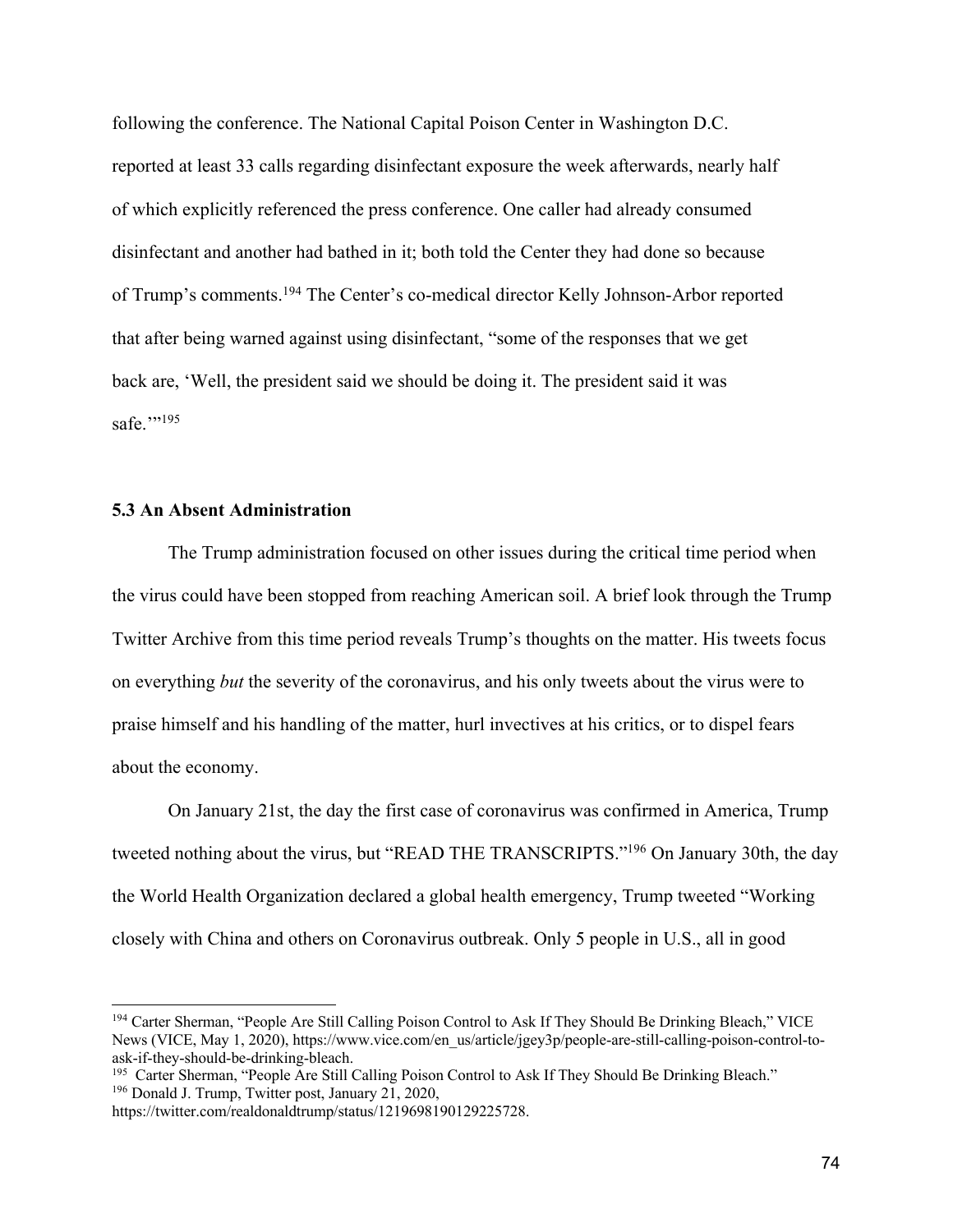recovery,"197 and "Americans across the political spectrum are disgusted by the Washington Democrats' Partisan Hoaxes, Witch Hunts, & Con Jobs. Registered Democrats and Independents are leaving the Democrat Party in droves, & we are welcoming these voters to the Republican Party w/ wide open arms!"<sup>198</sup> On February 2nd, when the first death outside of China was reported, 11 of Trump's 19 tweets from the day were about the Super Bowl and zero tweets were about the coronavirus.<sup>199</sup> On February 14th, the day the first death in Europe was reported, Trump tweeted "Great honor, I think? Mark Zuckerberg recently stated that 'Donald J. Trump is Number 1 on Facebook. Number 2 is Prime Minister Modi of India.' Actually, I am going to India in two weeks. Looking forward to it!"200 On February 24th, the day the Trump administration asked Congress to allocate \$1.25 billion in emergency funds for coronavirus, Trump tweeted "The Coronavirus is very much under control in the USA. We are in contact with everyone and all relevant countries. CDC & World Health have been working hard and very smart. Stock Market starting to look very good to me!"<sup>201</sup> On February 28th, the day of the first American death, he tweeted "Will be in the Great State of South Carolina tonight, 7:00 P.M., for a really BIG Rally. Best place to be is a Trump Rally. See you later!"202 Upon officially declaring a national emergency on March 13th, he tweeted:

https://twitter.com/realdonaldtrump/status/1223004106408833025.

<sup>198</sup> Donald J. Trump, Twitter post, January 30, 2020,

<sup>199</sup> Author's calculation from Trump Twitter Archive.

<sup>197</sup> Donald J. Trump, Twitter post, January 30, 2020,

https://twitter.com/realdonaldtrump/status/1223082623351713792.

<sup>200</sup> Donald J. Trump, Twitter post, February 14, 2020,

https://twitter.com/realdonaldtrump/status/1228463577335554049.<br><sup>201</sup> Donald J. Trump, Twitter post, February 24, 2020,

https://twitter.com/realdonaldtrump/status/1232058127740174339.

<sup>202</sup> Donald J. Trump, Twitter post, February 28, 2020,

https://twitter.com/realdonaldtrump/status/1233403109038346246.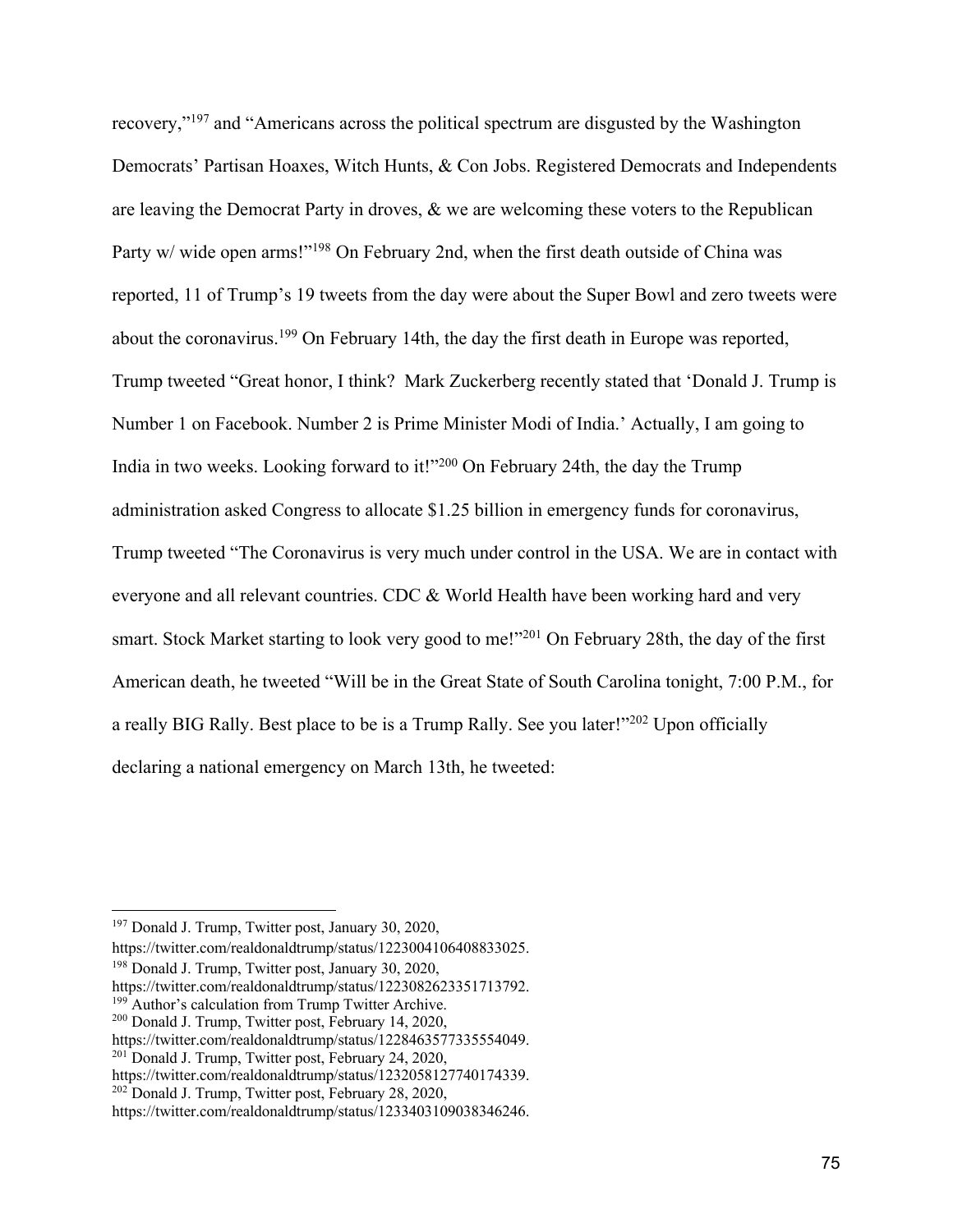For decades the @CDCgov looked at, and studied, its testing system, but did nothing about it. It would always be inadequate and slow for a large scale pandemic, but a pandemic would never happen, they hoped. President Obama made changes that only complicated things further......... Their response to H1N1 Swine Flu was a full scale disaster, with thousands dying, and nothing meaningful done to fix the testing problem, until now. The changes have been made and testing will soon happen on a very large scale basis. All Red Tape has been cut, ready to  $g_0!^{203}$ 

On March 26, the U.S. became the country with the most confirmed cases and Trump merely tweeted "Our great Oil & Gas industry is under under siege after having one of the best years in recorded history. It will get better than ever as soon as our Country starts up again. Vital that it does for our National Security!"204 Finally, on April 2nd, the day the number of cases worldwide surpassed one million, Trump tweeted "Just spoke to my friend MBS (Crown Prince) of Saudi Arabia, who spoke with President Putin of Russia, & I expect & hope that they will be cutting back approximately 10 Million Barrels, and maybe substantially more which, if it happens, will be GREAT for the oil  $\&$  gas industry!"<sup>205</sup> The next day he fired Intelligence Community Inspector General Michael Atkinson. Instead of turning his attention to the coronavirus following his acquittal by the Senate in early February, Trump embarked on a mission to exact retribution against those who had testified or spoken out against him,

<sup>203</sup> Donald J. Trump, Twitter thread post, March 13, 2020,

https://twitter.com/realDonaldTrump/status/1238410044263333894. 204 Donald J. Trump, Twitter post, March 26, 2020,

https://twitter.com/realdonaldtrump/status/1243313399284498434.<br><sup>205</sup> Donald J. Trump, Twitter post, April 2, 2020, https://twitter.com/realdonaldtrump/status/1245720677660925952.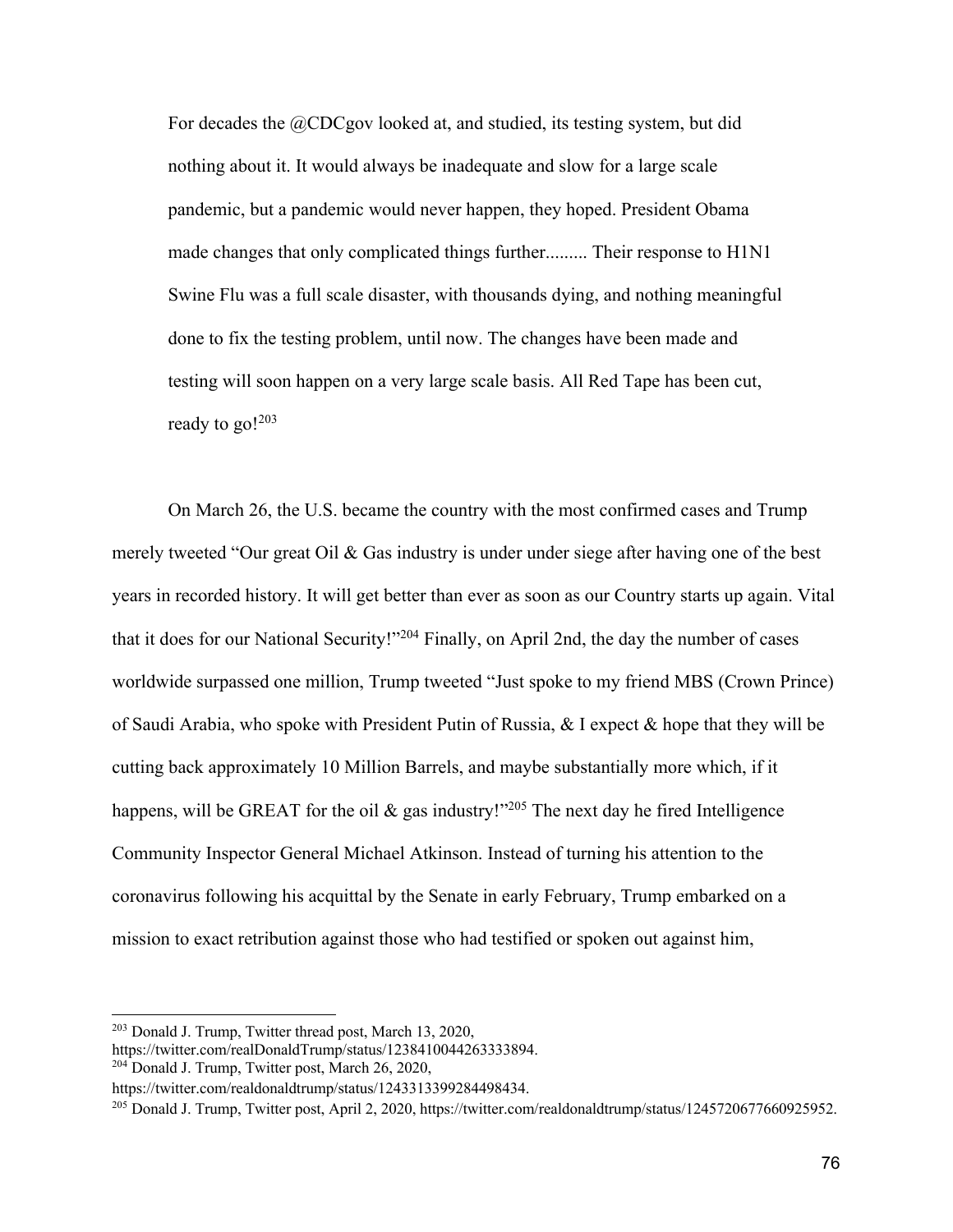culminating with his firing of Atkinson. Windsor Mann poignantly tweeted that "Trump's impeachment distracted him from preparing for a pandemic, but the pandemic did not distract him from firing the man he holds responsible for his impeachment."<sup>206</sup>

At the end of April, protests against state issued stay-at-home orders broke out. Armed protestors in Michigan, Virginia and Minnesota clamored for state governments to lift coronavirus restrictions. Trump took to Twitter to tweet his support and wrote in three separate tweets: "LIBERATE MINNESOTA!"207 and "LIBERATE MICHIGAN!"208 and "LIBERATE VIRGINIA, and save your great 2nd Amendment. It is under siege!"209 A president calling for states to be "liberated" is suggesting that the states are under some kind of foreign control. Furthermore, such acts of insurrection or rebellion are arguably illegal under USC §2383:

Whoever incites, sets on foot, assists, or engages in any rebellion or insurrection against the authority of the United States or the laws thereof, or gives aid or comfort thereto, shall be fined under this title or imprisoned not more than ten years, or both; and shall be incapable of holding any office under the United States. $210$ 

One could argue that his tweets mentioning Minnesota and Michigan were not calls for uprisings but rather condemnations of their Democratic governors. The Virginia tweet,

<sup>209</sup> Donald J. Trump, Twitter post, April 17, 2020,

<sup>&</sup>lt;sup>206</sup> Windsor Mann, Twitter post, April 3, 2020, https://twitter.com/WindsorMann/status/1246276790907285510.<br><sup>207</sup> Donald J. Trump, Twitter post, April 17, 2020,

https://twitter.com/realDonaldTrump/status/1251168994066944003.

<sup>208</sup> Donald J. Trump, Twitter post, April 17, 2020,

https://twitter.com/realdonaldtrump/status/1251169217531056130.

https://twitter.com/realdonaldtrump/status/1251169987110330372.

<sup>210</sup> Treason, Sedition, and Subversive Activities, U.S.C. §2381 (1994).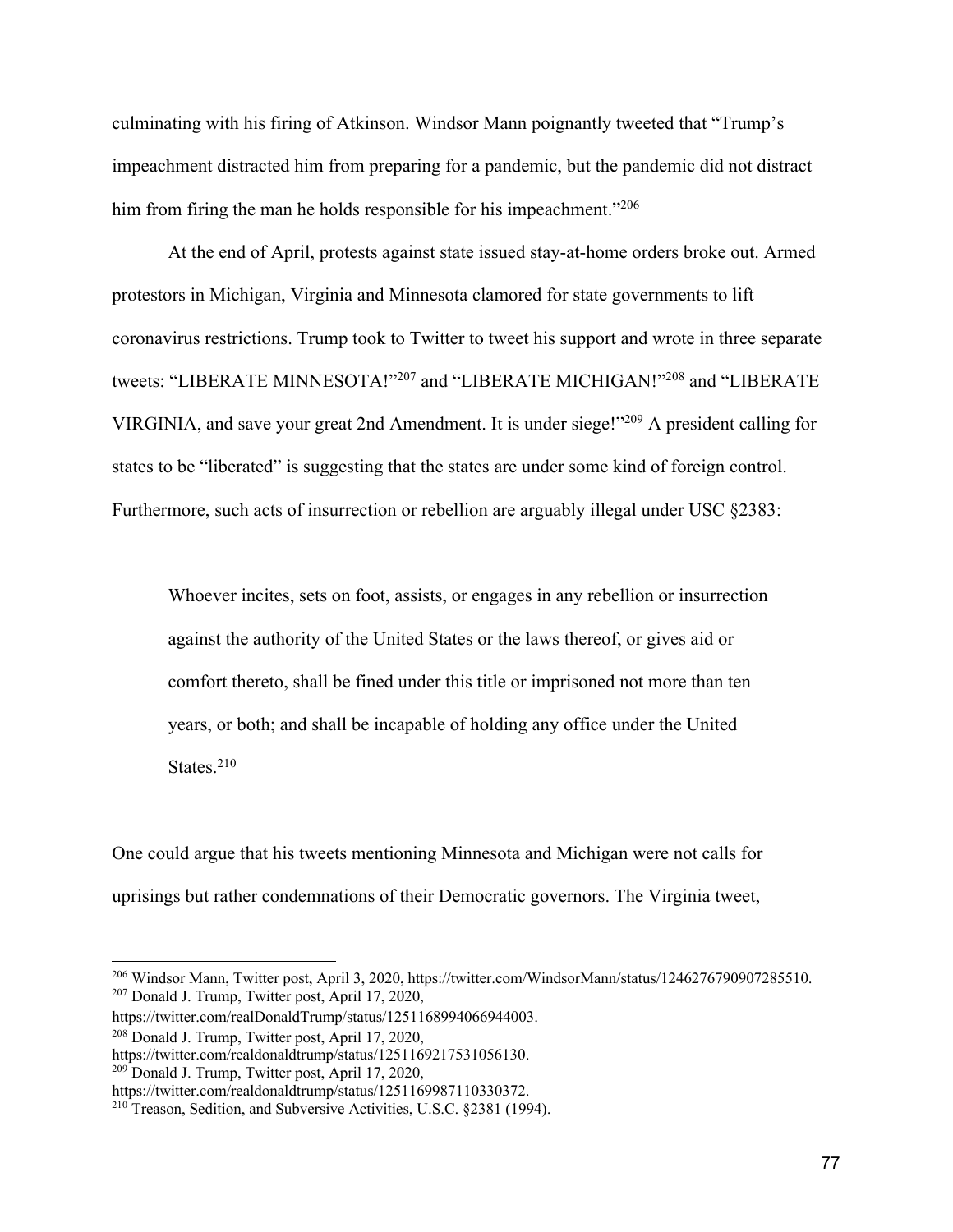however, came closer to hinting at some sort of armed uprising. His conflict-oriented rhetoric -- "liberate" and "siege" -- clearly aims to incite some sort of violence. Semantics aside, his provocative rhetoric (during a public health crisis no less) is dangerous and an abuse of power. This is not the existential communication Americans should be receiving from *any* public official, let alone the president.

#### **Chapter 6: Recommendations and Conclusions**

"And when the last law was down, and the Devil turned around on you--where would you hide, Roper, the laws all being flat? This country's planted thick with laws from coast to coast--man's laws, not God's--and if you cut them down...d'you really think you could stand upright in the winds that would blow then? Yes, I'd give the Devil benefit of law, for my own safety's sake." - Thomas More, in Robert Bolt's *A Man for All Seasons*

## **6.1 Major Findings**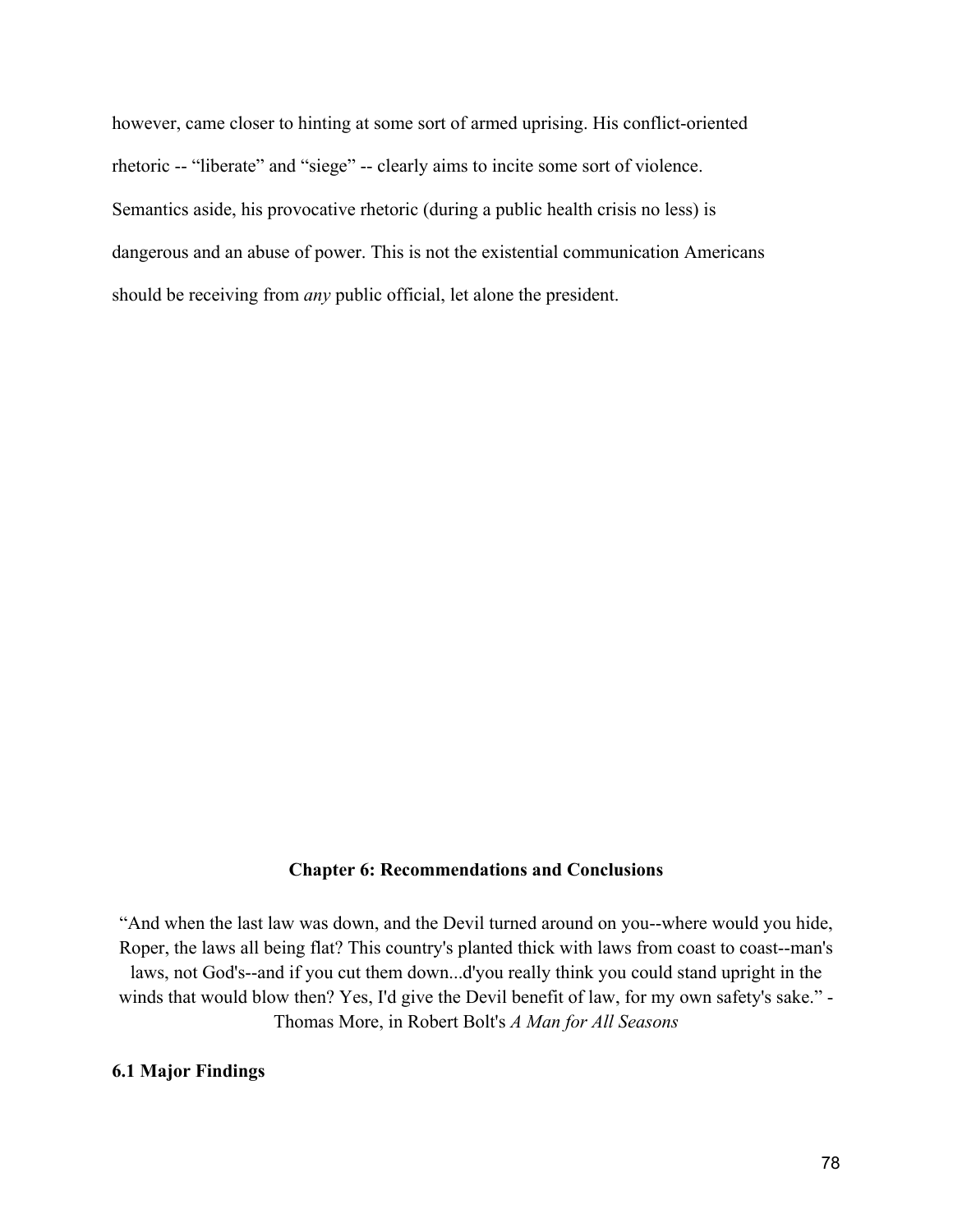Trump uses Twitter as a conduit for misinformation. He abuses his electronic bully pulpit to influence public opinion. His vicious attacks on individuals have opened up his victims to further attacks and threats from his followers -- online, offline, in-person -- and have modeled hatred as a presidential, and thus social, norm. His tweets visually link terms, people and ideas that function to alter perceptions of reality through rhetoric. His relentless attacks on the media have resulted in violence and have done lasting damage to their ability to function as watchdogs of our democracy. In using Twitter to harness the presidential power to persuade for his own gain, Trump is damaging the principles and ideals that this nation was founded upon. His tweets functionally delegitimize laws and democratic processes and in tweeting so, Trump implicitly delegitimizes our democracy.

Trump has already sought to weaponize a new form of visual misinformation: deepfakes. On April 26, he retweeted a video of Joe Biden, clumsily manipulated to show his eyes twitching and tongue sticking out, with the caption: "Sloppy Joe is trending. I wonder if it's because of this. You can tell it's a deep fake because Jill Biden isn't covering for him."211 While Twitter has explicitly banned manipulated media and begun to label videos that may have been altered, the video has yet to be removed. The original account labeled the video as a deepfake outright, intentionally straddling a blurry line in terms of acceptable content and in terms of Twitter's commitment to free expression. Instead of hedging their bets on sharing deceptively edited videos that would likely be removed, this tweet proves to Trump and his administration that total fabrication is somehow, *more* acceptable. Such clearly altered content may well become a driving force both on Twitter and other social media platforms in the upcoming presidential elections, and beyond. Twitter may find itself in a legal and technological quagmire as they must

<sup>&</sup>lt;sup>211</sup> Donald J. Trump, Twitter retweet @SilERabbit, April 26, 2020, https://twitter.com/realdonaldtrump/status/1254582495951101954.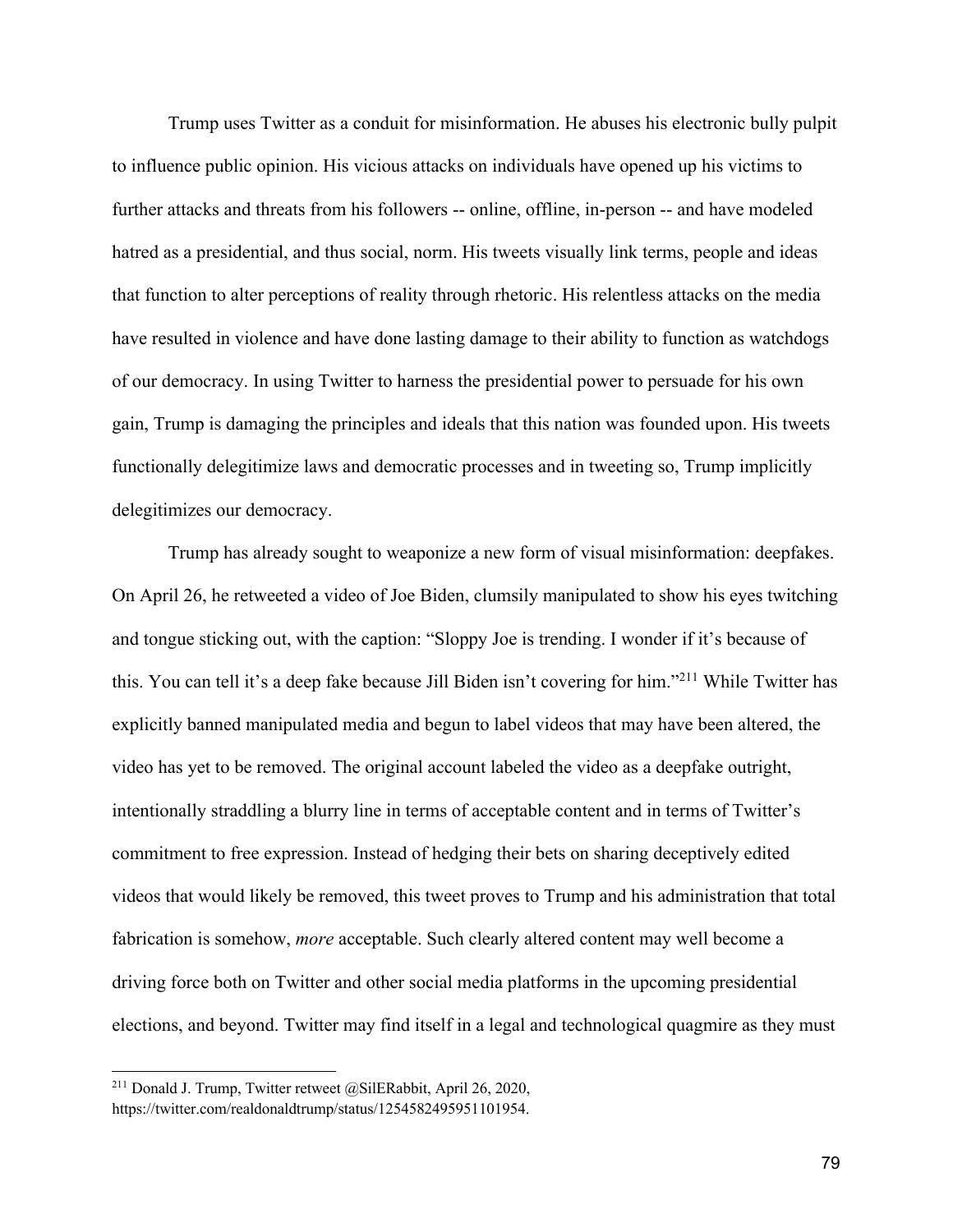label and identify or remove manipulated material, while allowing completely fabricated material to remain on the platform.

#### **6.2 Limitations**

This work has faced limitations in part due to its reliance on public opinion. To belabor the obvious, it is hard to prove exactly how tweets may cause a particular shift in public opinion. The sheer quantity of his tweets even just on the daily makes it virtually impossible to concretely link individual tweets to shifts in public opinion. Moreover, the differences between his tweets and retweets in terms of effect are virtually indistinguishable - how does the credibility of a retweeted source affect the credibility of Trump's own retweet? Such questions are again more difficult to answer due to reliance on public opinion surveys to gauge the effects of his tweeting. I have proceeded very cautiously when claiming cause and effect due to this difficulty. One thing is remarkably clear: Trump is not helping this democracy.

Trump himself has created other serious limitations for this work. From the time I began my research at the beginning of September, through the end of April 2020, Trump issued an astounding total of 7422 tweets.<sup>212</sup> That is a lot of content. Originally, I had planned to argue that his tweeting constituted a plethora of impeachable offenses. Then, on February 5th, the House impeached him. When COVID-19 began its spread through the United States, it became clear that Trump's tweeting was going to play a major part in presidential communications. It was now necessary to include an examination of his tweeting in relation to the disaster. The coronavirus did, however, allow clearer connections between cause and effect. For example, poison control centers in the days after Trump's "disinfectant" press conference reported increased rates of

<sup>212</sup> Author's Own Calculation from the Trump Twitter Archive.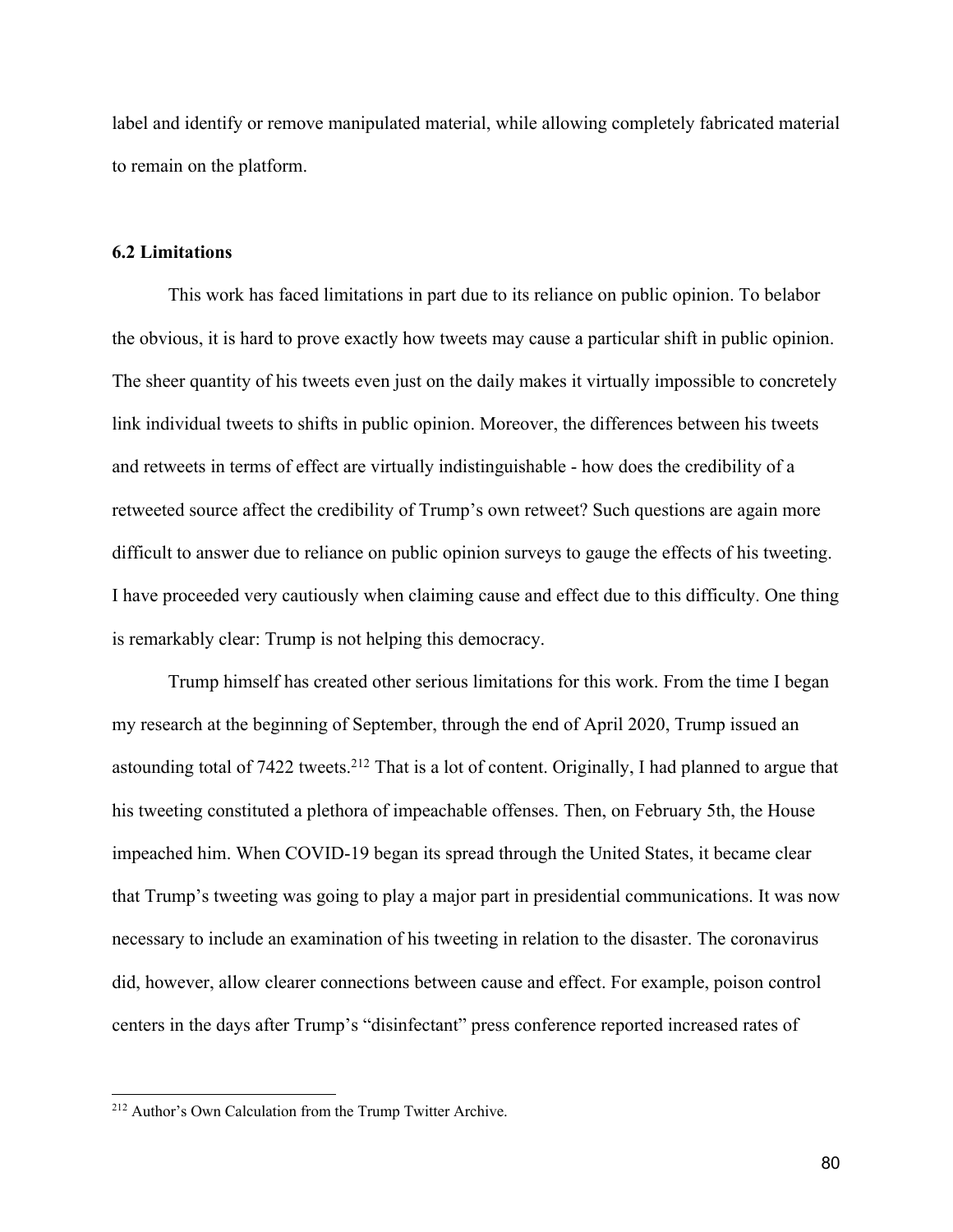calls, many of which inquired about, or even reported using internal usage of disinfectants simply because the President said so. In the case of the man from Arizona who died after ingesting chloroquine, his wife told reporters that the pair had ingested the substance because they had heard Trump talking about it. Furthermore, the outlandish spike in prescriptions for chloroquine and hydroxychloroquine just *hours* following Trump's first public promotion of the drugs speaks volumes about the presidential power to persuade.

#### **6.3 Future Studies**

Trump's Twitter is but a single part of his broader communication strategy. Expansions of this work could situate trends in his tweeting alongside other rhetorical strategies including speeches, press conferences, rallies and campaign ads in order to paint a more holistic picture of the administration's communications. Further studies could also go in the opposite direction, focusing on a single aspect of his tweeting to explore how it has changed over the course of his presidency. For example, because of the enormous quantity of Trump's tweets and consequent user engagement, there are few studies that examine long-term trends in interactions. Potential future studies could track responses, likes, and retweets and link observed trends to shifts in public opinion or the administration's media strategy. Finally, Trump's treatment (both on and off Twitter) of the coronavirus crisis could be an entire study on its own. The unprecedented nature of the disaster leaves much to wonder about and Trump's role both as an individual and as president could provide elucidating information with regards to the effects of elite social media communications during times of crisis.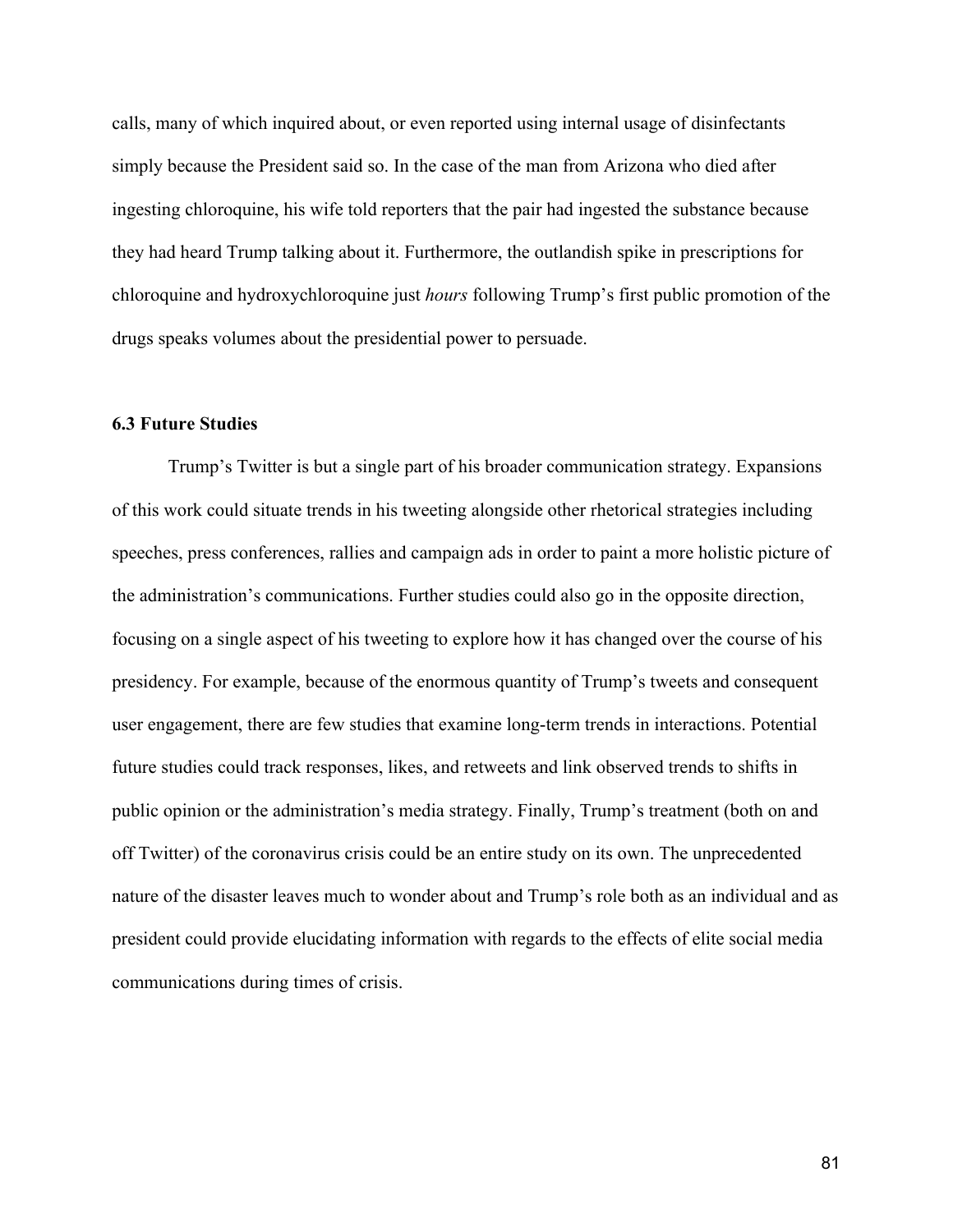Looking to the future of presidential communications and media strategies raises the broader question, is Trump an aberration, or will future presidents copy aspects of his Twitter strategy?

#### **6.4 Recommendations**

The United States is in dire need of civic education and social media literacy programs in order to strive for a better-informed electorate. Trump's Twitter has actively spread misinformation, devalued truth and rule of law, and attacked fellow government officials and democratic processes. The nature of the platform allows such harmful contents to disseminate worldwide and in just seconds. Conversely, the only way to mitigate its spread is to educate each other. Upholding and protecting the principles of the Constitution necessitate an informed electorate. Instead of relying on the mainstream media to interpret current events or governmental action, we should strive to inform, and thus empower, the electorate.

Social media platforms evolve rapidly, making it more difficult for the social media illiterate to understand or make use of them in the first place, let alone try to guard themselves against insidious actors such as trolls or agents of misinformation. The onus of educating citizens on civics and social media ought not to fall on the individual; it is the duty of a democracy to educate all its people. A better-informed electorate will be a more engaged civil society, one where voting is seen as a privilege and not a burden, where the integrity of elections is always protected and desired by all, where a president is held to the same standards —online and offline— as the their fellow citizens, and where information and actors on social media are seen by all for exactly what they are.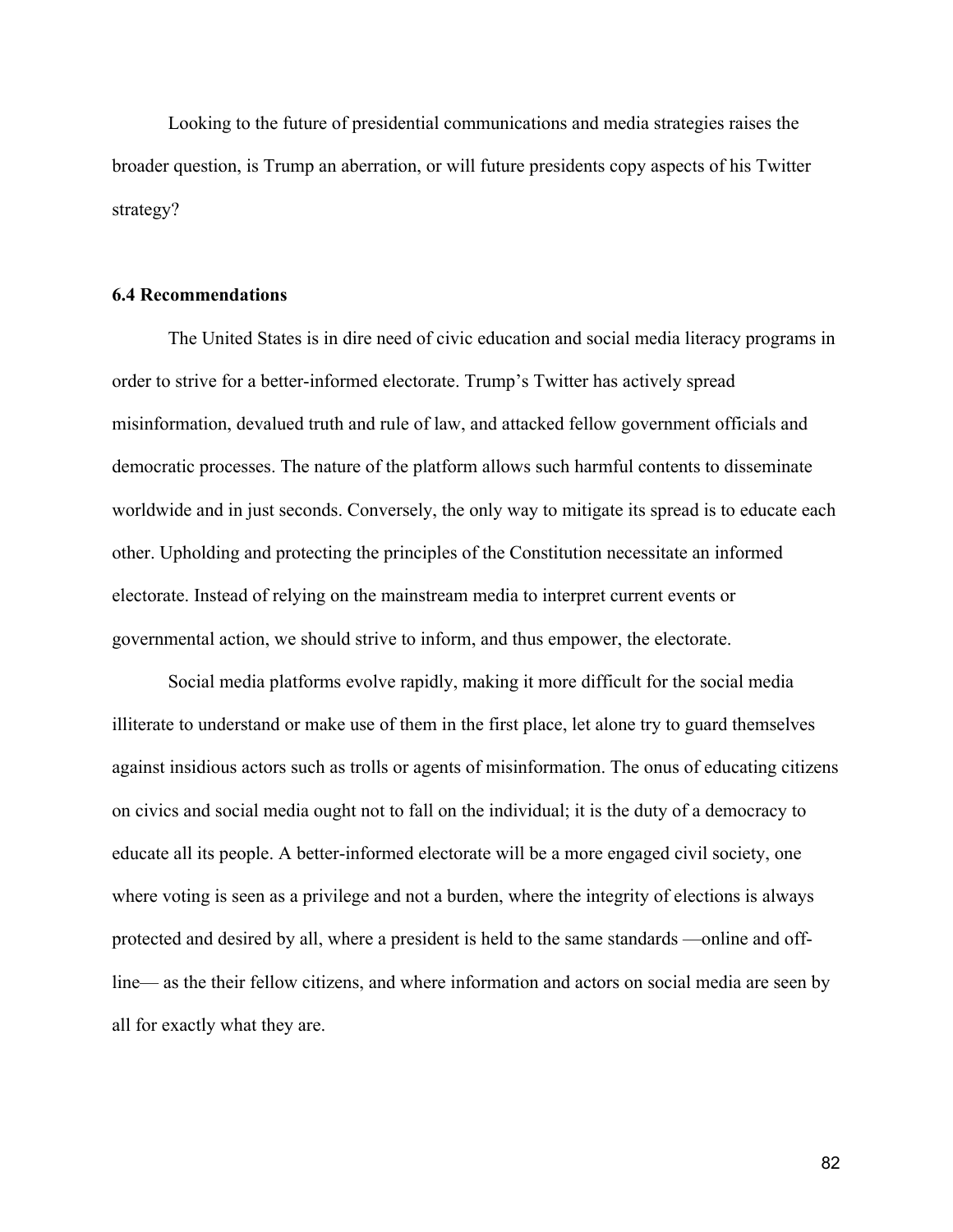We also need to hold social media giants like Twitter accountable for the content they allow. Such platforms often err on the side of caution when it comes to censoring information from public figures, and information in general because they do not want to create controversy that may scare away users or advertisers. Yes, freedoms of speech and expression ought to be protected, but private companies have no constitutional obligation to extend these protections to include misinformation, crimes, hate speech, or foreign interference in elections. We need legislation that preserves the creativity of these virtual public forums, while also protecting users from those with more pernicious intentions

In creating policies for acceptable content, social media platforms must consider their own role in allowing for or even promoting the spread of material that harms our democracy or our fellow citizens. But considerations are not enough. As malicious actors -- both foreign and domestic -- have shown, their strategies will only continue to evolve. Misinformation is much less effective if people recognize it for what it is. Battling these insidious influences is an ongoing process that requires static defense from both social media companies and the government. It is not enough to learn from the past in this case, lessons learned must be applied proactively to the future and actively expanded upon in the present.

I leave you with a passage from Alexander Hamilton on the *true* enemy of our form of government: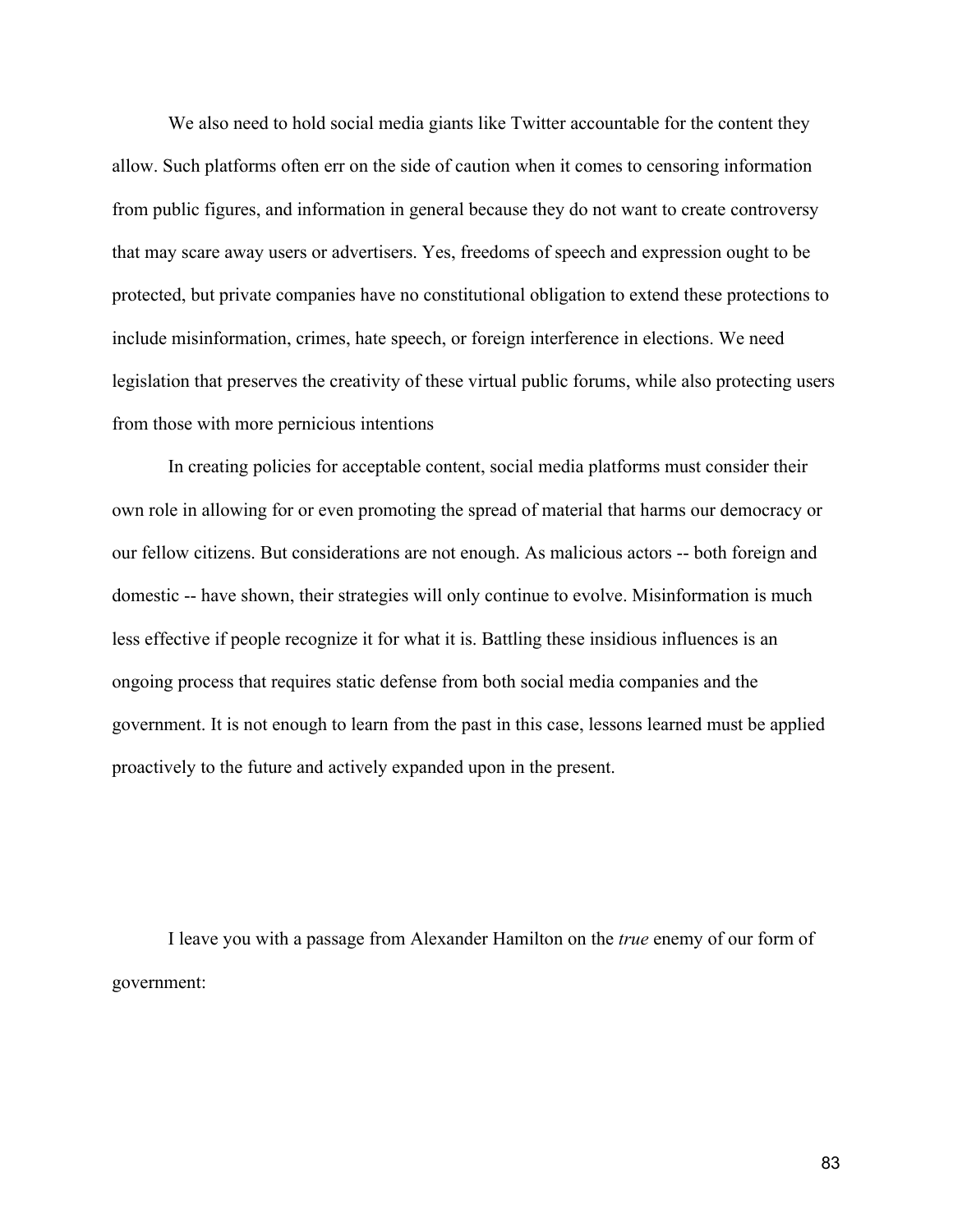When a man unprincipled in private life desperate in his fortune, bold in his temper, possessed of considerable talents, having the advantage of military habits—despotic in his ordinary demeanour—known to have scoffed in private at the principles of liberty—when such a man is seen to mount the hobby horse of popularity—to join in the cry of danger to liberty—to take every opportunity of embarrassing the General Government & bringing it under suspicion—to flatter and fall in with all the non sense of the zealots of the day—It may justly be suspected that his object is to throw things into confusion that he may 'ride the [tweet]storm and direct the whirlwind.<sup>213</sup>

## **Bibliography**

Abbott, Lyman, Hamilton Wright Mabie, Ernest Abbott, Francis Rufus Bellamy. *The Outlook: A Weekly Newspaper*. February 27, 1909.

<sup>213</sup> Alexander Hamilton and George Washington, *Hamilton Papers,* August 18, 1792, https://founders.archives.gov/documents/Hamilton/01-12-02-0184-0002.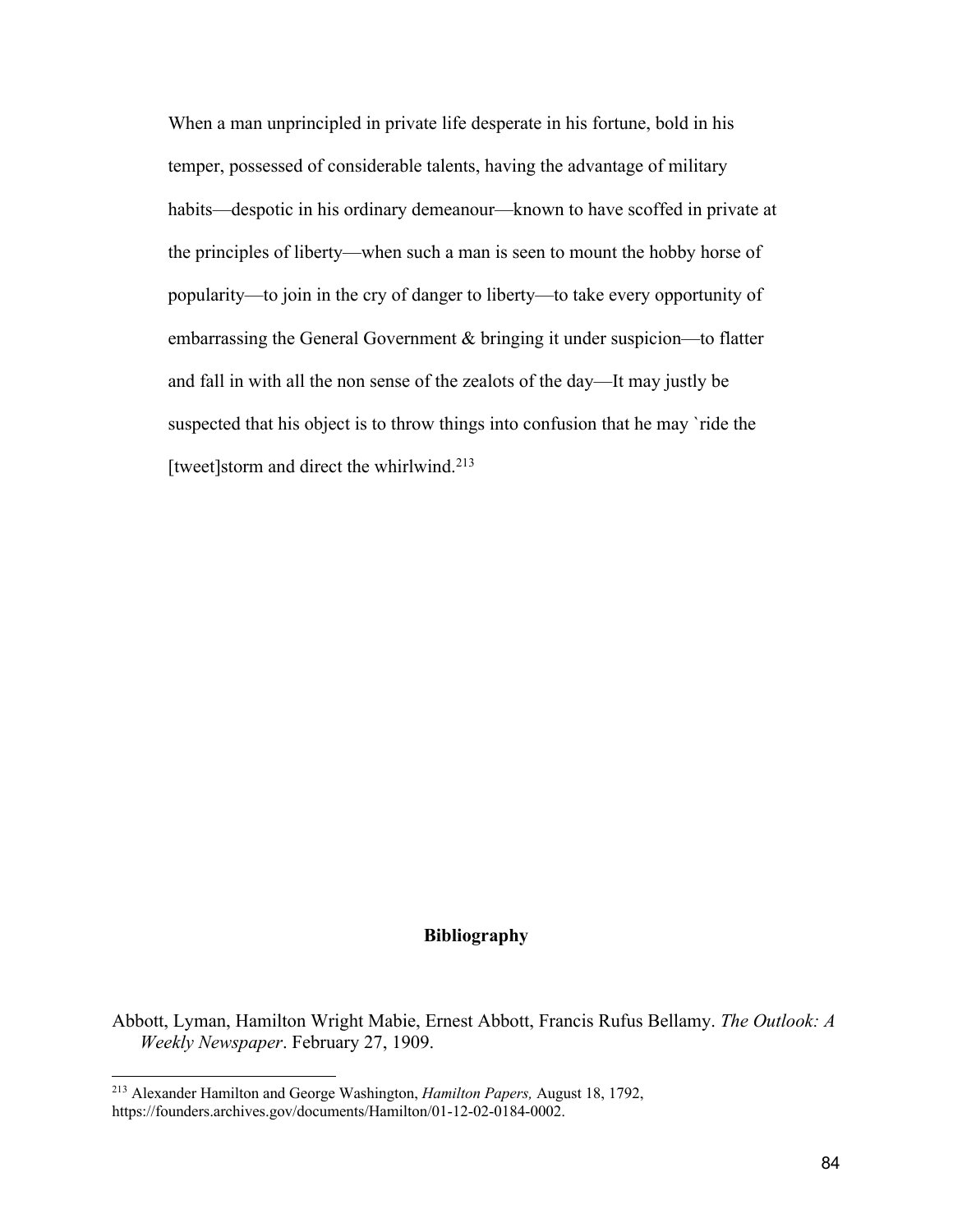Allyn, Bobby, and Barbara Sprunt. "Poll: As Coronavirus Spreads, Fewer Americans See Pandemic As A Real Threat." NPR KPBS. National Public Radio. March 17, 2020. https://www.npr.org/2020/03/17/816501871/poll-as-coronavirus-spreads-fewer-americanssee-pandemic-as-a-real-threat.

*Aristotle. Aristotle's Politics 1253a7-17.* Oxford: Clarendon Press, 1905.

- Boczkowski, Pablo J., and Papacharissi, Zizi, eds. *Trump and the Media*. (Cambridge: MIT Press, 2018), 138.
- Bakaj, Andrew P. "Whistleblower lawyer's cease and desist letter to White House." *CNN Politics*, November 8, 2019. https://www.cnn.com/2019/11/07/politics/read-whistleblowerlawyer-letter-to-trump/index.html.
- Bauer, Bob. "Trump Lies About Voter Fraud Are a Betrayal of His Oath." The Atlantic, November 19, 2018. https://www.theatlantic.com/ideas/archive/2018/11/trump-lies-aboutvoter-fraud-are-impeachable-offenses/576151/.
- BBC News Team. "Trump supporter attack BBC cameraman at El Paso rally." BBC News US and Canada. February 12, 2019. https://www.bbc.com/news/world-us-canada-47208909.
- Beiser, Elana. "Hundreds of Journalists Jailed Globally Becomes the New Normal." Committee to Protect Journalists, December 13, 2018. https://cpj.org/reports/2018/12/journalists-jailedimprisoned-turkey-china-egypt-saudi-arabia.php.
- Benjamin Newman, Jennifer L. Merolla, Sono Shah, Danielle Casarez Lemi, "The Trump Effect: An Experimental Investigation of the Emboldening Effect of Racially Inflammatory Elite Communication," *British Journal of Political Science,* 2020, p. 1-22
- Bing, Christopher. "Exclusive: Twitter Deletes over 10,000 Accounts the Sought to Discourage U.S. Voting." Reuters, November 2, 2018. https://www.reuters.com/article/us-usa -electiontwitter-exclusive/exclusive-twitter-deletes-over-10000-accounts-that-sought-to-discourage-us-voting-idUSKCN1N72FA.
- Bok, Sissela. "Lies: They Come With Consequences." *Washington Post Archives,* August 23, 1998. https://www.washingtonpost.com/wpsrv/politics/special/clinton/stories/bok 082398.htm.
- Brettschneider, Corey. *The Oath and the Office: A Guide to the Constitution for Future Presidents*. New York, NY: W.W. Norton & Company, 2018.
- C-SPAN News Team, "Pentagon Says 34 U.S. Troops Diagnosed with Concussions, Brain Injuries After Iran Missile Strike in Iraq." C-SPAN, January 24, 2020. https://www.cspan.org/video/?c4849075/pentagon-34-us-troops-diagnosed-concussions-brain-injuries-iranmissile-strike-iraq.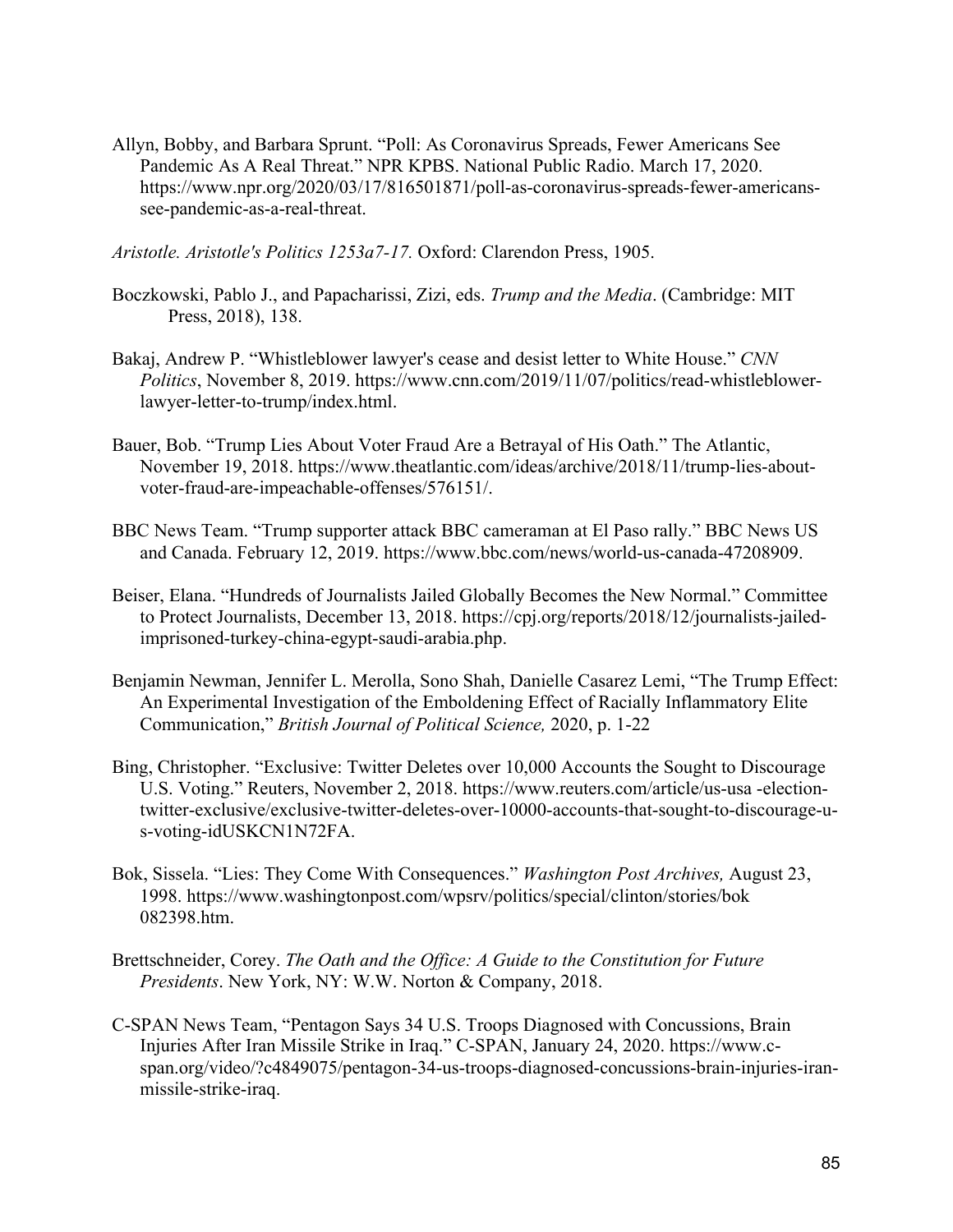- Carbone, Christopher. "Twitter Removed over 10,000 Bots That Pretended to Be Democrats, Tried to Discourage Voting." Fox News, November 4, 2018. https://www.foxnews.com/tech/twitter-removed-over-10000-bots-that-pretended-to-bedemocrats-tried-to-discourage-voting.
- Chambers, Francesca, and Michael Wilner. "'Find Your Voice." Republicans Train Trump Campaign Volunteers to Swarm Twitter." Impact 2020. McClatchy DC, December 19, 2019. https://www.mcclatchydc.com/news/politics-government/white-house/article238541448. html.
- Dale, Daniel. "Trump Unleashed: He's Talking More and Tweeting More." CNN Politics. CNN, September 21, 2019. https://www.cnn.com/2019/09/21/politics/trump-unleashed-speakingtweeting-more/index.html.
- Dorsey, Jack. Twitter post. October 30, 2019. https://twitter.com/jack/status/1189634360472829952?s=20.
- Edwards, Erika, and Vaughn Hillyard. "Man Dies after Taking Chloroquine in an Attempt to Prevent Coronavirus. " NBC News, March 24, 2020. https://www.nbcnews.com/health/health-news/man-dies-after-ingesting-chloroquine-attemptprevent-coronavirus-n1167166
- Edwards, George C. "The Bully in the Pulpit: The Impact of Donald Trump's Discourse," August 25, 2019.
- Facebook. *Facebook Q1 Earnings Report*. Accessed April 30, 2020. https://s21.q4cdn.com/399680738/files/doc\_financials/2019/Q1/Q1-2019-Earnings-Presentation.pdf.
- "Fact Sheet: Immigrants' Employment Rights under Federal Anti-Discrimination Laws." U.S. Equal Employment Opportunity Commission, 2010. https://www.eeoc.gov/laws/guidance/fact-sheet-immigrants-employment-rights-underfederal-anti-discrimination-laws.
- Farnsworth, Stephen J. *Presidential Communication and Character: White House News Management from Clinton and Cable to Twitter and Trump*. New York, NY: Routledge, 2018.
- "FDA Cautions against Use of Hydroxychloroquine or Chloroquine for COVID-19 Outside of the Hospital Setting or a Clinical Trial Due to Risk of Heart Rhythm Problems." Drug Safety and Availability. U.S. Food and Drug Administration, April 24, 2020. https://www.fda.gov/drugs/drug-safety-and-availability/fda-cautions-against-usehydroxychloroquine-or-chloroquine-covid-19-outside-hospital-setting-or.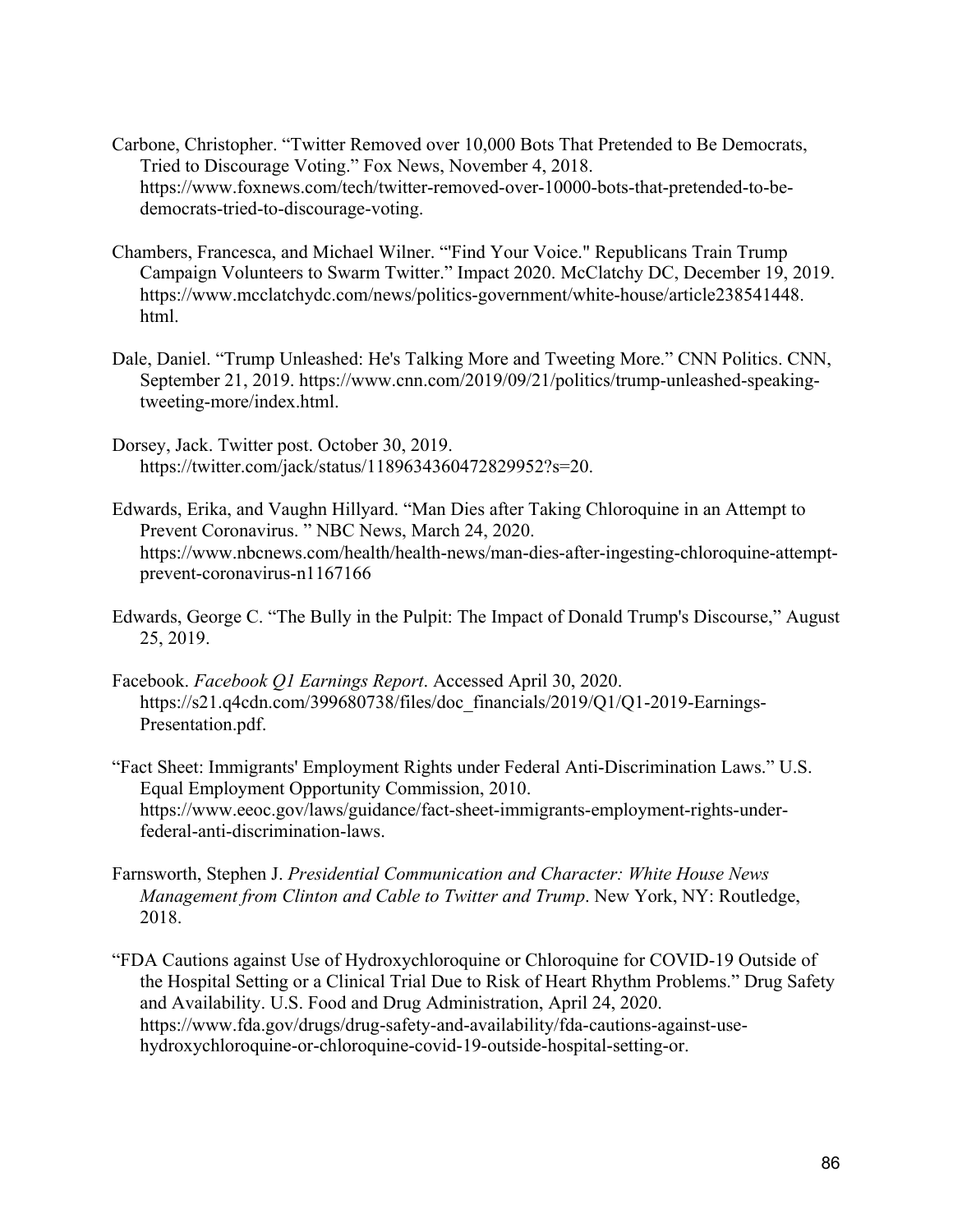- "February 23, 1942: Fireside Chat 20: On the Progress of the War." Presidential Speeches. UVA Miller Center. Accessed May 10, 2020. https://millercenter.org/the-presidency/presidentialspeeches/february-23-1942-fireside-chat-20-progress-war.
- Fitton, Tom. Twitter post. February 18, 2020. https://twitter.com/realdonaldtrump/status/1230139119965048832
- Foley, Ryan J. "'Fake News' Smear Takes Hold among Politicians at All Levels." AP News, March 11, 2018. https://apnews.com/4fd6d212e9a3432d9af05574774f7206.
- Gabler, Ellen and Michael H. Keller. "Prescriptions Surged as Trump Praised Drugs in Coronavirus Fight." *New York Times.* April 25, 2020. https://www.nytimes.com/2020/04/25/us/coronavirus-trump-chloroquinehydroxychloroquine.html.
- Gaouette, Nicole, Barbara Starr, Zachary Cohen, and Alex Marquardt. "Trump Appears to Taunt Iran with Tweet That Raises Concerns He Disclosed Classified Information." CNN Politics. CNN, August 30, 2019. https://www.cnn.com/2019/08/30/politics/trump-tweet-iranmissile/index.html.
- Gottfried, Jeffrey, and Mason Walker. "Republicans far more likely than Democrats to say factcheckers tend to favor one side," Fact Tank, *Pew Research Center,* June 27, 2019), https://www.pewresearch.org/fact-tank/2019/06/27/republicans-far-more-likely- thandemocrats-to-say- fact-checkers-tend-to-favor-one-side/.
- Gottfried, Jeffrey, Galen Stocking, Elizabeth Grieco, Mason Walker, Maya Khuzam and Amy Mitchell. "Trusting the News Media in the Trump Era." Pew Media and News. Pew Research Center, December 12, 2019. https://www.journalism.org/2019/12/12/trusting-the-newsmedia-in-the-trump-era/
- Griffin, Robert, John Sides and Michael Tesler. "Negative views of Asian people have risen in both parties." *Washington Post,* April 8, 2020. https://www.washingtonpost.com/outlook/ 2020/04/08/asian-china-public-opinion-racism-attacks.
- Hamilton, Alexander and George Washington. *Hamilton Papers*, August 18, 1792. https://founders.archives.gov/documents/Hamilton/01-12-02-0184-0002.
- Harris, Kamala. United States Senator, Kamala Harris to Twitter Chief Executive Office, Jack Dorsey, San Francisco, CA, October 1, 2019.
- Harvard Law Review. "Harvard Law Review." *Harvard Law Review Blog* (blog), June 3, 2019. https://blog.harvardlawreview.org/recent-case-knight-first-amendment-institute-at- columbiauniversity-v-trump/.
- Harvey, Del, Twitter VP, Trust and Safety. "Twitter Blog." *Twitter Blog* (blog), November 11, 2019.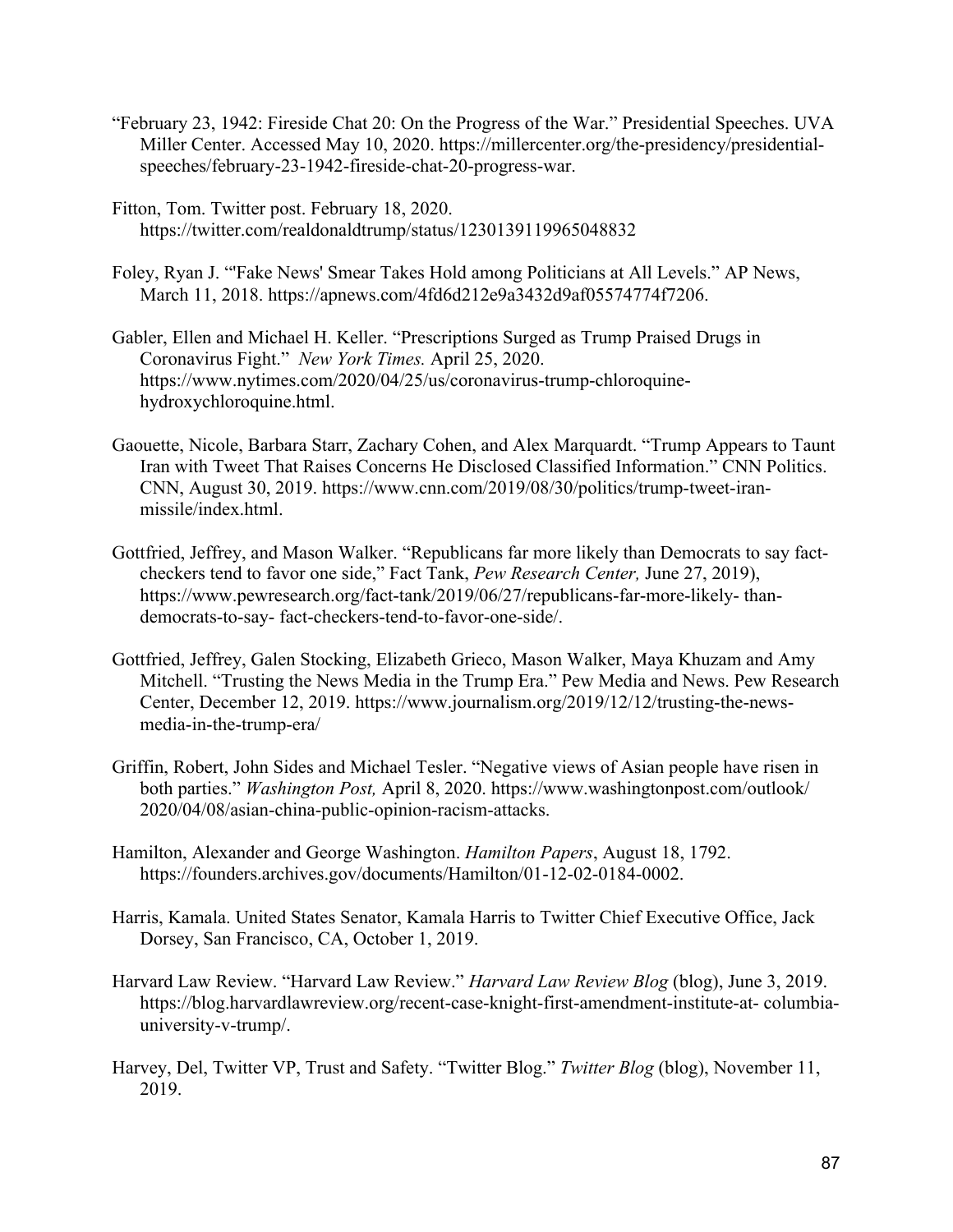https://blog.twitter.com/en\_us/topics/company/2019/synthetic\_manipulated\_media\_policy\_fe edback.html.

- Hasher, Lynn, and David Goldstein. "Frequency and the Conference of Referential Validity." *Journal of Verbal Learning and Verbal Behavior*, 1997, 107–12.
- Herb, Jeremy. "Michael Cohen postpones House testimony, citing 'threats against his family.'" CNN Politics. CNN. January 24, 2019. https://www.cnn.com/2019/01/23/politics/michaelcohen-testimony-postponed/index.html.
- Higgins, Andrew. "Trump Embraces 'Enemy of the People,' a Phrase With a Fraught History." *The New York Times*. February 26, 2017. https://www.nytimes.com/2017/02/26/world/europe/trump-enemy-of-the-people-stalin.html.
- Hill, Fiona. "Opening Statement of Dr. Fiona Hill to the House of Representatives Permanent Select Committee on Intelligence," (November 21, 2019).
- Hindman, Matthre, and Vlad Barash. "Disinformation, 'Fake News' and Influence on Campaigns on Twitter," October 2018 https://www.mediebedriftene.no/siteassets/dokumenter/rapporter/ kf-report-final2.pdf
- House Foreign Affairs Committee, Twitter post, January 5, 2020, https://twitter.com/HouseForeign/status/1213953699371982853.
- Nichols, Tom. Twitter post. May 8, 2017. https://twitter.com/radiofreetom/status/861741272373088262?lang=enhttps://twitter.com/rad iofreetom/status/861741272373088262?lang=en
- Iati, Marisa and Lindsey Bever. "A Trump supporter was arrested after smacking a reporter's phone. 'MAGA,' a GOP lawmaker responded. *Washington Post,* June 19, 2019. https://www.washingtonpost.com/politics/2019/06/19/trump-supporter-arrested-aftersmacking-reporters-phone-maga-gop-lawmaker-responded/
- "Improper Use of Disinfectants." RB. Accessed May 10, 2020. https://www.rb.com/media/news/2020/april/improper-use-of-disinfectants/.
- Instagram. "About Us." Instagram. Accessed April 30, 2020. https://about.instagram.com/aboutus.
- International Committee of the Red Cross (ICRC), Geneva Convention, "Protocol I," *(Fifth Geneva Convention)*, June 8, 1977.
- Jefferson, Thomas. United States President Thomas Jefferson to Edward Carrington. *The Thomas Jefferson Papers Series 1, General Correspondence.* Washington DC: Library of Congress, 1651-1827.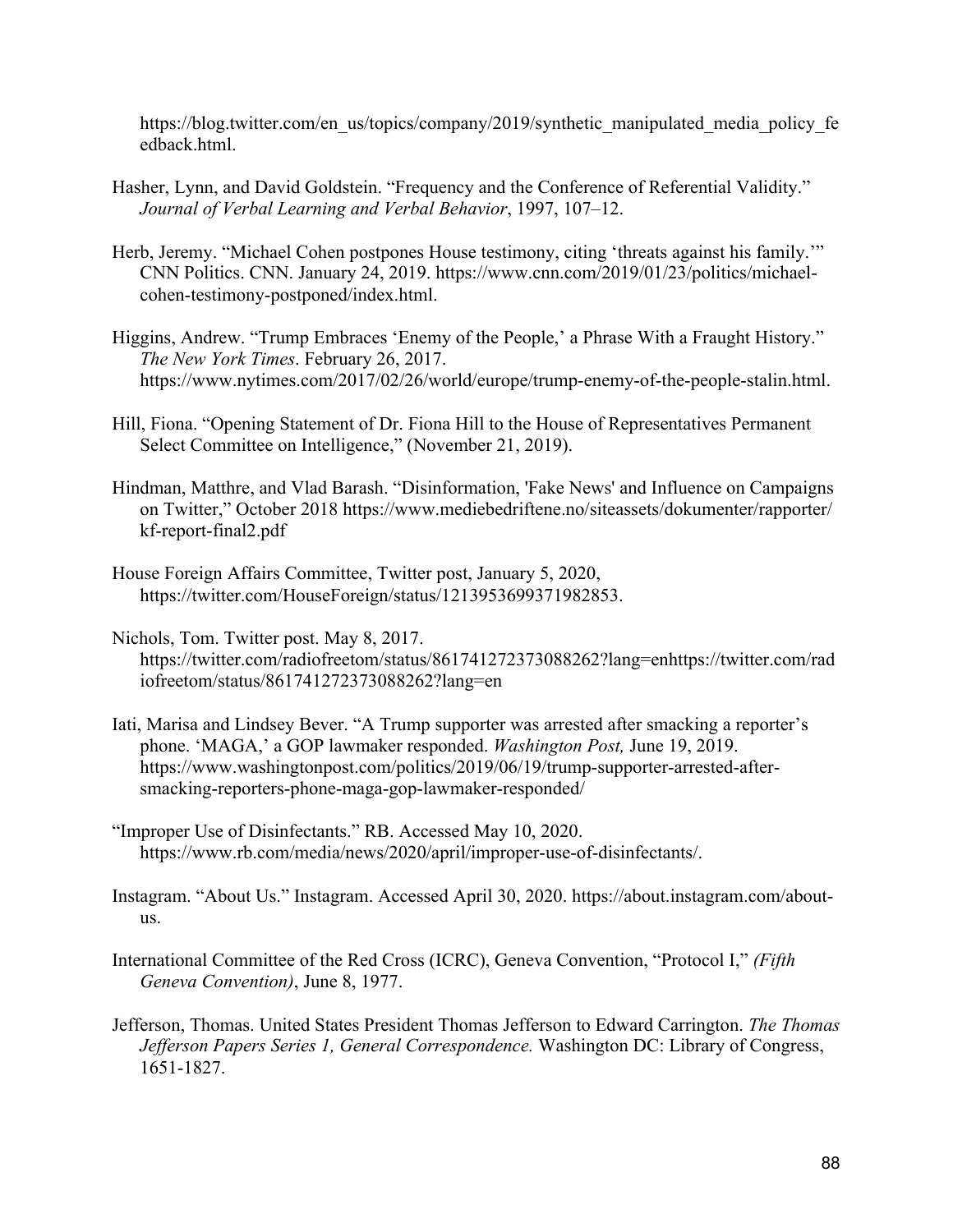- Jefferson, Thomas. United States President Thomas Jefferson to James Currie. Washington DC: Library of Congress. Accessed May 6, 2020. http://tjrs.monticello.org/letter/2141.
- Kavanagh, Jennifer and Michael D. Rich, Truth Decay: An Initial Exploration of the Diminishing Role of Facts and Analysis in American Public Life. Santa Monica, CA: RAND Corporation, 2018. https://www.rand.org/pubs/research\_reports/RR2314.html.
- Kessler, Glen, Salvador Rizzo and Meg Kelly. "President Trump made 16,241 false or misleading claims in his first three years." *Washington Post,* January 20, 2020. https://www.washingtonpost.com/politics/2020/01/20/president-trump-made-16241-false-ormisleading-claims-his-first-three-years/
- Laloggia, John. "Republicans and Democrats agree: They can't agree on basic facts." Fact Tank. Pew Research Center, August 23, 2018. https://www.pewresearch.org/facttank/2018/08/23/republicans-and-democrats-agree-they-cant-agree-on-basic-facts/

Leetaru, Kalev. "Numbers Show How Trump's Tweets Drive the News Cycle." Real Clear Politics, September 11, 2019. https://www.realclearpolitics.com/articles/2019/09/11/numbers\_ show how trumps tweets drive the news cycle 141217.html.

- Liu, Michael, Theodore Caputi, and Mark Dredze. "Internet Searches for Unproven COVID-19 Therapies in the United States." *JAMA Internal Medicine*, April 29, 2020. https://jamanetwork.com/journals/jamainternalmedicine/fullarticle/2765361.
- Lockhart, Michele. *President Donald Trump and His Political Discourse: Ramifications of Rhetoric via Twitter*. New York, NY: Routledge, 2019. https://ccl.on.worldcat.org/oclc/1059514233.
- Luqman, Maali. "The Trump Effect: Impacts of Political Rhetoric on Minorities and America's Image." Master's thesis, Harvard Extension School. 2018.
- Malka, Ariel, and Yphtach Lelkes. "In a New Poll, Half of Republicans Say They Would Support Postponing the 2020 Election." *Washington Post*, August 10, 2017. https://www.washingtonpost.com/news/monkey-cage/wp/2017/08/10/in-a-new-poll-half-ofrepublicans-say-they-would-support-postponing-the-2020-election-if-trump-proposed-it/.
- Maryland Emergency Management Agency (MDMEMA), Twitter post, April 24, 2020, https://twitter.com/MDMEMA/status/1253721510570844162
- Montanaro, Domenica. "Republicans Only Group That Mostly Sees Mueller Probe as a 'Witch Hunt'." NPR. National Public Radio, December 7, 2018. https://www.npr.org/2018/12/07/674315848/poll-republicans-are-only-group-that-mostlysees-mueller-probe-as-a-witch-hunt.

MSNBC, Twitter post, April 4, 2020, https://twitter.com/MSNBC/status/1246634431395368960.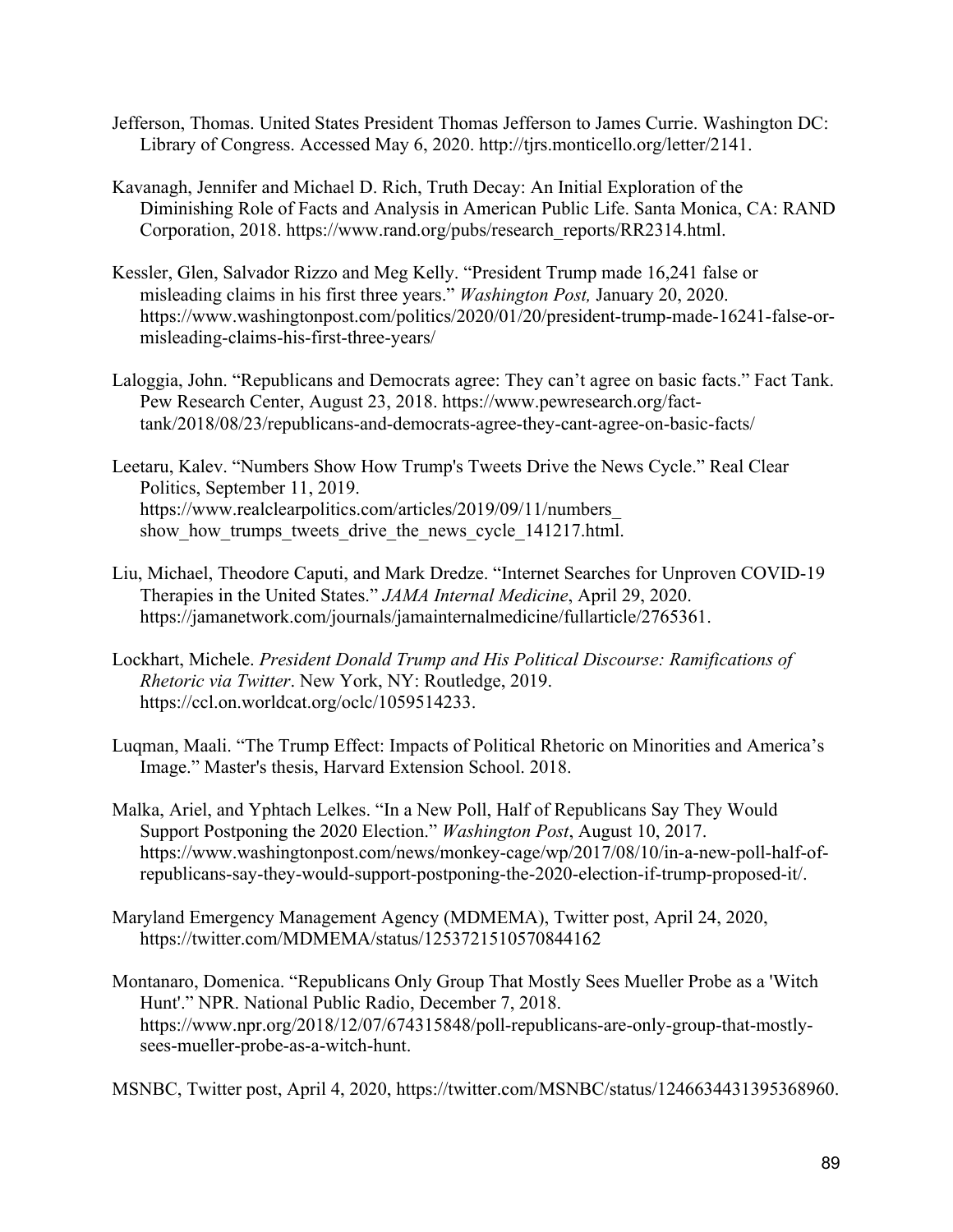- Mueller, Robert S., Rosalind S. Helderman, and Matt Zapotosky. 2019. *The Mueller report*. https://search.ebscohost.com/login.aspx?direct=true&scope=site&db=nlebk&db=nlabk&AN  $=2036126.$
- Munger, Kevin. "Tweetment Effects on the Tweeted: Experimentally Reducing Racist Harassment." *Polit Behav* 39, 629–649 (2017).
- Murkowski, Lisa. Twitter post. June 29, 2017. https://twitter.com/lisamurkowski/status/880497491736702978
- Natanson, Hannah, John Woodrow Cox, and Perry Stein. "Trump's Words, Bullied Kids, Scarred Schools." *Washington Post*, February 13, 2020. https://www.washingtonpost.com/graphics/2020/local/school-bullying-trump-words/.
- Neustadt, Richard. *Presidential Power and the Modern Presidents.* New York, NY: The Free Press, 1991.
- Nguyen, C Thi. "Echo Chambers and Epistemic Bubbles." *Cambridge University Press*. September 13, 2018. https://www.cambridge.org/core/journals/episteme/article/echochambers-and-epistemic-bubbles/5D4AC3A808C538E17C50A7C09EC706F0#fndtninformation.

Nichols, Tom. Twitter post. May 8, 2017.

- Nixon, Richard. "The President's News Conference." White House, October 5, 1972.
- Oliver, Eric and Thomas Wood. "A new poll shows 52% of Republicans actually think Trump won the popular vote." *Washington Post,* December 18, 2016. https://www.washingtonpost.com/news/monkey-cage/wp/2016/12/18/a-new-poll-shows-anastonishing-52-of-republicans-think-trump-won-the-popular-vote/
- "'Only Thing We Have to Fear Is Fear Itself': FDR's First Inaugural Address." History Matters: The US Survey Course on the Web. Accessed May 10, 2020. http://historymatters.gmu.edu/d/5057/.
- Orwell, George. *Politics and the English Language: an Essay Printed as a Christmas Keepsake for the Typophiles*. Evansville, IN: Herbert W. Simpson Inc., 1947.
- Page, Susan, and Deborah Barfield Berry. "Poll: Half of Americans Say Trump Is a Victim of a 'Witch Hunt' as Trust Is Mueller Erodes." *USA Today*, March 18, 2019. https://www.usatoday.com/story/news/politics/2019/03/18/trust-mueller-investigation-fallshalf-americans-say-trump-victim-witch-hunt/3194049002/.
- Pew Research Center. "National Politics on Twitter: Small Share of US Adults Produce Majority of Tweets." Pew US Politics and Policy. Pew Research Center, October 23, 2019.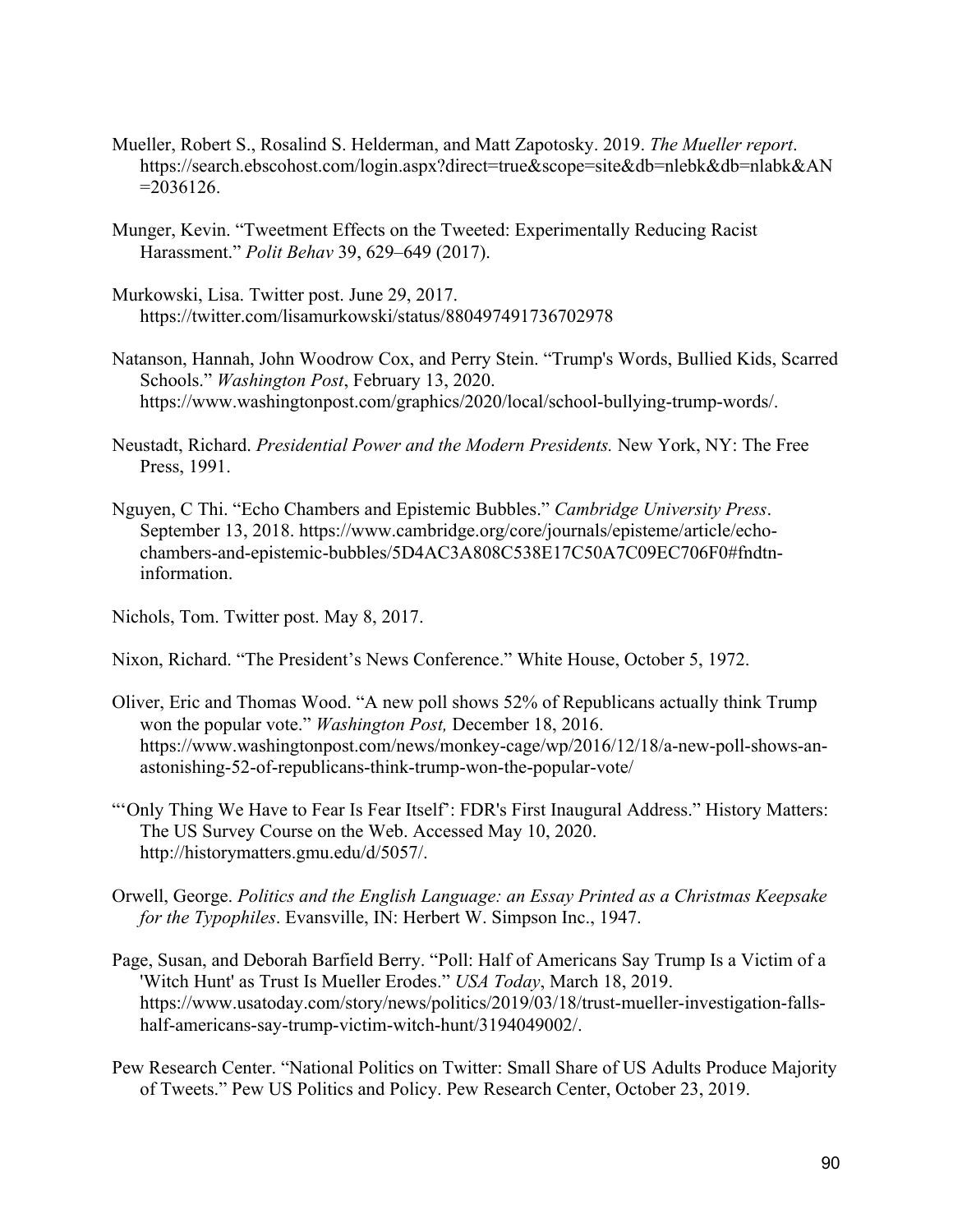https://www.people-press.org/2019/10/23/national-politics-on-twitter-small-share-of-u-sadults-produce-majority-of-tweets/.

Pitney J., John. *Un-American: The Fake Patriotism of Donald J. Trump*. Lanham, MD: The Rowman & Littlefield, 2020.

Plato, trans. James H. Nichols. *Gorgias*. Ithaca, NY: Cornell University Press, 1998.

- Pluck, Elizabeth Levy, and Margaret E Tankard. "The Effect of a Supreme Court Decision Regarding Gay Marriage on Social Norms and Personal Attitudes." *Sage Journals* 28, no. 9 (September 1, 2017): 1334–44.
- Quinnipiac University. "U.S. Voters Still Say 2-1 Trump Committed Crime, Quinnipiac University National Poll Finds; But Voters Oppose Impeachment 2-1." Quinnipiac University Poll, May 2, 2019. https://poll.qu.edu/national/release-detail?ReleaseID=2618.
- Rattner, Nate. "President Trump Is Tweeting More than Ever as the Impeachment Probe Heats Up." CNBC Politics. CNBC, October 2, 2019. https://www.cnbc.com/2019/10/02/presidenttrump-tweets-more-than-ever-as-impeachment-probe-heats-up.html.
- "@Realdonaldtrump (Donald J. Trump) Twitter Statistics." Trackalytics, 2020. https://www.trackalytics.com/twitter/profile/realdonaldtrump/.
- "Remarks by President Trump on Iran," *White House,* January 8, 2020. https://www.whitehouse.gov/briefings-statements/remarks-president-trump-iran/.
- "Remarks by President Trump, Vice President Pence, and Members of the Coronavirus Task Force," *White House,* April 23, 2020\. https://www.whitehouse.gov/briefingsstatements/remarks-president-trump-iran/.
- Rogers, J., Ishimoto, M., Kwako, A., Berryman, A., Diera, C. "School and Society in the Age of Trump." Los Angeles, CA: UCLA's Institute for Democracy, Education, and Access. March 13, 2019. https://idea.gseis.ucla.edu/publications/school-and-society-in-age-oftrump/publications/files/school-and-society-in-the-age-of-trump-report.
- Rohde, David. "How Disinformation Reaches Donald Trump." *The New Yorker*, October 3, 2019. https://www.newyorker.com/news/news-desk/how-disinformation-reaches-donaldtrump.
- Salvanto, Anthony, Jennifer De Pinto, Kabir Khanna, and Fred Backus. "Views of Trump's Handling of Coronavirus Outbreak Slip Again." CBS News, April 10, 2020. https://www.cbsnews.com/news/coronavirus-outbreak-donald-trump-handling-economicimpact/.
- Savage, David G. "US Chief Justice John Roberts Warns of Social Media's Danger to Democracy." *LA Times*, December 31, 2019. https://www.latimes.com/politics/story/2019-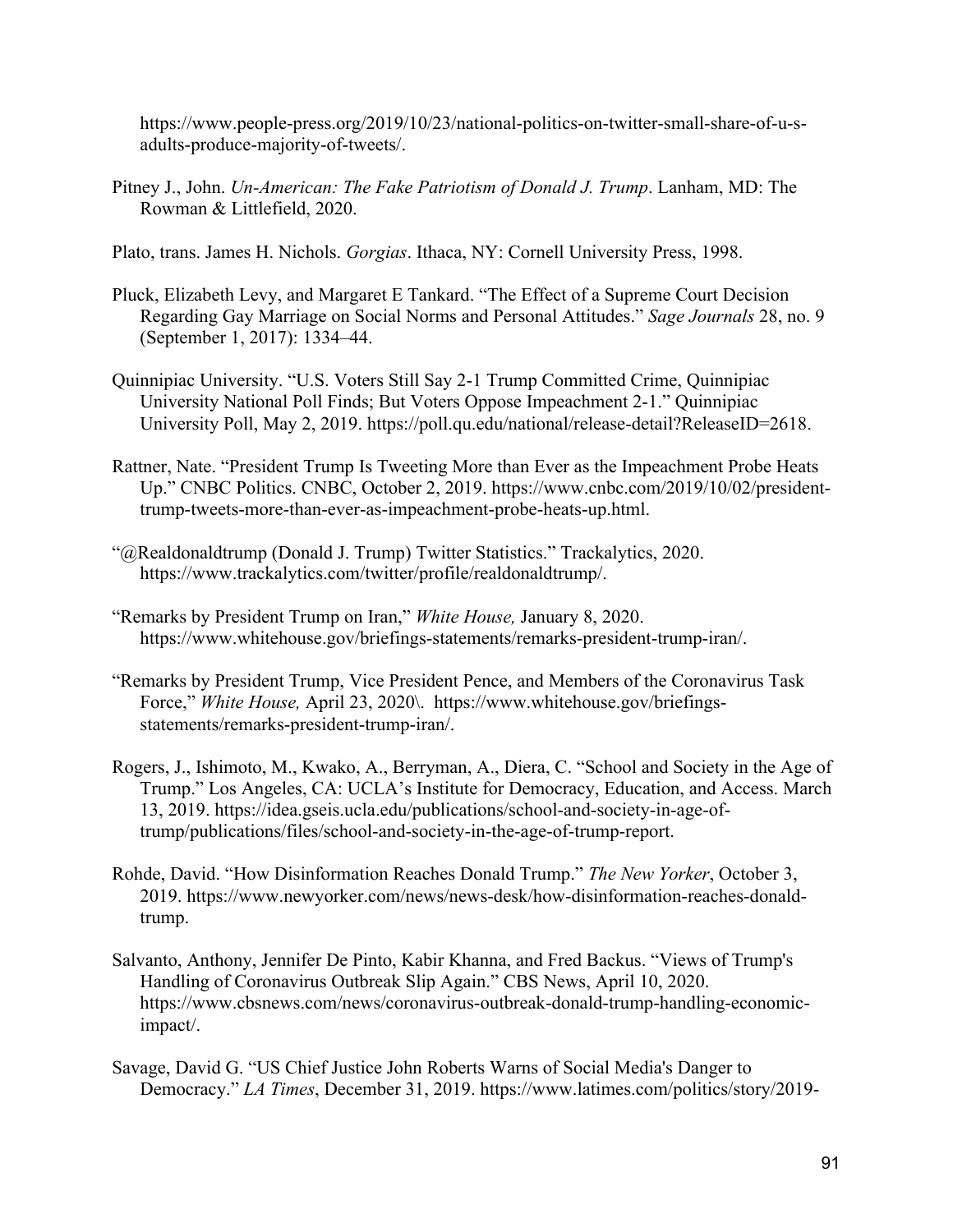12-31/supreme-court-chief-justice-john-roberts-warns-of-social-medias-danger-todemocracy.

- Schwartz, Ian. "Trump: 'I Wouldn't Be Here If It Wasn't For Twitter," 'I Have My Own Form of Media.'" Real Clear Politics, March 15, 2017. https://www.realclearpolitics.com/video/2017/03/15/trump\_i\_wouldnt\_be\_here\_if\_it\_wasnt for twitter i have my own form of media.html.
- Sherman, Carter. "People Are Still Calling Poison Control to Ask If They Should Be Drinking Bleach." VICE News. VICE, May 1, 2020. https://www.vice.com/en\_us/article/jgey3p/people-are-still-calling-poison-control-to-ask-ifthey-should-be-drinking-bleach.
- Shiffrin, Seana Valentine. *Speech Matters: On Lying, Morality and the Law*. Princeton, NJ: Princeton University Press, 2014.
- Simon, Joel. "Assessing Trump's Press Freedom Record." Columbia Journalism Review, January 19, 2018. https://www.cjr.org/analysis/trump-press-freedom.php.
- Southern Poverty Law Center. "After Election Day- The Trump Effect: The Impact of the 2016 Presidential Election on Our Nation's Schools." Southern Poverty Law Center, 2016. https://www.tolerance.org/sites/default/files/2017-06/After the Election Trump Effect Report.pdf.
- Spangler, Todd. "YouTube Now Has 2 Billion Monthly Users, Who Watch 250 Million Hours on TV Screens Daily." Variety, May 3, 2019. https://variety.com/2019/digital/news/youtube-2-billion-users-tv-screen-watch-time-hours-1203204267/.
- Spicer, Sean. "Daily Press Briefing." White House, June 6, 2017. https://www.whitehouse.gov/briefings-statements/.
- Stamos, Alex. Twitter post, August 30, 2019, https://twitter.com/alexstamos/status/1167506948431831040.
- Stanley-Becker, Isaac, and Tony Romm. "Conservatives Spread False Claims on Twitter about Electoral Fraud as Iowans Prepare to Caucus." *Washington Post*, February 3, 2020. https://www.washingtonpost.com/politics/2020/02/03/conservatives-push-false-claims-voterfraud-twitter-iowans-prepare-caucus/.

Stanley, Jason. *How Propaganda Works*. Princeton, NJ: Princeton University Press, 2015. "Statement from the Press Secretary." *White House*, January 10, 2018. https://www.whitehouse.gov/briefings-statements/statement-press-secretary-18/.

Swaine, Jon, and Juweek Adolphe. "Violence in the Name of Trump." The Guardian, August 28, 2019. https://www.theguardian.com/us-news/ng-interactive/2019/aug/28/in-the-name-oftrump-supporters-attacks-database.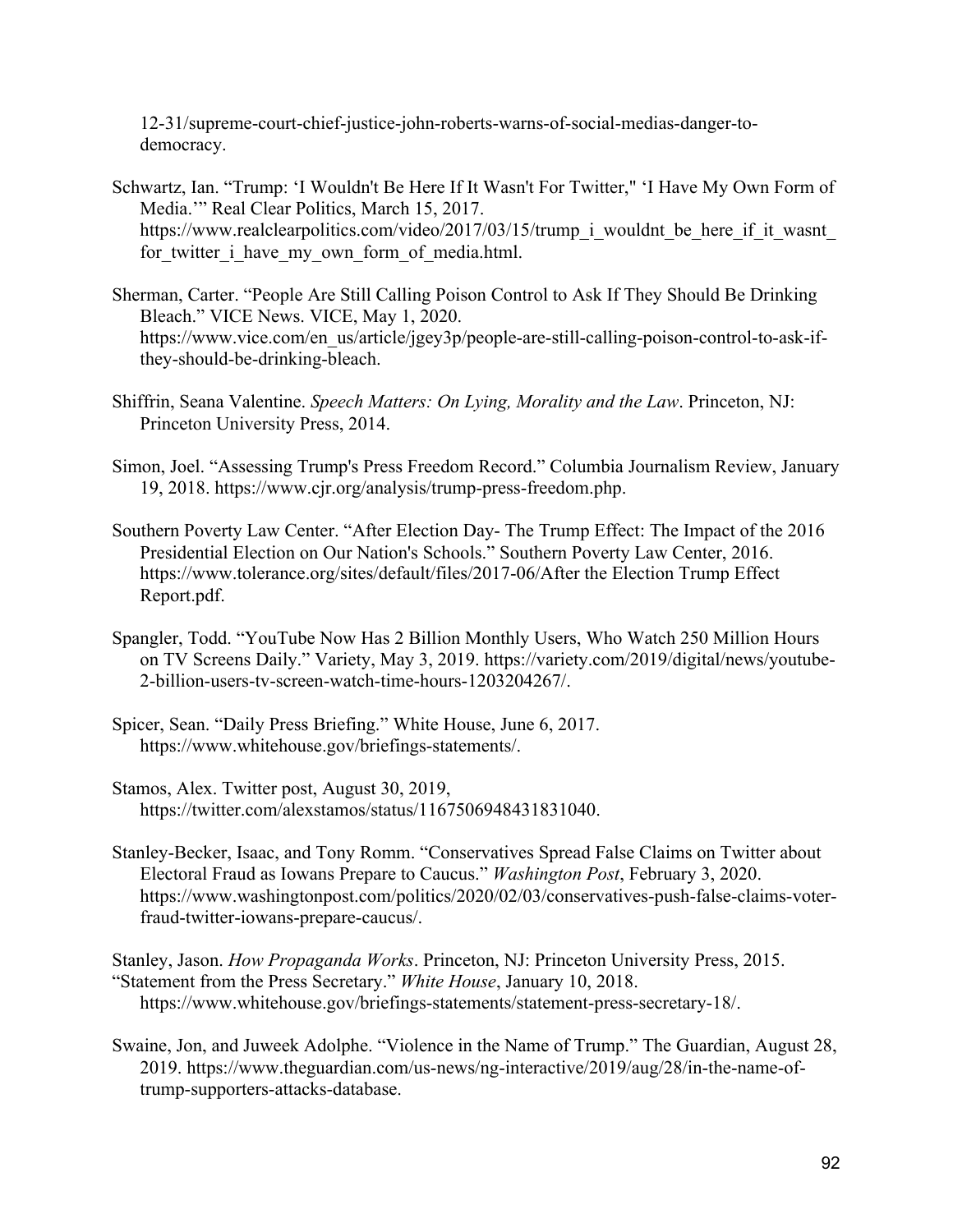- The Poynter Institute. "Poynter Releases New Study Examining Trust in the Media." Poynter, December 4, 2017. https://www.poynter.org/ethics-trust/2017/poynter-releases-new-studyexamining-trust-in-the-media/.
- "This Is What Foreign Spies See When They Read President Trump's Tweets." *Washington Post,* June 23, 2017. https://www.washingtonpost.com/outlook/president-trumps-twitter-feed-is-agold-mine-for-foreign-spies/2017/06/23/e3e3b0b0-5764-11e7-a204 ad706461fa4f\_story.html.

Trump Twitter Archive. http://www.trumptwitterarchive.com/.

Tulis, Jeffrey. *The Rhetorical Presidency.* Princeton, NJ: Princeton University Press, 1987.

"Tweetstorm." Merriam-Webster. Merriam-Webster Dictionary. Accessed April 30, 2020. https://www.merriam-webster.com/dictionary/tweetstorm.

Twitter Inc. "Election Integrity Policy." Twitter Help Center. Twitter, April 2019. https://help.twitter.com/en/rules-and-policies/election-integrity-policy.

Twitter Inc. "Twitter Inc. Blog." *Twitter Inc. Blog* (blog), October 15, 2019. https://blog.twitter.com/en\_us/topics/company/2019/worldleaders2019.html.

- "Twitter Usage Statistics." Internet Live Stats. Accessed May 1, 2020. https://www.internetlivestats.com/twitter-statistics/.
- Twitter. *Q1 2019 Earnings Report*, 2019. https://s22.q4cdn.com/826641620/files/doc\_financials/2019/q1/Q1-2019-Slide-Presentation.pdf.
- Wagner, Meg, Veronica Rocha, Sophie Tatum, Eric Levenson, Brian Ries, Paul P. Murphy and Jessie Yeung. "Suspect arrested after explosive devices sent to Trump critics and CNN." CNN Politics. CNN, November 5, 2018. https://www.cnn.com/politics/live-news/clintonsobama-suspicious-packages/index.html.

Ward, Myah. "Trump Sets New Twitter Record for Presidency." Politico, January 22, 2020. https://www.politico.com/news/2020/01/22/trump-new-twitter-record-presidency-102308.

- Ward, Stephanie Francis. "Legal Experts Weigh in on Trump's Cohen Comments and Whether They Amount to Witness Intimidation." ABA Journal. ABA, January 15, 2019. https://www.abajournal.com/news/article/following-fox-news-interview-some-wonder-ifpresident-engaged-in-obstruction.
- Washington, George. President of the United States, George Washington to Alexander Hamilton, Mount Vernon, VA, September 7, 1972. Letter. From *Founders Archives*. https://founders.archives.gov/documents/Washington/05-11-02-0040.